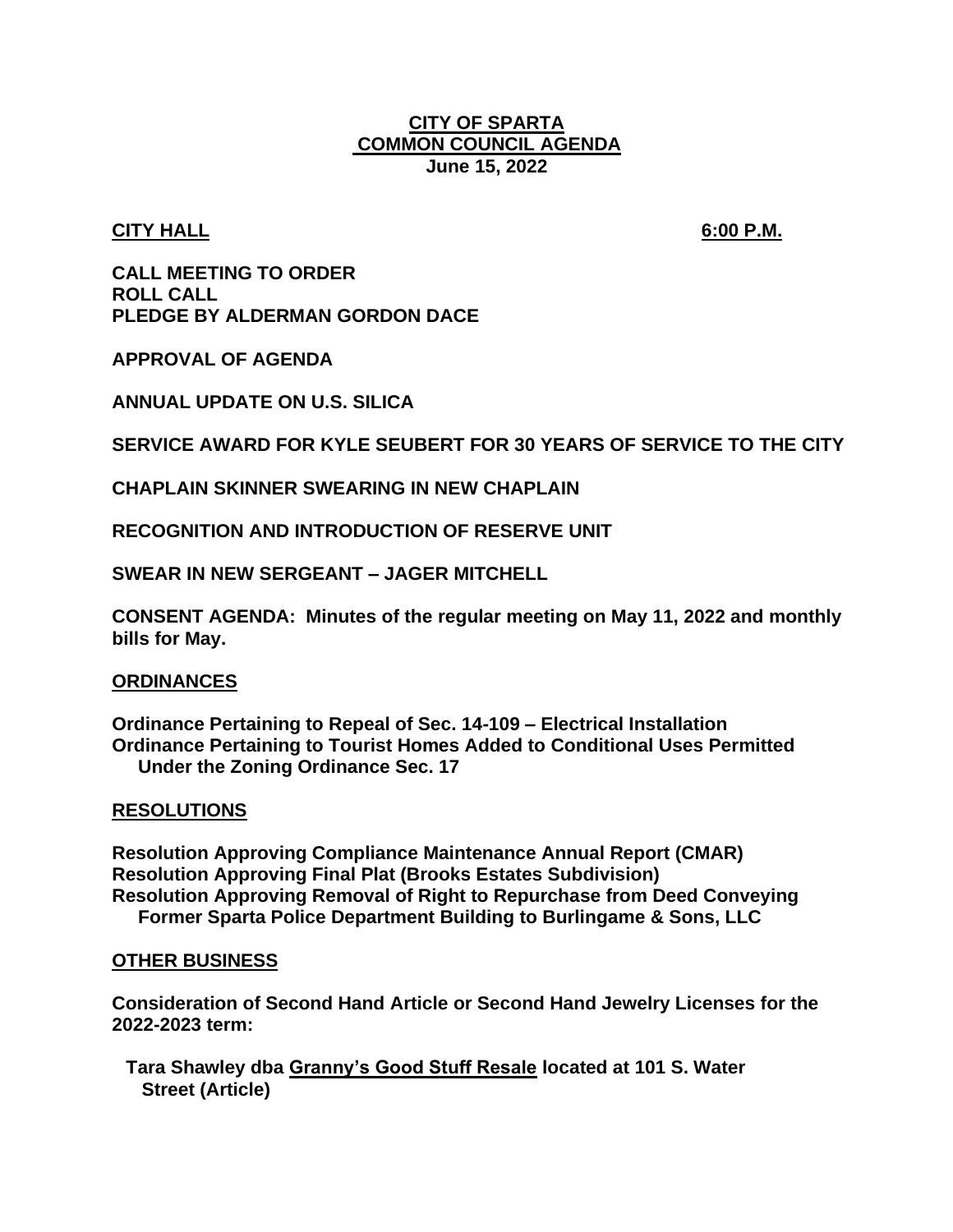**Page 2 - City Council – June 15, 2022**

- **Caryn Johnson dba Sparta's New & Used Shop located at 904 Avon Road (Article)**
- **Pat Judkins dba Sparta Gold Exchange located at 418 W. Wisconsin Street (Jewelry)**
- **Bryon Crawford dba Crawford's New & Used located at 604 E. Wisconsin Street (Article & Jewelry)**
- **Michael Delucca dba Big Rooster Firearms located at 105 N. Water Street (Article)**
- **ecoATM, LLC dba ecoATM located in Wal Mart at 1600 W. Wisconsin Street (Article)**

**Phyllis Frisk dba Second Season located at 128 N. Water Street (Article)**

**Consideration of Mobile Home Licenses for the 2022-2023 term:**

**Steven Nicola, dba River Pines MHP located at 1200 River Road Kay Weiner dba Woodside Village, LLC located at 1200 Sugarberry Blvd. Sparta MHP, LLC dba Oak Meadows located at 100 Avon Road Riverside of Sparta MHP, LLC dba Riverside MHP located at 635 South "K" Street**

**CORE Communities 1, LLC dba Greendale Manor located at 229 Avon Road**

**Consideration of Class "B" Beer and Class "C" Wine Licenses for the 2022-2023 term:**

- **Christel Gasper dba Don's Super Restaurant located at 620 Industrial Drive, Suite 8 (Beer and Wine)**
- **Angelo Francis dba 608 Live Entertainment located at 620 Industrial Drive, Suite 1 (Beer)**
- **Northfield Restaurant/Daland Corporation dba Pizza Hut located at 821 W. Wisconsin Street (Beer)**
- **P & S Properties dba Shane & Penney's Slice of Chicago located at 507 W. Wisconsin Street (Beer and Wine)**

**Consideration of "Class B"/Class "B" Liquor Licenses for the 2022-2023 term:**

**Sheila Volden dba Amber Inn located at 112 E. Oak Street O.L. Arnold, D.K. Slayton dba American Legion located at 1116 Angelo Road Beau Burlingame dba Beer Shop located at 200 W. Wisconsin Street Divysh Patel, DVG Hospitality, LLC dba Best Western Plus located at 4445 Theater Road Donald LaBarre dba Club 16 located at 1615 W. Wisconsin Street**

- **Kristen Gust, One-Twenty-Four, LLC dba Cork & Barrel located at 124 N. Water Street**
- **Al & Penny Brueggen dba Foxhole Pub & Restaurant located at 1215 Angelo Road**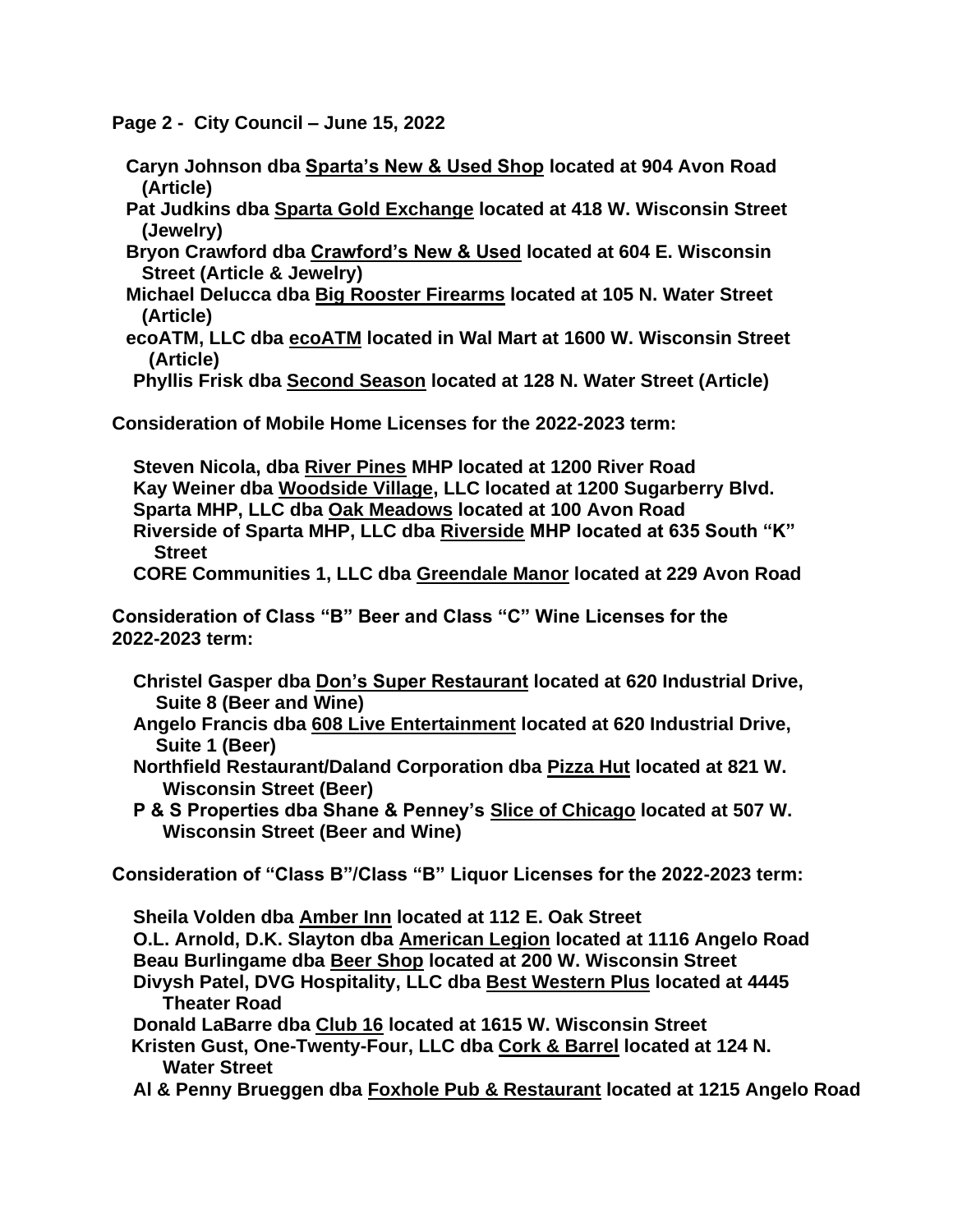**Page 3 – City Council – June 15, 2022**

**Bryan Harris dba Harris Crossing located at 801 Wolcott Street Ignacio Morales dba LaBanvanera Restaurant located at 4105 Theater Road Lynda McDaniel dba Lynda Lou's located at 214 S. Water Street Troy Ziegler, TZ Market Investments dba Market Bar located at 109 E. Main Street Michelle Brueggen dba Shifty's Shack located at 110 E. Oak Street Emily Dickenson, A-1 Catering dba Sparta Steak House located at 701 Industrial Drive Amanda Langrehr dba The Avenue Events and Venue located at 1415 W. Wisconsin Street Georgianna Rehfuss/Sadie Brooks, BBG Enterprises, dba The Greens located at 1210 E. Montgomery Street Layla Noble dba The Hangout located at 115 W. Oak Street Gen. R.B. McCoy Post No. 2112 of the Veterans of Foreign Affairs dba VFW Post 2112 located at 121 S. Rusk Avenue Tina Wright dba Wayside Tavern located at 701 W. Wisconsin Street Tim Siekert dba Silent Outdoors located at 2700 Riley Road Seth Peters, Peters Enterprises dba The Villa Pizzeria and Restaurant located at 140-142 N. Water Street Art Villasenor dba Rally Point Pub located at 213 S. Water Street - NEW**

**Consideration of "Class A" Retail Liquor Licenses for the 2022-2023 term:**

**A-1 Sparta Gas dba Amish Cheese House located at 711 Avon Road Casey's General Store #1927 located at 326 S. Black River Street Hansen's IGA located at 834 W. Wisconsin Street Sakura Foods, Inc. dba J-Mart located at 229 N. Black River Street Kwik Trip #317 located at 1751 E. Wisconsin Street Kwik Trip #318 located at 1014 S. Black River Street Basra, LLC dba Sparta Food located at 318 W. Wisconsin Street A-1 Tomah Midwest dba Sparta Super Gas located at 810 W. Wisconsin St. AMBA, Inc. dba Sparta Travel Center located at 4105 Theater Road Wal Mart Store #979 located at 1600 W. Wisconsin Street**

**Consideration of Class "A" Retail Beer Licenses/Cider for the 2022-2023 term:**

**Walgreens #09168 located at 710 W. Wisconsin Street Super Mercado Oaxaca located at 112 S. Water Street Supermercado Guerroro located at 218 W. Wisconsin Street Sparta Cooperative Services dba Cenex located at 918 S. Black River St. A-1 Sparta Gas dba Amish Cheese House located at 711 Avon Road Casey's General Store #1927 located at 326 S. Black River Street Hansen's IGA located at 834 W. Wisconsin Street Sakura Foods, Inc. dba J-Mart located at 229 N. Black River Street Kwik Trip #317 located at 1751 E. Wisconsin Street**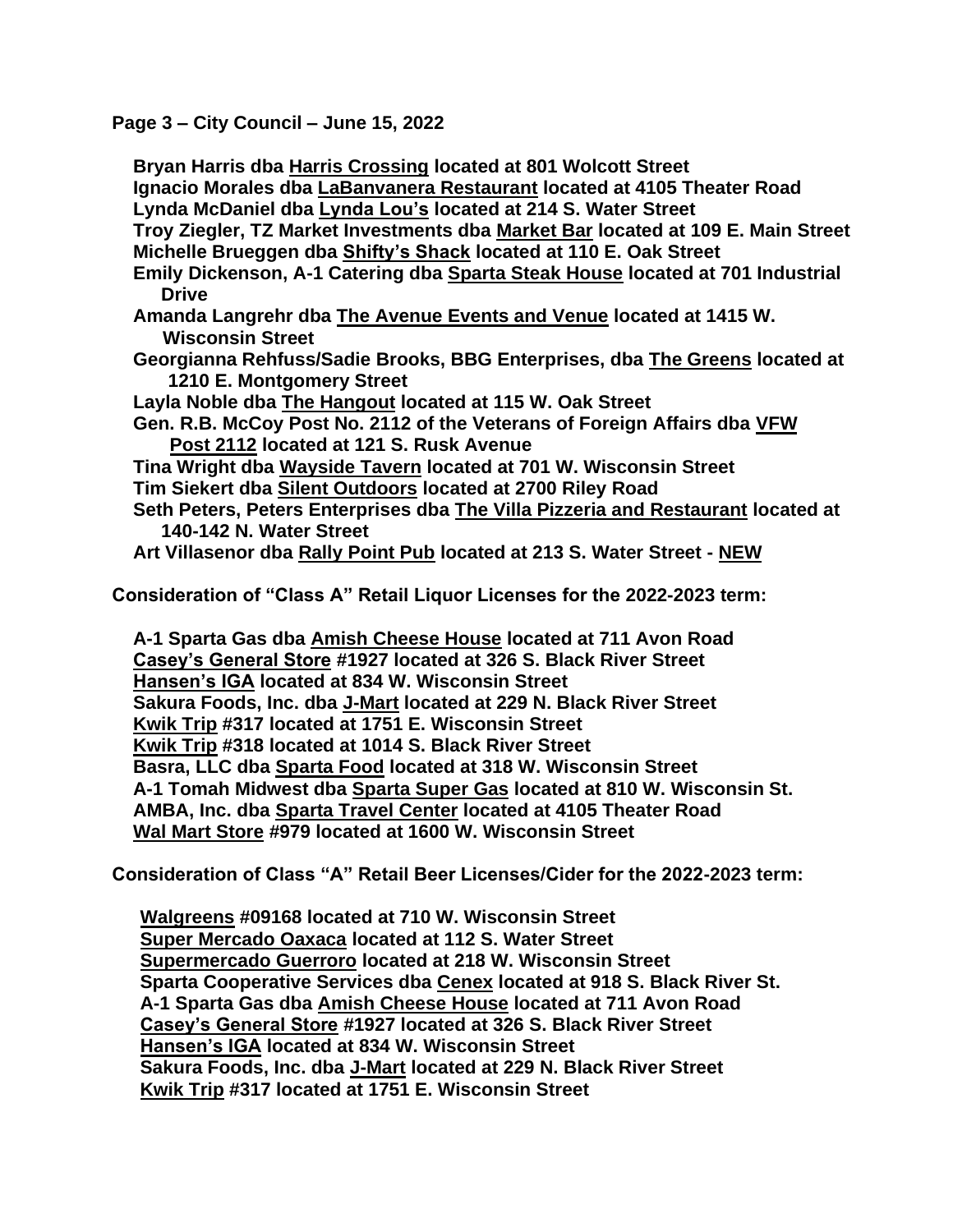**Page 4 – City Council – June 15, 2022**

**Kwik Trip #318 located at 1014 S. Black River Street Basra, LLC dba Sparta Food located at 318 W. Wisconsin Street A-1 Tomah Midwest dba Sparta Super Gas located at 810 W. Wisconsin St. AMBA, Inc. dba Sparta Travel Center located at 4105 Theater Road Wal Mart Store #979 located 1600 W. Wisconsin Street**

**Consideration of Miscellaneous Licenses for the 2022-2023 term:**

| Rick Kast dba Advantage Auto Salvage & Recycling located   |                              |
|------------------------------------------------------------|------------------------------|
| at 1501 Airport Road                                       | <b>Auto Salvage</b>          |
| Tim Suick dba Sparta Cinema 6 located at 1010 Maple Avenue |                              |
|                                                            | <b>Video Games</b>           |
| <b>Family Dollar Store located at 510 S. Black</b>         |                              |
| <b>River Street</b>                                        | <b>Cigarette</b>             |
| Jeffrey Klein, dba Sparta Cabs located at 414              |                              |
| <b>E. Oak Street</b>                                       | <b>Taxi Cab</b>              |
| <b>Wal Mart Store</b>                                      | <b>Cigarette/Video Games</b> |
| <b>Amish Cheese House</b>                                  | <b>Cigarette</b>             |
| <b>Sparta Super Gas</b>                                    | <b>Cigarette</b>             |
| Hansen's                                                   | <b>Cigarette</b>             |
| Casey's                                                    | <b>Cigarette</b>             |
| <b>Sparta Cooperative/Cenex</b>                            | <b>Cigarette</b>             |
| <b>Walgreens</b>                                           | <b>Cigarette</b>             |
| Kwik Trip #317                                             | <b>Cigarette</b>             |
| Kwik Trip #318                                             | <b>Cigarette</b>             |
| <b>Sparta Travel Center</b>                                | <b>Cigarette</b>             |
| <b>Basra/Sparta Food</b>                                   | <b>Cigarette</b>             |
| <b>Amber Inn</b>                                           | <b>Cigarette/Video Games</b> |
| <b>American Legion</b>                                     | <b>Video Games</b>           |
| Club <sub>16</sub>                                         | <b>Video Games</b>           |
| <b>Foxhole Pub</b>                                         | <b>Video Games</b>           |
| <b>The Hangout</b>                                         | <b>Cigarette/Video Games</b> |
| <b>Shifty's Shack</b>                                      | <b>Cigarette/Video Games</b> |
| <b>Wayside Tavern</b>                                      | <b>Cigarette/Video Games</b> |
| <b>Harris Crossing</b>                                     | <b>Video Games</b>           |
| VFW Post 2112                                              | <b>Video Games</b>           |
| LaBanvanera Restaurant                                     | <b>Video Games</b>           |
| The Villa Pizzeria & Restaurant                            | <b>Video Games</b>           |
| <b>Market Bar</b>                                          | <b>Video Games</b>           |
| <b>Best Western Plus</b>                                   | <b>Video Games</b>           |
| <b>The Greens</b>                                          | <b>Video Games</b>           |
| Lynda Lou's                                                | <b>Video Games</b>           |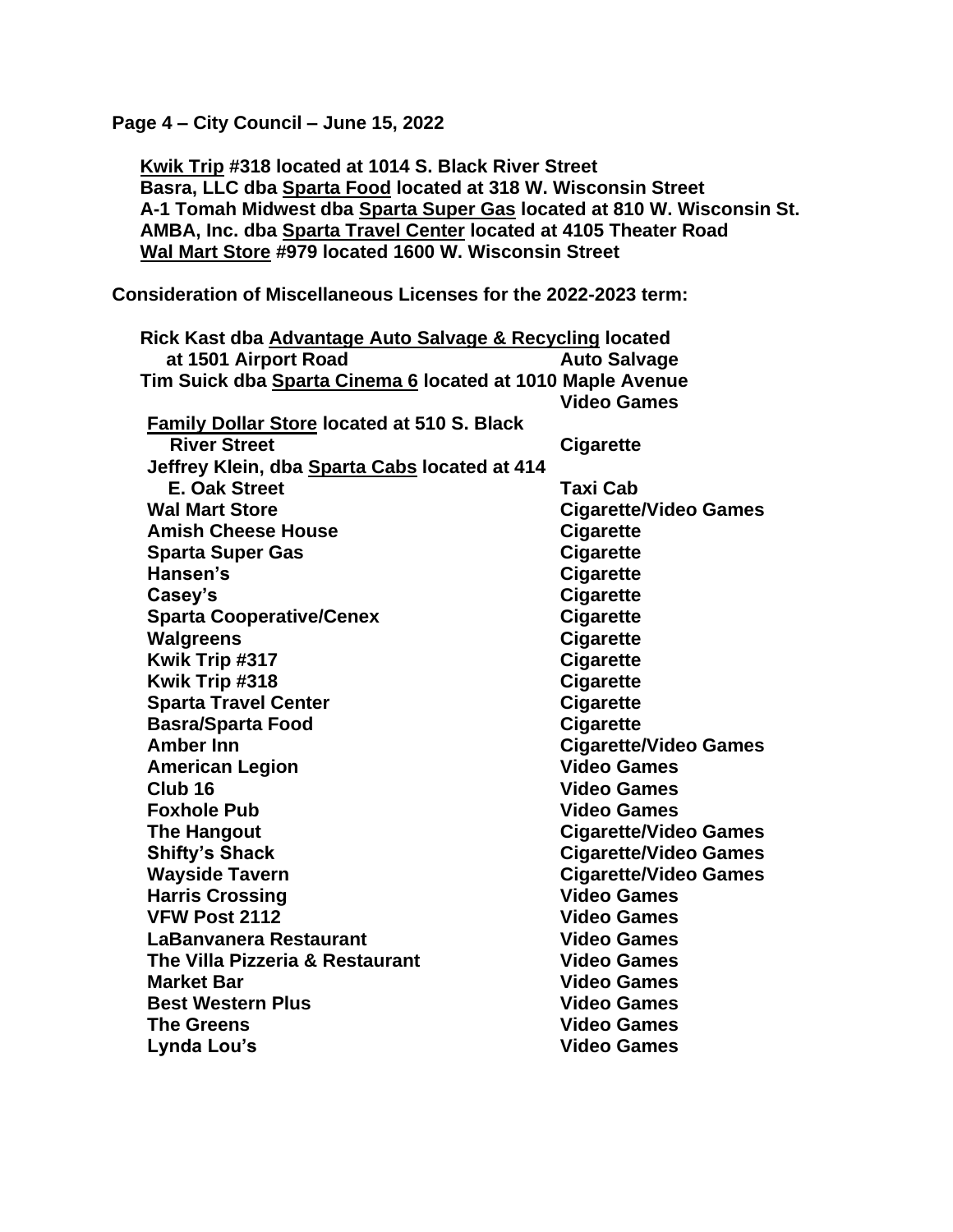**Page 5 – City Council – June 15, 2022**

**Council Appointment Jennifer Lydon as City Clerk effective July 1, 2022**

**Swearing in of Jennifer Lydon as City Clerk** 

**CITY ADMINISTRATOR REPORT**

**ITEMS FOR FUTURE CONSIDERATION**

**ADJOURN**

Posted: 6-14-2022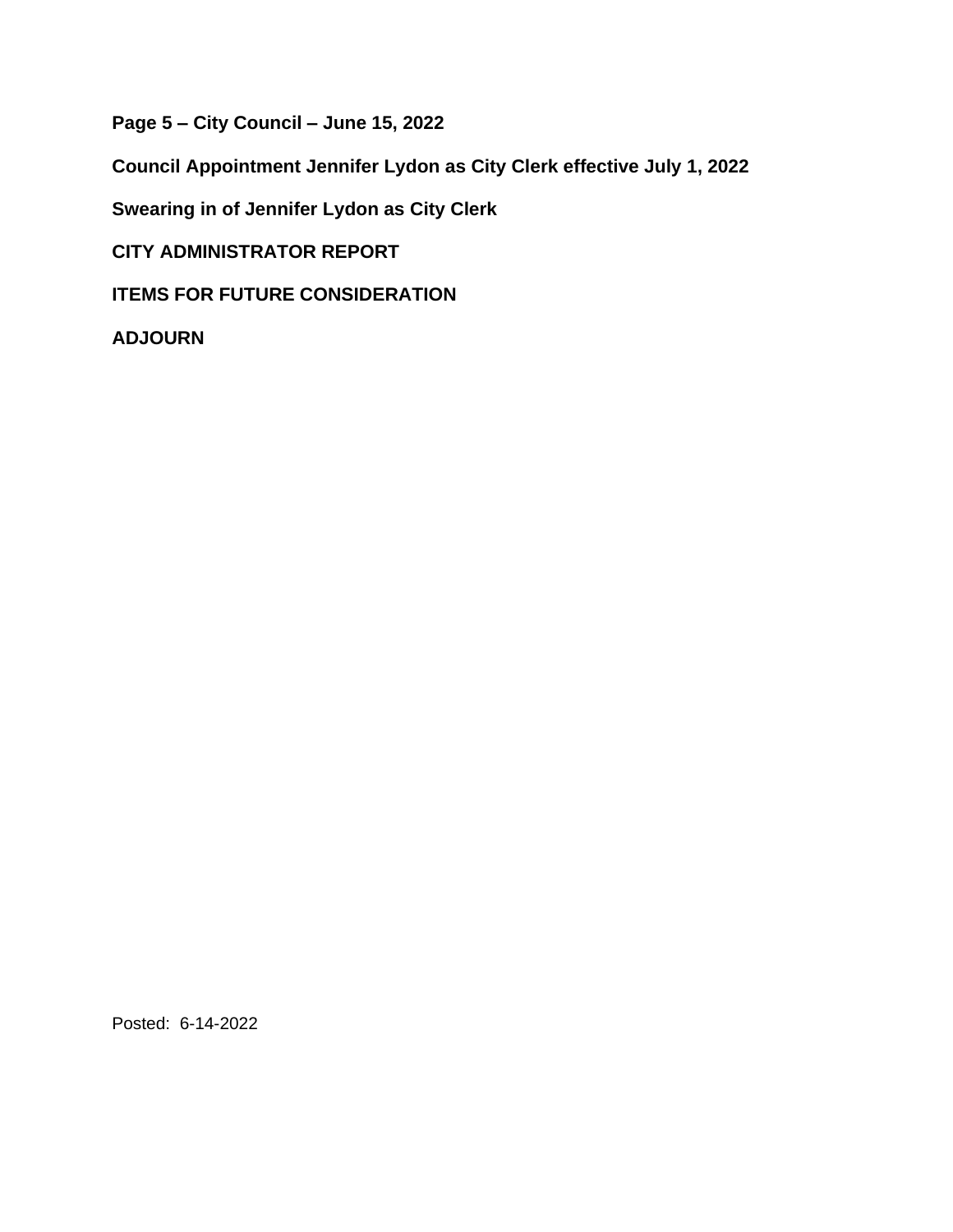#### **CITY OF SPARTA COMMON COUNCIL MINUTES May 11, 2022**

**PRESENT**: Mayor Riley, Kevin Brueggeman, Matthew Hoffland, Ed Lukasek, Jim Church, Bruce Humphrey, Josh Lydon, Gordon Dace **ABSENT**: Anthony Boltik **ALSO PRESENT**: Todd Fahning, Mark Sund, Mark Van Wormer, Emilee Nottestad, Colonel Poss & Commander

Mayor Riley called the meeting to order at 6:00 p.m. Roll Call was done by the City Clerk. The Pledge of Allegiance was led by Alderman Lydon

#### **A motion was made by Josh Lydon and seconded by Matthew Hoffland to approve this agenda. Motion carried 7-0.**

Colonel Poss from Fort McCoy came to speak to the Council members regarding his appreciation of partnership with Fort McCoy and the City of Sparta. They are getting ready for the training season which will bring in thousands of soldiers to train. They are bringing modernization to the Fort as they are constructing a couple four story buildings to house the soldiers. There will be an open house on May  $21<sup>st</sup>$  and there will be other community events in June. On July 14<sup>th</sup>, there will be a change in command as his two year term will be coming to an end.

**A motion was made by Josh Lydon and seconded by Matthew Hoffland to approve the consent agenda consisting of the minutes of the last regular meeting of April 13, 2022, the minutes of a regular meeting on April 19, 2022 and monthly bills for April. Motion carried 7-0.** 

### **RESOLUTIONS**

### **RESOLUTION APPROVING CERTIFIED SURVEY MAP (Burt Reehling)**

Jim Church read the Resolution the first and second time. Josh Lydon moved to read the Resolution third time by title only, rules be suspended and placed before the Council for immediate action, seconded by Matthew Hoffland. Motion carried 7-0. Mayor Riley read the Resolution third time by title only and the Resolution was approved on a roll call vote 7-0.

### **RESOLUTION APPROVING CERTIFIED SURVEY MAP (Trent Ziegler and Quintin Schaitel)**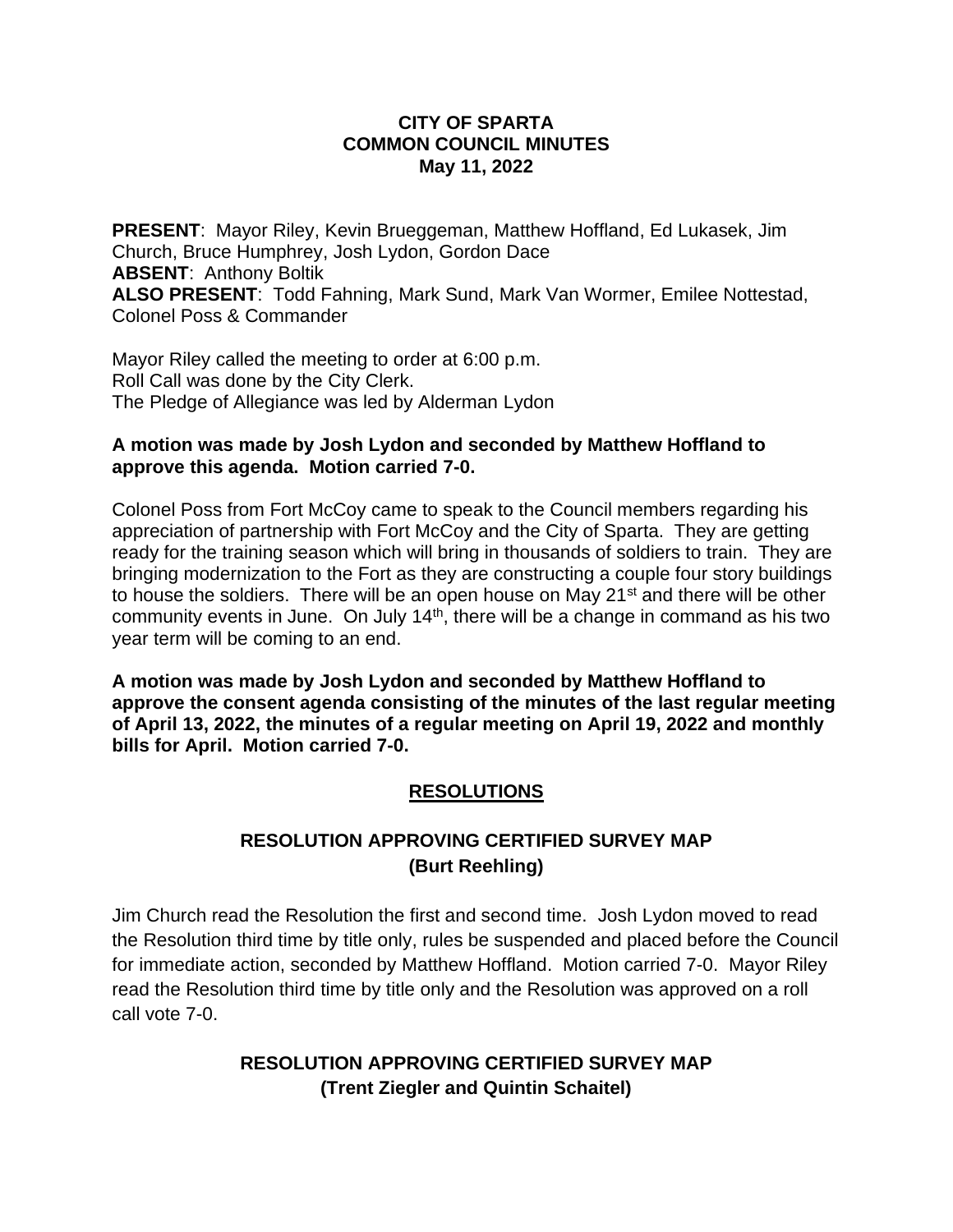Page 2 – City Council – May 11, 2022

Jim Church read the Resolution the first and second time. Josh Lydon moved to read the Resolution third time by title only, rules be suspended and placed before the Council for immediate action, seconded by Matthew Hoffland. Motion carried 7-0. Mayor Riley read the Resolution third time by title only and the Resolution was approved on a roll call vote 7-0.

### **RESOLUTION ACCEPTING BID FOR WELLHOUSE #9 CHEMICAL FEED SYSTEM**

Kevin Brueggeman read the Resolution the first and second time. Jim Church moved to read the Resolution third time by title only, rules be suspended and placed before the Council for immediate action, seconded by Kevin Brueggeman. Motion carried 7-0. Mayor Riley read the Resolution third time by title only and the Resolution was approved on a roll call vote 7-0.

**A motion was made by Josh Lydon and seconded by Matthew Hoffland to approve the Carnival License for Sparta Area Chamber of Commerce for Butterfest on June 9th through June 12th located in Memorial Park. Motion carried 7-0.**

**A motion was made by Ed Lukasek and seconded by Kevin Brueggeman to approve the Temporary Class "B" Beer License for Sparta Area Chamber of Commerce for "Beers with the Boss" on June 2, 2022 located at 3030 Riley Road. Motion carried 7-0.**

**A motion was made by Ed Lukasek and seconded by Kevin Brueggeman to approve the Expansion of Beer Garden area with concrete, add area to liquor license and improved fencing located at 200 W. Wisconsin Street. Motion carried 7-0.**

Mark had asked the Department Heads to submit to him ideas of what items their departments could use from the ARPA funds. He passed out the list to the council members for discussion. Mark mentioned his top items: Playground equipment in Memorial Park; Storm water project in Highland Meadows; Funds for Business Façade Program; Finish Community Center Heating/Cooling updates; Shelter at Fitness Center; Construction of gravel walking paths in Amundson Park; Storm water extension on Walnut/Morse Streets. Bruce mentioned he would like to see funds set aside for infrastructure as many of our streets need to be replaced.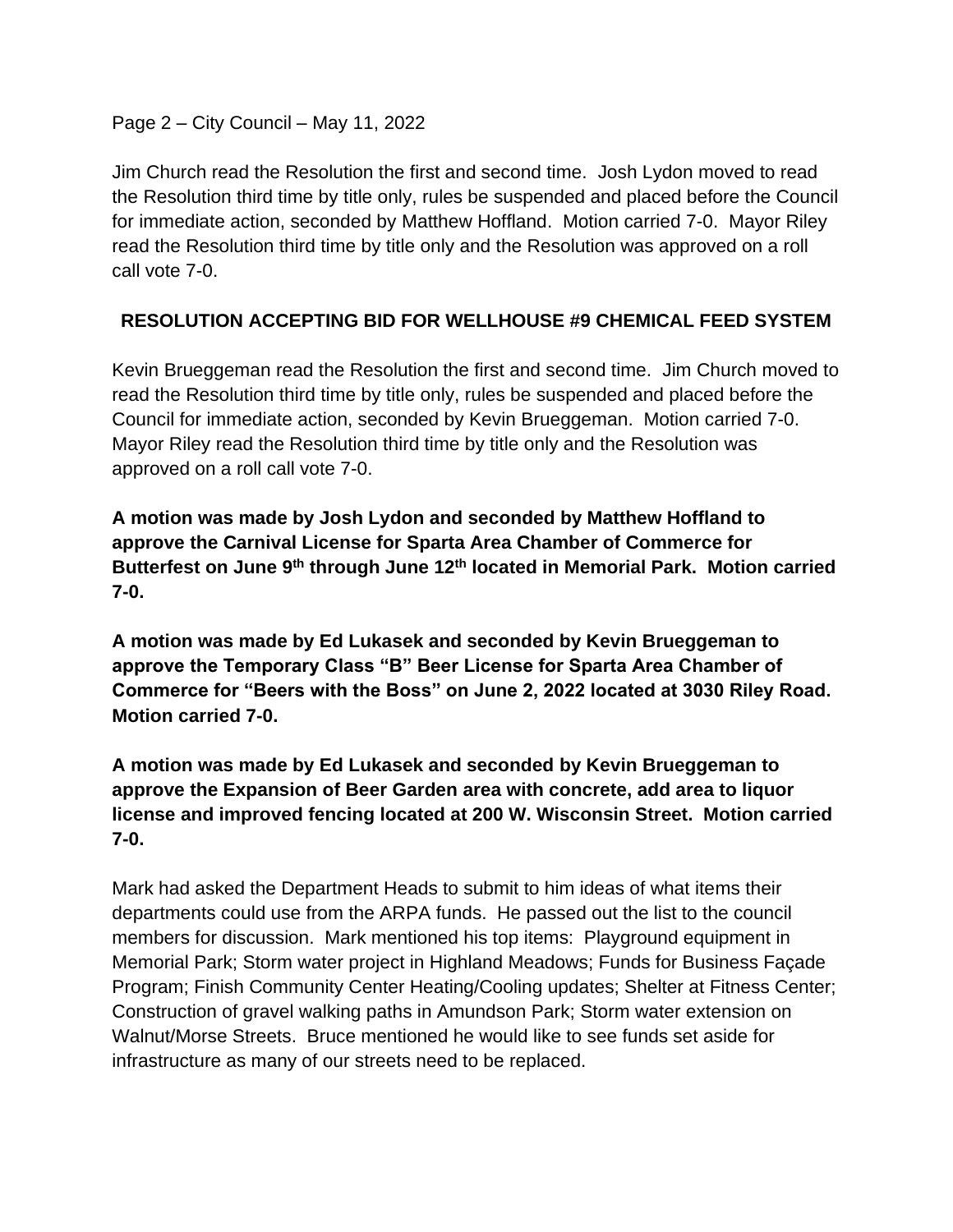Page 3 – City Council – May 11, 2022

### **A motion was made by Ed Lukasek and seconded by Jim Church to set aside now \$100,000 to the Façade Program. Motion carried 7-0.**

Some members asked about the hockey rink and the status and possible use in the future. They would like to bring in members of the Hockey Association to discuss their situation and what their plans are for the rink.

Mark will check on specific costs of items and put together a more condensed list. It was mentioned by a Council member that we should do the necessary items first.

Todd went over the City Administrator Report.

Economic Development is progressing. We have had several inquiries regarding the South Pointe Business Park.

The Library project is moving forward.

Phase 3 of the business park will be postponed until next year.

We would like to set up a policy requiring items for agendas to be received one week prior to the meetings.

There were no items mentioned for future consideration.

#### **A motion was made by Josh Lydon and seconded by Kevin Brueggeman to adjourn at 7:00. Motion carried 7-0.**

Respectfully submitted,

Julie Hanson City Clerk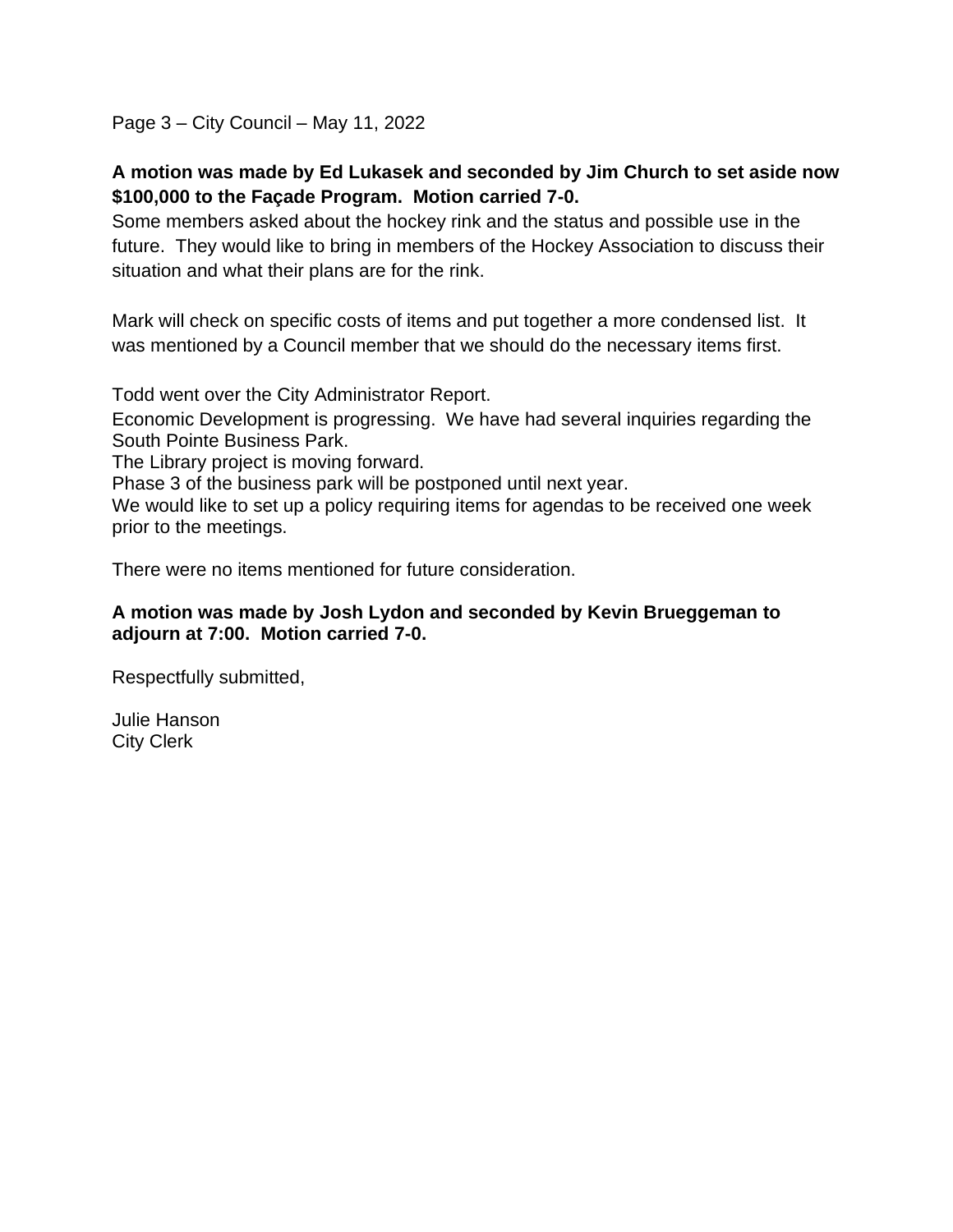City of Sparta Check Register Page: 1 05/22 to 05/22 10:15AM

|              |                                              | Date                     | Check<br>Number | Check<br>Amount |
|--------------|----------------------------------------------|--------------------------|-----------------|-----------------|
| Journal      | Payee or Description                         |                          |                 |                 |
| CDJE         | to record amazon pmt                         | 05/24/2022               | $\mathbf{1}$    | 34.99           |
| CDJE         | to record amazon pmt                         | 05/24/2022               | $\overline{2}$  | 109.12          |
| CDJE         | to record amazon pmt                         | 05/24/2022               | 3               | 118.99          |
| CDJE         | to record amazon pmt                         | 05/24/2022               | 4               | 48.75           |
| CDJE         | to record amazon pmt                         | 05/24/2022               | 5               | 21.80           |
| CDJE         | to record amazon pmt                         | 05/24/2022               | 6               | 189.95          |
| CDJE         | to record amazon pmt                         | 05/24/2022               | 7               | 84.60           |
| CDJE         | to record amazon pmt                         | 05/24/2022               | 8               | 139.96          |
| CDJE         | to record amazon pmt                         | 05/24/2022               | 9               | 15.00           |
| CDJE         | to record amazon pmt                         | 05/24/2022               | 10              | 21.70           |
| CDJE         | to record amazon pmt                         | 05/24/2022               | 11              | 8.87            |
| CDJE         | to record amazon pmt                         | 05/24/2022               | 12              | 26.98           |
| CDJE         | to record amazon pmt                         | 05/24/2022               | 13              | 139.96          |
| CDJE         | to record amazon pmt                         | 05/24/2022               | 14              | 10.99           |
| CDJE         | to record amazon pmt                         | 05/24/2022               | 15              | 809.95          |
| CDJE         | to record amazon pmt                         | 05/24/2022               | 16              | 26.98           |
| CDJE         | to record amazon pmt                         | 05/24/2022               | 17              | 28.33           |
| CDJE         | to record amazon pmt                         | 05/24/2022               | 18              | 263.61          |
| CDJE         | to record amazon pmt                         | 05/24/2022               | 19              | 39.98           |
| CDJE         | to record amazon pmt                         | 05/24/2022               | 20              | 72.39           |
| CDJE         | to record amazon pmt                         | 05/24/2022               | 21              | 50.06           |
| CDJE         | to record amazon pmt                         | 05/24/2022               | 22              | 24.15           |
| CDJE         | to record amazon pmt                         | 05/24/2022               | 23              | 14.49           |
| CDJE         | to record amazon pmt                         | 05/24/2022               | 24              | 29.78           |
| CDJE         | to record amazon pmt                         | 05/24/2022               | 25              | 62.72           |
| CDJE<br>CDJE | to record amazon pmt                         | 05/24/2022<br>05/24/2022 | 26<br>27        | 49.90           |
| CDJE         | to record amazon pmt                         | 05/24/2022               | 28              | 19.58<br>32.59  |
| CDJE         | to record amazon pmt<br>to record amazon pmt | 05/24/2022               | 29              | 32.59           |
| CDJE         | to record amazon pmt                         | 05/24/2022               | 30              | 36.97           |
| CDJE         | to record amazon pmt                         | 05/24/2022               | 31              | 112.63          |
| CDJE         | to record amazon pmt                         | 05/24/2022               | 32              | 7.98            |
| CDJE         | to record amazon pmt                         | 05/24/2022               | 33              | 44.99           |
| CDJE         | to record amazon pmt                         | 05/24/2022               | 34              | 44.99           |
| CDJE         | to record amazon pmt                         | 05/24/2022               | 35              | 139.72          |
| CDJE         | to record amazon pmt                         | 05/24/2022               | 36              | 133.73-         |
| CDJE         | to record amazon pmt                         | 05/24/2022               | 37              | 611.27          |
| CDJE         | to record amazon pmt                         | 05/24/2022               | 38              | 32.78           |
| CDJE         | to record amazon pmt                         | 05/24/2022               | 39              | 32.79           |
| CDJE         | to record amazon pmt                         | 05/24/2022               | 40              | 23.00           |
| CDJE         | to record amazon pmt                         | 05/24/2022               | 41              | 299.98          |
| CDJE         | to record amazon pmt                         | 05/24/2022               | 42              | 19.89           |
| CDJE         | to record amazon pmt                         | 05/24/2022               | 43              | 55.00           |
| CDJE         | to record amazon pmt                         | 05/24/2022               | 44              | 115.20          |
| CDJE         | to record amazon pmt                         | 05/24/2022               | 45              | 6.10            |
| CDJE         | to record amazon pmt                         | 05/24/2022               | 46              | 255.99          |
| CDJE         | to record amazon pmt                         | 05/24/2022               | 47              | 69.99           |
| CDJE         | to record amazon pmt                         | 05/24/2022               | 48              | 103.00          |
| CDJE         | to record amazon pmt                         | 05/24/2022               | 49              | 91.98           |
| CDJE         | to record amazon pmt                         | 05/24/2022               | 50              | 76.10           |
| CDJE         | to record library amazon pmt                 | 05/24/2022               | 51              | 110.36          |
| CDJE         | to record library amazon pmt                 | 05/24/2022               | 52              | 1,397.80        |
| CDJE         | to record library amazon pmt                 | 05/24/2022               | 53              | 86.56           |
| CDJE         | to record library amazon pmt                 | 05/24/2022               | 54              | 221.95          |
| CDJE         | to record library amazon pmt                 | 05/24/2022               | 55              | 238.05          |
| CDA-W        | <b>General Engineering Company</b>           | 05/17/2022               | 2023            | 3,494.25        |
| CDP          | DIRECT DEPOSIT TOTAL                         | 05/06/2022               | 92201           | 104,184.08      |
|              |                                              |                          |                 |                 |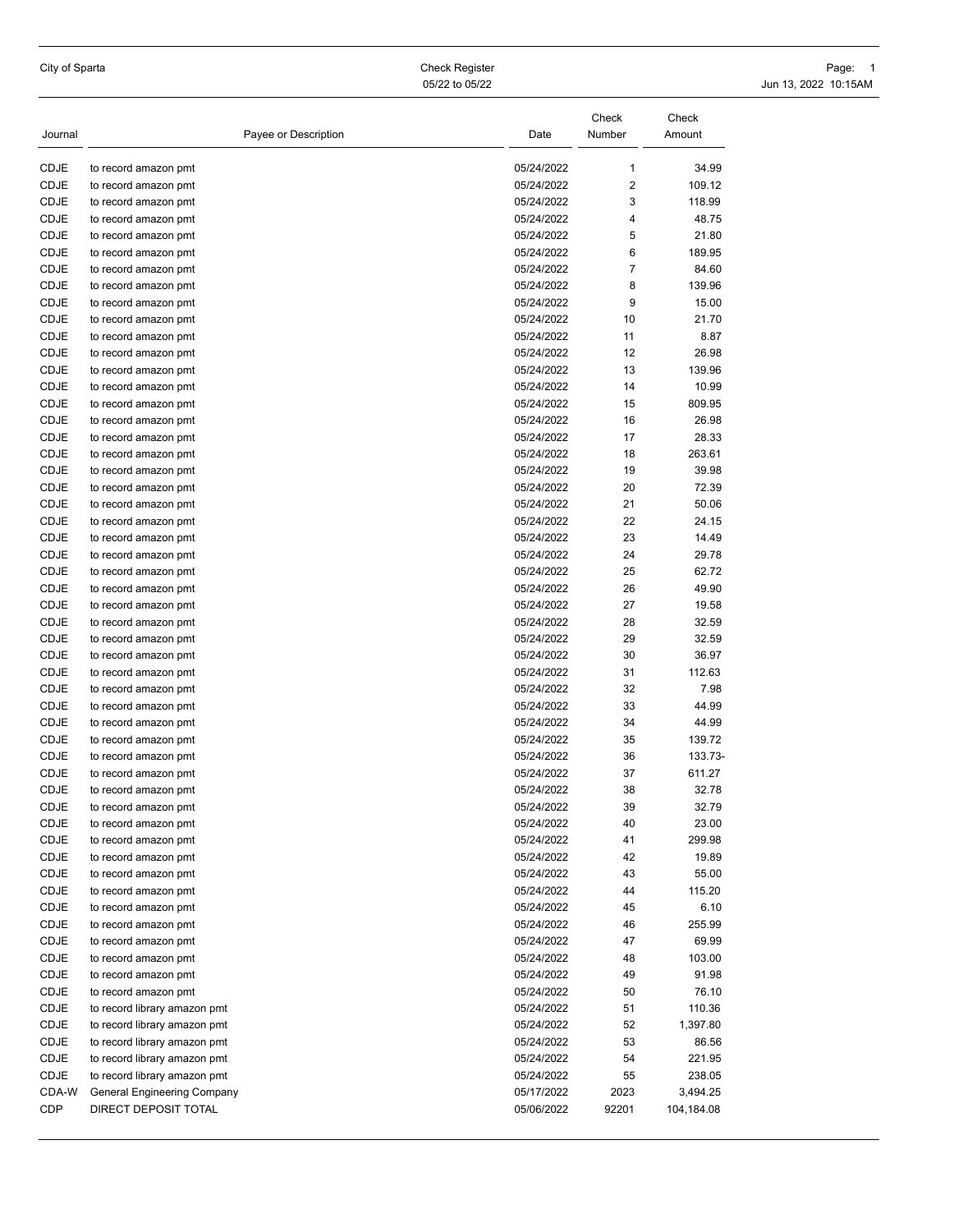|  | City of Sparta |  |  |  |  |
|--|----------------|--|--|--|--|
|--|----------------|--|--|--|--|

City of Sparta Check Register Page: 2 05/22 to 05/22 10:15AM

| Journal | Payee or Description                    | Date       | Check<br>Number | Check<br>Amount |
|---------|-----------------------------------------|------------|-----------------|-----------------|
| CDP     | DIRECT DEPOSIT TOTAL                    | 05/20/2022 | 92202           | 104,660.28      |
| CDA     | TOTAL CHECKS & OTHER CHARGES - COMBINED | 05/31/2022 | 95009           | 76,880.85-      |
| CDP     | ACKERMAN, TIMOTHY P                     | 05/06/2022 | 129917          | 145.00          |
| CDP     | AMUNDSON, JEAN E                        | 05/06/2022 | 129918          | 210.00          |
| CDP     | BALTZ, MARK L                           | 05/06/2022 | 129919          | 150.00          |
| CDP     | BERNATH, AMY E                          | 05/06/2022 | 129920          | 162.00          |
| CDP     | BREEN, MICHELLE M                       | 05/06/2022 | 129921          | 80.00           |
| CDP     | COBURN, HEIDI M                         | 05/06/2022 | 129922          | 150.00          |
| CDP     | COCHRAN, JULIE G                        | 05/06/2022 | 129923          | 180.00          |
| CDP     | <b>CURTIS, SARAH A</b>                  | 05/06/2022 | 129924          | 150.00          |
| CDP     | DIEFENBAUGH, EMILY R                    | 05/06/2022 | 129925          | 150.00          |
| CDP     | FRANDLE, VICTORIA M                     | 05/06/2022 | 129926          | 150.00          |
| CDP     | GEIER, JULIE K                          | 05/06/2022 | 129927          | 145.00          |
| CDP     | GIESE, SCOTT D                          | 05/06/2022 | 129928          | 70.00           |
| CDP     | GILBERTSON, KRISTIN M                   | 05/06/2022 | 129929          | 80.00           |
| CDP     | GILBERTSON, MARCUS J                    | 05/06/2022 | 129930          | 80.00           |
| CDP     | GREENWOOD, CHERI                        | 05/06/2022 | 129931          | 150.00          |
| CDP     | HABHEGGER, EDITH D                      | 05/06/2022 | 129932          | 95.00           |
| CDP     | JEFFERSON, JAMES B                      | 05/06/2022 | 129933          | 155.00          |
| CDP     | JEFFERSON, TERESA L                     | 05/06/2022 | 129934          | 186.00          |
| CDP     | JENSEN, JANIS R                         | 05/06/2022 | 129935          | 150.00          |
| CDP     | <b>KEMP, DONNA M</b>                    | 05/06/2022 | 129936          | 186.00          |
| CDP     | KEMP, SARA L                            | 05/06/2022 | 129937          | 145.00          |
| CDP     | KOONMEN, ERICA A                        | 05/06/2022 | 129938          | 150.00          |
| CDP     | MCCLAIN, KAREN L                        | 05/06/2022 | 129939          | 145.00          |
| CDP     | MUEHLENKAMP, ARDELL                     | 05/06/2022 | 129940          | 150.00          |
| CDP     | RHODES, SHEILA M                        | 05/06/2022 | 129941          | 150.00          |
| CDP     | SCHAFFER, RICHARD                       | 05/06/2022 | 129942          | 80.00           |
| CDP     | SCHURE, JUDITH A                        | 05/06/2022 | 129943          | 70.00           |
| CDP     | SIMPKINSON, CYNTHIA H                   | 05/06/2022 | 129944          | 150.00          |
| CDP     | SMITH, BARBARA A                        | 05/06/2022 | 129945          | 155.00          |
| CDP     | SMITH, KA LIA L LO                      | 05/06/2022 | 129946          | 150.00          |
| CDP     | WISE, CYNTHIA K                         | 05/06/2022 | 129947          | 180.00          |
| CDP     | ZIEGLER, DARLEEN M                      | 05/06/2022 | 129948          | 155.00          |
| CDP     | ZIEGLER, ANDREA R                       | 05/06/2022 | 129949          | 896.82          |
| CDP     | CHURCH, JAMES A                         | 05/06/2022 | 129950          | 286.28          |
| CDP     | LYDON, JOSHUA W                         | 05/06/2022 | 129951          | 286.28          |
| CDP     | LEIS, VERNON C                          | 05/06/2022 | 129952          | 373.11          |
| CDP     | ADAMS, RANDY L                          | 05/06/2022 | 129953          | 127.44          |
| CDP     | BOBERG, BERNARD J                       | 05/06/2022 | 129954          | 171.25          |
| CDP     | GEIER, GARRETT J                        | 05/06/2022 | 129955          | 1,479.51        |
| CDP     | HOLLIDAY, ANNALYSSA                     | 05/06/2022 | 129956          | 169.70          |
| CDP     | KASS, MICHAEL J                         | 05/06/2022 | 129957          | 211.56          |
| CDP     | MEYER, DAVID J                          | 05/06/2022 | 129958          | 90.04           |
| CDP     | MONDAY, SARA E                          | 05/06/2022 | 129959          | 99.40           |
| CDP     | ROELS, THEODORE J                       | 05/06/2022 | 129960          | 406.54          |
| CDP     | SAVALL, BRUCE O                         | 05/06/2022 | 129961          |                 |
| CDP     | SPRAIN, MADELYN J                       | 05/06/2022 | 129962          | 322.28<br>67.55 |
| CDP     | VIAN, KENDRA M                          |            | 129963          |                 |
|         | WURZEL, DOUGLAS C                       | 05/06/2022 |                 | 120.05          |
| CDP     |                                         | 05/06/2022 | 129964          | 178.79          |
| CDP     | ZIMMERMAN, HAILEE J                     | 05/06/2022 | 129965          | 227.65          |
| CDP     | HEMMERSBACH, DONALD G                   | 05/06/2022 | 129966          | 1,277.35        |
| CDP     | KIRCHHOFF, RAYMOND E                    | 05/06/2022 | 129967          | 1,192.97        |
| CDP     | SUND, MARK D                            | 05/06/2022 | 129968          | 256.94          |
| CDP     | LEIS, DOUGLAS J                         | 05/06/2022 | 129969          | 1,228.22        |
| CDA     | All American Sparta-Park & Rec          | 05/05/2022 | 129970          | 162.78          |
| CDA     | All American Sparta-Street Dept         | 05/05/2022 | 129971          | 18.76           |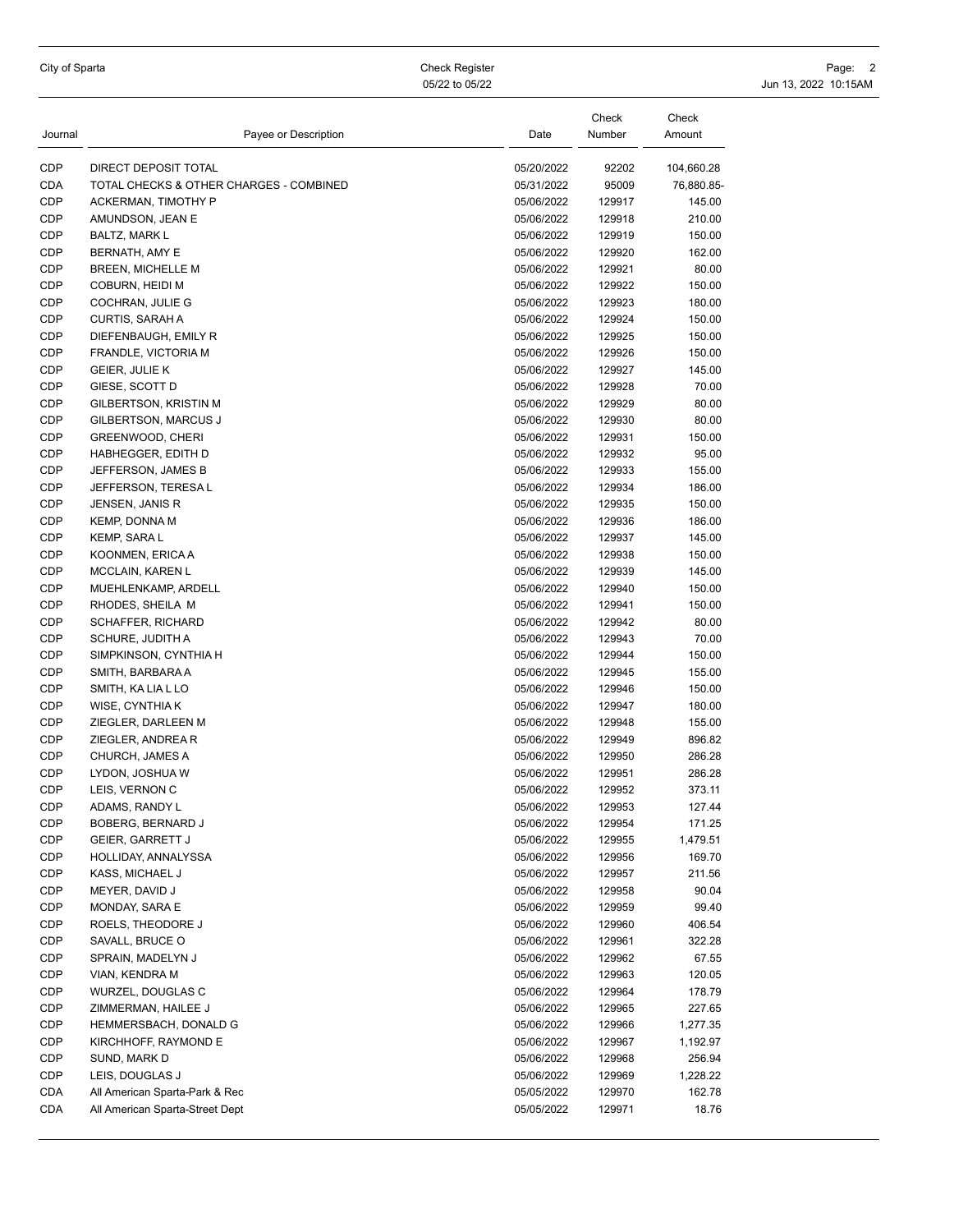City of Sparta Check Register Page: 3 05/22 to 05/22 10:15AM

| Journal    | Payee or Description                     | Date       | Check<br>Number | Check<br>Amount |
|------------|------------------------------------------|------------|-----------------|-----------------|
| <b>CDA</b> | <b>Auto Value Parts Stores</b>           | 05/05/2022 | 129972          | 413.14          |
| <b>CDA</b> | <b>B &amp; B PLUMBING INC</b>            | 05/05/2022 | 129973          | 838.90          |
| <b>CDA</b> | BRENENGEN SPARTA FORD INC                | 05/05/2022 | 129974          | 186.40          |
| <b>CDA</b> | <b>Cedar Corporation</b>                 | 05/05/2022 | 129975          | 1,120.00        |
| <b>CDA</b> | CivicPlus LLC                            | 05/05/2022 | 129976          | 995.00          |
| <b>CDA</b> | EVANS PRINT + MEDIA GROUP                | 05/05/2022 | 129977          | 515.45          |
| <b>CDA</b> | <b>KWIK TRIP INC</b>                     | 05/05/2022 | 129978          | 9,443.91        |
| <b>CDA</b> | MONROE COUNTY TREASURER                  | 05/05/2022 | 129979          | 1,210.99        |
| <b>CDA</b> | MSA PROFESSIONAL SERVICES INC            | 05/05/2022 | 129980          | 4,081.25        |
| <b>CDA</b> | RAY O'HERRON CO INC                      | 05/05/2022 | 129981          | 136.99          |
| <b>CDA</b> | Ruiz, Jader Mendoza                      | 05/05/2022 | 129982          | 249.80          |
| <b>CDA</b> | SPARTA COOPERATIVE SERVICES              | 05/05/2022 | 129983          | 1,918.70        |
| <b>CDA</b> | STATE OF WISCONSIN - COURT FINES         | 05/05/2022 | 129984          | 3,766.01        |
| <b>CDA</b> | The Hardware Store #3150 P&R             | 05/05/2022 | 129985          | 10.98           |
| <b>CDA</b> | The Hardware Store #3170 Sanitation Dept | 05/05/2022 | 129986          | 84.40           |
| <b>CDA</b> | The Hardware Store #3180 Streets         | 05/05/2022 | 129987          | 108.30          |
| <b>CDA</b> | The Hardware Store #3200 Water Utility   | 05/05/2022 | 129988          | 106.30          |
| <b>CDA</b> | UW-Madison Local Goverment Education     | 05/05/2022 | 129989          | 45.00           |
| <b>CDA</b> | <b>VERNON MEMORIAL HEALTHCARE</b>        | 05/05/2022 | 129990          | 1,177.41        |
| CDA        | We Energies                              | 05/05/2022 | 129991          | 69.87           |
| <b>CDA</b> | WI PROFESSIONAL POLICE ASSO INC          | 05/05/2022 | 129992          | 722.50          |
| <b>CDA</b> | <b>XCEL ENERGY</b>                       | 05/05/2022 | 129993          | 6,738.78        |
| <b>CDA</b> | <b>1ST COMMUNITY CREDIT UNION - CITY</b> | 05/10/2022 | 129994          | 54.84           |
| <b>CDA</b> | ARTHUR CLESEN INC                        | 05/10/2022 | 129995          | 16,834.00       |
| <b>CDA</b> | AT & T MOBILITY                          | 05/10/2022 | 129996          | 560.97          |
| <b>CDA</b> | <b>CENTURYLINK</b>                       | 05/10/2022 | 129997          | 5.59            |
| <b>CDA</b> | Core & Main LP                           | 05/10/2022 | 129998          | 825.00          |
| <b>CDA</b> | <b>CROELL INC</b>                        | 05/10/2022 | 129999          | 246.50          |
| <b>CDA</b> | <b>CULLIGAN - TOMAH</b>                  | 05/10/2022 | 130000          | 26.05           |
| <b>CDA</b> | DALCO                                    | 05/10/2022 | 130001          | 68.87           |
| <b>CDA</b> | <b>GCSAA</b>                             | 05/10/2022 | 130002          | 485.00          |
| <b>CDA</b> | <b>GEIER, GARRETT J</b>                  | 05/10/2022 | 130003          | 64.05           |
| <b>CDA</b> | J. F. AHERN                              | 05/10/2022 | 130004          | 220.00          |
| <b>CDA</b> | LA CROSSE BEVERAGE LLC                   | 05/10/2022 | 130005          | 1,156.25        |
| CDA        | Mathy Construction Co Inc                | 05/10/2022 | 130006          | 2,167.50        |
| <b>CDA</b> | <b>METCO</b>                             | 05/10/2022 | 130007          | 4,513.36        |
| <b>CDA</b> | MONROE COUNTY SOLID WASTE                | 05/10/2022 | 130008          | 139.00          |
| <b>CDA</b> | <b>MONROE COUNTY TREASURER</b>           | 05/10/2022 | 130009          | 1,128.15        |
| CDA        | Northern Lake Service Inc                | 05/10/2022 | 130010          | 2,442.45        |
| <b>CDA</b> | PREMIER COOPERATIVE                      | 05/10/2022 | 130011          | 1,743.34        |
| <b>CDA</b> | <b>REINDERS INC</b>                      | 05/10/2022 | 130012          | 42.70           |
| CDA        | S & S DISTRIBUTING INC                   | 05/10/2022 | 130013          | 634.10          |
| CDA        | SECURIAN FINANCIAL GROUP INC             | 05/10/2022 | 130014          | 1,179.02        |
| <b>CDA</b> | Serene Clean LLC                         | 05/10/2022 | 130015          | 400.00          |
| CDA        | SPARTA COOPERATIVE SERVICES              | 05/10/2022 | 130016          | 765.44          |
| CDA        | SPARTA MEN'S GOLF ASSOCIATION            | 05/10/2022 | 130017          | 4,230.00        |
| CDA        | SPARTA WOMEN'S GOLF ASSOCIATION          | 05/10/2022 | 130018          | 660.00          |
| CDA        | <b>STATE OF WISCONSIN</b>                | 05/10/2022 | 130019          | 175.00          |
| CDA        | Walmart - Capital One - City             | 05/10/2022 | 130020          | 362.39          |
| CDA        | Water Well Solutions Wisconsin LLC       | 05/10/2022 | 130021          | 7,815.00        |
| CDA        | We Energies                              | 05/10/2022 | 130022          | 7,144.18        |
| CDA        | WI DEPT OF TRANSPORTATION                | 05/10/2022 | 130023          | 3,369.41        |
| CDA        | WI DNR                                   | 05/10/2022 | 130024          | 125.00          |
| CDA        | <b>XCEL ENERGY</b>                       | 05/10/2022 | 130025          | 10,712.35       |
| <b>CDA</b> | 1ST COMMUNITY CREDIT UNION - PD          | 05/11/2022 | 130026          | 2,728.90        |
| <b>CDA</b> | 4imprint Inc                             | 05/11/2022 | 130027          | 689.86          |
| CDA        | Adorama                                  | 05/11/2022 | 130028          | 110.94          |
|            |                                          |            |                 |                 |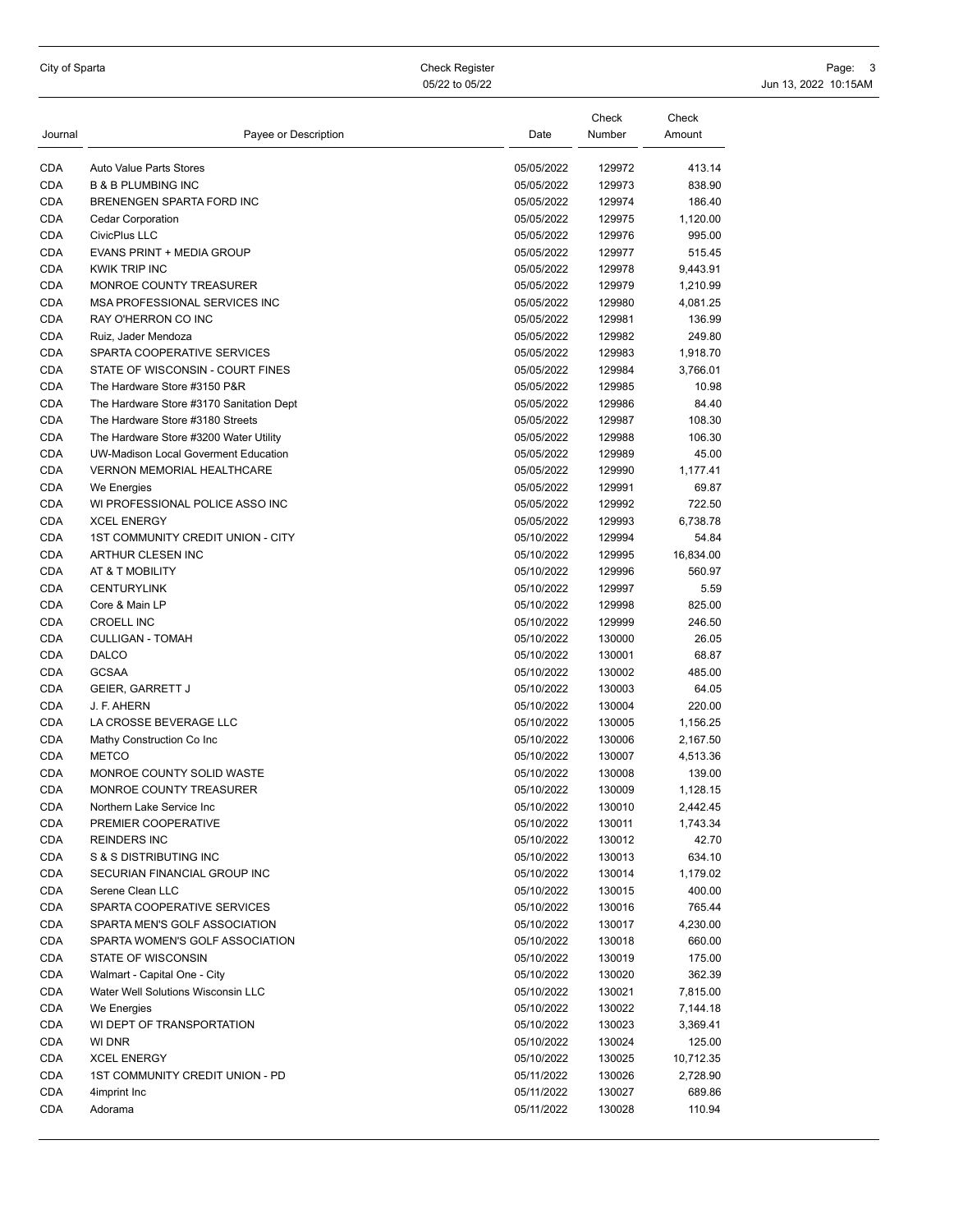City of Sparta Check Register Page: And Scheck Register Page: 4 Check Register Page: 4 Check Register Page: 4 Check Register Page: 4 Check Register Page: 4 Check Register Page: 4 Check Register Page: 4 Check Register Page: 05/22 to 05/22 10:15AM

| Journal    | Payee or Description                  | Date       | Check<br>Number | Check<br>Amount |
|------------|---------------------------------------|------------|-----------------|-----------------|
| CDA        | AT & T MOBILITY                       | 05/11/2022 | 130029          | 943.66          |
| <b>CDA</b> | <b>BAKER &amp; TAYLOR</b>             | 05/11/2022 | 130030          | 92.58           |
| CDA        | Bernett, Megan                        | 05/11/2022 | 130031          | 125.00          |
| CDA        | Cardmember Service - PD               | 05/11/2022 | 130032          | 2,640.89        |
| CDA        | CENGAGE LEARNING INC/GALE             | 05/11/2022 | 130033          | 71.22           |
| CDA        | CenturyLink                           | 05/11/2022 | 130034          | 808.61          |
| CDA        | <b>CROELL INC</b>                     | 05/11/2022 | 130035          | 341.38          |
| CDA        | DE LAGE LANDEN FINANCIAL SERVICES INC | 05/11/2022 | 130036          | 346.82          |
| CDA        | Demco Inc                             | 05/11/2022 | 130037          | 135.53          |
| CDA        | E O Johnson Business Technologies     | 05/11/2022 | 130038          | 6,459.00        |
| <b>CDA</b> | <b>FOSS FINE MEATS</b>                | 05/11/2022 | 130039          | 248.28          |
| CDA        | <b>GALLS LLC</b>                      | 05/11/2022 | 130040          | 694.39          |
| CDA        | JOHN DEERE FINANCIAL                  | 05/11/2022 | 130041          | 437.24          |
| CDA        | Kuderer, Brittany                     | 05/11/2022 | 130042          | 40.00           |
| CDA        | LOFFLER COMPANIES                     | 05/11/2022 | 130043          | 70.20           |
| CDA        | LYDON DRYWALL & ELECTRIC INC          | 05/11/2022 | 130044          | 125.00          |
| CDA        | <b>LYNXX Networks</b>                 | 05/11/2022 | 130045          | 2,787.21        |
| CDA        | <b>MAYO CLINIC</b>                    | 05/11/2022 | 130046          | 89.00           |
| CDA        | McGinnis, Candy                       | 05/11/2022 | 130047          | 20.00           |
| CDA        | MISSISSIPPI WELDERS SUPPLY CO INC     | 05/11/2022 | 130048          | 1,327.80        |
| <b>CDA</b> | MODERN DISPOSAL SYSTEMS LLC           | 05/11/2022 | 130049          | 17,785.01       |
| CDA        | Monroe County Reg of Deeds            | 05/11/2022 | 130050          | 60.00           |
| CDA        | <b>P &amp; P PRODUCTS</b>             | 05/11/2022 | 130051          | 14.00           |
| CDA        | QUILL CORPORATION                     | 05/11/2022 | 130052          | 30.98           |
| CDA        | R & R PRODUCTS INC                    | 05/11/2022 | 130053          | 238.50          |
| <b>CDA</b> | SPARTA COOPERATIVE SERVICES           | 05/11/2022 | 130054          | 100.00          |
| CDA        | Sparta Small Animal Veternary Clinic  | 05/11/2022 | 130055          | 176.90          |
| CDA        | STAPLES BUSINESS CREDIT               | 05/11/2022 | 130056          | 942.96          |
| CDA        | <b>TRACKER PRODUCTS LLC</b>           | 05/11/2022 | 130057          | 2,700.00        |
| CDA        | <b>Verizon Wireless</b>               | 05/11/2022 | 130058          | 152.51          |
| <b>CDA</b> | <b>VERNON ELECTRIC COOP</b>           | 05/11/2022 | 130059          | 51.55           |
| <b>CDA</b> | WI State Lab of Hygiene               | 05/11/2022 | 130060          | 26.00           |
| CDA        | Wisconsin Dept of Justice             | 05/11/2022 | 130061          | 112.00          |
| CDA        | <b>WORKSITE SOLUTIONS</b>             | 05/11/2022 | 130062          | 136.92          |
| CDA        | <b>XCEL ENERGY</b>                    | 05/11/2022 | 130063          | 4,288.01        |
| CDP        | ZIEGLER, ANDREA R                     | 05/20/2022 | 130064          | 249.82          |
| CDP        | LEIS, VERNON C                        | 05/20/2022 | 130065          | 413.07          |
| CDP        | ADAMS, RANDY L                        | 05/20/2022 | 130066          | 411.74          |
| CDP        | BOBERG, BERNARD J                     | 05/20/2022 | 130067          | 123.46          |
| CDP        | <b>GEIER, GARRETT J</b>               | 05/20/2022 | 130068          | 2,089.84        |
| CDP        | HAAS, KAMBRIE R                       | 05/20/2022 | 130069          | 586.93          |
| CDP        | HOLLIDAY, ANNALYSSA                   | 05/20/2022 | 130070          | 167.27          |
| CDP        | KASS, MICHAEL J                       | 05/20/2022 | 130071          | 570.47          |
| CDP        | MEYER, GRACIE L                       | 05/20/2022 | 130072          | 110.82          |
| CDP        | MONDAY, SARA E                        | 05/20/2022 | 130073          | 96.97           |
| CDP        | RAITEN, LAIRD B                       | 05/20/2022 | 130074          | 163.40          |
| CDP        | ROELS, THEODORE J                     | 05/20/2022 | 130075          | 553.27          |
| CDP        | SAVALL, BRUCE O                       | 05/20/2022 | 130076          | 585.15          |
| CDP        | SPRAIN, MADELYN J                     | 05/20/2022 | 130077          | 101.34          |
| CDP        | VIAN, KENDRA M                        | 05/20/2022 | 130078          | 101.58          |
| CDP        | WURZEL, DOUGLAS C                     | 05/20/2022 | 130079          | 518.23          |
| CDP        | ZIMMERMAN, HAILEE J                   | 05/20/2022 | 130080          | 276.34          |
| CDP        | HEMMERSBACH, DONALD G                 | 05/20/2022 | 130081          | 1,277.35        |
| CDP        | KIRCHHOFF, RAYMOND E                  | 05/20/2022 | 130082          | 1,192.97        |
| CDP        | SUND, MARK D                          | 05/20/2022 | 130083          | 256.93          |
| CDP        | LEIS, DOUGLAS J                       | 05/20/2022 | 130084          | 1,228.22        |
| CDA        | GUNDERSEN HEALTH SYSTEM-SELF PAY      | 05/18/2022 | 130085          | 85.20           |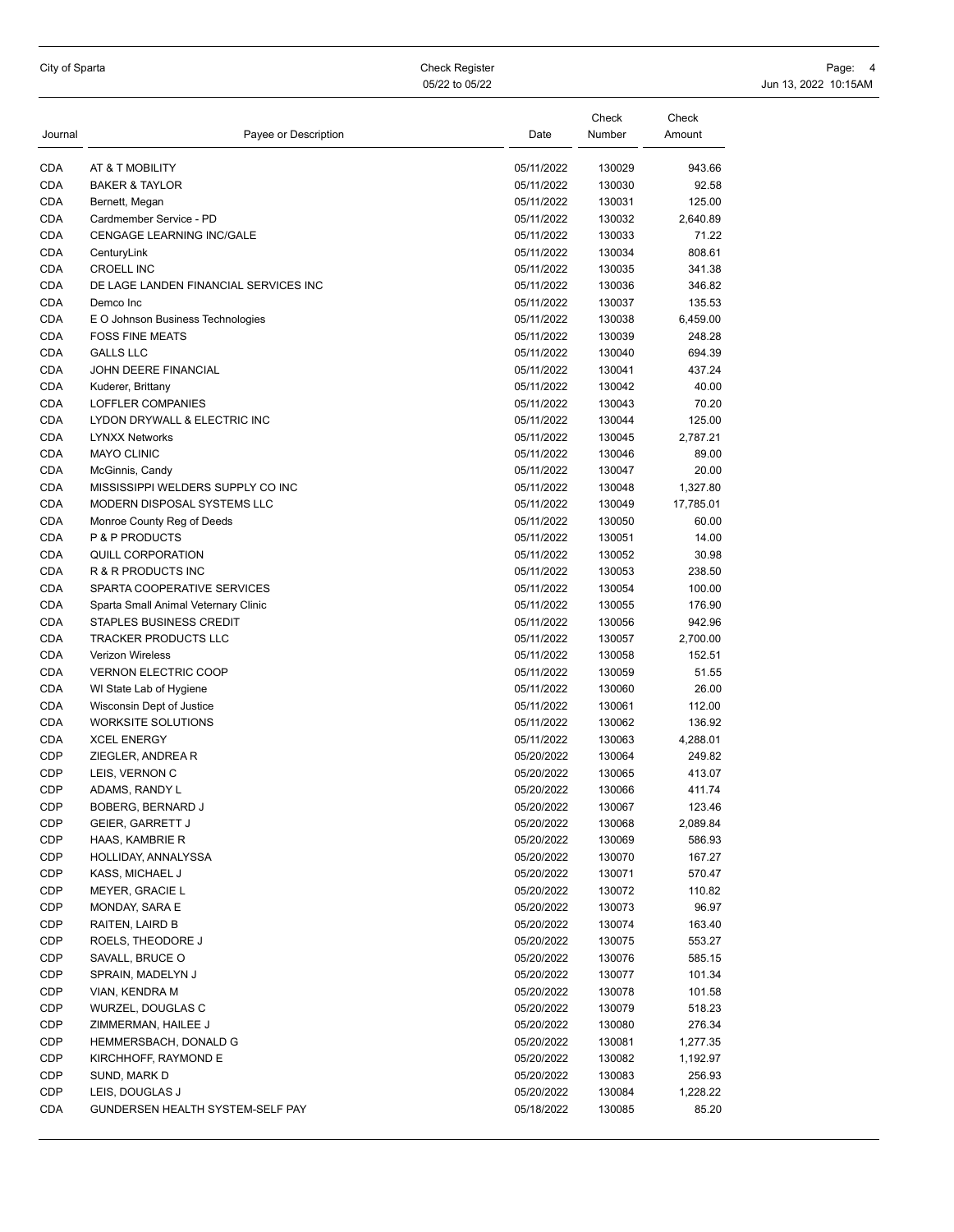| City of Sparta |  |  |  |  |  |  |
|----------------|--|--|--|--|--|--|
|----------------|--|--|--|--|--|--|

City of Sparta Check Register Page: 5 05/22 to 05/22 10:15AM

| CDA<br>GUNDERSEN HEALTH SYSTEM-SELF PAY<br>05/18/2022<br>130086<br>116.50<br>CDA<br>GUNDERSEN HEALTH SYSTEM-SELF PAY<br>130087<br>05/18/2022<br>188.91<br>CDA<br>Aspen Dental<br>05/18/2022<br>130088<br>132.80<br>CDA<br>BOYS & GIRLS CLUB OF SPARTA<br>05/18/2022<br>130089<br>1,000.00<br>CDA<br>05/18/2022<br>130090<br>Callyo 2009 Corp<br>3,540.00<br><b>CDA</b><br>05/18/2022<br>130091<br>Carrico Aquatic Resources Inc<br>5,100.00<br>CDA<br>CENGAGE LEARNING INC/GALE<br>05/18/2022<br>130092<br>23.99<br>CDA<br>05/18/2022<br>130093<br>72.80<br>CenturyLink<br>CDA<br>CHARTER COMMUNICATIONS<br>130094<br>05/18/2022<br>129.98<br>CDA<br>05/18/2022<br>130095<br>199.96<br>Coast to Coast Computer Products<br>CDA<br><b>DALCO</b><br>05/18/2022<br>130096<br>48.80<br>CDA<br><b>EMC INSURANCE COMPANIES</b><br>05/18/2022<br>130097<br>21,327.29<br>CDA<br>Evoqua Water Technologies LLC<br>05/18/2022<br>130098<br>6,290.95<br>CDA<br>GUNDERSEN HEALTH SYSTEM-SELF PAY<br>05/18/2022<br>130099<br>465.24<br>CDA<br>LA CROSSE BEVERAGE LLC<br>05/18/2022<br>130100<br>446.50<br>CDA<br>Lane Tank Co Inc<br>05/18/2022<br>130101<br>39,500.00<br>CDA<br>MERTES, MICHAEL J<br>05/18/2022<br>130102<br>87.00<br>CDA<br>05/18/2022<br>130103<br>Mertes, Zachary J<br>207.00<br>CDA<br>MODERN DISPOSAL SYSTEMS LLC<br>05/18/2022<br>130104<br>19.00<br>CDA<br>NATIONAL ELEVATOR INSP SERV INC<br>05/18/2022<br>130105<br>72.00<br>CDA<br>05/18/2022<br>130106<br>Pawlisch, Ryan<br>1,830.00<br>CDA<br>05/18/2022<br>130107<br>Pitney Bowes Global Financial Servs LLC<br>437.13<br>CDA<br>PREMIER COOPERATIVE<br>05/18/2022<br>130108<br>1,007.60<br>CDA<br>130109<br>Sanborn's Tire & Alignment LLC<br>05/18/2022<br>30.95<br>CDA<br>SECURIAN FINANCIAL GROUP INC<br>05/18/2022<br>130110<br>118.78<br>CDA<br>SPARTA COOPERATIVE SERVICES<br>05/18/2022<br>130111<br>20.00<br>CDA<br>SPEED'S PROPERTIES LLC<br>05/18/2022<br>130112<br>175.58<br>CDA<br>130113<br>262.22<br>Stein Counseling & Consulting<br>05/18/2022<br><b>UNIQUE</b><br>CDA<br>05/18/2022<br>130114<br>10.30<br>CDA<br><b>WDATCP - License Renewal</b><br>05/18/2022<br>130115<br>600.00<br>CDA<br>05/18/2022<br>130116<br>327.65<br>We Energies<br>CDA<br>WESTBY CREDIT UNION (WCCU)<br>130117<br>05/18/2022<br>54.79<br>CDA<br>WINDING RIVERS LIBRARY SYSTEM<br>05/18/2022<br>130118<br>214.70<br>CDA<br><b>XCEL ENERGY</b><br>05/18/2022<br>130119<br>11,083.91<br>CDA<br>CARDMEMBER SERVICES - PARK & REC<br>130120<br>05/24/2022<br>3,822.56<br>CDA<br>05/24/2022<br>CenturyLink<br>130121<br>20.00<br>CDA<br>130122<br><b>CENTURYLINK</b><br>05/24/2022<br>188.91<br><b>CDA</b><br><b>DELTA DENTAL OF WISCONSIN</b><br>05/24/2022<br>130123<br>3,842.78<br>CDA<br>05/24/2022<br>130124<br>2,497.04<br>Dependable Title of Wisconsin LLC<br>CDA<br>FEH Design<br>05/24/2022<br>130125<br>29,476.23<br>CDA<br><b>Fire Protection Specialists</b><br>05/24/2022<br>130126<br>267.90<br>CDA<br>MODERN DISPOSAL SYSTEMS LLC<br>05/24/2022<br>130127<br>14,133.05<br>CDA<br>Radcliffe, Jenny<br>05/24/2022<br>130128<br>35.00<br>CDA<br>Serene Clean LLC<br>05/24/2022<br>130129<br>1,200.00<br>CDA<br>W.W.W.P. - Black River Falls<br>05/24/2022<br>130130<br>100.00<br>CDA<br>Walmart - Capital One - Sanitation<br>05/24/2022<br>130131<br>26.62<br>CDA<br><b>WDATCP - License Renewal</b><br>130132<br>380.00<br>05/24/2022<br>CDA<br>WI DNR - Environmental Fees<br>130133<br>05/24/2022<br>8,401.92<br>CDA<br>130134<br><b>XCEL ENERGY</b><br>05/24/2022<br>4,308.34<br>CDA<br>WI DEPT OF FINANCIAL INSTITUTIONS<br>05/25/2022<br>130135<br>20.00<br>CDA<br>All American Sparta-Golf Cse<br>05/31/2022<br>130161<br>792.18<br>CDA<br>All American Sparta-Park & Rec<br>130162<br>05/31/2022<br>1,629.58<br>CDA<br>All American Sparta-Street Dept<br>8.99<br>05/31/2022<br>130163<br>CDA<br>ALWAYS REDI-MIX<br>130164<br>05/31/2022<br>825.50<br>CDA<br>ARTHUR CLESEN INC<br>05/31/2022<br>130165<br>359.28<br>CDA<br>05/31/2022<br><b>Auto Value Parts Stores</b><br>130166<br>426.87<br>CDA<br><b>B &amp; M Technical Services Inc</b><br>05/31/2022<br>130167<br>9,594.80 | Journal | Payee or Description | Date | Check<br>Number | Check<br>Amount |
|-----------------------------------------------------------------------------------------------------------------------------------------------------------------------------------------------------------------------------------------------------------------------------------------------------------------------------------------------------------------------------------------------------------------------------------------------------------------------------------------------------------------------------------------------------------------------------------------------------------------------------------------------------------------------------------------------------------------------------------------------------------------------------------------------------------------------------------------------------------------------------------------------------------------------------------------------------------------------------------------------------------------------------------------------------------------------------------------------------------------------------------------------------------------------------------------------------------------------------------------------------------------------------------------------------------------------------------------------------------------------------------------------------------------------------------------------------------------------------------------------------------------------------------------------------------------------------------------------------------------------------------------------------------------------------------------------------------------------------------------------------------------------------------------------------------------------------------------------------------------------------------------------------------------------------------------------------------------------------------------------------------------------------------------------------------------------------------------------------------------------------------------------------------------------------------------------------------------------------------------------------------------------------------------------------------------------------------------------------------------------------------------------------------------------------------------------------------------------------------------------------------------------------------------------------------------------------------------------------------------------------------------------------------------------------------------------------------------------------------------------------------------------------------------------------------------------------------------------------------------------------------------------------------------------------------------------------------------------------------------------------------------------------------------------------------------------------------------------------------------------------------------------------------------------------------------------------------------------------------------------------------------------------------------------------------------------------------------------------------------------------------------------------------------------------------------------------------------------------------------------------------------------------------------------------------------------------------------------------------------------------------------------------------------------------------------------------------------------------------------------------------------------------------------------------------------------------------------------------------------------------------------------------------------------------------------------------------------------------------------------------------------------------------------------------------------------------------------------------------------------------------------------------------------|---------|----------------------|------|-----------------|-----------------|
|                                                                                                                                                                                                                                                                                                                                                                                                                                                                                                                                                                                                                                                                                                                                                                                                                                                                                                                                                                                                                                                                                                                                                                                                                                                                                                                                                                                                                                                                                                                                                                                                                                                                                                                                                                                                                                                                                                                                                                                                                                                                                                                                                                                                                                                                                                                                                                                                                                                                                                                                                                                                                                                                                                                                                                                                                                                                                                                                                                                                                                                                                                                                                                                                                                                                                                                                                                                                                                                                                                                                                                                                                                                                                                                                                                                                                                                                                                                                                                                                                                                                                                                                                                 |         |                      |      |                 |                 |
|                                                                                                                                                                                                                                                                                                                                                                                                                                                                                                                                                                                                                                                                                                                                                                                                                                                                                                                                                                                                                                                                                                                                                                                                                                                                                                                                                                                                                                                                                                                                                                                                                                                                                                                                                                                                                                                                                                                                                                                                                                                                                                                                                                                                                                                                                                                                                                                                                                                                                                                                                                                                                                                                                                                                                                                                                                                                                                                                                                                                                                                                                                                                                                                                                                                                                                                                                                                                                                                                                                                                                                                                                                                                                                                                                                                                                                                                                                                                                                                                                                                                                                                                                                 |         |                      |      |                 |                 |
|                                                                                                                                                                                                                                                                                                                                                                                                                                                                                                                                                                                                                                                                                                                                                                                                                                                                                                                                                                                                                                                                                                                                                                                                                                                                                                                                                                                                                                                                                                                                                                                                                                                                                                                                                                                                                                                                                                                                                                                                                                                                                                                                                                                                                                                                                                                                                                                                                                                                                                                                                                                                                                                                                                                                                                                                                                                                                                                                                                                                                                                                                                                                                                                                                                                                                                                                                                                                                                                                                                                                                                                                                                                                                                                                                                                                                                                                                                                                                                                                                                                                                                                                                                 |         |                      |      |                 |                 |
|                                                                                                                                                                                                                                                                                                                                                                                                                                                                                                                                                                                                                                                                                                                                                                                                                                                                                                                                                                                                                                                                                                                                                                                                                                                                                                                                                                                                                                                                                                                                                                                                                                                                                                                                                                                                                                                                                                                                                                                                                                                                                                                                                                                                                                                                                                                                                                                                                                                                                                                                                                                                                                                                                                                                                                                                                                                                                                                                                                                                                                                                                                                                                                                                                                                                                                                                                                                                                                                                                                                                                                                                                                                                                                                                                                                                                                                                                                                                                                                                                                                                                                                                                                 |         |                      |      |                 |                 |
|                                                                                                                                                                                                                                                                                                                                                                                                                                                                                                                                                                                                                                                                                                                                                                                                                                                                                                                                                                                                                                                                                                                                                                                                                                                                                                                                                                                                                                                                                                                                                                                                                                                                                                                                                                                                                                                                                                                                                                                                                                                                                                                                                                                                                                                                                                                                                                                                                                                                                                                                                                                                                                                                                                                                                                                                                                                                                                                                                                                                                                                                                                                                                                                                                                                                                                                                                                                                                                                                                                                                                                                                                                                                                                                                                                                                                                                                                                                                                                                                                                                                                                                                                                 |         |                      |      |                 |                 |
|                                                                                                                                                                                                                                                                                                                                                                                                                                                                                                                                                                                                                                                                                                                                                                                                                                                                                                                                                                                                                                                                                                                                                                                                                                                                                                                                                                                                                                                                                                                                                                                                                                                                                                                                                                                                                                                                                                                                                                                                                                                                                                                                                                                                                                                                                                                                                                                                                                                                                                                                                                                                                                                                                                                                                                                                                                                                                                                                                                                                                                                                                                                                                                                                                                                                                                                                                                                                                                                                                                                                                                                                                                                                                                                                                                                                                                                                                                                                                                                                                                                                                                                                                                 |         |                      |      |                 |                 |
|                                                                                                                                                                                                                                                                                                                                                                                                                                                                                                                                                                                                                                                                                                                                                                                                                                                                                                                                                                                                                                                                                                                                                                                                                                                                                                                                                                                                                                                                                                                                                                                                                                                                                                                                                                                                                                                                                                                                                                                                                                                                                                                                                                                                                                                                                                                                                                                                                                                                                                                                                                                                                                                                                                                                                                                                                                                                                                                                                                                                                                                                                                                                                                                                                                                                                                                                                                                                                                                                                                                                                                                                                                                                                                                                                                                                                                                                                                                                                                                                                                                                                                                                                                 |         |                      |      |                 |                 |
|                                                                                                                                                                                                                                                                                                                                                                                                                                                                                                                                                                                                                                                                                                                                                                                                                                                                                                                                                                                                                                                                                                                                                                                                                                                                                                                                                                                                                                                                                                                                                                                                                                                                                                                                                                                                                                                                                                                                                                                                                                                                                                                                                                                                                                                                                                                                                                                                                                                                                                                                                                                                                                                                                                                                                                                                                                                                                                                                                                                                                                                                                                                                                                                                                                                                                                                                                                                                                                                                                                                                                                                                                                                                                                                                                                                                                                                                                                                                                                                                                                                                                                                                                                 |         |                      |      |                 |                 |
|                                                                                                                                                                                                                                                                                                                                                                                                                                                                                                                                                                                                                                                                                                                                                                                                                                                                                                                                                                                                                                                                                                                                                                                                                                                                                                                                                                                                                                                                                                                                                                                                                                                                                                                                                                                                                                                                                                                                                                                                                                                                                                                                                                                                                                                                                                                                                                                                                                                                                                                                                                                                                                                                                                                                                                                                                                                                                                                                                                                                                                                                                                                                                                                                                                                                                                                                                                                                                                                                                                                                                                                                                                                                                                                                                                                                                                                                                                                                                                                                                                                                                                                                                                 |         |                      |      |                 |                 |
|                                                                                                                                                                                                                                                                                                                                                                                                                                                                                                                                                                                                                                                                                                                                                                                                                                                                                                                                                                                                                                                                                                                                                                                                                                                                                                                                                                                                                                                                                                                                                                                                                                                                                                                                                                                                                                                                                                                                                                                                                                                                                                                                                                                                                                                                                                                                                                                                                                                                                                                                                                                                                                                                                                                                                                                                                                                                                                                                                                                                                                                                                                                                                                                                                                                                                                                                                                                                                                                                                                                                                                                                                                                                                                                                                                                                                                                                                                                                                                                                                                                                                                                                                                 |         |                      |      |                 |                 |
|                                                                                                                                                                                                                                                                                                                                                                                                                                                                                                                                                                                                                                                                                                                                                                                                                                                                                                                                                                                                                                                                                                                                                                                                                                                                                                                                                                                                                                                                                                                                                                                                                                                                                                                                                                                                                                                                                                                                                                                                                                                                                                                                                                                                                                                                                                                                                                                                                                                                                                                                                                                                                                                                                                                                                                                                                                                                                                                                                                                                                                                                                                                                                                                                                                                                                                                                                                                                                                                                                                                                                                                                                                                                                                                                                                                                                                                                                                                                                                                                                                                                                                                                                                 |         |                      |      |                 |                 |
|                                                                                                                                                                                                                                                                                                                                                                                                                                                                                                                                                                                                                                                                                                                                                                                                                                                                                                                                                                                                                                                                                                                                                                                                                                                                                                                                                                                                                                                                                                                                                                                                                                                                                                                                                                                                                                                                                                                                                                                                                                                                                                                                                                                                                                                                                                                                                                                                                                                                                                                                                                                                                                                                                                                                                                                                                                                                                                                                                                                                                                                                                                                                                                                                                                                                                                                                                                                                                                                                                                                                                                                                                                                                                                                                                                                                                                                                                                                                                                                                                                                                                                                                                                 |         |                      |      |                 |                 |
|                                                                                                                                                                                                                                                                                                                                                                                                                                                                                                                                                                                                                                                                                                                                                                                                                                                                                                                                                                                                                                                                                                                                                                                                                                                                                                                                                                                                                                                                                                                                                                                                                                                                                                                                                                                                                                                                                                                                                                                                                                                                                                                                                                                                                                                                                                                                                                                                                                                                                                                                                                                                                                                                                                                                                                                                                                                                                                                                                                                                                                                                                                                                                                                                                                                                                                                                                                                                                                                                                                                                                                                                                                                                                                                                                                                                                                                                                                                                                                                                                                                                                                                                                                 |         |                      |      |                 |                 |
|                                                                                                                                                                                                                                                                                                                                                                                                                                                                                                                                                                                                                                                                                                                                                                                                                                                                                                                                                                                                                                                                                                                                                                                                                                                                                                                                                                                                                                                                                                                                                                                                                                                                                                                                                                                                                                                                                                                                                                                                                                                                                                                                                                                                                                                                                                                                                                                                                                                                                                                                                                                                                                                                                                                                                                                                                                                                                                                                                                                                                                                                                                                                                                                                                                                                                                                                                                                                                                                                                                                                                                                                                                                                                                                                                                                                                                                                                                                                                                                                                                                                                                                                                                 |         |                      |      |                 |                 |
|                                                                                                                                                                                                                                                                                                                                                                                                                                                                                                                                                                                                                                                                                                                                                                                                                                                                                                                                                                                                                                                                                                                                                                                                                                                                                                                                                                                                                                                                                                                                                                                                                                                                                                                                                                                                                                                                                                                                                                                                                                                                                                                                                                                                                                                                                                                                                                                                                                                                                                                                                                                                                                                                                                                                                                                                                                                                                                                                                                                                                                                                                                                                                                                                                                                                                                                                                                                                                                                                                                                                                                                                                                                                                                                                                                                                                                                                                                                                                                                                                                                                                                                                                                 |         |                      |      |                 |                 |
|                                                                                                                                                                                                                                                                                                                                                                                                                                                                                                                                                                                                                                                                                                                                                                                                                                                                                                                                                                                                                                                                                                                                                                                                                                                                                                                                                                                                                                                                                                                                                                                                                                                                                                                                                                                                                                                                                                                                                                                                                                                                                                                                                                                                                                                                                                                                                                                                                                                                                                                                                                                                                                                                                                                                                                                                                                                                                                                                                                                                                                                                                                                                                                                                                                                                                                                                                                                                                                                                                                                                                                                                                                                                                                                                                                                                                                                                                                                                                                                                                                                                                                                                                                 |         |                      |      |                 |                 |
|                                                                                                                                                                                                                                                                                                                                                                                                                                                                                                                                                                                                                                                                                                                                                                                                                                                                                                                                                                                                                                                                                                                                                                                                                                                                                                                                                                                                                                                                                                                                                                                                                                                                                                                                                                                                                                                                                                                                                                                                                                                                                                                                                                                                                                                                                                                                                                                                                                                                                                                                                                                                                                                                                                                                                                                                                                                                                                                                                                                                                                                                                                                                                                                                                                                                                                                                                                                                                                                                                                                                                                                                                                                                                                                                                                                                                                                                                                                                                                                                                                                                                                                                                                 |         |                      |      |                 |                 |
|                                                                                                                                                                                                                                                                                                                                                                                                                                                                                                                                                                                                                                                                                                                                                                                                                                                                                                                                                                                                                                                                                                                                                                                                                                                                                                                                                                                                                                                                                                                                                                                                                                                                                                                                                                                                                                                                                                                                                                                                                                                                                                                                                                                                                                                                                                                                                                                                                                                                                                                                                                                                                                                                                                                                                                                                                                                                                                                                                                                                                                                                                                                                                                                                                                                                                                                                                                                                                                                                                                                                                                                                                                                                                                                                                                                                                                                                                                                                                                                                                                                                                                                                                                 |         |                      |      |                 |                 |
|                                                                                                                                                                                                                                                                                                                                                                                                                                                                                                                                                                                                                                                                                                                                                                                                                                                                                                                                                                                                                                                                                                                                                                                                                                                                                                                                                                                                                                                                                                                                                                                                                                                                                                                                                                                                                                                                                                                                                                                                                                                                                                                                                                                                                                                                                                                                                                                                                                                                                                                                                                                                                                                                                                                                                                                                                                                                                                                                                                                                                                                                                                                                                                                                                                                                                                                                                                                                                                                                                                                                                                                                                                                                                                                                                                                                                                                                                                                                                                                                                                                                                                                                                                 |         |                      |      |                 |                 |
|                                                                                                                                                                                                                                                                                                                                                                                                                                                                                                                                                                                                                                                                                                                                                                                                                                                                                                                                                                                                                                                                                                                                                                                                                                                                                                                                                                                                                                                                                                                                                                                                                                                                                                                                                                                                                                                                                                                                                                                                                                                                                                                                                                                                                                                                                                                                                                                                                                                                                                                                                                                                                                                                                                                                                                                                                                                                                                                                                                                                                                                                                                                                                                                                                                                                                                                                                                                                                                                                                                                                                                                                                                                                                                                                                                                                                                                                                                                                                                                                                                                                                                                                                                 |         |                      |      |                 |                 |
|                                                                                                                                                                                                                                                                                                                                                                                                                                                                                                                                                                                                                                                                                                                                                                                                                                                                                                                                                                                                                                                                                                                                                                                                                                                                                                                                                                                                                                                                                                                                                                                                                                                                                                                                                                                                                                                                                                                                                                                                                                                                                                                                                                                                                                                                                                                                                                                                                                                                                                                                                                                                                                                                                                                                                                                                                                                                                                                                                                                                                                                                                                                                                                                                                                                                                                                                                                                                                                                                                                                                                                                                                                                                                                                                                                                                                                                                                                                                                                                                                                                                                                                                                                 |         |                      |      |                 |                 |
|                                                                                                                                                                                                                                                                                                                                                                                                                                                                                                                                                                                                                                                                                                                                                                                                                                                                                                                                                                                                                                                                                                                                                                                                                                                                                                                                                                                                                                                                                                                                                                                                                                                                                                                                                                                                                                                                                                                                                                                                                                                                                                                                                                                                                                                                                                                                                                                                                                                                                                                                                                                                                                                                                                                                                                                                                                                                                                                                                                                                                                                                                                                                                                                                                                                                                                                                                                                                                                                                                                                                                                                                                                                                                                                                                                                                                                                                                                                                                                                                                                                                                                                                                                 |         |                      |      |                 |                 |
|                                                                                                                                                                                                                                                                                                                                                                                                                                                                                                                                                                                                                                                                                                                                                                                                                                                                                                                                                                                                                                                                                                                                                                                                                                                                                                                                                                                                                                                                                                                                                                                                                                                                                                                                                                                                                                                                                                                                                                                                                                                                                                                                                                                                                                                                                                                                                                                                                                                                                                                                                                                                                                                                                                                                                                                                                                                                                                                                                                                                                                                                                                                                                                                                                                                                                                                                                                                                                                                                                                                                                                                                                                                                                                                                                                                                                                                                                                                                                                                                                                                                                                                                                                 |         |                      |      |                 |                 |
|                                                                                                                                                                                                                                                                                                                                                                                                                                                                                                                                                                                                                                                                                                                                                                                                                                                                                                                                                                                                                                                                                                                                                                                                                                                                                                                                                                                                                                                                                                                                                                                                                                                                                                                                                                                                                                                                                                                                                                                                                                                                                                                                                                                                                                                                                                                                                                                                                                                                                                                                                                                                                                                                                                                                                                                                                                                                                                                                                                                                                                                                                                                                                                                                                                                                                                                                                                                                                                                                                                                                                                                                                                                                                                                                                                                                                                                                                                                                                                                                                                                                                                                                                                 |         |                      |      |                 |                 |
|                                                                                                                                                                                                                                                                                                                                                                                                                                                                                                                                                                                                                                                                                                                                                                                                                                                                                                                                                                                                                                                                                                                                                                                                                                                                                                                                                                                                                                                                                                                                                                                                                                                                                                                                                                                                                                                                                                                                                                                                                                                                                                                                                                                                                                                                                                                                                                                                                                                                                                                                                                                                                                                                                                                                                                                                                                                                                                                                                                                                                                                                                                                                                                                                                                                                                                                                                                                                                                                                                                                                                                                                                                                                                                                                                                                                                                                                                                                                                                                                                                                                                                                                                                 |         |                      |      |                 |                 |
|                                                                                                                                                                                                                                                                                                                                                                                                                                                                                                                                                                                                                                                                                                                                                                                                                                                                                                                                                                                                                                                                                                                                                                                                                                                                                                                                                                                                                                                                                                                                                                                                                                                                                                                                                                                                                                                                                                                                                                                                                                                                                                                                                                                                                                                                                                                                                                                                                                                                                                                                                                                                                                                                                                                                                                                                                                                                                                                                                                                                                                                                                                                                                                                                                                                                                                                                                                                                                                                                                                                                                                                                                                                                                                                                                                                                                                                                                                                                                                                                                                                                                                                                                                 |         |                      |      |                 |                 |
|                                                                                                                                                                                                                                                                                                                                                                                                                                                                                                                                                                                                                                                                                                                                                                                                                                                                                                                                                                                                                                                                                                                                                                                                                                                                                                                                                                                                                                                                                                                                                                                                                                                                                                                                                                                                                                                                                                                                                                                                                                                                                                                                                                                                                                                                                                                                                                                                                                                                                                                                                                                                                                                                                                                                                                                                                                                                                                                                                                                                                                                                                                                                                                                                                                                                                                                                                                                                                                                                                                                                                                                                                                                                                                                                                                                                                                                                                                                                                                                                                                                                                                                                                                 |         |                      |      |                 |                 |
|                                                                                                                                                                                                                                                                                                                                                                                                                                                                                                                                                                                                                                                                                                                                                                                                                                                                                                                                                                                                                                                                                                                                                                                                                                                                                                                                                                                                                                                                                                                                                                                                                                                                                                                                                                                                                                                                                                                                                                                                                                                                                                                                                                                                                                                                                                                                                                                                                                                                                                                                                                                                                                                                                                                                                                                                                                                                                                                                                                                                                                                                                                                                                                                                                                                                                                                                                                                                                                                                                                                                                                                                                                                                                                                                                                                                                                                                                                                                                                                                                                                                                                                                                                 |         |                      |      |                 |                 |
|                                                                                                                                                                                                                                                                                                                                                                                                                                                                                                                                                                                                                                                                                                                                                                                                                                                                                                                                                                                                                                                                                                                                                                                                                                                                                                                                                                                                                                                                                                                                                                                                                                                                                                                                                                                                                                                                                                                                                                                                                                                                                                                                                                                                                                                                                                                                                                                                                                                                                                                                                                                                                                                                                                                                                                                                                                                                                                                                                                                                                                                                                                                                                                                                                                                                                                                                                                                                                                                                                                                                                                                                                                                                                                                                                                                                                                                                                                                                                                                                                                                                                                                                                                 |         |                      |      |                 |                 |
|                                                                                                                                                                                                                                                                                                                                                                                                                                                                                                                                                                                                                                                                                                                                                                                                                                                                                                                                                                                                                                                                                                                                                                                                                                                                                                                                                                                                                                                                                                                                                                                                                                                                                                                                                                                                                                                                                                                                                                                                                                                                                                                                                                                                                                                                                                                                                                                                                                                                                                                                                                                                                                                                                                                                                                                                                                                                                                                                                                                                                                                                                                                                                                                                                                                                                                                                                                                                                                                                                                                                                                                                                                                                                                                                                                                                                                                                                                                                                                                                                                                                                                                                                                 |         |                      |      |                 |                 |
|                                                                                                                                                                                                                                                                                                                                                                                                                                                                                                                                                                                                                                                                                                                                                                                                                                                                                                                                                                                                                                                                                                                                                                                                                                                                                                                                                                                                                                                                                                                                                                                                                                                                                                                                                                                                                                                                                                                                                                                                                                                                                                                                                                                                                                                                                                                                                                                                                                                                                                                                                                                                                                                                                                                                                                                                                                                                                                                                                                                                                                                                                                                                                                                                                                                                                                                                                                                                                                                                                                                                                                                                                                                                                                                                                                                                                                                                                                                                                                                                                                                                                                                                                                 |         |                      |      |                 |                 |
|                                                                                                                                                                                                                                                                                                                                                                                                                                                                                                                                                                                                                                                                                                                                                                                                                                                                                                                                                                                                                                                                                                                                                                                                                                                                                                                                                                                                                                                                                                                                                                                                                                                                                                                                                                                                                                                                                                                                                                                                                                                                                                                                                                                                                                                                                                                                                                                                                                                                                                                                                                                                                                                                                                                                                                                                                                                                                                                                                                                                                                                                                                                                                                                                                                                                                                                                                                                                                                                                                                                                                                                                                                                                                                                                                                                                                                                                                                                                                                                                                                                                                                                                                                 |         |                      |      |                 |                 |
|                                                                                                                                                                                                                                                                                                                                                                                                                                                                                                                                                                                                                                                                                                                                                                                                                                                                                                                                                                                                                                                                                                                                                                                                                                                                                                                                                                                                                                                                                                                                                                                                                                                                                                                                                                                                                                                                                                                                                                                                                                                                                                                                                                                                                                                                                                                                                                                                                                                                                                                                                                                                                                                                                                                                                                                                                                                                                                                                                                                                                                                                                                                                                                                                                                                                                                                                                                                                                                                                                                                                                                                                                                                                                                                                                                                                                                                                                                                                                                                                                                                                                                                                                                 |         |                      |      |                 |                 |
|                                                                                                                                                                                                                                                                                                                                                                                                                                                                                                                                                                                                                                                                                                                                                                                                                                                                                                                                                                                                                                                                                                                                                                                                                                                                                                                                                                                                                                                                                                                                                                                                                                                                                                                                                                                                                                                                                                                                                                                                                                                                                                                                                                                                                                                                                                                                                                                                                                                                                                                                                                                                                                                                                                                                                                                                                                                                                                                                                                                                                                                                                                                                                                                                                                                                                                                                                                                                                                                                                                                                                                                                                                                                                                                                                                                                                                                                                                                                                                                                                                                                                                                                                                 |         |                      |      |                 |                 |
|                                                                                                                                                                                                                                                                                                                                                                                                                                                                                                                                                                                                                                                                                                                                                                                                                                                                                                                                                                                                                                                                                                                                                                                                                                                                                                                                                                                                                                                                                                                                                                                                                                                                                                                                                                                                                                                                                                                                                                                                                                                                                                                                                                                                                                                                                                                                                                                                                                                                                                                                                                                                                                                                                                                                                                                                                                                                                                                                                                                                                                                                                                                                                                                                                                                                                                                                                                                                                                                                                                                                                                                                                                                                                                                                                                                                                                                                                                                                                                                                                                                                                                                                                                 |         |                      |      |                 |                 |
|                                                                                                                                                                                                                                                                                                                                                                                                                                                                                                                                                                                                                                                                                                                                                                                                                                                                                                                                                                                                                                                                                                                                                                                                                                                                                                                                                                                                                                                                                                                                                                                                                                                                                                                                                                                                                                                                                                                                                                                                                                                                                                                                                                                                                                                                                                                                                                                                                                                                                                                                                                                                                                                                                                                                                                                                                                                                                                                                                                                                                                                                                                                                                                                                                                                                                                                                                                                                                                                                                                                                                                                                                                                                                                                                                                                                                                                                                                                                                                                                                                                                                                                                                                 |         |                      |      |                 |                 |
|                                                                                                                                                                                                                                                                                                                                                                                                                                                                                                                                                                                                                                                                                                                                                                                                                                                                                                                                                                                                                                                                                                                                                                                                                                                                                                                                                                                                                                                                                                                                                                                                                                                                                                                                                                                                                                                                                                                                                                                                                                                                                                                                                                                                                                                                                                                                                                                                                                                                                                                                                                                                                                                                                                                                                                                                                                                                                                                                                                                                                                                                                                                                                                                                                                                                                                                                                                                                                                                                                                                                                                                                                                                                                                                                                                                                                                                                                                                                                                                                                                                                                                                                                                 |         |                      |      |                 |                 |
|                                                                                                                                                                                                                                                                                                                                                                                                                                                                                                                                                                                                                                                                                                                                                                                                                                                                                                                                                                                                                                                                                                                                                                                                                                                                                                                                                                                                                                                                                                                                                                                                                                                                                                                                                                                                                                                                                                                                                                                                                                                                                                                                                                                                                                                                                                                                                                                                                                                                                                                                                                                                                                                                                                                                                                                                                                                                                                                                                                                                                                                                                                                                                                                                                                                                                                                                                                                                                                                                                                                                                                                                                                                                                                                                                                                                                                                                                                                                                                                                                                                                                                                                                                 |         |                      |      |                 |                 |
|                                                                                                                                                                                                                                                                                                                                                                                                                                                                                                                                                                                                                                                                                                                                                                                                                                                                                                                                                                                                                                                                                                                                                                                                                                                                                                                                                                                                                                                                                                                                                                                                                                                                                                                                                                                                                                                                                                                                                                                                                                                                                                                                                                                                                                                                                                                                                                                                                                                                                                                                                                                                                                                                                                                                                                                                                                                                                                                                                                                                                                                                                                                                                                                                                                                                                                                                                                                                                                                                                                                                                                                                                                                                                                                                                                                                                                                                                                                                                                                                                                                                                                                                                                 |         |                      |      |                 |                 |
|                                                                                                                                                                                                                                                                                                                                                                                                                                                                                                                                                                                                                                                                                                                                                                                                                                                                                                                                                                                                                                                                                                                                                                                                                                                                                                                                                                                                                                                                                                                                                                                                                                                                                                                                                                                                                                                                                                                                                                                                                                                                                                                                                                                                                                                                                                                                                                                                                                                                                                                                                                                                                                                                                                                                                                                                                                                                                                                                                                                                                                                                                                                                                                                                                                                                                                                                                                                                                                                                                                                                                                                                                                                                                                                                                                                                                                                                                                                                                                                                                                                                                                                                                                 |         |                      |      |                 |                 |
|                                                                                                                                                                                                                                                                                                                                                                                                                                                                                                                                                                                                                                                                                                                                                                                                                                                                                                                                                                                                                                                                                                                                                                                                                                                                                                                                                                                                                                                                                                                                                                                                                                                                                                                                                                                                                                                                                                                                                                                                                                                                                                                                                                                                                                                                                                                                                                                                                                                                                                                                                                                                                                                                                                                                                                                                                                                                                                                                                                                                                                                                                                                                                                                                                                                                                                                                                                                                                                                                                                                                                                                                                                                                                                                                                                                                                                                                                                                                                                                                                                                                                                                                                                 |         |                      |      |                 |                 |
|                                                                                                                                                                                                                                                                                                                                                                                                                                                                                                                                                                                                                                                                                                                                                                                                                                                                                                                                                                                                                                                                                                                                                                                                                                                                                                                                                                                                                                                                                                                                                                                                                                                                                                                                                                                                                                                                                                                                                                                                                                                                                                                                                                                                                                                                                                                                                                                                                                                                                                                                                                                                                                                                                                                                                                                                                                                                                                                                                                                                                                                                                                                                                                                                                                                                                                                                                                                                                                                                                                                                                                                                                                                                                                                                                                                                                                                                                                                                                                                                                                                                                                                                                                 |         |                      |      |                 |                 |
|                                                                                                                                                                                                                                                                                                                                                                                                                                                                                                                                                                                                                                                                                                                                                                                                                                                                                                                                                                                                                                                                                                                                                                                                                                                                                                                                                                                                                                                                                                                                                                                                                                                                                                                                                                                                                                                                                                                                                                                                                                                                                                                                                                                                                                                                                                                                                                                                                                                                                                                                                                                                                                                                                                                                                                                                                                                                                                                                                                                                                                                                                                                                                                                                                                                                                                                                                                                                                                                                                                                                                                                                                                                                                                                                                                                                                                                                                                                                                                                                                                                                                                                                                                 |         |                      |      |                 |                 |
|                                                                                                                                                                                                                                                                                                                                                                                                                                                                                                                                                                                                                                                                                                                                                                                                                                                                                                                                                                                                                                                                                                                                                                                                                                                                                                                                                                                                                                                                                                                                                                                                                                                                                                                                                                                                                                                                                                                                                                                                                                                                                                                                                                                                                                                                                                                                                                                                                                                                                                                                                                                                                                                                                                                                                                                                                                                                                                                                                                                                                                                                                                                                                                                                                                                                                                                                                                                                                                                                                                                                                                                                                                                                                                                                                                                                                                                                                                                                                                                                                                                                                                                                                                 |         |                      |      |                 |                 |
|                                                                                                                                                                                                                                                                                                                                                                                                                                                                                                                                                                                                                                                                                                                                                                                                                                                                                                                                                                                                                                                                                                                                                                                                                                                                                                                                                                                                                                                                                                                                                                                                                                                                                                                                                                                                                                                                                                                                                                                                                                                                                                                                                                                                                                                                                                                                                                                                                                                                                                                                                                                                                                                                                                                                                                                                                                                                                                                                                                                                                                                                                                                                                                                                                                                                                                                                                                                                                                                                                                                                                                                                                                                                                                                                                                                                                                                                                                                                                                                                                                                                                                                                                                 |         |                      |      |                 |                 |
|                                                                                                                                                                                                                                                                                                                                                                                                                                                                                                                                                                                                                                                                                                                                                                                                                                                                                                                                                                                                                                                                                                                                                                                                                                                                                                                                                                                                                                                                                                                                                                                                                                                                                                                                                                                                                                                                                                                                                                                                                                                                                                                                                                                                                                                                                                                                                                                                                                                                                                                                                                                                                                                                                                                                                                                                                                                                                                                                                                                                                                                                                                                                                                                                                                                                                                                                                                                                                                                                                                                                                                                                                                                                                                                                                                                                                                                                                                                                                                                                                                                                                                                                                                 |         |                      |      |                 |                 |
|                                                                                                                                                                                                                                                                                                                                                                                                                                                                                                                                                                                                                                                                                                                                                                                                                                                                                                                                                                                                                                                                                                                                                                                                                                                                                                                                                                                                                                                                                                                                                                                                                                                                                                                                                                                                                                                                                                                                                                                                                                                                                                                                                                                                                                                                                                                                                                                                                                                                                                                                                                                                                                                                                                                                                                                                                                                                                                                                                                                                                                                                                                                                                                                                                                                                                                                                                                                                                                                                                                                                                                                                                                                                                                                                                                                                                                                                                                                                                                                                                                                                                                                                                                 |         |                      |      |                 |                 |
|                                                                                                                                                                                                                                                                                                                                                                                                                                                                                                                                                                                                                                                                                                                                                                                                                                                                                                                                                                                                                                                                                                                                                                                                                                                                                                                                                                                                                                                                                                                                                                                                                                                                                                                                                                                                                                                                                                                                                                                                                                                                                                                                                                                                                                                                                                                                                                                                                                                                                                                                                                                                                                                                                                                                                                                                                                                                                                                                                                                                                                                                                                                                                                                                                                                                                                                                                                                                                                                                                                                                                                                                                                                                                                                                                                                                                                                                                                                                                                                                                                                                                                                                                                 |         |                      |      |                 |                 |
|                                                                                                                                                                                                                                                                                                                                                                                                                                                                                                                                                                                                                                                                                                                                                                                                                                                                                                                                                                                                                                                                                                                                                                                                                                                                                                                                                                                                                                                                                                                                                                                                                                                                                                                                                                                                                                                                                                                                                                                                                                                                                                                                                                                                                                                                                                                                                                                                                                                                                                                                                                                                                                                                                                                                                                                                                                                                                                                                                                                                                                                                                                                                                                                                                                                                                                                                                                                                                                                                                                                                                                                                                                                                                                                                                                                                                                                                                                                                                                                                                                                                                                                                                                 |         |                      |      |                 |                 |
|                                                                                                                                                                                                                                                                                                                                                                                                                                                                                                                                                                                                                                                                                                                                                                                                                                                                                                                                                                                                                                                                                                                                                                                                                                                                                                                                                                                                                                                                                                                                                                                                                                                                                                                                                                                                                                                                                                                                                                                                                                                                                                                                                                                                                                                                                                                                                                                                                                                                                                                                                                                                                                                                                                                                                                                                                                                                                                                                                                                                                                                                                                                                                                                                                                                                                                                                                                                                                                                                                                                                                                                                                                                                                                                                                                                                                                                                                                                                                                                                                                                                                                                                                                 |         |                      |      |                 |                 |
|                                                                                                                                                                                                                                                                                                                                                                                                                                                                                                                                                                                                                                                                                                                                                                                                                                                                                                                                                                                                                                                                                                                                                                                                                                                                                                                                                                                                                                                                                                                                                                                                                                                                                                                                                                                                                                                                                                                                                                                                                                                                                                                                                                                                                                                                                                                                                                                                                                                                                                                                                                                                                                                                                                                                                                                                                                                                                                                                                                                                                                                                                                                                                                                                                                                                                                                                                                                                                                                                                                                                                                                                                                                                                                                                                                                                                                                                                                                                                                                                                                                                                                                                                                 |         |                      |      |                 |                 |
|                                                                                                                                                                                                                                                                                                                                                                                                                                                                                                                                                                                                                                                                                                                                                                                                                                                                                                                                                                                                                                                                                                                                                                                                                                                                                                                                                                                                                                                                                                                                                                                                                                                                                                                                                                                                                                                                                                                                                                                                                                                                                                                                                                                                                                                                                                                                                                                                                                                                                                                                                                                                                                                                                                                                                                                                                                                                                                                                                                                                                                                                                                                                                                                                                                                                                                                                                                                                                                                                                                                                                                                                                                                                                                                                                                                                                                                                                                                                                                                                                                                                                                                                                                 |         |                      |      |                 |                 |
|                                                                                                                                                                                                                                                                                                                                                                                                                                                                                                                                                                                                                                                                                                                                                                                                                                                                                                                                                                                                                                                                                                                                                                                                                                                                                                                                                                                                                                                                                                                                                                                                                                                                                                                                                                                                                                                                                                                                                                                                                                                                                                                                                                                                                                                                                                                                                                                                                                                                                                                                                                                                                                                                                                                                                                                                                                                                                                                                                                                                                                                                                                                                                                                                                                                                                                                                                                                                                                                                                                                                                                                                                                                                                                                                                                                                                                                                                                                                                                                                                                                                                                                                                                 |         |                      |      |                 |                 |
|                                                                                                                                                                                                                                                                                                                                                                                                                                                                                                                                                                                                                                                                                                                                                                                                                                                                                                                                                                                                                                                                                                                                                                                                                                                                                                                                                                                                                                                                                                                                                                                                                                                                                                                                                                                                                                                                                                                                                                                                                                                                                                                                                                                                                                                                                                                                                                                                                                                                                                                                                                                                                                                                                                                                                                                                                                                                                                                                                                                                                                                                                                                                                                                                                                                                                                                                                                                                                                                                                                                                                                                                                                                                                                                                                                                                                                                                                                                                                                                                                                                                                                                                                                 |         |                      |      |                 |                 |
|                                                                                                                                                                                                                                                                                                                                                                                                                                                                                                                                                                                                                                                                                                                                                                                                                                                                                                                                                                                                                                                                                                                                                                                                                                                                                                                                                                                                                                                                                                                                                                                                                                                                                                                                                                                                                                                                                                                                                                                                                                                                                                                                                                                                                                                                                                                                                                                                                                                                                                                                                                                                                                                                                                                                                                                                                                                                                                                                                                                                                                                                                                                                                                                                                                                                                                                                                                                                                                                                                                                                                                                                                                                                                                                                                                                                                                                                                                                                                                                                                                                                                                                                                                 |         |                      |      |                 |                 |
|                                                                                                                                                                                                                                                                                                                                                                                                                                                                                                                                                                                                                                                                                                                                                                                                                                                                                                                                                                                                                                                                                                                                                                                                                                                                                                                                                                                                                                                                                                                                                                                                                                                                                                                                                                                                                                                                                                                                                                                                                                                                                                                                                                                                                                                                                                                                                                                                                                                                                                                                                                                                                                                                                                                                                                                                                                                                                                                                                                                                                                                                                                                                                                                                                                                                                                                                                                                                                                                                                                                                                                                                                                                                                                                                                                                                                                                                                                                                                                                                                                                                                                                                                                 |         |                      |      |                 |                 |
|                                                                                                                                                                                                                                                                                                                                                                                                                                                                                                                                                                                                                                                                                                                                                                                                                                                                                                                                                                                                                                                                                                                                                                                                                                                                                                                                                                                                                                                                                                                                                                                                                                                                                                                                                                                                                                                                                                                                                                                                                                                                                                                                                                                                                                                                                                                                                                                                                                                                                                                                                                                                                                                                                                                                                                                                                                                                                                                                                                                                                                                                                                                                                                                                                                                                                                                                                                                                                                                                                                                                                                                                                                                                                                                                                                                                                                                                                                                                                                                                                                                                                                                                                                 |         |                      |      |                 |                 |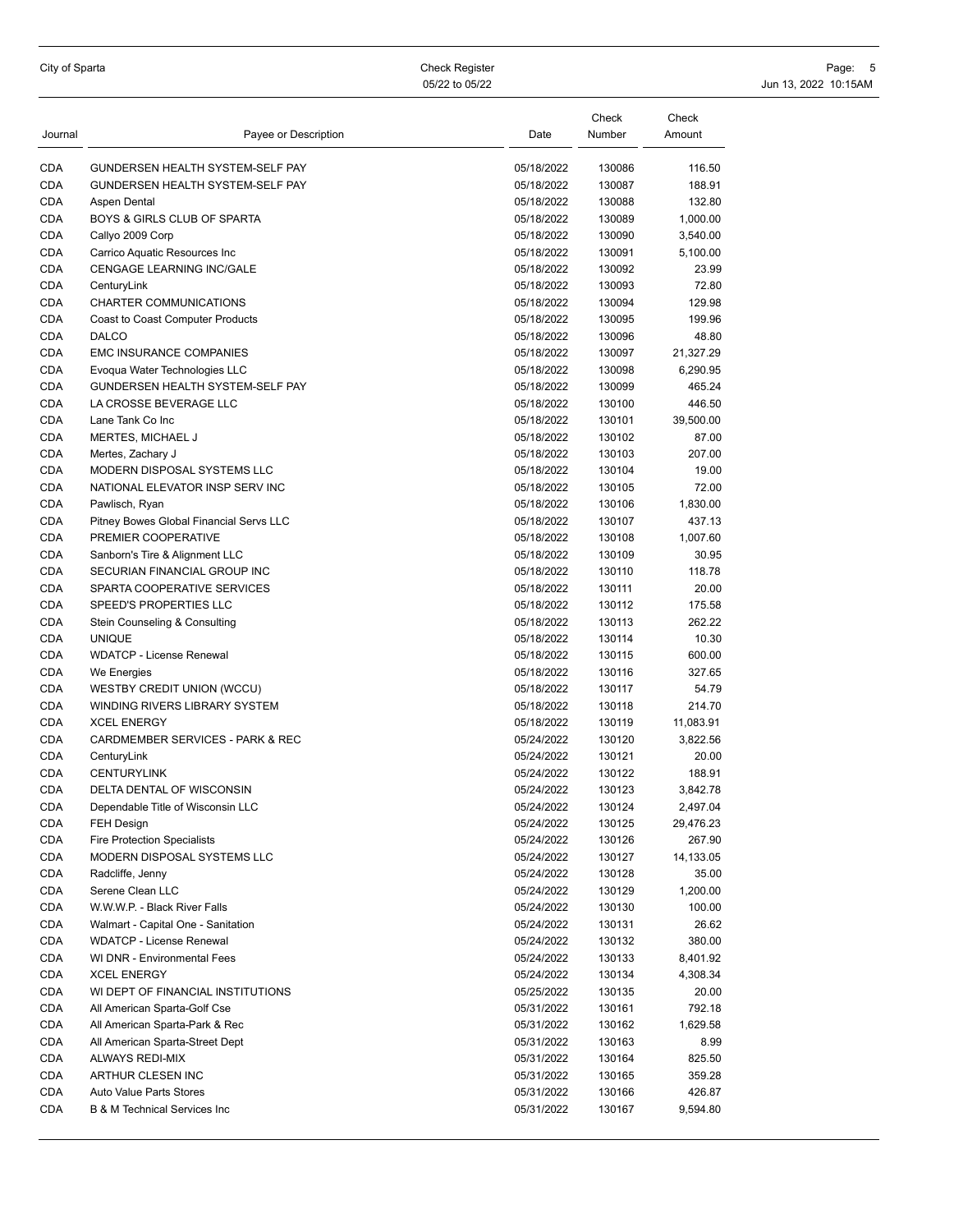| Journal    | Payee or Description                        | Date       | Check<br>Number | Check<br>Amount |
|------------|---------------------------------------------|------------|-----------------|-----------------|
| <b>CDA</b> | <b>BAKER &amp; TAYLOR</b>                   | 05/31/2022 | 130168          | 522.65          |
| <b>CDA</b> | <b>BEAR GRAPHICS INC</b>                    | 05/31/2022 | 130169          | 123.18          |
| <b>CDA</b> | <b>Best Kept Portables LLC</b>              | 05/31/2022 | 130170          | 469.00          |
| <b>CDA</b> | <b>Brad Olson Electric LLC</b>              | 05/31/2022 | 130171          | 1,073.07        |
| CDA        | Bruenning, Trisha                           | 05/31/2022 | 130172          | 35.00           |
| <b>CDA</b> | Cardmember Service - City                   | 05/31/2022 | 130173          | 340.19          |
| <b>CDA</b> | CENGAGE LEARNING INC/GALE                   | 05/31/2022 | 130174          | 23.99           |
| <b>CDA</b> | CLEAN WATER TESTING LLC                     | 05/31/2022 | 130175          | 210.00          |
| CDA        | <b>COLLABORATIVE SUMMER LIBRARY PROGRAM</b> | 05/31/2022 | 130176          | 162.75          |
| <b>CDA</b> | Core & Main LP                              | 05/31/2022 | 130177          | 64.88           |
| <b>CDA</b> | <b>CROELL INC</b>                           | 05/31/2022 | 130178          | 538.50          |
| <b>CDA</b> | Davy Laboratories                           | 05/31/2022 | 130179          | 1,284.00        |
| <b>CDA</b> | DE LAGE LANDEN FINANCIAL SERVICES INC       | 05/31/2022 | 130180          | 346.82          |
| <b>CDA</b> | Degenhardt Tire Inc                         | 05/31/2022 | 130181          | 48.00           |
| <b>CDA</b> | Demco Inc                                   | 05/31/2022 | 130182          | 43.23           |
| CDA        | <b>Endodontic Specialists LLC</b>           | 05/31/2022 | 130183          | 908.49          |
| <b>CDA</b> | EVANS PRINT + MEDIA GROUP                   | 05/31/2022 | 130184          | 39.04           |
| <b>CDA</b> | Giraud, Sandy                               | 05/31/2022 | 130185          | 306.00          |
| CDA        | GREENO, CONNER R                            | 05/31/2022 | 130186          | 120.00          |
| <b>CDA</b> | Greeno, Lance                               | 05/31/2022 | 130187          | 96.00           |
| <b>CDA</b> | GUNDERSEN HEALTH SYSTEM-SELF PAY            | 05/31/2022 | 130188          | 311.09          |
| <b>CDA</b> | Hagen's Sales & Service                     | 05/31/2022 | 130189          | 31.71           |
| <b>CDA</b> | Hawkins Inc                                 | 05/31/2022 | 130190          | 3,572.12        |
| <b>CDA</b> | HUNTINGTON, JENNIFER L                      | 05/31/2022 | 130191          | 740.00          |
| <b>CDA</b> | Hydrite Chemical Co                         | 05/31/2022 | 130192          | 10,574.02       |
| CDA        | J. F. AHERN                                 | 05/31/2022 | 130193          | 365.00          |
| <b>CDA</b> | Komline-Sanderson                           | 05/31/2022 | 130194          | 256.62          |
| <b>CDA</b> | <b>KREIDER, JENNIFER M</b>                  | 05/31/2022 | 130195          | 740.00          |
| <b>CDA</b> | LEIS, CAROL                                 | 05/31/2022 | 130196          | 12.00           |
| <b>CDA</b> | LOFFLER COMPANIES                           | 05/31/2022 | 130197          | 127.35          |
| <b>CDA</b> | Lunda Construction                          | 05/31/2022 | 130198          | 3,500.00        |
| <b>CDA</b> | <b>MAYO CLINIC</b>                          | 05/31/2022 | 130199          | 500.00          |
| <b>CDA</b> | MODERN DISPOSAL SYSTEMS LLC                 | 05/31/2022 | 130200          | 17,785.01       |
| <b>CDA</b> | Morrow Memorial Home                        | 05/31/2022 | 130201          | 80.85           |
| <b>CDA</b> | MSA PROFESSIONAL SERVICES INC               | 05/31/2022 | 130202          | 3,933.69        |
| <b>CDA</b> | Mulcahy Shaw Water Inc                      | 05/31/2022 | 130203          | 2,698.02        |
| <b>CDA</b> | O'REILLY AUTOMOTIVE INC                     | 05/31/2022 | 130204          | 17.44           |
| <b>CDA</b> | PREMIER COOPERATIVE                         | 05/31/2022 | 130205          | 2,164.98        |
| <b>CDA</b> | PREMIER GOLF & UTILITY VEHICLE              | 05/31/2022 | 130206          | 52.60           |
| CDA        | QUILL CORPORATION                           | 05/31/2022 | 130207          | 139.16          |
| <b>CDA</b> | <b>REINDERS INC</b>                         | 05/31/2022 | 130208          | 1,056.94        |
| CDA        | Serene Clean LLC                            | 05/31/2022 | 130209          | 1,200.00        |
| CDA        | Service Plus Heating & Cooling LLC          | 05/31/2022 | 130210          | 100.00          |
| <b>CDA</b> | Short Elliott Hendrickson Inc               | 05/31/2022 | 130211          | 576.91          |
| CDA        | SJE Inc                                     | 05/31/2022 | 130212          | 2,783.71        |
| CDA        | Sparta Floral & Greenhouses                 | 05/31/2022 | 130213          | 50.00           |
| CDA        | ST JOSEPH EQUIPMENT INC                     | 05/31/2022 | 130214          | 86.50           |
| CDA        | The Hardware Store #3170 Sanitation Dept    | 05/31/2022 | 130215          | 19.41           |
| CDA        | The Hardware Store #3180 Streets            | 05/31/2022 | 130216          | 80.67           |
| CDA        | The Hardware Store #3200 Water Utility      | 05/31/2022 | 130217          | 19.37           |
| CDA        | The Hardware Store-#3120 Airport            | 05/31/2022 | 130218          | 10.99           |
| CDA        | <b>TITAN MACHINERY</b>                      | 05/31/2022 | 130219          | 884.42          |
| CDA        | Tri-State Business Machines                 | 05/31/2022 | 130220          | 402.63          |
| <b>CDA</b> | <b>UniFirst Corporation</b>                 | 05/31/2022 | 130221          | 13.14           |
| CDA        | USA Blue Book                               | 05/31/2022 | 130222          | 672.91          |
| CDA        | ZARNOTH BRUSH WORKS INC                     | 05/31/2022 | 130223          | 929.60          |
| CDA        | <b>EMPOWER RETIREMENT</b>                   | 05/06/2022 | 5062201         | 5,748.00        |
|            |                                             |            |                 |                 |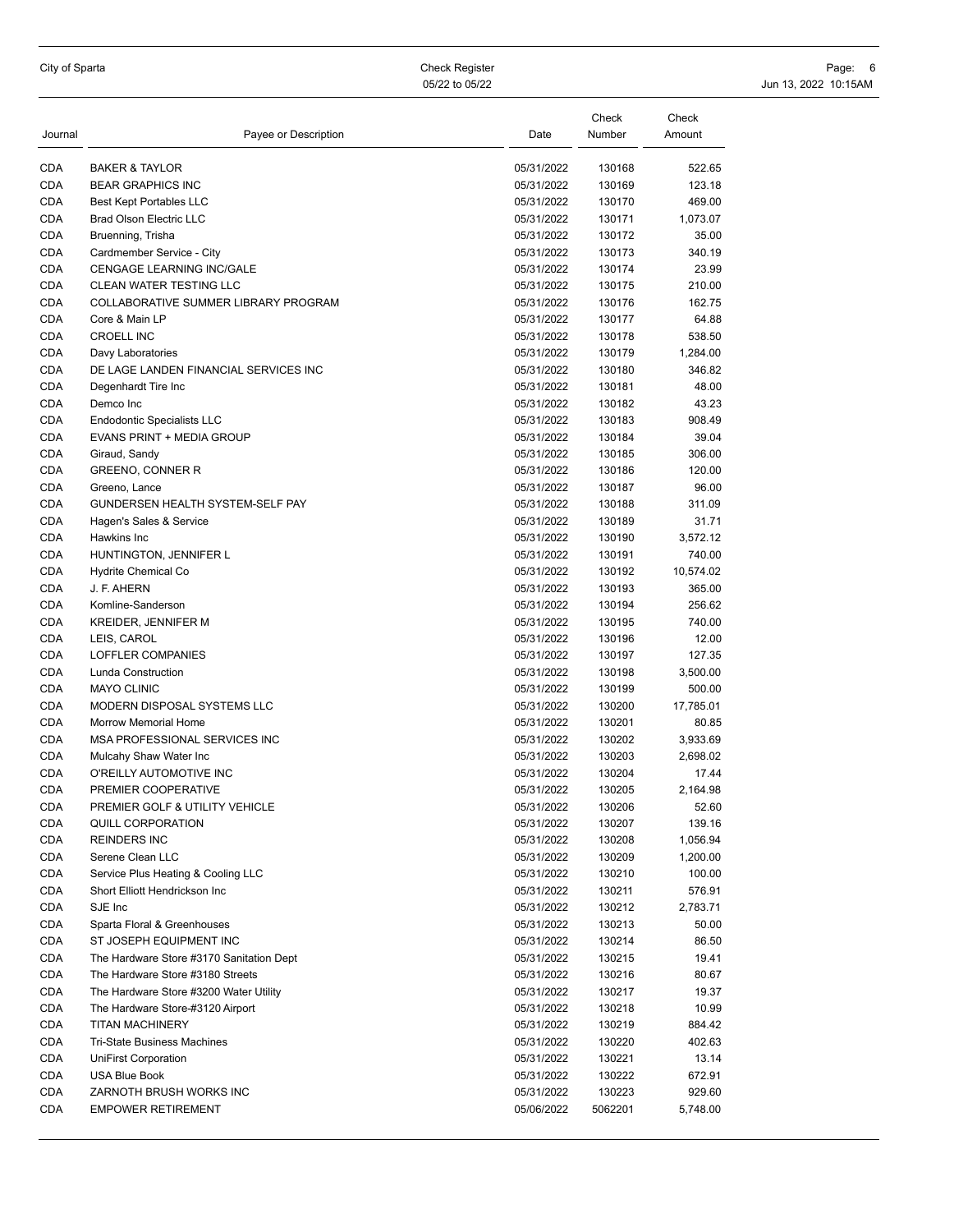| City of Sparta |  |  |  |  |
|----------------|--|--|--|--|
|----------------|--|--|--|--|

City of Sparta Check Register Page: 2014 - Check Register Page: 2014 - Check Register Page: 2014 - Check Register Page: 2014 - 2016 05/22 to 05/22 10:15AM

| Journal    | Payee or Description               | Date       | Check<br>Number | Check<br>Amount |
|------------|------------------------------------|------------|-----------------|-----------------|
| CDA        | INTERNAL REVENUE SERVICE           | 05/06/2022 | 5062202         | 39,009.78       |
| CDA        | WI DEPT OF EMPL TRUST FUNDS-HEALTH | 05/06/2022 | 5062203         | 58,359.52       |
| CDA        | WI DEPT OF REVENUE - SALES TAX     | 05/06/2022 | 5062204         | 5,097.58        |
| CDA        | WI DEPT OF REVENUE - WH            | 05/06/2022 | 5062205         | 6,316.32        |
| CDA        | <b>EMPOWER RETIREMENT</b>          | 05/20/2022 | 5202201         | 5,748.00        |
| CDA        | INTERNAL REVENUE SERVICE           | 05/20/2022 | 5202202         | 40,241.06       |
| CDA        | WI DEPT OF REVENUE - WH            | 05/20/2022 | 5202203         | 6,488.67        |
| CDA        | WISCONSIN RETIREMENT SYSTEM        | 05/20/2022 | 5202204         | 46,247.04       |
| CDP        | FAHNING, TODD R - DIR DEP          | 05/06/2022 | 50622001        | .00             |
| CDP        | HANSON, JULIE A - DIR DEP          | 05/06/2022 | 50622002        | .00             |
| CDP        | HELLMAN, DANIEL J - DIR DEP        | 05/06/2022 | 50622003        | .00             |
| CDP        | LYDON, JENNIFER L - DIR DEP        | 05/06/2022 | 50622004        | .00             |
| CDP        | SCHMITZ, BARBARA J - DIR DEP       | 05/06/2022 | 50622005        | .00             |
| CDP        | VAN WORMER, MARK L - DIR DEP       | 05/06/2022 | 50622007        | .00             |
| CDP        | CLARK, STEPHANIE A - DIR DEP       | 05/06/2022 | 50622008        | .00             |
| CDP        | EINER, LORI A - DIR DEP            | 05/06/2022 | 50622009        | .00             |
| CDP        | FRIET, DEBRA A - DIR DEP           | 05/06/2022 | 50622010        | .00             |
| CDP        | HAACK, DONNA J - DIR DEP           | 05/06/2022 | 50622011        | .00             |
| CDP        | HAACK, TERRANCE P - DIR DEP        | 05/06/2022 | 50622012        | .00             |
| CDP        | SCHMITZ, CAROL J - DIR DEP         | 05/06/2022 | 50622013        | .00             |
| CDP        | SHIPLEY, KRISTIN D - DIR DEP       | 05/06/2022 | 50622014        | .00             |
| CDP        | TRYGGESTAD, MICHELLE M - DIR DEP   | 05/06/2022 | 50622015        | .00             |
| CDP        | WEGNER, KIMBERLY A - DIR DEP       | 05/06/2022 | 50622016        | .00             |
| CDP        | WEISSENBERGER, AMY R - DIR DEP     | 05/06/2022 | 50622017        | .00             |
| CDP        | BOLTIK, ANTHONY J - DIR DEP        | 05/06/2022 | 50622018        | .00             |
| CDP        | BRUEGGEMAN, KEVIN K - DIR DEP      | 05/06/2022 | 50622019        | .00             |
| CDP        | HOFFLAND, MATTHEW G - DIR DEP      | 05/06/2022 | 50622020        | .00             |
| CDP        | HUMPHREY, BRUCE - DIR DEP          | 05/06/2022 | 50622021        | .00             |
| CDP        | LUKASEK, EDWARD J - DIR DEP        | 05/06/2022 | 50622022        | .00             |
| CDP        | RILEY, KEVIN M - DIR DEP           | 05/06/2022 | 50622023        | .00             |
| CDP        | AMES, JOEL D - DIR DEP             | 05/06/2022 | 50622024        | .00             |
| CDP        | BREY, TYREL J - DIR DEP            | 05/06/2022 | 50622025        | .00             |
| CDP        | BROWN, JOSEPH P - DIR DEP          | 05/06/2022 | 50622026        | .00             |
| CDP        | CLARK, ANN E - DIR DEP             | 05/06/2022 | 50622027        | .00             |
| CDP        | DUNFORD, RANDAL S - DIR DEP        | 05/06/2022 | 50622028        | .00             |
| CDP        | ERICKSON, JESSICA R - DIR DEP      | 05/06/2022 | 50622029        | .00             |
| CDP        | ERICKSON, KYLE D - DIR DEP         | 05/06/2022 | 50622030        | .00             |
| CDP        | FERGUSON, BOOKER T - DIR DEP       | 05/06/2022 | 50622031        | .00             |
| CDP        | FISCHER, ZACHARY D - DIR DEP       | 05/06/2022 | 50622032        | .00             |
| CDP        | GURALSKI, KYLE R - DIR DEP         | 05/06/2022 | 50622033        | .00             |
| CDP        | JAMES, BRIAN R - DIR DEP           | 05/06/2022 | 50622034        | .00             |
| CDP        | JOHNSON, COREY D - DIR DEP         | 05/06/2022 | 50622035        | .00             |
| CDP        | KUEN, ANDREW J - DIR DEP           | 05/06/2022 | 50622036        | .00             |
| CDP        | LEE, JENNA RM - DIR DEP            | 05/06/2022 | 50622037        | .00             |
| CDP        | LUDOVICE, JACOB A - DIR DEP        | 05/06/2022 | 50622038        | .00             |
| CDP        | MEYER, HOPE E - DIR DEP            | 05/06/2022 | 50622039        | .00             |
| CDP        | MITCHELL, JAGER C - DIR DEP        | 05/06/2022 | 50622040        | .00             |
| CDP        | MRDJENOVICH, BROCK V - DIR DEP     | 05/06/2022 | 50622041        | .00             |
| CDP        | NELSON, MARC D - DIR DEP           | 05/06/2022 | 50622042        | .00             |
| CDP        | NOTTESTAD, CHASE E - DIR DEP       | 05/06/2022 | 50622043        | .00             |
| CDP        | NOTTESTAD, EMILEE J - DIR DEP      | 05/06/2022 | 50622044        | .00             |
| CDP        | REVELS, AMANDA N - DIR DEP         | 05/06/2022 | 50622045        | .00             |
| CDP        | RHEINSCHMIDT, BRYCE A - DIR DEP    | 05/06/2022 | 50622046        | .00             |
| CDP        | SEUBERT, KYLE J - DIR DEP          | 05/06/2022 | 50622047        | .00             |
| CDP        | TOVAR, JOSE V - DIR DEP            | 05/06/2022 | 50622048        | .00             |
| CDP<br>CDP | WAGNER, JAMAL J - DIR DEP          | 05/06/2022 | 50622049        | .00.            |
|            | BAUMAN, DOUGLAS B - DIR DEP        | 05/06/2022 | 50622050        | .00             |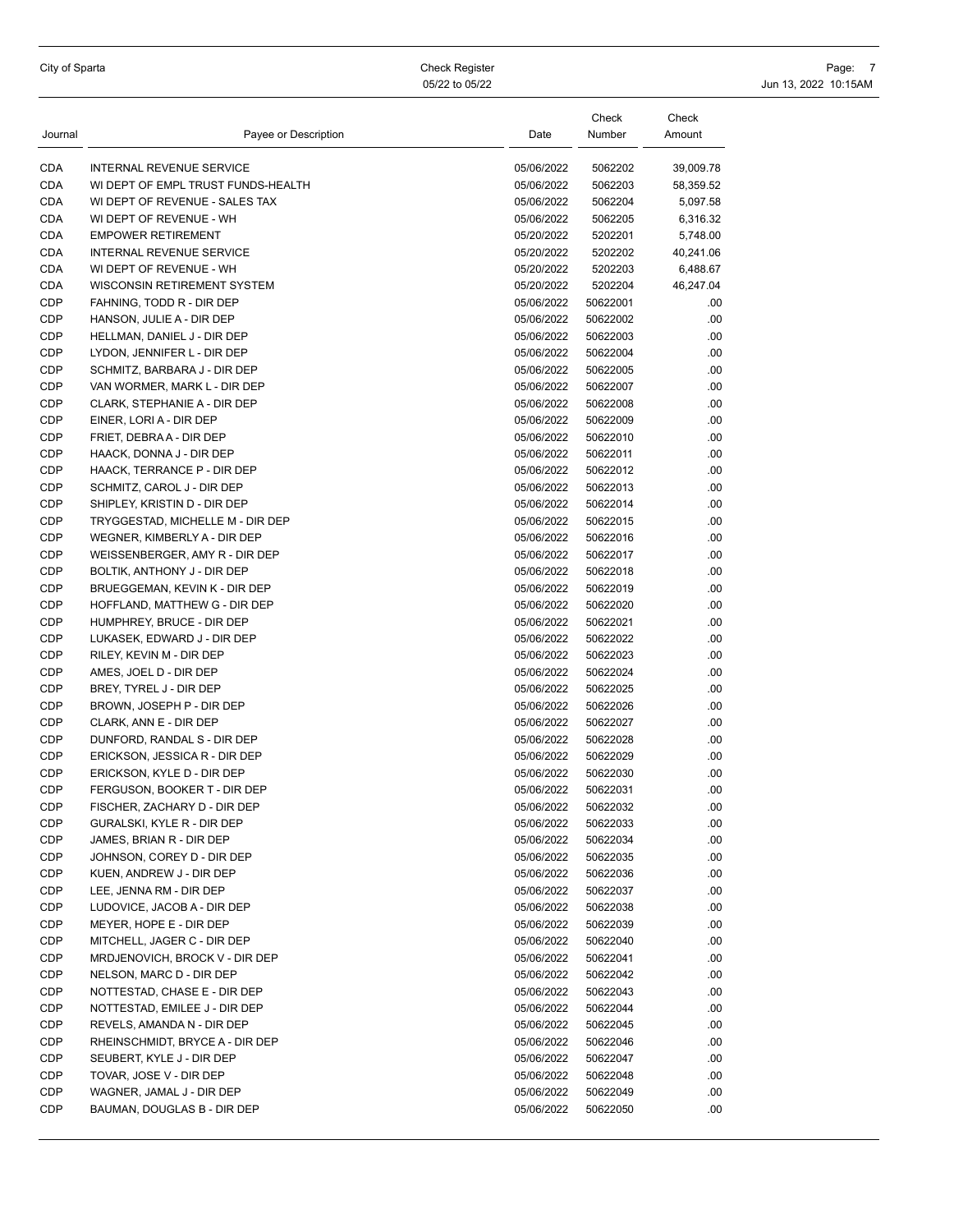City of Sparta Check Register Page: 8 05/22 to 05/22 10:15AM

| Journal | Payee or Description             | Date       | Check<br>Number | Check<br>Amount |
|---------|----------------------------------|------------|-----------------|-----------------|
| CDP     | CAMPBELL, KEVIN B - DIR DEP      | 05/06/2022 | 50622051        | .00             |
| CDP     | FITZGERALD, ALEX M - DIR DEP     | 05/06/2022 | 50622052        | .00             |
| CDP     | GILBERTSON, BRADLY T - DIR DEP   | 05/06/2022 | 50622053        | .00             |
| CDP     | GUMIENNY, MARK S - DIR DEP       | 05/06/2022 | 50622054        | .00             |
| CDP     | JONES, ERIK A - DIR DEP          | 05/06/2022 | 50622055        | .00             |
| CDP     | MARTIN, CHRISTOPHER E - DIR DEP  | 05/06/2022 | 50622056        | .00             |
| CDP     | MULLIKIN, BRET J - DIR DEP       | 05/06/2022 | 50622057        | .00             |
| CDP     | PERKINS, SCOTT E - DIR DEP       | 05/06/2022 | 50622058        | .00             |
| CDP     | PIPER, DALE R - DIR DEP          | 05/06/2022 | 50622059        | .00             |
| CDP     | WEAVER, SAMANTHA L - DIR DEP     | 05/06/2022 | 50622060        | .00             |
| CDP     | BREY, JACOB J - DIR DEP          | 05/06/2022 | 50622061        | .00             |
| CDP     | CLARK, GAIL L - DIR DEP          | 05/06/2022 | 50622062        | .00             |
| CDP     | ELLIOTT, BRANDON D - DIR DEP     | 05/06/2022 | 50622063        | .00             |
| CDP     | HANSEN, EDWARD L - DIR DEP       | 05/06/2022 | 50622064        | .00             |
| CDP     | MANKE, CASIE D - DIR DEP         | 05/06/2022 | 50622065        | .00             |
| CDP     | THOMAS, SCOTT B - DIR DEP        | 05/06/2022 | 50622066        | .00             |
| CDP     | DIERCKS, CALEB T - DIR DEP       | 05/06/2022 | 50622067        | .00             |
| CDP     | HANSEN, BRADY R - DIR DEP        | 05/06/2022 | 50622068        | .00             |
| CDP     | JOHNSON, DENNIS D - DIR DEP      | 05/06/2022 | 50622069        | .00             |
| CDP     | KERSKA, JORDAN J - DIR DEP       | 05/06/2022 | 50622070        | .00             |
| CDP     | ORNES, MATTHEW G - DIR DEP       | 05/06/2022 | 50622072        | .00             |
| CDP     | SULLIVAN, RANDY P - DIR DEP      | 05/06/2022 | 50622073        | .00             |
| CDP     | BECKER, JANICE M - DIR DEP       | 05/06/2022 | 50622074        | .00             |
| CDP     | BETTS, BRIAN - DIR DEP           | 05/06/2022 | 50622075        | .00             |
| CDP     | HANSON, TODD A - DIR DEP         | 05/06/2022 | 50622076        | .00             |
| CDP     | PETERSON, SAMUEL J - DIR DEP     | 05/06/2022 | 50622077        | .00             |
| CDP     | SMITH, JARED D - DIR DEP         | 05/06/2022 | 50622078        | .00             |
| CDP     | FAHNING, TODD R - DIR DEP        | 05/20/2022 | 52022001        | .00             |
| CDP     | HANSON, JULIE A - DIR DEP        | 05/20/2022 | 52022002        | .00             |
| CDP     | HELLMAN, DANIEL J - DIR DEP      | 05/20/2022 | 52022003        | .00             |
| CDP     | LYDON, JENNIFER L - DIR DEP      | 05/20/2022 | 52022004        | .00             |
| CDP     | SCHMITZ, BARBARA J - DIR DEP     | 05/20/2022 | 52022005        | .00             |
| CDP     | VAN WORMER, MARK L - DIR DEP     | 05/20/2022 | 52022007        | .00             |
| CDP     | CLARK, STEPHANIE A - DIR DEP     | 05/20/2022 | 52022008        | .00             |
| CDP     | EINER, LORI A - DIR DEP          | 05/20/2022 | 52022009        | .00             |
| CDP     | FRIET, DEBRA A - DIR DEP         | 05/20/2022 | 52022010        | .00             |
| CDP     | HAACK, DONNA J - DIR DEP         | 05/20/2022 | 52022011        | .00             |
| CDP     | HAACK, TERRANCE P - DIR DEP      | 05/20/2022 | 52022012        | .00             |
| CDP     | SCHMITZ, CAROL J - DIR DEP       | 05/20/2022 | 52022013        | .00             |
| CDP     | SHIPLEY, KRISTIN D - DIR DEP     | 05/20/2022 | 52022014        | .00             |
| CDP     | TRYGGESTAD, MICHELLE M - DIR DEP | 05/20/2022 | 52022015        | .00             |
| CDP     | WEGNER, KIMBERLY A - DIR DEP     | 05/20/2022 | 52022016        | .00             |
| CDP     | WEISSENBERGER, AMY R - DIR DEP   | 05/20/2022 | 52022017        | .00             |
| CDP     | DACE, GORDON L - DIR DEP         | 05/20/2022 | 52022018        | .00             |
| CDP     | AMES, JOEL D - DIR DEP           | 05/20/2022 | 52022019        | .00             |
| CDP     | BREY, TYREL J - DIR DEP          | 05/20/2022 | 52022020        | .00             |
| CDP     | BROWN, JOSEPH P - DIR DEP        | 05/20/2022 | 52022021        | .00             |
| CDP     | CLARK, ANN E - DIR DEP           | 05/20/2022 | 52022022        | .00             |
| CDP     | DUNFORD, RANDAL S - DIR DEP      | 05/20/2022 | 52022023        | .00             |
| CDP     | ERICKSON, JESSICA R - DIR DEP    | 05/20/2022 | 52022024        | .00             |
| CDP     | ERICKSON, KYLE D - DIR DEP       | 05/20/2022 | 52022025        | .00             |
| CDP     | FERGUSON, BOOKER T - DIR DEP     | 05/20/2022 | 52022026        | .00             |
| CDP     | FISCHER, ZACHARY D - DIR DEP     | 05/20/2022 | 52022027        | .00             |
| CDP     | GURALSKI, KYLE R - DIR DEP       | 05/20/2022 | 52022028        | .00             |
| CDP     | JAMES, BRIAN R - DIR DEP         | 05/20/2022 | 52022029        | .00             |
| CDP     | JOHNSON, COREY D - DIR DEP       | 05/20/2022 | 52022030        | .00             |
| CDP     | KUEN, ANDREW J - DIR DEP         | 05/20/2022 | 52022031        | .00             |
|         |                                  |            |                 |                 |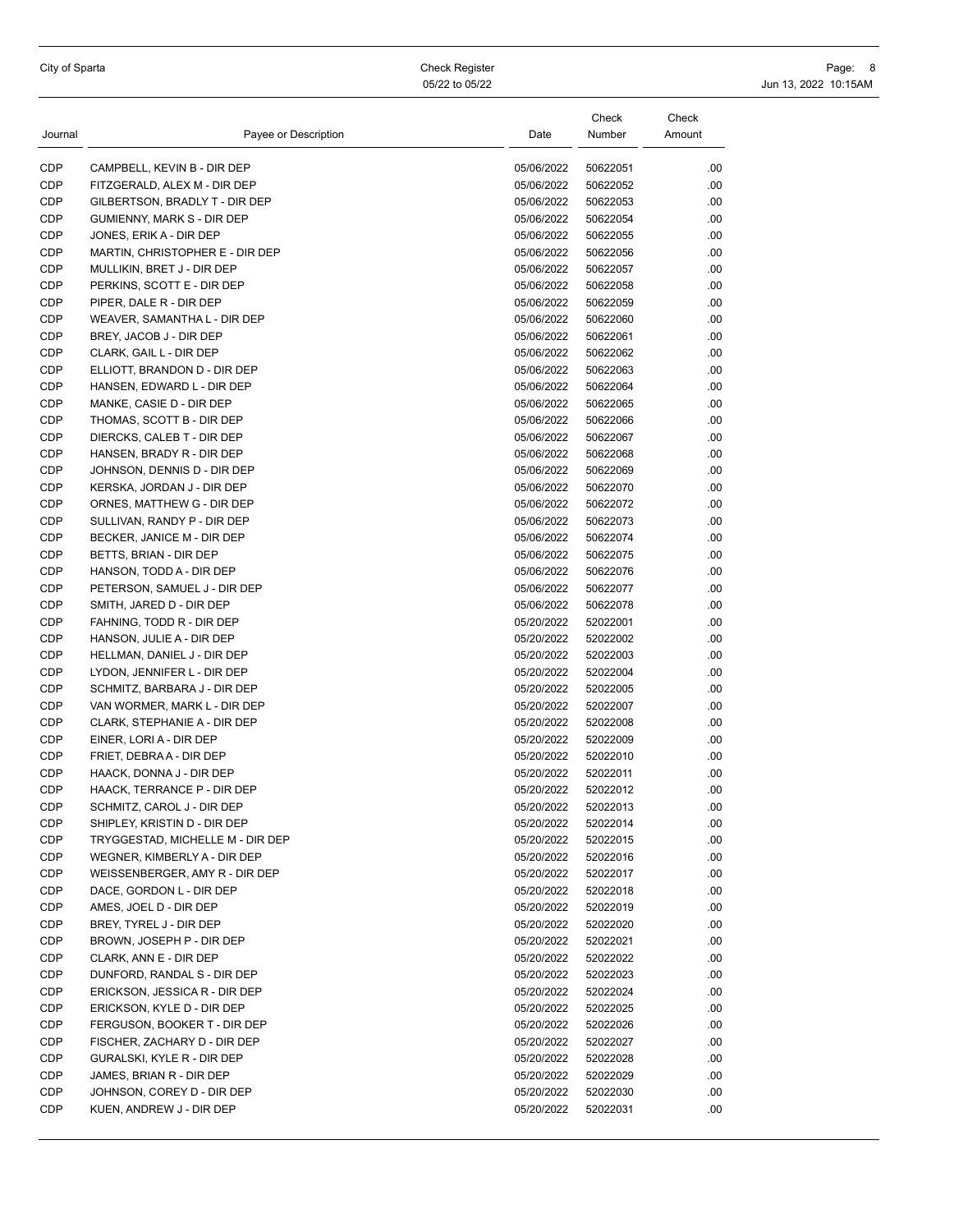City of Sparta Check Register Page: 9 05/22 to 05/22 10:15AM

| Journal    | Payee or Description            | Date       | Check<br>Number | Check<br>Amount |
|------------|---------------------------------|------------|-----------------|-----------------|
| CDP        | LEE, JENNA RM - DIR DEP         | 05/20/2022 | 52022032        | .00.            |
| <b>CDP</b> | LUDOVICE, JACOB A - DIR DEP     | 05/20/2022 | 52022033        | .00             |
| CDP        | MEYER, HOPE E - DIR DEP         | 05/20/2022 | 52022034        | .00.            |
| <b>CDP</b> | MITCHELL, JAGER C - DIR DEP     | 05/20/2022 | 52022035        | .00             |
| <b>CDP</b> | MRDJENOVICH, BROCK V - DIR DEP  | 05/20/2022 | 52022036        | .00.            |
| <b>CDP</b> | NELSON, MARC D - DIR DEP        | 05/20/2022 | 52022037        | .00.            |
| CDP        | NOTTESTAD, CHASE E - DIR DEP    | 05/20/2022 | 52022038        | .00             |
| CDP        | NOTTESTAD, EMILEE J - DIR DEP   | 05/20/2022 | 52022039        | .00.            |
| <b>CDP</b> | REVELS, AMANDA N - DIR DEP      | 05/20/2022 | 52022040        | .00.            |
| <b>CDP</b> | RHEINSCHMIDT, BRYCE A - DIR DEP | 05/20/2022 | 52022041        | .00.            |
| <b>CDP</b> | SEUBERT, KYLE J - DIR DEP       | 05/20/2022 | 52022042        | .00.            |
| CDP        | TOVAR, JOSE V - DIR DEP         | 05/20/2022 | 52022043        | .00.            |
| CDP        | WAGNER, JAMAL J - DIR DEP       | 05/20/2022 | 52022044        | .00.            |
| <b>CDP</b> | BAUMAN, DOUGLAS B - DIR DEP     | 05/20/2022 | 52022045        | .00.            |
| <b>CDP</b> | CAMPBELL, KEVIN B - DIR DEP     | 05/20/2022 | 52022046        | .00             |
| CDP        | FITZGERALD, ALEX M - DIR DEP    | 05/20/2022 | 52022047        | .00.            |
| <b>CDP</b> | GILBERTSON, BRADLY T - DIR DEP  | 05/20/2022 | 52022048        | .00.            |
| <b>CDP</b> | GUMIENNY, MARK S - DIR DEP      | 05/20/2022 | 52022049        | .00             |
| <b>CDP</b> | JONES, ERIK A - DIR DEP         | 05/20/2022 | 52022050        | .00.            |
| CDP        | MARTIN, CHRISTOPHER E - DIR DEP | 05/20/2022 | 52022051        | .00.            |
| <b>CDP</b> | MULLIKIN, BRET J - DIR DEP      | 05/20/2022 | 52022052        | .00.            |
| <b>CDP</b> | OAKLEY, THOMAS K - DIR DEP      | 05/20/2022 | 52022053        | .00.            |
| <b>CDP</b> | PERKINS, SCOTT E - DIR DEP      | 05/20/2022 | 52022054        | .00.            |
| <b>CDP</b> | PIPER, DALE R - DIR DEP         | 05/20/2022 | 52022055        | .00             |
| <b>CDP</b> | WEAVER, SAMANTHA L - DIR DEP    | 05/20/2022 | 52022056        | .00.            |
| <b>CDP</b> | BREY, JACOB J - DIR DEP         | 05/20/2022 | 52022057        | .00.            |
| <b>CDP</b> | CLARK, GAIL L - DIR DEP         | 05/20/2022 | 52022058        | .00.            |
| CDP        | ELLIOTT, BRANDON D - DIR DEP    | 05/20/2022 | 52022059        | .00             |
| <b>CDP</b> | HANSEN, EDWARD L - DIR DEP      | 05/20/2022 | 52022060        | .00.            |
| CDP        | MANKE, CASIE D - DIR DEP        | 05/20/2022 | 52022061        | .00             |
| <b>CDP</b> | THOMAS, SCOTT B - DIR DEP       | 05/20/2022 | 52022062        | .00.            |
| <b>CDP</b> | DIERCKS, CALEB T - DIR DEP      | 05/20/2022 | 52022063        | .00.            |
| CDP        | HANSEN, BRADY R - DIR DEP       | 05/20/2022 | 52022064        | .00             |
| <b>CDP</b> | JOHNSON, DENNIS D - DIR DEP     | 05/20/2022 | 52022065        | .00.            |
| CDP        | KERSKA, JORDAN J - DIR DEP      | 05/20/2022 | 52022066        | .00.            |
| <b>CDP</b> | ORNES, MATTHEW G - DIR DEP      | 05/20/2022 | 52022068        | .00.            |
| <b>CDP</b> | SULLIVAN, RANDY P - DIR DEP     | 05/20/2022 | 52022069        | .00.            |
| <b>CDP</b> | BECKER, JANICE M - DIR DEP      | 05/20/2022 | 52022070        | .00.            |
| <b>CDP</b> | BETTS, BRIAN - DIR DEP          | 05/20/2022 | 52022071        | .00             |
| CDP        | HANSON, TODD A - DIR DEP        | 05/20/2022 | 52022072        | .00.            |
| <b>CDP</b> | PETERSON, SAMUEL J - DIR DEP    | 05/20/2022 | 52022073        | .00.            |
| CDP        | SMITH, JARED D - DIR DEP        | 05/20/2022 | 52022074        | .00             |
|            | Grand Totals:                   |            |                 | 773,787.44      |

 $\equiv$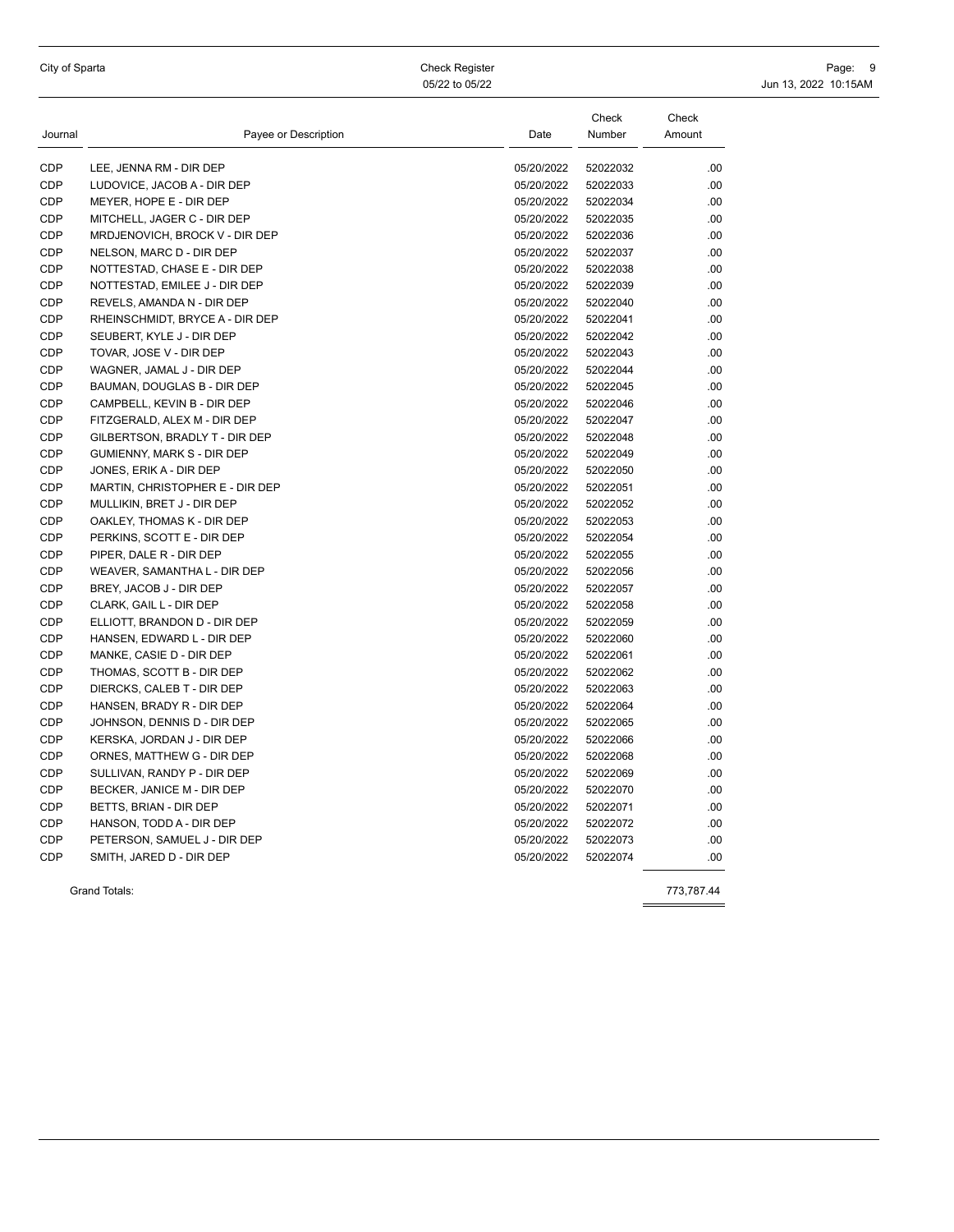#### Report Criteria:

Computed checks included Manual checks included Supplemental checks included Termination checks included Void checks included

| Pay Period    | Journal   | Check             | Check    |                             | Payee |                   |           |
|---------------|-----------|-------------------|----------|-----------------------------|-------|-------------------|-----------|
| Date          | Code      | <b>Issue Date</b> | Number   | Payee                       | ID    | <b>GL Account</b> | Amount    |
|               |           |                   |          |                             |       |                   |           |
| 05/13/2022 PC |           | 05/20/2022        |          | 130064 ZIEGLER, ANDREA R    | 1080  | 001-11000         | 249.82-   |
| 05/13/2022    | <b>PC</b> | 05/20/2022        |          | 130065 LEIS, VERNON C       | 3036  | 001-11000         | 413.07-   |
| 05/13/2022    | <b>PC</b> | 05/20/2022        |          | 130066 ADAMS, RANDY L       | 9494  | 001-11000         | 411.74-   |
| 05/13/2022    | <b>PC</b> | 05/20/2022        | 130067   | BOBERG, BERNARD J           | 9016  | 001-11000         | 123.46-   |
| 05/13/2022 PC |           | 05/20/2022        | 130068   | <b>GEIER, GARRETT J</b>     | 9025  | 001-11000         | 2,089.84- |
| 05/13/2022    | <b>PC</b> | 05/20/2022        | 130069   | HAAS, KAMBRIE R             | 9657  | 001-11000         | 586.93-   |
| 05/13/2022    | <b>PC</b> | 05/20/2022        | 130070   | HOLLIDAY, ANNALYSSA         | 9006  | 001-11000         | 167.27-   |
| 05/13/2022    | <b>PC</b> | 05/20/2022        | 130071   | KASS, MICHAEL J             |       | 9410 001-11000    | 570.47-   |
| 05/13/2022 PC |           | 05/20/2022        | 130072   | <b>MEYER, GRACIE L</b>      | 9007  | 001-11000         | 110.82-   |
| 05/13/2022    | <b>PC</b> | 05/20/2022        | 130073   | MONDAY, SARA E              | 9003  | 001-11000         | 96.97-    |
| 05/13/2022    | <b>PC</b> | 05/20/2022        | 130074   | RAITEN, LAIRD B             | 9541  | 001-11000         | 163.40-   |
| 05/13/2022    | <b>PC</b> | 05/20/2022        | 130075   | ROELS, THEODORE J           | 9403  | 001-11000         | 553.27-   |
| 05/13/2022    | <b>PC</b> | 05/20/2022        | 130076   | SAVALL, BRUCE O             | 9451  | 001-11000         | 585.15-   |
| 05/13/2022 PC |           | 05/20/2022        | 130077   | SPRAIN, MADELYN J           | 9470  | 001-11000         | 101.34-   |
| 05/13/2022 PC |           | 05/20/2022        | 130078   | VIAN, KENDRA M              | 9495  | 001-11000         | 101.58-   |
| 05/13/2022    | <b>PC</b> | 05/20/2022        | 130079   | WURZEL, DOUGLAS C           | 9348  | 001-11000         | 518.23-   |
| 05/13/2022    | <b>PC</b> | 05/20/2022        | 130080   | ZIMMERMAN, HAILEE J         |       | 9302 001-11000    | 276.34-   |
| 05/13/2022    | <b>PC</b> | 05/20/2022        | 130081   | HEMMERSBACH, DONALD G       | 8020  | 001-11000         | 1,277.35- |
| 05/13/2022 PC |           | 05/20/2022        | 130082   | KIRCHHOFF, RAYMOND E        | 8027  | 001-11000         | 1,192.97- |
| 05/13/2022    | <b>PC</b> | 05/20/2022        | 130083   | SUND, MARK D                | 1060  | 001-11000         | 2,500.00- |
| 05/13/2022    | <b>PC</b> | 05/20/2022        | 130083   | SUND, MARK D                | 1060  | 001-11000         | 256.93-   |
| 05/13/2022    | <b>PC</b> | 05/20/2022        | 130084   | LEIS, DOUGLAS J             | 8035  | 001-11000         | 100.00-   |
| 05/13/2022    | <b>PC</b> | 05/20/2022        | 130084   | LEIS, DOUGLAS J             | 8035  | 001-11000         | 1,228.22- |
| 05/13/2022 PC |           | 05/20/2022        | 52022001 | FAHNING, TODD R             | 1020  | 001-11000         | 2,648.90- |
| 05/13/2022 PC |           | 05/20/2022        | 52022002 | HANSON, JULIE A             | 1033  | 001-11000         | 1,430.83- |
| 05/13/2022    | <b>PC</b> | 05/20/2022        | 52022003 | HELLMAN, DANIEL J           | 1039  | 001-11000         | 1,030.39- |
| 05/13/2022    | <b>PC</b> | 05/20/2022        | 52022004 | LYDON, JENNIFER L           | 1042  | 001-11000         | 1,178.30- |
| 05/13/2022    | <b>PC</b> | 05/20/2022        | 52022005 | SCHMITZ, BARBARA J          | 1059  | 001-11000         | 1,150.73- |
| 05/13/2022 PC |           | 05/20/2022        | 52022006 | Void                        |       | 001-11000         |           |
| 05/13/2022 PC |           | 05/20/2022        | 52022007 | VAN WORMER, MARK L          | 1070  | 001-11000         | 1,882.30- |
| 05/13/2022    | <b>PC</b> | 05/20/2022        | 52022008 | CLARK, STEPHANIE A          | 6027  | 001-11000         | 246.23-   |
| 05/13/2022    | <b>PC</b> | 05/20/2022        | 52022009 | EINER, LORI A               | 6005  | 001-11000         | 974.24-   |
| 05/13/2022    | <b>PC</b> | 05/20/2022        | 52022010 | FRIET, DEBRAA               | 6028  | 001-11000         | 171.43-   |
| 05/13/2022 PC |           | 05/20/2022        | 52022011 | <b>HAACK, DONNA J</b>       | 6035  | 001-11000         | 423.60-   |
| 05/13/2022 PC |           | 05/20/2022        | 52022012 | <b>HAACK, TERRANCE P</b>    | 6010  | 001-11000         | 248.19-   |
| 05/13/2022    | <b>PC</b> | 05/20/2022        | 52022013 | SCHMITZ, CAROL J            | 6004  | 001-11000         | 340.08-   |
| 05/13/2022    | <b>PC</b> | 05/20/2022        | 52022014 | SHIPLEY, KRISTIN D          | 6054  | 001-11000         | 629.23-   |
| 05/13/2022 PC |           | 05/20/2022        | 52022015 | TRYGGESTAD, MICHELLE M      | 6009  | 001-11000         | 2,241.68- |
| 05/13/2022 PC |           | 05/20/2022        | 52022016 | <b>WEGNER, KIMBERLY A</b>   | 6029  | 001-11000         | 1,147.42- |
| 05/13/2022 PC |           | 05/20/2022        | 52022017 | WEISSENBERGER, AMY R        |       | 6031 001-11000    | 920.26-   |
| 05/13/2022 PC |           | 05/20/2022        | 52022018 | DACE, GORDON L              | 2005  | 001-11000         | 277.05-   |
| 05/13/2022    | PC        | 05/20/2022        |          | 52022019 AMES, JOEL D       | 3000  | 001-11000         | 1,837.67- |
| 05/13/2022    | PC        | 05/20/2022        | 52022020 | BREY, TYREL J               | 3118  | 001-11000         | 2,333.84- |
| 05/13/2022 PC |           | 05/20/2022        | 52022021 | BROWN, JOSEPH P             |       | 3018 001-11000    | 893.95-   |
| 05/13/2022 PC |           | 05/20/2022        | 52022022 | CLARK, ANN E                |       | 3017 001-11000    | 241.04-   |
| 05/13/2022 PC |           | 05/20/2022        | 52022023 | DUNFORD, RANDAL S           | 3011  | 001-11000         | 1,092.57- |
| 05/13/2022    | PC        | 05/20/2022        | 52022024 | ERICKSON, JESSICA R         | 3008  | 001-11000         | 1,125.41- |
| 05/13/2022 PC |           | 05/20/2022        | 52022025 | ERICKSON, KYLE D            | 3010  | 001-11000         | 1,911.88- |
| 05/13/2022 PC |           | 05/20/2022        | 52022026 | FERGUSON, BOOKER T          |       | 3025 001-11000    | 2,174.04- |
| 05/13/2022 PC |           | 05/20/2022        |          | 52022027 FISCHER, ZACHARY D |       | 3026 001-11000    | 2,137.69- |
|               |           |                   |          |                             |       |                   |           |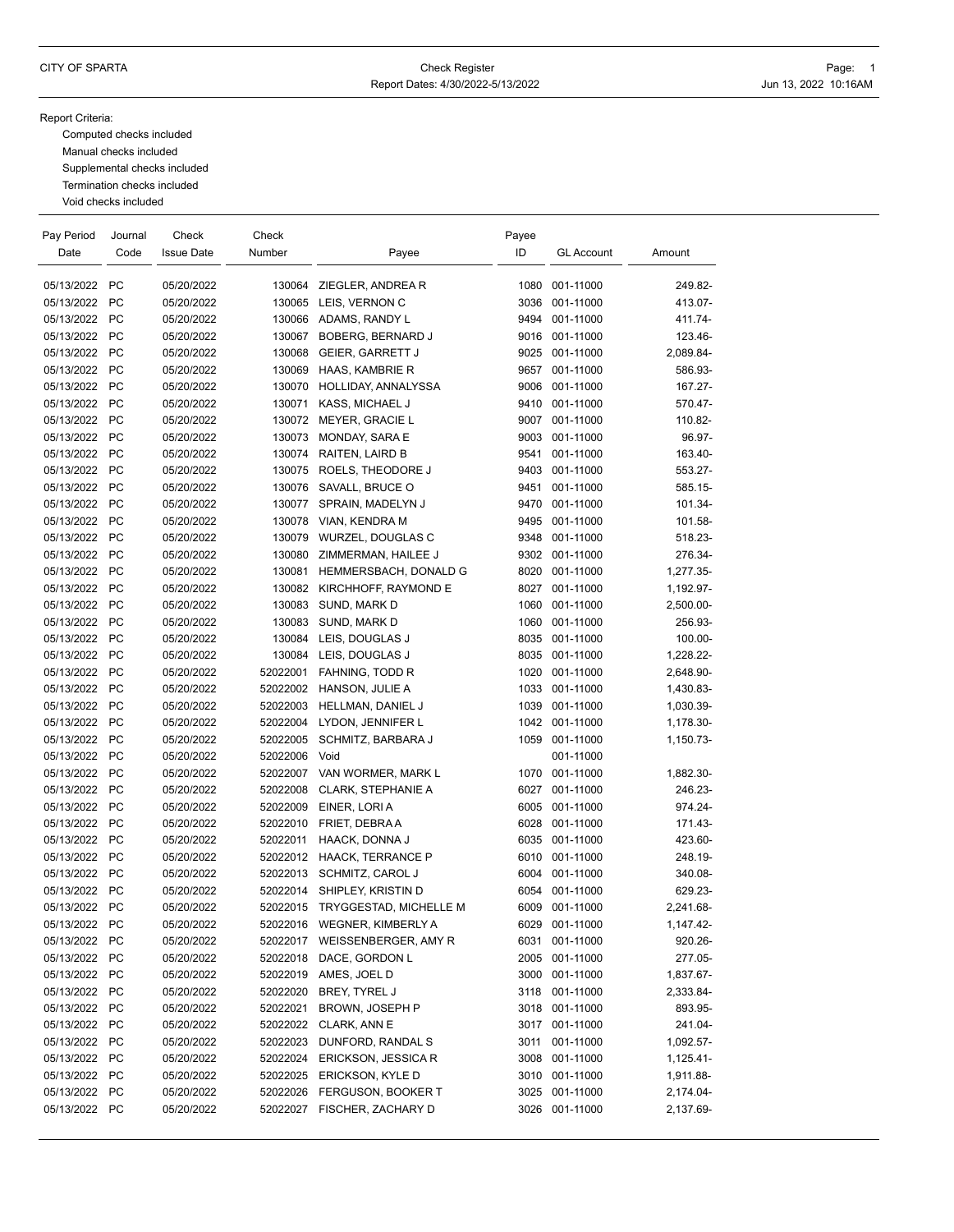# Page: 2<br>CITY OF SPARTA Page: 2<br>Jun 13, 2022 10:16AM Report Dates: 4/30/2022-5/13/2022

Jun 13, 2022 10:16AM

|  |  | eport Dates: 4/30/2022-5/13/2022 |
|--|--|----------------------------------|

| Pay Period<br>Date | Journal<br>Code        | Check<br><b>Issue Date</b> | Check<br>Number | Payee                    | Payee<br>ID | <b>GL Account</b> | Amount      |
|--------------------|------------------------|----------------------------|-----------------|--------------------------|-------------|-------------------|-------------|
|                    |                        |                            |                 |                          |             |                   |             |
| 05/13/2022         | <b>PC</b>              | 05/20/2022                 | 52022028        | <b>GURALSKI, KYLE R</b>  | 3030        | 001-11000         | 3,164.34-   |
| 05/13/2022         | <b>PC</b>              | 05/20/2022                 | 52022029        | JAMES, BRIAN R           | 3040        | 001-11000         | 2,536.04-   |
| 05/13/2022         | <b>PC</b>              | 05/20/2022                 | 52022030        | JOHNSON, COREY D         | 3043        | 001-11000         | 2,125.82-   |
| 05/13/2022         | <b>PC</b>              | 05/20/2022                 | 52022031        | KUEN, ANDREW J           | 3052        | 001-11000         | 1,517.65-   |
| 05/13/2022         | <b>PC</b>              | 05/20/2022                 | 52022032        | LEE, JENNA RM            | 3032        | 001-11000         | 1,594.04-   |
| 05/13/2022         | <b>PC</b>              | 05/20/2022                 | 52022033        | LUDOVICE, JACOB A        | 3033        | 001-11000         | 1,745.24-   |
| 05/13/2022         | <b>PC</b>              | 05/20/2022                 | 52022034        | MEYER, HOPE E            | 3016        | 001-11000         | 1,058.69-   |
| 05/13/2022         | <b>PC</b>              | 05/20/2022                 | 52022035        | MITCHELL, JAGER C        | 3116        | 001-11000         | 2,837.47-   |
| 05/13/2022         | <b>PC</b>              | 05/20/2022                 | 52022036        | MRDJENOVICH, BROCK V     | 3058        | 001-11000         | 1,898.94-   |
| 05/13/2022         | <b>PC</b>              | 05/20/2022                 | 52022037        | NELSON, MARC D           | 3060        | 001-11000         | 1,745.60-   |
| 05/13/2022         | <b>PC</b>              | 05/20/2022                 | 52022038        | NOTTESTAD, CHASE E       | 3100        | 001-11000         | 2,143.78-   |
| 05/13/2022         | <b>PC</b>              | 05/20/2022                 | 52022039        | NOTTESTAD, EMILEE J      | 3062        | 001-11000         | 1,975.56-   |
| 05/13/2022         | <b>PC</b>              | 05/20/2022                 | 52022040        | REVELS, AMANDA N         | 3078        | 001-11000         | 1,169.85-   |
| 05/13/2022         | <b>PC</b>              | 05/20/2022                 | 52022041        | RHEINSCHMIDT, BRYCE A    | 3012        | 001-11000         | 1,999.75-   |
| 05/13/2022         | <b>PC</b>              | 05/20/2022                 | 52022042        | SEUBERT, KYLE J          | 3090        | 001-11000         | 1,661.73-   |
| 05/13/2022         | <b>PC</b>              | 05/20/2022                 | 52022043        | TOVAR, JOSE V            | 3112        | 001-11000         | 1,653.52-   |
| 05/13/2022         | <b>PC</b>              | 05/20/2022                 | 52022044        | WAGNER, JAMAL J          | 3117        | 001-11000         | 1,849.61-   |
| 05/13/2022         | <b>PC</b>              | 05/20/2022                 | 52022045        | <b>BAUMAN, DOUGLAS B</b> | 9629        | 001-11000         | 395.24-     |
| 05/13/2022         | <b>PC</b>              | 05/20/2022                 | 52022046        | CAMPBELL, KEVIN B        | 9548        | 001-11000         | 557.93-     |
| 05/13/2022         | <b>PC</b>              | 05/20/2022                 | 52022047        | FITZGERALD, ALEX M       | 9008        | 001-11000         | 1,241.50-   |
| 05/13/2022         | <b>PC</b>              | 05/20/2022                 | 52022048        | GILBERTSON, BRADLY T     | 9022        | 001-11000         | 2,266.85-   |
| 05/13/2022         | <b>PC</b>              | 05/20/2022                 | 52022049        | <b>GUMIENNY, MARK S</b>  | 9496        | 001-11000         | 1,158.82-   |
| 05/13/2022         | <b>PC</b>              | 05/20/2022                 | 52022050        | JONES, ERIK A            | 9370        | 001-11000         | 1,402.11-   |
| 05/13/2022         | <b>PC</b>              | 05/20/2022                 | 52022051        | MARTIN, CHRISTOPHER E    | 9675        | 001-11000         | 1,563.17-   |
| 05/13/2022         | <b>PC</b>              | 05/20/2022                 | 52022052        | MULLIKIN, BRET J         | 9676        | 001-11000         | 1,434.36-   |
| 05/13/2022         | <b>PC</b>              | 05/20/2022                 | 52022053        | OAKLEY, THOMAS K         | 9367        | 001-11000         | 360.03-     |
| 05/13/2022         | <b>PC</b>              | 05/20/2022                 | 52022054        | PERKINS, SCOTT E         | 9377        | 001-11000         | 558.65-     |
| 05/13/2022         | <b>PC</b>              | 05/20/2022                 | 52022055        | PIPER, DALE R            | 9005        | 001-11000         | 864.72-     |
| 05/13/2022         | <b>PC</b>              | 05/20/2022                 | 52022056        | WEAVER, SAMANTHA L       | 9383        | 001-11000         | 1,267.87-   |
| 05/13/2022         | <b>PC</b>              | 05/20/2022                 | 52022057        | BREY, JACOB J            | 7002        | 001-11000         | 1,625.25-   |
| 05/13/2022         | <b>PC</b>              | 05/20/2022                 | 52022058        | CLARK, GAIL L            | 7000        | 001-11000         | 1,630.40-   |
| 05/13/2022         | <b>PC</b>              | 05/20/2022                 | 52022059        | ELLIOTT, BRANDON D       | 7009        | 001-11000         | 1,674.69-   |
| 05/13/2022         | <b>PC</b>              | 05/20/2022                 | 52022060        | HANSEN, EDWARD L         | 7011        | 001-11000         | 1,999.38-   |
| 05/13/2022         | <b>PC</b>              | 05/20/2022                 | 52022061        | MANKE, CASIE D           | 7012        | 001-11000         | 1,530.79-   |
| 05/13/2022         | <b>PC</b>              | 05/20/2022                 | 52022062        | THOMAS, SCOTT B          | 7025        | 001-11000         | 1,587.12-   |
| 05/13/2022         | <b>PC</b>              | 05/20/2022                 | 52022063        | DIERCKS, CALEB T         | 8004        | 001-11000         | 1,491.12-   |
| 05/13/2022         | <b>PC</b>              | 05/20/2022                 | 52022064        | HANSEN, BRADY R          | 8017        | 001-11000         | 1,263.34-   |
| 05/13/2022 PC      |                        | 05/20/2022                 | 52022065        | JOHNSON, DENNIS D        | 8025        | 001-11000         | 1,517.29-   |
|                    |                        |                            |                 |                          |             |                   |             |
| 05/13/2022         | <b>PC</b><br><b>PC</b> | 05/20/2022                 | 52022066        | KERSKA, JORDAN J         |             | 8028 001-11000    | 1,101.54-   |
| 05/13/2022         | PC                     | 05/20/2022<br>05/20/2022   | 52022067        | Void<br>ORNES, MATTHEW G |             | 001-11000         |             |
| 05/13/2022         |                        |                            | 52022068        |                          |             | 8033 001-11000    | 1,037.95-   |
| 05/13/2022         | PC                     | 05/20/2022                 | 52022069        | SULLIVAN, RANDY P        | 8045        | 001-11000         | 1,022.37-   |
| 05/13/2022         | <b>PC</b>              | 05/20/2022                 | 52022070        | BECKER, JANICE M         |             | 5005 001-11000    | 1,161.98-   |
| 05/13/2022         | <b>PC</b>              | 05/20/2022                 | 52022071        | <b>BETTS, BRIAN</b>      |             | 5007 001-11000    | 1,659.60-   |
| 05/13/2022         | PC                     | 05/20/2022                 | 52022072        | HANSON, TODD A           | 5020        | 001-11000         | 2,226.53-   |
| 05/13/2022         | PC                     | 05/20/2022                 | 52022073        | PETERSON, SAMUEL J       | 5035        | 001-11000         | 1,410.93-   |
| 05/13/2022         | <b>PC</b>              | 05/20/2022                 | 52022074        | SMITH, JARED D           | 5039        | 001-11000         | 1,682.17-   |
|                    | Grand Totals:          |                            | 97              |                          |             |                   | 115,735.45- |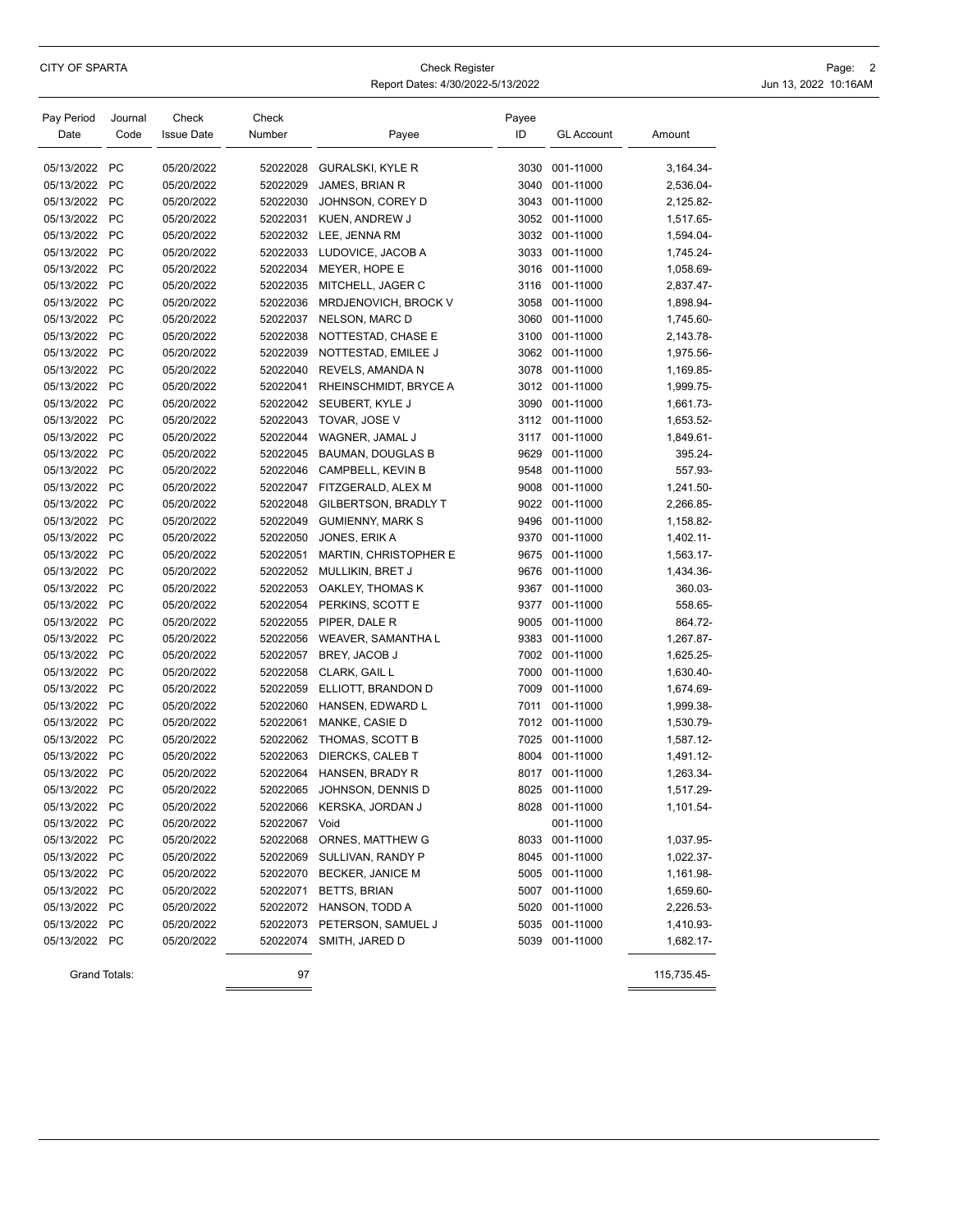| <b>CITY OF SPARTA</b> |                                                                                                           |                              |                 | <b>Check Register</b><br>Report Dates: 4/30/2022-5/13/2022 | Page: 3<br>Jun 13, 2022 10:16AM |                   |        |  |
|-----------------------|-----------------------------------------------------------------------------------------------------------|------------------------------|-----------------|------------------------------------------------------------|---------------------------------|-------------------|--------|--|
| Pay Period<br>Date    | Journal<br>Code                                                                                           | Check<br><b>Issue Date</b>   | Check<br>Number | Payee                                                      | Payee<br>ID                     | <b>GL Account</b> | Amount |  |
| Report Criteria:      | Computed checks included<br>Manual checks included<br>Termination checks included<br>Void checks included | Supplemental checks included |                 |                                                            |                                 |                   |        |  |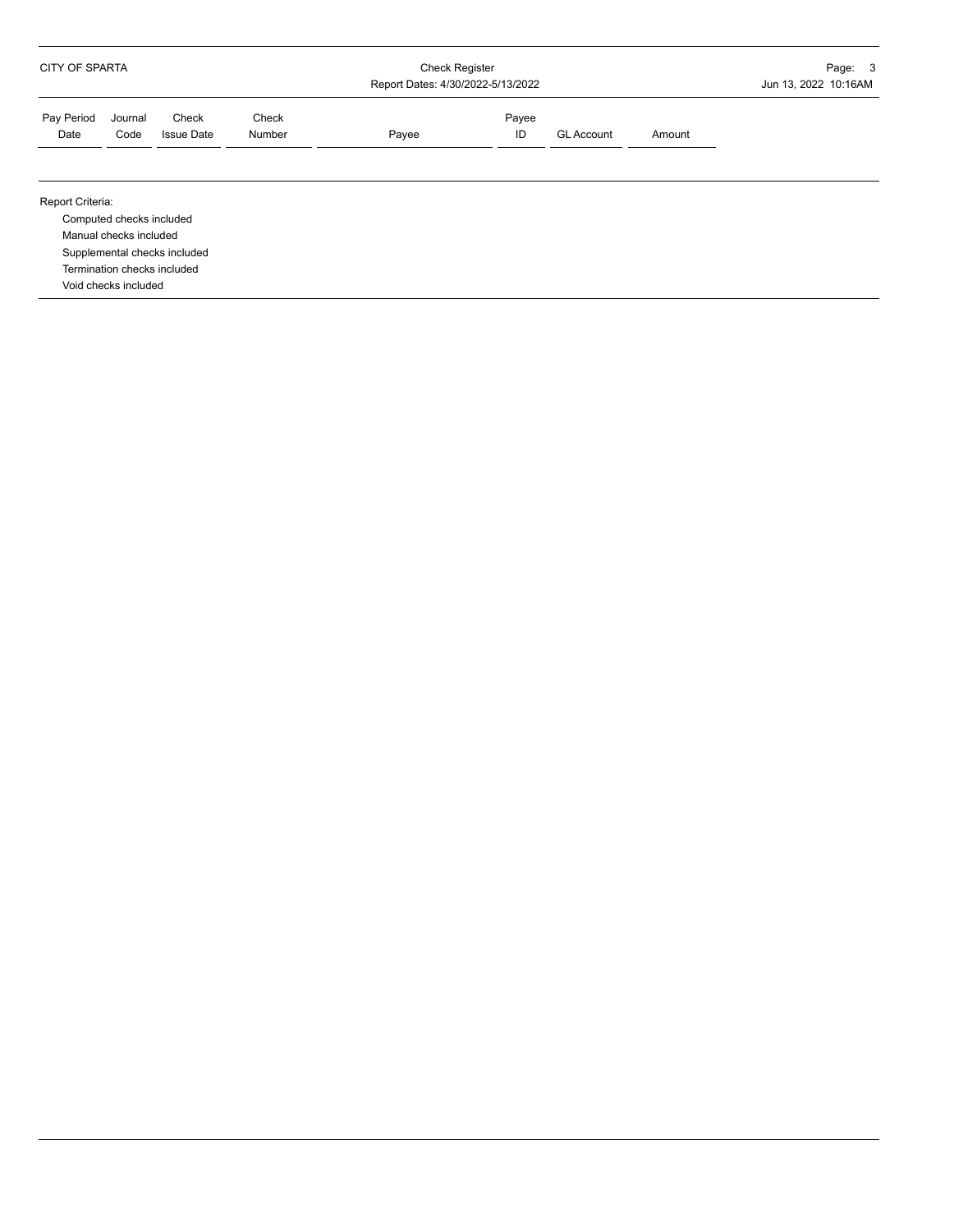Report Criteria:

Computed checks included Manual checks included Supplemental checks included Termination checks included Void checks included

| Pay Period    | Journal   | Check             | Check    |                           | Payee |                   |           |
|---------------|-----------|-------------------|----------|---------------------------|-------|-------------------|-----------|
| Date          | Code      | <b>Issue Date</b> | Number   | Payee                     | ID    | <b>GL Account</b> | Amount    |
|               |           |                   |          |                           |       |                   |           |
| 05/27/2022 PC |           | 06/03/2022        |          | 130136 ZIEGLER, ANDREA R  | 1080  | 001-11000         | 460.60-   |
| 05/27/2022    | <b>PC</b> | 06/03/2022        | 130137   | CHURCH, JAMES A           | 2016  | 001-11000         | 277.05-   |
| 05/27/2022    | <b>PC</b> | 06/03/2022        | 130138   | LYDON, JOSHUA W           | 2024  | 001-11000         | 277.05-   |
| 05/27/2022 PC |           | 06/03/2022        |          | 130139 LEIS, VERNON C     | 3036  | 001-11000         | 413.07-   |
| 05/27/2022    | <b>PC</b> | 06/03/2022        |          | 130140 ADAMS, RANDY L     | 9494  | 001-11000         | 421.95-   |
| 05/27/2022 PC |           | 06/03/2022        | 130141   | BOBERG, BERNARD J         |       | 9016 001-11000    | 323.18-   |
| 05/27/2022    | <b>PC</b> | 06/03/2022        | 130142   | ERICKSON, TARA J          |       | 9322 001-11000    | 129.29-   |
| 05/27/2022    | <b>PC</b> | 06/03/2022        | 130143   | <b>GEIER, GARRETT J</b>   | 9025  | 001-11000         | 2,009.59- |
| 05/27/2022 PC |           | 06/03/2022        | 130144   | HAAS, KAMBRIE R           | 9657  | 001-11000         | 460.89-   |
| 05/27/2022    | <b>PC</b> | 06/03/2022        | 130145   | HOLLIDAY, ANNALYSSA       | 9006  | 001-11000         | 16.97-    |
| 05/27/2022 PC |           | 06/03/2022        |          | 130146 KASS, MICHAEL J    | 9410  | 001-11000         | 673.38-   |
| 05/27/2022    | <b>PC</b> | 06/03/2022        | 130147   | MEYER, DAVID J            | 9409  | 001-11000         | 110.82-   |
| 05/27/2022 PC |           | 06/03/2022        | 130148   | MONDAY, SARA E            | 9003  | 001-11000         | 16.97-    |
| 05/27/2022 PC |           | 06/03/2022        | 130149   | RAITEN, LAIRD B           | 9541  | 001-11000         | 145.50-   |
| 05/27/2022    | <b>PC</b> | 06/03/2022        | 130150   | ROELS, THEODORE J         | 9403  | 001-11000         | 755.20-   |
| 05/27/2022    | <b>PC</b> | 06/03/2022        | 130151   | SAVALL, BRUCE O           | 9451  | 001-11000         | 657.39-   |
| 05/27/2022    | <b>PC</b> | 06/03/2022        |          | 130152 SPRAIN, MADELYN J  | 9470  | 001-11000         | 16.89-    |
| 05/27/2022 PC |           | 06/03/2022        | 130153   | STUESSEL, BRETT J         | 9429  | 001-11000         | 311.90-   |
| 05/27/2022 PC |           | 06/03/2022        | 130154   | VIAN, KENDRA M            | 9495  | 001-11000         | $2.30 -$  |
| 05/27/2022    | <b>PC</b> | 06/03/2022        | 130155   | WURZEL, DOUGLAS C         | 9348  | 001-11000         | 556.37-   |
| 05/27/2022    | <b>PC</b> | 06/03/2022        | 130156   | ZIMMERMAN, HAILEE J       |       | 9302 001-11000    | $50.22 -$ |
| 05/27/2022    | <b>PC</b> | 06/03/2022        | 130157   | HEMMERSBACH, DONALD G     | 8020  | 001-11000         | 1,277.35- |
| 05/27/2022 PC |           | 06/03/2022        | 130158   | KIRCHHOFF, RAYMOND E      | 8027  | 001-11000         | 1,192.97- |
| 05/27/2022 PC |           | 06/03/2022        | 130159   | SUND, MARK D              | 1060  | 001-11000         | 2,500.00- |
| 05/27/2022    | <b>PC</b> | 06/03/2022        | 130159   | SUND, MARK D              | 1060  | 001-11000         | 256.94-   |
| 05/27/2022    | <b>PC</b> | 06/03/2022        |          | 130160 LEIS, DOUGLAS J    | 8035  | 001-11000         | 100.00-   |
| 05/27/2022    | <b>PC</b> | 06/03/2022        | 130160   | LEIS, DOUGLAS J           | 8035  | 001-11000         | 1,228.22- |
| 05/27/2022 PC |           | 06/03/2022        | 60322001 | FAHNING, TODD R           | 1020  | 001-11000         | 2,759.13- |
| 05/27/2022 PC |           | 06/03/2022        | 60322002 | HANSON, JULIE A           | 1033  | 001-11000         | 1,552.35- |
| 05/27/2022    | <b>PC</b> | 06/03/2022        | 60322003 | HELLMAN, DANIEL J         | 1039  | 001-11000         | 1,030.39- |
| 05/27/2022    | <b>PC</b> | 06/03/2022        | 60322004 | LYDON, JENNIFER L         |       | 1042 001-11000    | 1,178.30- |
| 05/27/2022    | <b>PC</b> | 06/03/2022        | 60322005 | SCHMITZ, BARBARA J        | 1059  | 001-11000         | 1,150.71- |
| 05/27/2022    | <b>PC</b> | 06/03/2022        | 60322006 | Void                      |       | 001-11000         |           |
| 05/27/2022    | <b>PC</b> | 06/03/2022        | 60322007 | VAN WORMER, MARK L        | 1070  | 001-11000         | 1,913.94- |
| 05/27/2022    | <b>PC</b> | 06/03/2022        | 60322008 | <b>CLARK, STEPHANIE A</b> | 6027  | 001-11000         | 599.01-   |
| 05/27/2022    | <b>PC</b> | 06/03/2022        | 60322009 | EINER, LORI A             | 6005  | 001-11000         | 974.24-   |
| 05/27/2022    | <b>PC</b> | 06/03/2022        | 60322010 | FRIET, DEBRAA             | 6028  | 001-11000         | 303.40-   |
| 05/27/2022 PC |           | 06/03/2022        | 60322011 | SCHMITZ, CAROL J          | 6004  | 001-11000         | 631.34-   |
| 05/27/2022    | <b>PC</b> | 06/03/2022        | 60322012 | SHIPLEY, KRISTIN D        | 6054  | 001-11000         | 629.23-   |
| 05/27/2022 PC |           | 06/03/2022        | 60322013 | TRYGGESTAD, MICHELLE M    |       | 6009 001-11000    | 2,067.00- |
| 05/27/2022    | <b>PC</b> | 06/03/2022        | 60322014 | <b>WEGNER, KIMBERLY A</b> | 6029  | 001-11000         | 1,147.42- |
| 05/27/2022    | <b>PC</b> | 06/03/2022        | 60322015 | WEISSENBERGER, AMY R      | 6031  | 001-11000         | 920.26-   |
| 05/27/2022 PC |           | 06/03/2022        | 60322016 | <b>BOLTIK, ANTHONY J</b>  | 2004  | 001-11000         | 277.05-   |
| 05/27/2022 PC |           | 06/03/2022        | 60322017 | BRUEGGEMAN, KEVIN K       | 2002  | 001-11000         | 277.05-   |
| 05/27/2022 PC |           | 06/03/2022        | 60322018 | HOFFLAND, MATTHEW G       |       | 2015 001-11000    | 277.05-   |
| 05/27/2022 PC |           | 06/03/2022        |          | 60322019 HUMPHREY, BRUCE  |       | 2017 001-11000    | 277.05-   |
| 05/27/2022    | PC        | 06/03/2022        | 60322020 | LUKASEK, EDWARD J         |       | 2013 001-11000    | 227.05-   |
| 05/27/2022 PC |           | 06/03/2022        | 60322021 | RILEY, KEVIN M            |       | 2028 001-11000    | 655.68-   |
| 05/27/2022 PC |           | 06/03/2022        | 60322022 | AMES, JOEL D              | 3000  | 001-11000         | 1,852.94- |
| 05/27/2022 PC |           | 06/03/2022        | 60322023 | BREY, TYREL J             | 3118  | 001-11000         | 2,403.65- |
|               |           |                   |          |                           |       |                   |           |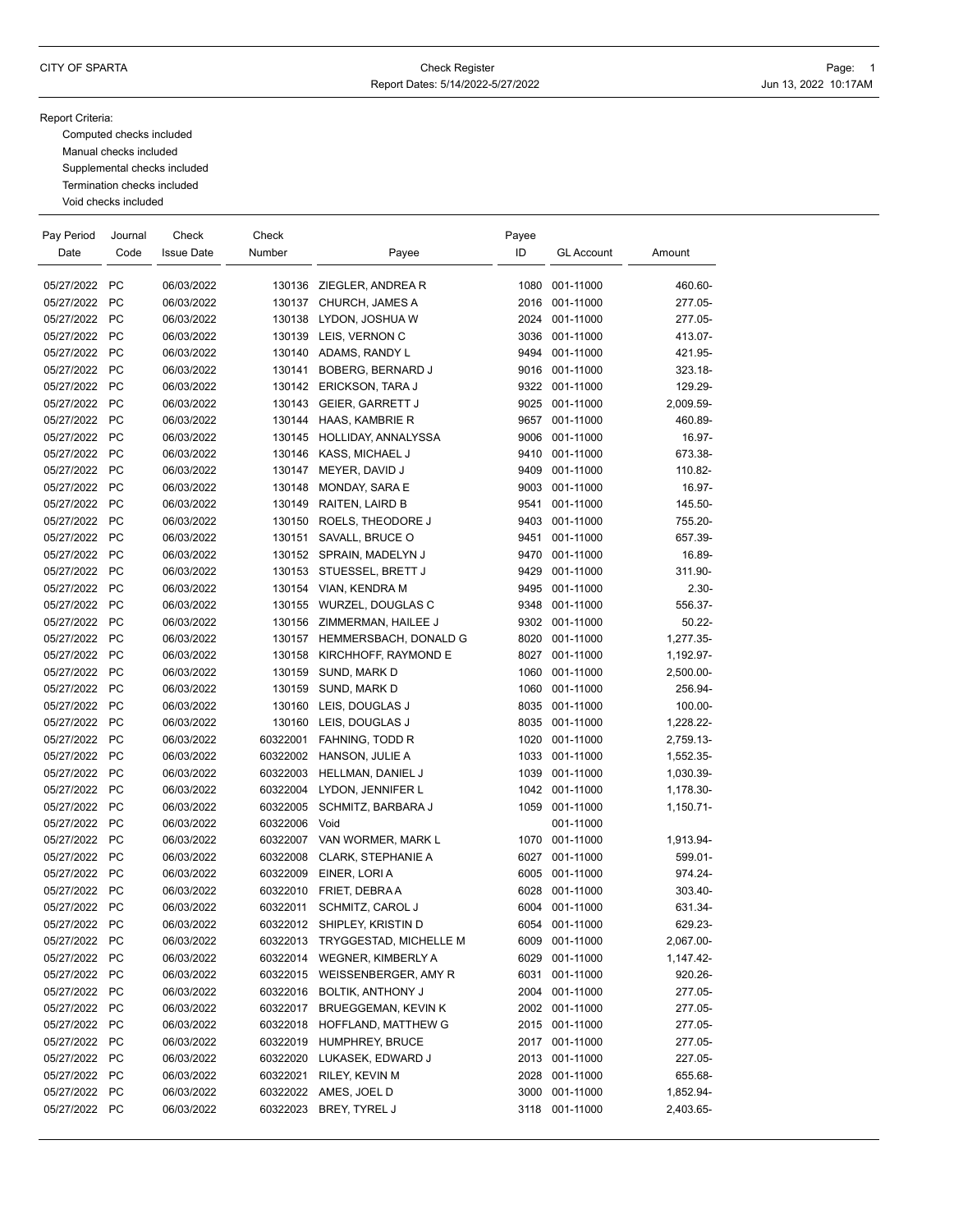# CITY OF SPARTA **CHECK Register** Check Register **Check Register** Check Register **Page: 2**

| Report Dates: 5/14/2022-5/27/2022 | Jun 13, 2022 10:17AM |  |
|-----------------------------------|----------------------|--|
|                                   |                      |  |

| Pay Period<br>Date | Journal<br>Code | Check<br><b>Issue Date</b> | Check<br>Number      | Payee                        | Payee<br>ID | <b>GL Account</b> | Amount    |
|--------------------|-----------------|----------------------------|----------------------|------------------------------|-------------|-------------------|-----------|
| 05/27/2022         | <b>PC</b>       | 06/03/2022                 | 60322024             | BROWN, JOSEPH P              |             | 3018 001-11000    | 893.95-   |
| 05/27/2022         | <b>PC</b>       | 06/03/2022                 | 60322025             | <b>CLARK, ANN E</b>          |             | 3017 001-11000    | 299.21-   |
| 05/27/2022         | <b>PC</b>       | 06/03/2022                 | 60322026             | DUNFORD, RANDAL S            | 3011        | 001-11000         | 982.94-   |
| 05/27/2022         | <b>PC</b>       | 06/03/2022                 | 60322027             | ERICKSON, JESSICA R          | 3008        | 001-11000         | 1,125.41- |
| 05/27/2022         | <b>PC</b>       | 06/03/2022                 | 60322028             | ERICKSON, KYLE D             | 3010        | 001-11000         | 1,803.15- |
| 05/27/2022         | PC              | 06/03/2022                 | 60322029             | FERGUSON, BOOKER T           | 3025        | 001-11000         | 2,174.04- |
| 05/27/2022         | <b>PC</b>       | 06/03/2022                 | 60322030             | FISCHER, ZACHARY D           | 3026        | 001-11000         | 2,468.36- |
| 05/27/2022         | <b>PC</b>       | 06/03/2022                 | 60322031             | GURALSKI, KYLE R             | 3030        | 001-11000         | 2,377.42- |
| 05/27/2022         | <b>PC</b>       | 06/03/2022                 | 60322032             | JAMES, BRIAN R               | 3040        | 001-11000         | 2,822.54- |
| 05/27/2022         | <b>PC</b>       | 06/03/2022                 | 60322033             | JOHNSON, COREY D             | 3043        | 001-11000         | 2,095.82- |
| 05/27/2022         | <b>PC</b>       | 06/03/2022                 | 60322034             | KUEN, ANDREW J               | 3052        | 001-11000         | 1,446.84- |
| 05/27/2022         | <b>PC</b>       | 06/03/2022                 | 60322035             | LEE, JENNA RM                | 3032        | 001-11000         | 1,738.76- |
| 05/27/2022         | <b>PC</b>       | 06/03/2022                 | 60322036             | LUDOVICE, JACOB A            | 3033        | 001-11000         | 1,806.76- |
| 05/27/2022         | <b>PC</b>       | 06/03/2022                 | 60322037             | MEYER, HOPE E                | 3016        | 001-11000         | 1,058.69- |
| 05/27/2022         | <b>PC</b>       | 06/03/2022                 | 60322038             | MITCHELL, JAGER C            | 3116        | 001-11000         | 1,852.70- |
| 05/27/2022         | <b>PC</b>       | 06/03/2022                 | 60322039             | MRDJENOVICH, BROCK V         | 3058        | 001-11000         | 2,109.40- |
| 05/27/2022         | <b>PC</b>       | 06/03/2022                 | 60322040             | NELSON, MARC D               | 3060        | 001-11000         | 4,878.93- |
| 05/27/2022         | <b>PC</b>       |                            |                      |                              |             |                   |           |
| 05/27/2022         |                 | 06/03/2022                 | 60322041             | NOTTESTAD, CHASE E           | 3100        | 001-11000         | 1,958.68- |
|                    | <b>PC</b>       | 06/03/2022                 | 60322042<br>60322043 | NOTTESTAD, EMILEE J          | 3062        | 001-11000         | 1,975.56- |
| 05/27/2022         | <b>PC</b>       | 06/03/2022                 |                      | REVELS, AMANDA N             | 3078        | 001-11000         | 1,169.85- |
| 05/27/2022         | <b>PC</b>       | 06/03/2022                 | 60322044             | RHEINSCHMIDT, BRYCE A        | 3012        | 001-11000         | 1,806.22- |
| 05/27/2022         | <b>PC</b>       | 06/03/2022                 | 60322045             | SEUBERT, KYLE J              | 3090        | 001-11000         | 1,773.23- |
| 05/27/2022         | <b>PC</b>       | 06/03/2022                 | 60322046             | TOVAR, JOSE V                | 3112        | 001-11000         | 2,645.97- |
| 05/27/2022         | <b>PC</b>       | 06/03/2022                 | 60322047             | WAGNER, JAMAL J              | 3117        | 001-11000         | 1,690.97- |
| 05/27/2022         | <b>PC</b>       | 06/03/2022                 | 60322048             | BAUMAN, DOUGLAS B            | 9629        | 001-11000         | 624.33-   |
| 05/27/2022         | <b>PC</b>       | 06/03/2022                 | 60322049             | CAMPBELL, KEVIN B            | 9548        | 001-11000         | 704.02-   |
| 05/27/2022         | <b>PC</b>       | 06/03/2022                 | 60322050             | FITZGERALD, ALEX M           | 9008        | 001-11000         | 1,241.50- |
| 05/27/2022         | <b>PC</b>       | 06/03/2022                 | 60322051             | GILBERTSON, BRADLY T         | 9022        | 001-11000         | 2,165.73- |
| 05/27/2022         | <b>PC</b>       | 06/03/2022                 | 60322052             | <b>GUMIENNY, MARK S</b>      | 9496        | 001-11000         | 1,158.82- |
| 05/27/2022         | <b>PC</b>       | 06/03/2022                 | 60322053             | JONES, ERIK A                | 9370        | 001-11000         | 1,402.10- |
| 05/27/2022         | <b>PC</b>       | 06/03/2022                 | 60322054             | <b>MARTIN, CHRISTOPHER E</b> | 9675        | 001-11000         | 1,563.17- |
| 05/27/2022         | <b>PC</b>       | 06/03/2022                 | 60322055             | MULLIKIN, BRET J             | 9676        | 001-11000         | 1,434.35- |
| 05/27/2022         | <b>PC</b>       | 06/03/2022                 | 60322056             | OAKLEY, THOMAS K             | 9367        | 001-11000         | 733.52-   |
| 05/27/2022         | <b>PC</b>       | 06/03/2022                 | 60322057             | PERKINS, SCOTT E             | 9377        | 001-11000         | 574.81-   |
| 05/27/2022         | <b>PC</b>       | 06/03/2022                 | 60322058             | PIPER, DALE R                | 9005        | 001-11000         | 921.91-   |
| 05/27/2022         | <b>PC</b>       | 06/03/2022                 | 60322059             | <b>WEAVER, SAMANTHA L</b>    | 9383        | 001-11000         | 1,267.88- |
| 05/27/2022         | <b>PC</b>       | 06/03/2022                 | 60322060             | BREY, JACOB J                | 7002        | 001-11000         | 1,600.25- |
| 05/27/2022         | <b>PC</b>       | 06/03/2022                 | 60322061             | CLARK, GAIL L                | 7000        | 001-11000         | 1,939.62- |
| 05/27/2022         | PC              | 06/03/2022                 |                      | 60322062 ELLIOTT, BRANDON D  |             | 7009 001-11000    | 1,674.69- |
| 05/27/2022         | PC              | 06/03/2022                 | 60322063             | HANSEN, EDWARD L             | 7011        | 001-11000         | 1,999.38- |
| 05/27/2022         | PC              | 06/03/2022                 | 60322064             | MANKE, CASIE D               |             | 7012 001-11000    | 1,530.79- |
| 05/27/2022 PC      |                 | 06/03/2022                 | 60322065             | THOMAS, SCOTT B              |             | 7025 001-11000    | 1,587.12- |
| 05/27/2022         | <b>PC</b>       | 06/03/2022                 | 60322066             | DIERCKS, CALEB T             |             | 8004 001-11000    | 1,491.12- |
| 05/27/2022         | PC              | 06/03/2022                 | 60322067             | HANSEN, BRADY R              |             | 8017 001-11000    | 1,263.34- |
| 05/27/2022         | <b>PC</b>       | 06/03/2022                 | 60322068             | JOHNSON, DENNIS D            | 8025        | 001-11000         | 1,517.29- |
| 05/27/2022         | <b>PC</b>       | 06/03/2022                 | 60322069             | KERSKA, JORDAN J             |             | 8028 001-11000    | 1,101.54- |
| 05/27/2022 PC      |                 | 06/03/2022                 | 60322070             | Void                         |             | 001-11000         |           |
| 05/27/2022         | <b>PC</b>       | 06/03/2022                 | 60322071             | ORNES, MATTHEW G             |             | 8033 001-11000    | 1,037.95- |
| 05/27/2022         | <b>PC</b>       | 06/03/2022                 |                      | 60322072 SULLIVAN, RANDY P   |             | 8045 001-11000    | 1,019.57- |
| 05/27/2022 PC      |                 | 06/03/2022                 | 60322073             | <b>BECKER, JANICE M</b>      |             | 5005 001-11000    | 1,161.98- |
| 05/27/2022 PC      |                 | 06/03/2022                 | 60322074             | <b>BETTS, BRIAN</b>          | 5007        | 001-11000         | 1,757.28- |
| 05/27/2022 PC      |                 | 06/03/2022                 | 60322075             | HANSON, TODD A               | 5020        | 001-11000         | 2,142.50- |
| 05/27/2022         | PC              | 06/03/2022                 | 60322076             | PETERSON, SAMUEL J           |             | 5035 001-11000    | 1,512.13- |
| 05/27/2022 PC      |                 | 06/03/2022                 | 60322077             | SMITH, JARED D               | 5039        | 001-11000         | 1,778.49- |
| 05/27/2022 PC      |                 | 06/03/2022                 |                      | 60322078 DACE, GORDON L      |             | 2005 001-11000    | 277.05-   |
|                    |                 |                            |                      |                              |             |                   |           |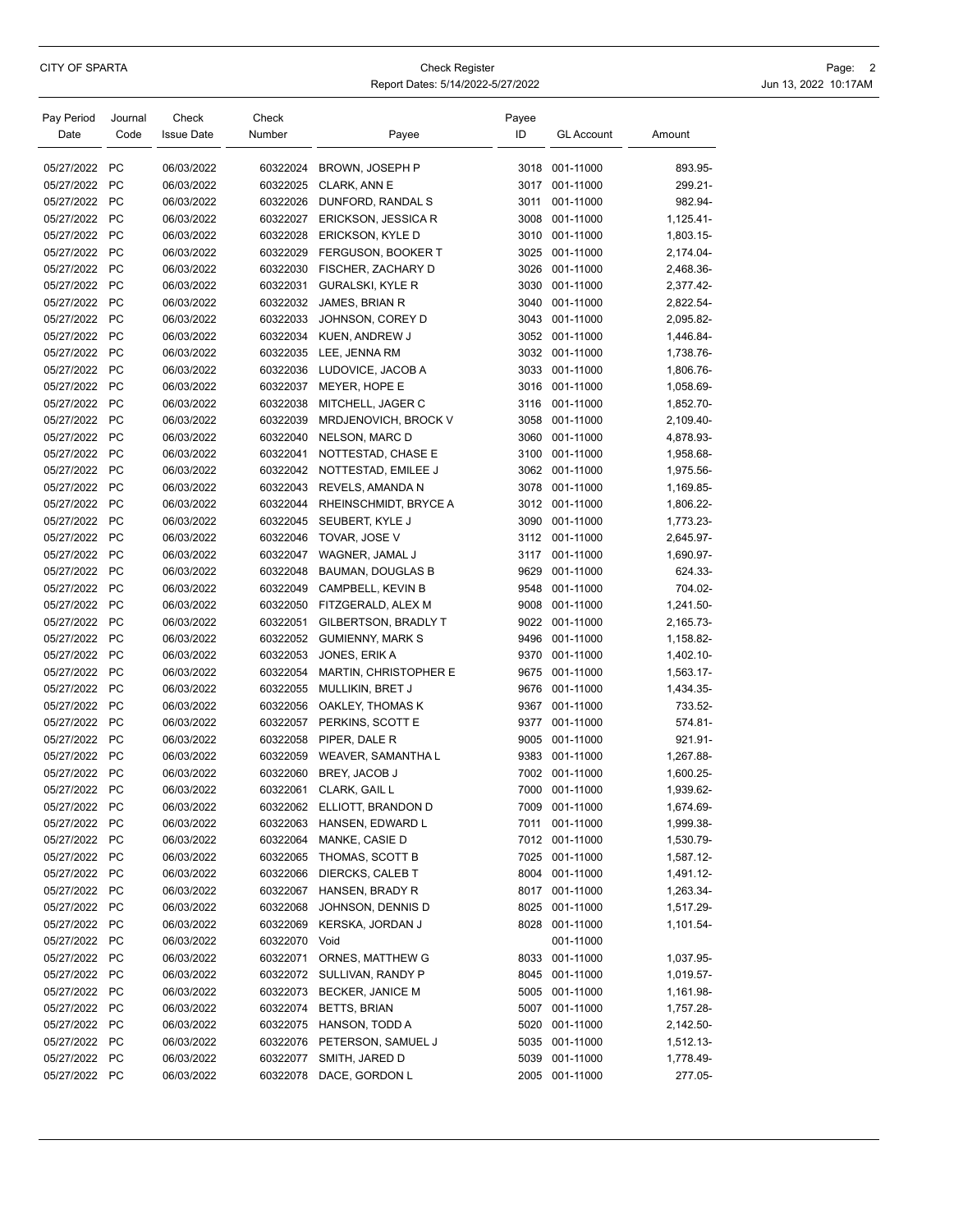| <b>GL Account</b><br>Amount |
|-----------------------------|
| 122,885.93-                 |
|                             |
|                             |
|                             |
|                             |
|                             |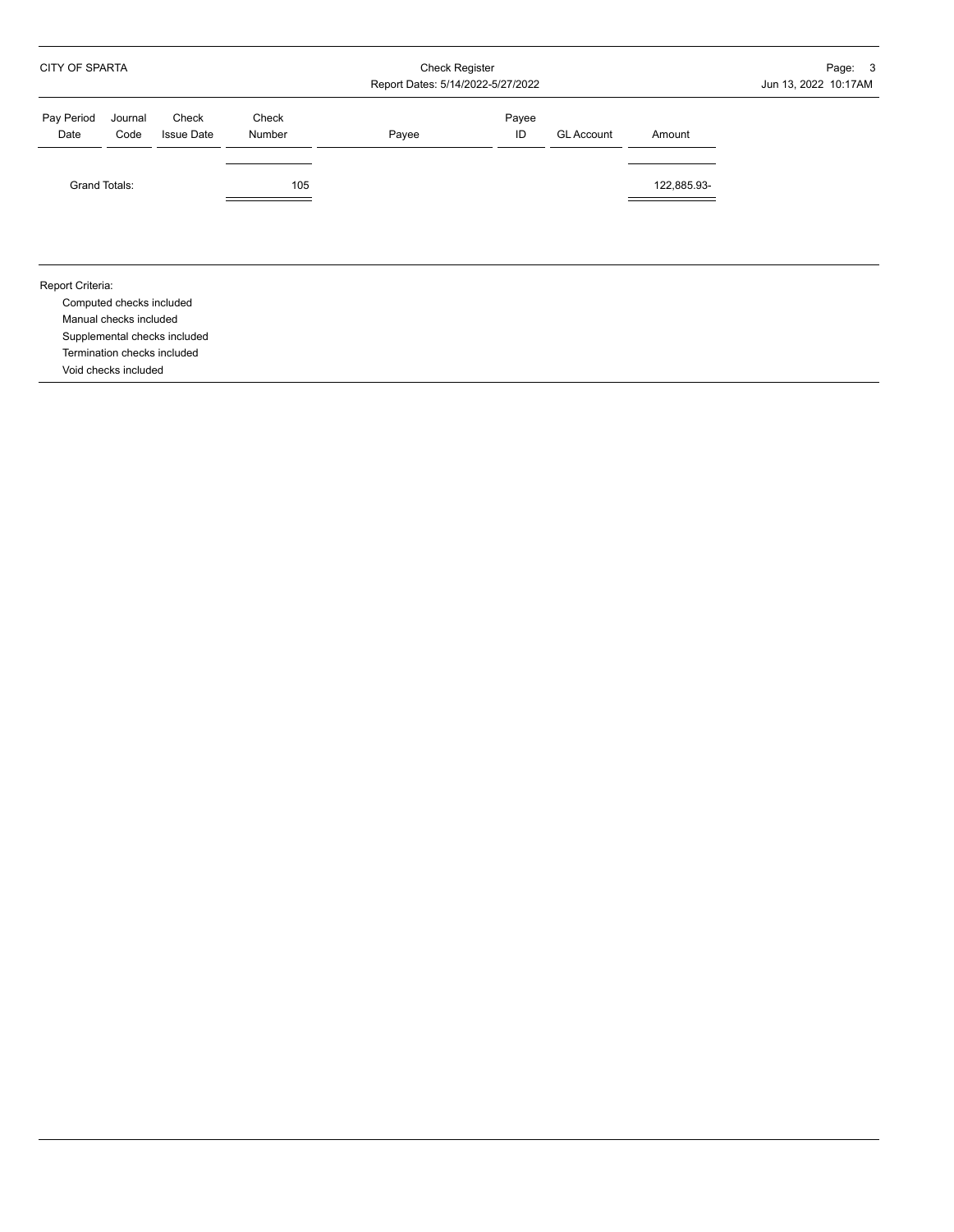#### **ORDINANCE NO. \_\_\_\_\_\_\_\_ ORDINANCE PERTAINING TO REPEAL OF SEC. 14-109 – ELECTRICAL INSTALLATION**

THE COMMON COUNCIL OF THE CITY OF SPARTA, MONROE COUNTY, WISCONSIN, DO ORDAIN AS FOLLOWS:

- Section 1. Sec. 14-109 of the Code of City Ordinances pertaining to electrical installation is no longer allowed under Wisconsin statutes and is hereby repealed in its entirety.
- Section 2. This ordinance amendment shall be in full force and effect following its passage and publication as provided by law.

Dated this 15<sup>th</sup> day of June, 2022.

OFFERED BY:

Alderman Jim Church

PASSED this 15<sup>th</sup> day of June, 2022.

\_\_\_\_\_\_\_\_\_\_\_\_\_\_\_\_\_\_\_\_\_\_\_\_\_\_\_\_\_\_\_\_

\_\_\_\_\_\_\_\_\_\_\_\_\_\_\_\_\_\_\_\_\_\_\_\_\_\_\_\_\_\_\_\_

\_\_\_\_\_\_\_\_\_\_\_\_\_\_\_\_\_\_\_\_\_\_\_\_\_\_\_\_\_\_\_\_

Julie Hanson, City Clerk

APPROVED BY: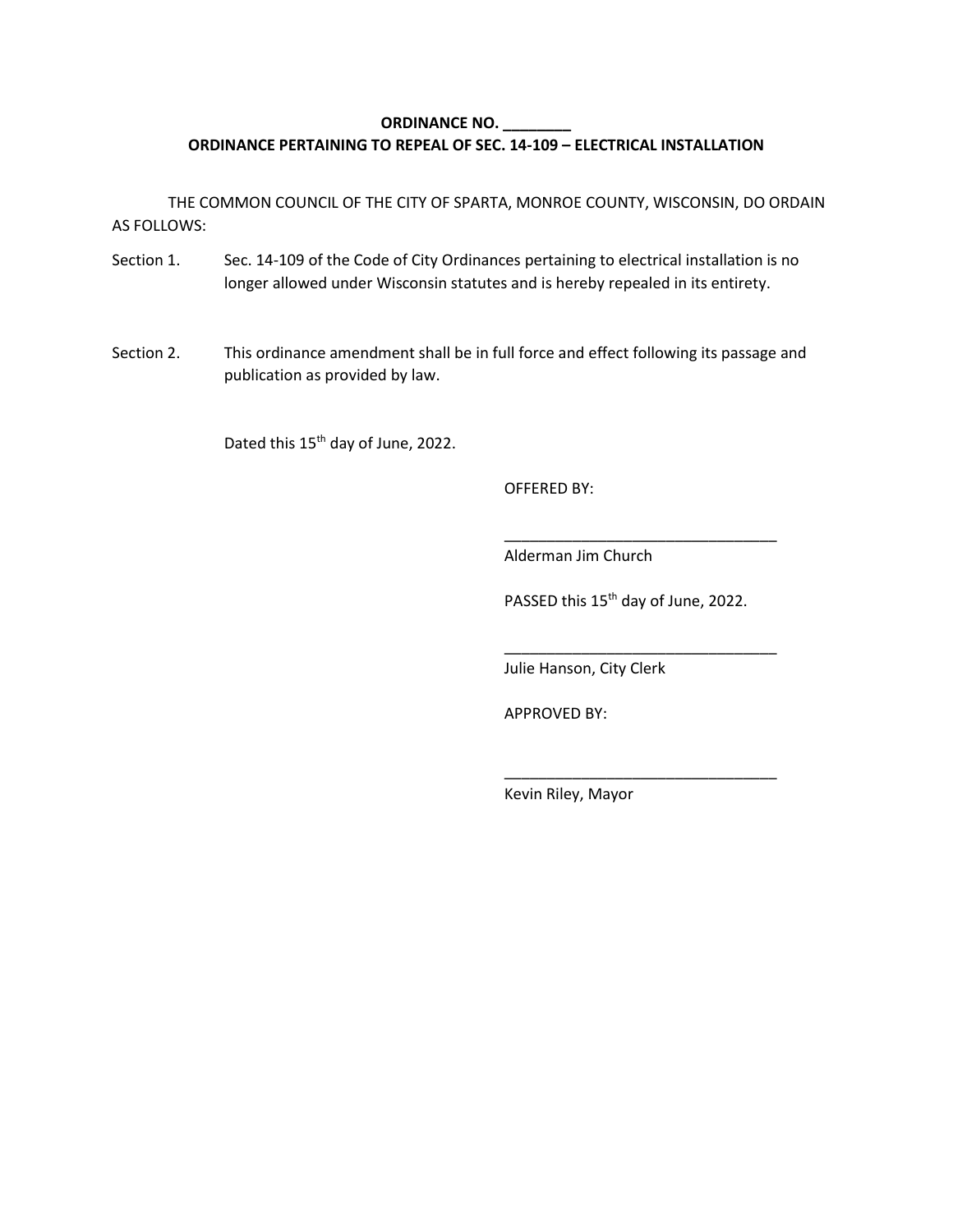#### **ORDINANCE NO. \_\_\_\_\_\_\_\_**

#### **ORDINANCE PERTAINING TO TOURIST HOMES ADDED TO CONDITIONAL USES PERMITTED UNDER THE ZONING ORDINANCE SEC. 17**

THE COMMON COUNCIL OF THE CITY OF SPARTA, MONROE COUNTY, WISCONSIN, DO ORDAIN AS FOLLOWS:

Section 1. Sec. 17 of the Code of City Ordinances is hereby amended as follows:

- A. In Sec. 17-5 the definition of "Tourist Home" will be changed to the following: Tourist Home- lodging places and tourist cabins and cottages, other than hotels and motels, in which sleeping accommodations are offered for pay to tourists or transients. It does not include private boarding or rooming houses not accommodating tourists or transients, or bed and breakfast establishments.
- B. In Sec. 17-208(c)6 "Tourist Home" will be added as a Conditional Use for B-1.
- C. In Sec. 17-179(c)5 "Tourist Home" will be added as a Conditional Use for R-1.
- D. In Sec. 17-182(c)5 "Tourist Home" will be added as a Conditional Use for R-4.
- E. In Sec. 17-184(c)6 "Tourist Home" will be added as a Conditional Use for R-6.
- F. In Sec. 17-209(c) "Bed and Breakfast" will be added as a Conditional Use for B-2.
- G. In Sec. 17-209(c)14 "Tourist Home (bed and breakfasts" will be amended to "Tourist Home."
- Section 2. This ordinance amendment shall be in full force and effect following its passage and publication as provided by law.

Dated this 15<sup>th</sup> day of June, 2022.

OFFERED BY:

Alderman Jim Church

PASSED this 15<sup>th</sup> day of June, 2022.

\_\_\_\_\_\_\_\_\_\_\_\_\_\_\_\_\_\_\_\_\_\_\_\_\_\_\_\_\_\_\_\_

\_\_\_\_\_\_\_\_\_\_\_\_\_\_\_\_\_\_\_\_\_\_\_\_\_\_\_\_\_\_\_\_

\_\_\_\_\_\_\_\_\_\_\_\_\_\_\_\_\_\_\_\_\_\_\_\_\_\_\_\_\_\_\_\_

Julie Hanson, City Clerk

APPROVED BY: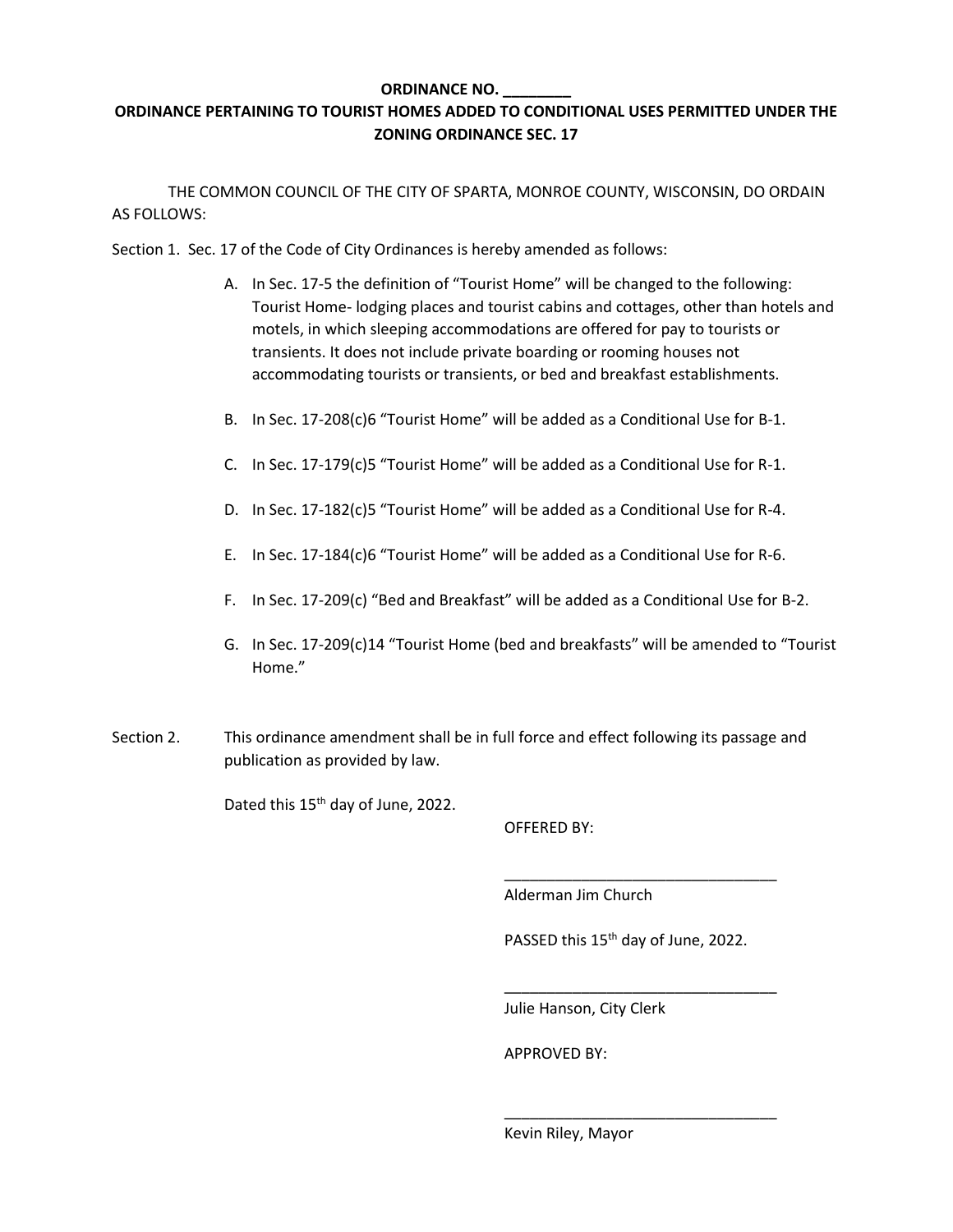## **RESOLUTION APPROVING COMPLIANCE MAINTENANCE ANNUAL REPORT (CMAR)**

WHEREAS, the Public Works Board for the City of Sparta has reviewed the attached Compliance Maintenance Annual Report (CMAR) for the waste-water treatment facility and recommends that the Common Council approve such report,

NOW THEREFORE, BE IT RESOLVED, BY THE COMMON COUNCIL OF THE CITY OF SPARTA, MONROE COUNTY, WISCONSIN, that the attached Compliance Maintenance Annual Report is hereby approved.

Dated this 15th day of June, 2022.

OFFERED BY:

Alderman Kevin Brueggeman

\_\_\_\_\_\_\_\_\_\_\_\_\_\_\_\_\_\_\_\_\_\_\_\_\_\_\_\_\_\_\_\_\_\_

\_\_\_\_\_\_\_\_\_\_\_\_\_\_\_\_\_\_\_\_\_\_\_\_\_\_\_\_\_\_\_\_\_\_\_

APPROVED BY: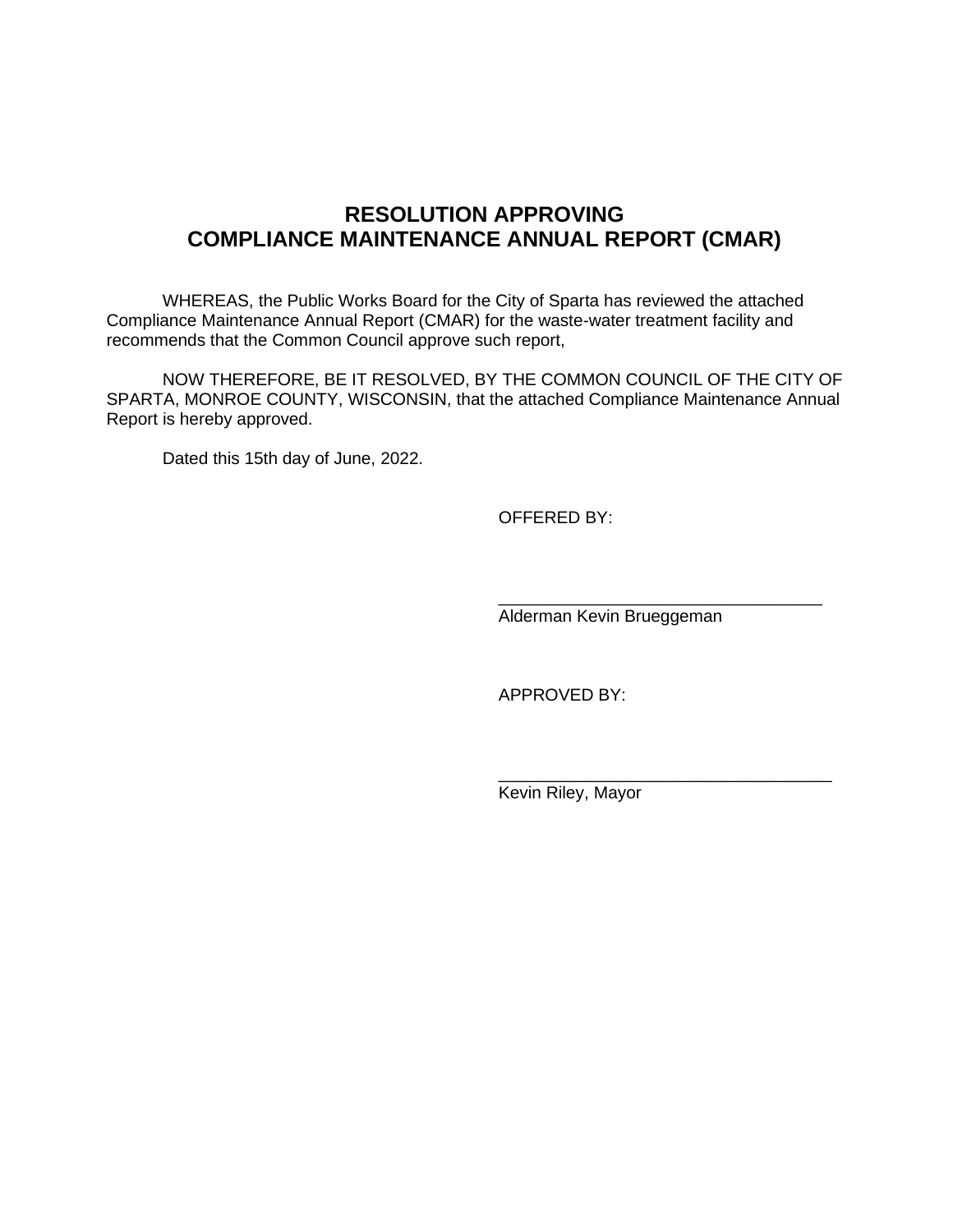## **Sparta Wastewater Treatment Facility Contract Contract Contract Contract Contract Contract Contract Contract Contract Contract Contract Contract Contract Contract Contract Contract Contract Contract Contract Contract Co**

5/31/2022 **2021**

#### **Influent Flow and Loading**

|                            | 1. Monthly Average Flows and BOD Loadings<br>1.1 Verify the following monthly flows and BOD loadings to your facility.                                                                                           |                |      |                                                                                                                                     |                           |             |               |                                                          |             |                                                                                                |   |
|----------------------------|------------------------------------------------------------------------------------------------------------------------------------------------------------------------------------------------------------------|----------------|------|-------------------------------------------------------------------------------------------------------------------------------------|---------------------------|-------------|---------------|----------------------------------------------------------|-------------|------------------------------------------------------------------------------------------------|---|
| Influent No.<br>703        | <b>Influent Monthly</b><br><b>Influent Monthly</b><br>8.34<br><b>Influent Monthly</b><br>$\pmb{\times}$<br>$=$<br>X<br>Average Flow, MGD<br>Average BOD<br>Average BOD<br>Concentration mg/L<br>Loading, lbs/day |                |      |                                                                                                                                     |                           |             |               |                                                          |             |                                                                                                |   |
| January                    |                                                                                                                                                                                                                  | 1.1584         | X    | 261                                                                                                                                 |                           |             | X             | 8.34                                                     | $=$         | 2,522                                                                                          |   |
| February                   |                                                                                                                                                                                                                  | 1.1402         | X    | 306                                                                                                                                 |                           |             | X             | 8.34                                                     | $=$         | 2,912                                                                                          |   |
| March                      |                                                                                                                                                                                                                  | 1.0628         | X    | 383                                                                                                                                 |                           |             | x             | 8.34                                                     | $=$         | 3,398                                                                                          |   |
| April                      |                                                                                                                                                                                                                  | 1.1308         | X    | 282                                                                                                                                 |                           |             | X             | 8.34                                                     | $=$         | 2,661                                                                                          |   |
| May                        |                                                                                                                                                                                                                  | 1.1831         | X    | 310                                                                                                                                 |                           |             | X             | 8.34                                                     | $=$         | 3,058                                                                                          |   |
| June                       |                                                                                                                                                                                                                  | 1.1820         | X    | 307                                                                                                                                 |                           |             | X             | 8.34                                                     | $=$         | 3,030                                                                                          |   |
| July                       |                                                                                                                                                                                                                  | 1.1812         | x    | 281                                                                                                                                 |                           |             | x             | 8.34                                                     | $=$         | 2,770                                                                                          |   |
| August                     |                                                                                                                                                                                                                  | 1.4045         | X    | 255                                                                                                                                 |                           |             | X             | 8.34                                                     | $=$         | 2,986                                                                                          |   |
| September                  |                                                                                                                                                                                                                  | 1.3837         | X    | 270                                                                                                                                 |                           |             | x             | 8.34                                                     | $=$         | 3,111                                                                                          |   |
| October                    |                                                                                                                                                                                                                  | 1.2969         | X    | 295                                                                                                                                 |                           |             | X             | 8.34                                                     | $=$         | 3,189                                                                                          |   |
| November                   |                                                                                                                                                                                                                  | 1.1748         | X    | 288                                                                                                                                 |                           |             | x             | 8.34                                                     | $=$         | 2,824                                                                                          |   |
| December                   |                                                                                                                                                                                                                  | 1.2301         | X    | 290                                                                                                                                 |                           |             | X             | 8.34                                                     | $=$         | 2,975                                                                                          |   |
|                            | Design                                                                                                                                                                                                           |                |      | 2. Maximum Monthly Design Flow and Design BOD Loading<br>2.1 Verify the design flow and loading for your facility.<br>Design Factor | X                         |             | $\frac{0}{0}$ |                                                          | $=$         | % of Design                                                                                    |   |
| Max Month Design Flow, MGD |                                                                                                                                                                                                                  |                |      | 2.75<br>$\boldsymbol{\mathsf{x}}$                                                                                                   |                           | 90<br>$=$   |               |                                                          | 2.475       |                                                                                                |   |
|                            |                                                                                                                                                                                                                  |                |      |                                                                                                                                     | X                         |             | 100<br>$=$    |                                                          |             | 2.75                                                                                           |   |
| Design BOD, lbs/day        |                                                                                                                                                                                                                  |                | 6550 |                                                                                                                                     | X                         |             | 90            |                                                          | $=$         | 5895                                                                                           |   |
|                            |                                                                                                                                                                                                                  |                |      |                                                                                                                                     | $\boldsymbol{\mathsf{x}}$ |             | 100           |                                                          | $=$         | 6550                                                                                           |   |
| and score:                 |                                                                                                                                                                                                                  |                |      |                                                                                                                                     |                           |             |               |                                                          |             | 2.2 Verify the number of times the flow and BOD exceeded 90% or 100% of design, points earned, |   |
|                            | of<br>Influent                                                                                                                                                                                                   | than 90% of    |      | Months Number of times Number of times<br>flow was greater flow was greater<br>than 100% of                                         |                           |             |               | Number of times<br>BOD was greater<br>than 90% of design |             | Number of times<br>BOD was greater<br>than 100% of design                                      |   |
| January                    | 1                                                                                                                                                                                                                | 0              |      | 0                                                                                                                                   |                           |             |               | 0                                                        |             | 0                                                                                              |   |
| February                   | 1                                                                                                                                                                                                                | 0              |      | 0                                                                                                                                   |                           |             |               | 0                                                        |             | 0                                                                                              |   |
| March                      | $\mathbf{1}$                                                                                                                                                                                                     | $\mathbf 0$    |      | $\mathbf 0$                                                                                                                         |                           |             |               | 0                                                        |             | $\mathbf{0}$                                                                                   | 0 |
| April                      | $\mathbf{1}$                                                                                                                                                                                                     | $\mathbf 0$    |      | $\mathbf 0$                                                                                                                         |                           |             |               | 0                                                        |             | $\mathbf 0$                                                                                    |   |
| May                        | $\mathbf{1}$                                                                                                                                                                                                     | $\pmb{0}$      |      | $\pmb{0}$                                                                                                                           |                           |             |               | $\pmb{0}$                                                |             | $\pmb{0}$                                                                                      |   |
| June<br>July               | 1<br>1                                                                                                                                                                                                           | 0<br>0         |      | 0<br>0                                                                                                                              |                           |             |               | $\pmb{0}$<br>0                                           |             | $\mathbf 0$<br>$\mathbf 0$                                                                     |   |
| August                     | $\mathbf{1}$                                                                                                                                                                                                     | $\pmb{0}$      |      | $\mathbf 0$                                                                                                                         |                           |             |               | 0                                                        |             | $\mathsf{O}\xspace$                                                                            |   |
| September                  | $\mathbf{1}$                                                                                                                                                                                                     | 0              |      | $\mathbf 0$                                                                                                                         |                           |             |               | 0                                                        |             | $\mathbf 0$                                                                                    |   |
| October                    | $\mathbf{1}$                                                                                                                                                                                                     | 0              |      | $\mathbf 0$                                                                                                                         |                           |             |               | 0                                                        |             | $\mathbf 0$                                                                                    |   |
| November                   | $\mathbf{1}$                                                                                                                                                                                                     | $\pmb{0}$      |      | $\pmb{0}$                                                                                                                           |                           |             |               | $\pmb{0}$                                                |             | $\mathbf 0$                                                                                    |   |
| December                   | 1                                                                                                                                                                                                                | 0              |      | 0                                                                                                                                   |                           |             |               | $\pmb{0}$                                                |             | $\pmb{0}$                                                                                      |   |
| Points per each            |                                                                                                                                                                                                                  | $\overline{2}$ |      | $\mathbf{1}$                                                                                                                        |                           |             |               | 3                                                        |             | $\overline{2}$                                                                                 |   |
| Exceedances                |                                                                                                                                                                                                                  | $\pmb{0}$      |      | $\pmb{0}$                                                                                                                           |                           |             |               | $\pmb{0}$                                                |             | $\pmb{0}$                                                                                      |   |
| Points                     |                                                                                                                                                                                                                  | $\pmb{0}$      |      | $\mathbf 0$                                                                                                                         |                           | $\mathbf 0$ |               |                                                          | $\mathbf 0$ |                                                                                                |   |

 **Total Number of Points 0**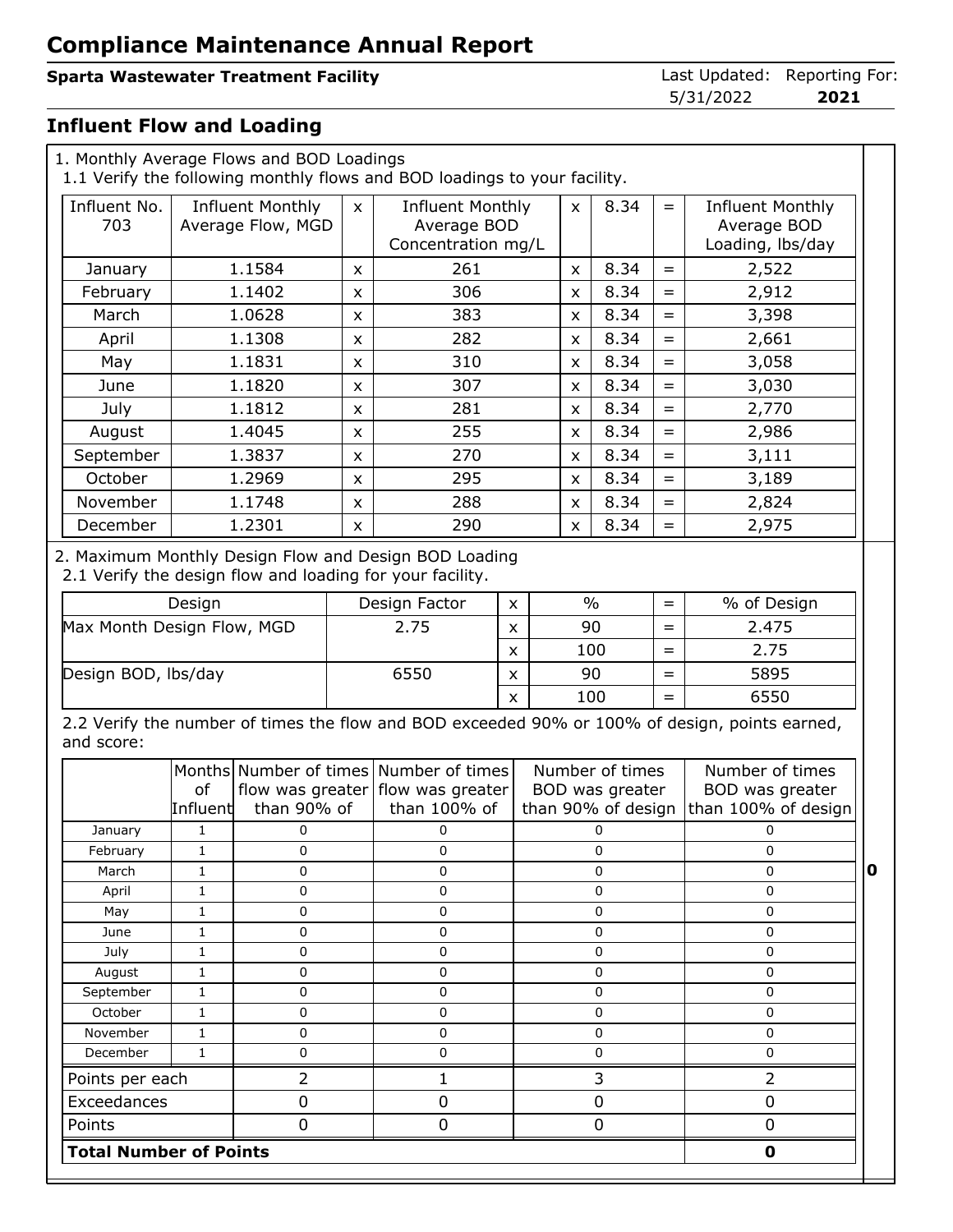|                       |                                                      | <b>Sparta Wastewater Treatment Facility</b>                                |                                                                                                                                                                                                   | 5/31/2022 | Last Updated: Reporting For:<br>2021 |
|-----------------------|------------------------------------------------------|----------------------------------------------------------------------------|---------------------------------------------------------------------------------------------------------------------------------------------------------------------------------------------------|-----------|--------------------------------------|
| $\bullet$ Yes<br>o No | 3. Flow Meter<br>If No, please explain:              | 3.1 Was the influent flow meter calibrated in the last year?<br>2021-08-21 | Enter last calibration date (MM/DD/YYYY)                                                                                                                                                          |           |                                      |
|                       |                                                      |                                                                            |                                                                                                                                                                                                   |           |                                      |
| $\bullet$ Yes<br>o No | 4. Sewer Use Ordinance<br>If No, please explain:     | industries, commercial users, hauled waste, or residences?                 | 4.1 Did your community have a sewer use ordinance that limited or prohibited the discharge of<br>excessive conventional pollutants ((C)BOD, SS, or pH) or toxic substances to the sewer from      |           |                                      |
|                       |                                                      |                                                                            |                                                                                                                                                                                                   |           |                                      |
| o Yes<br>$\bullet$ No | If Yes, please explain:                              | 4.2 Was it necessary to enforce the ordinance?                             |                                                                                                                                                                                                   |           |                                      |
|                       | 5. Septage Receiving                                 |                                                                            |                                                                                                                                                                                                   |           |                                      |
|                       | Septic Tanks                                         | <b>Holding Tanks</b>                                                       | 5.1 Did you have requests to receive septage at your facility?<br>Grease Traps                                                                                                                    |           |                                      |
| $\bullet$ Yes         |                                                      | $\bullet$ Yes                                                              | $\bullet$ Yes                                                                                                                                                                                     |           |                                      |
| o No                  |                                                      | o No                                                                       | o No                                                                                                                                                                                              |           |                                      |
|                       | Septic Tanks<br>$\bullet$ Yes                        | 390250                                                                     | 5.2 Did you receive septage at your faclity? If yes, indicate volume in gallons.<br>gallons                                                                                                       |           |                                      |
|                       | o No<br><b>Holding Tanks</b><br>$\bullet$ Yes        | 785976                                                                     | gallons                                                                                                                                                                                           |           |                                      |
|                       | o No<br><b>Grease Traps</b><br>$\bullet$ Yes<br>o No | 102300                                                                     | gallons                                                                                                                                                                                           |           |                                      |
|                       | any of these wastes.                                 |                                                                            | 5.2.1 If yes to any of the above, please explain if plant performance is affected when receiving                                                                                                  |           |                                      |
|                       |                                                      |                                                                            | Plant performance was not noticeably affected by these wastes.                                                                                                                                    |           |                                      |
| $\bullet$ Yes<br>o No | 6. Pretreatment                                      | commercial or industrial discharges in the last year?                      | 6.1 Did your facility experience operational problems, permit violations, biosolids quality concerns,<br>or hazardous situations in the sewer system or treatment plant that were attributable to |           |                                      |
|                       |                                                      | caused digester overflow. Replaced valves and pumps.                       | If yes, describe the situation and your community's response.<br>Had an overload of dairy wastes. Due to valve and pump issues it created plant upsets and                                        |           |                                      |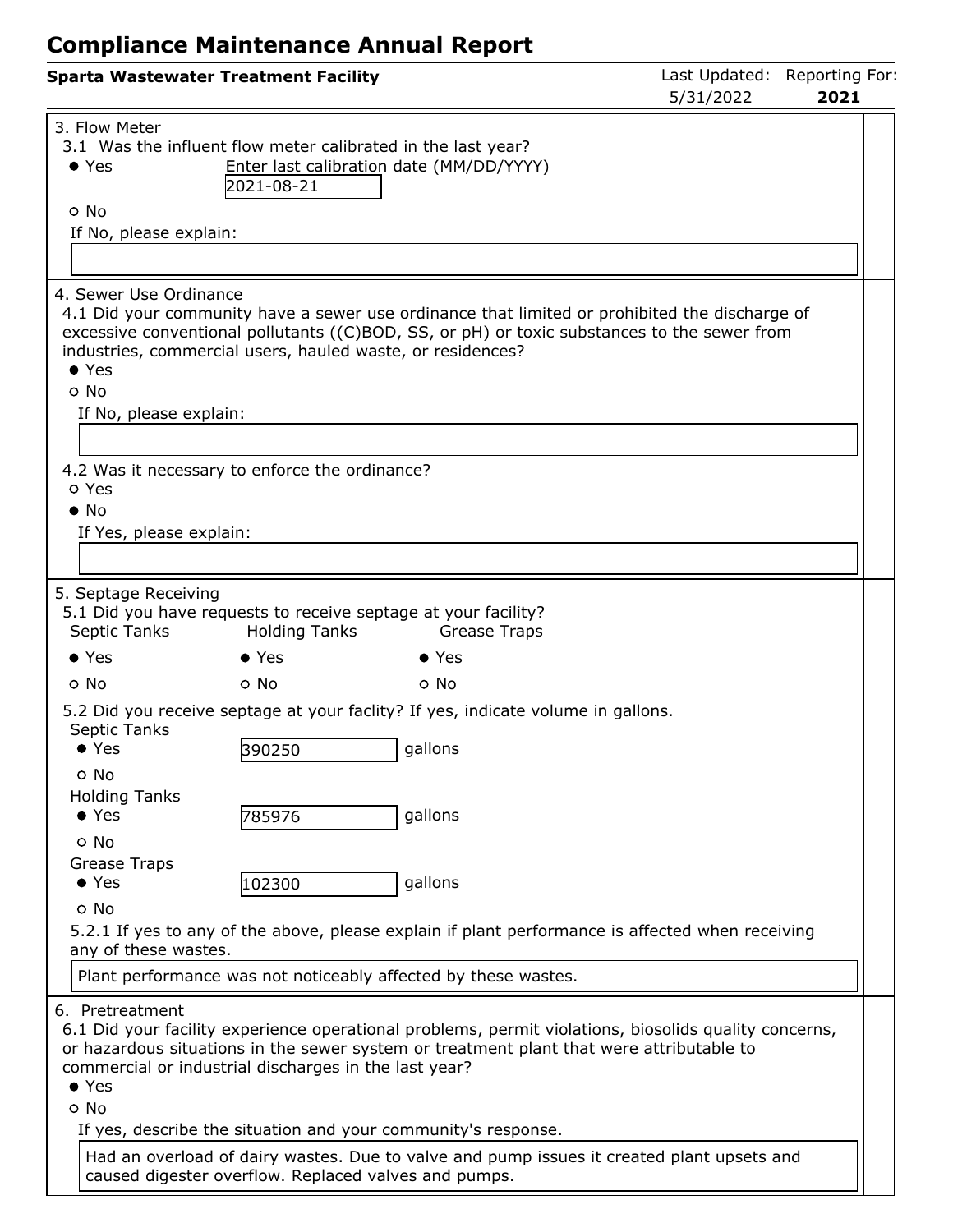| <b>Sparta Wastewater Treatment Facility</b>                                        | 5/31/2022 | Last Updated: Reporting For:<br>2021 |
|------------------------------------------------------------------------------------|-----------|--------------------------------------|
| $\,$ 6.2 Did vour facility accent hauled industrial wastes Jandfill leachate etc.2 |           |                                      |

6.2 Did your facility accept hauled industrial wastes, landfill leachate, etc.?

- Yes
- No

If yes, describe the types of wastes received and any procedures or other restrictions that were in place to protect the facility from the discharge of hauled industrial wastes.

Landfill leachates, salt brine, dairy, and animal processing wastes. These wastes are slowly released into plant to prevent upsets.

| <b>Total Points Generated</b>        |     |  |  |  |
|--------------------------------------|-----|--|--|--|
| Score (100 - Total Points Generated) | 100 |  |  |  |
| <b>Section Grade</b>                 |     |  |  |  |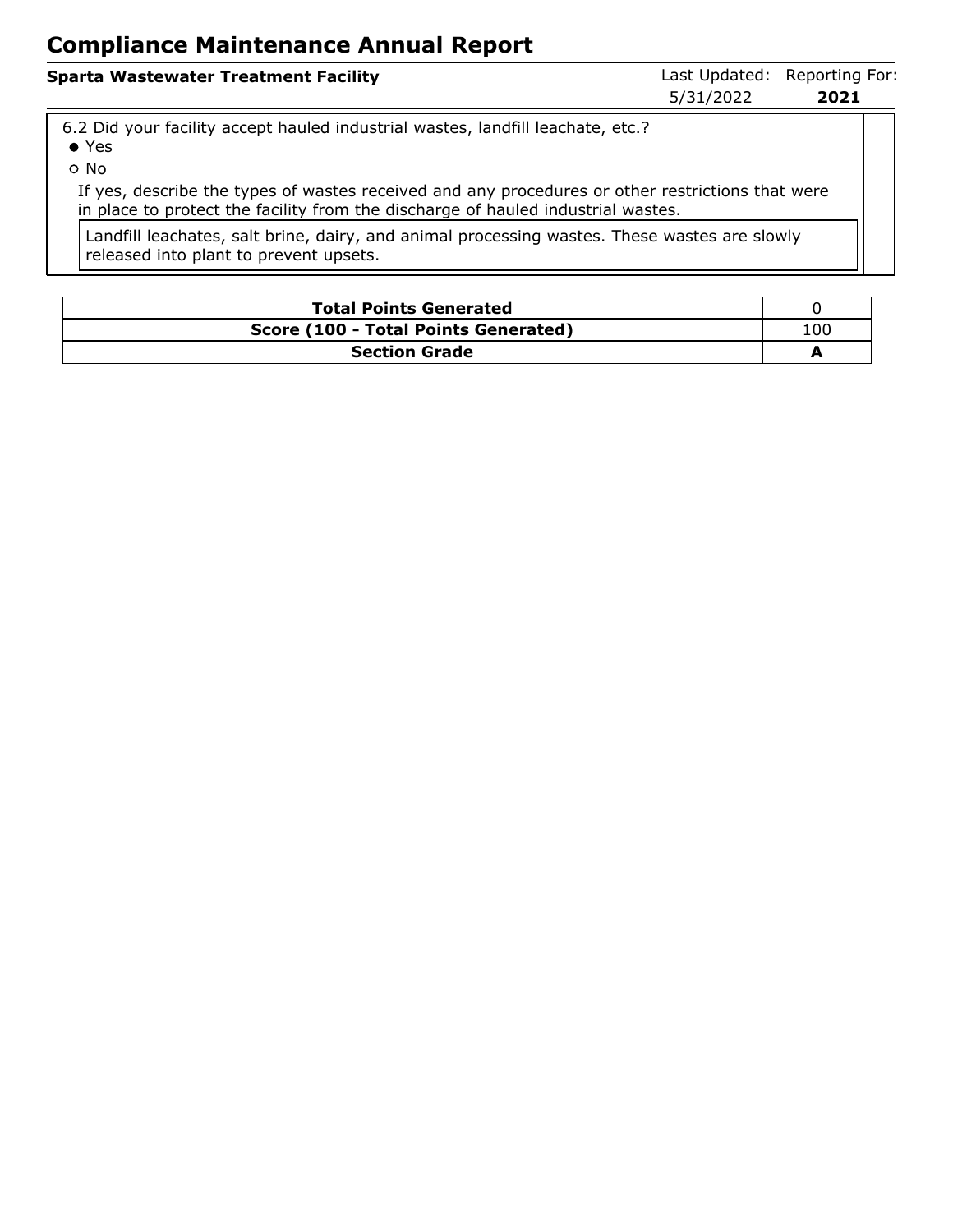### **Sparta Wastewater Treatment Facility Constrained: Reporting Forms** Last Updated: Reporting For:

5/31/2022 **2021**

### **Effluent Quality and Plant Performance (BOD/CBOD)**

| 1. Effluent (C)BOD Results |  |
|----------------------------|--|
|                            |  |

1.1 Verify the following monthly average effluent values, exceedances, and points for BOD or CBOD

| Outfall No.<br>001     | Monthly<br>Average                                                                                                 | 90% of<br>Permit Limit | <b>Effluent Monthly</b><br>Average (mg/L)                                                           | Months of<br>Discharge | Permit Limit<br>Exceedance | 90% Permit<br>Limit |   |
|------------------------|--------------------------------------------------------------------------------------------------------------------|------------------------|-----------------------------------------------------------------------------------------------------|------------------------|----------------------------|---------------------|---|
|                        | Limit (mg/L)                                                                                                       | $> 10$ (mg/L)          |                                                                                                     | with a Limit           |                            | Exceedance          |   |
| January                | 30                                                                                                                 | 27                     | 9                                                                                                   | $\mathbf{1}$           | $\mathbf 0$                | $\mathbf 0$         |   |
| February               | 30                                                                                                                 | 27                     | 9                                                                                                   | $\mathbf{1}$           | $\overline{0}$             | $\overline{0}$      |   |
| March                  | 30                                                                                                                 | 27                     | 10                                                                                                  | $\mathbf 1$            | $\mathbf 0$                | $\mathbf 0$         |   |
| April                  | 30                                                                                                                 | 27                     | 7                                                                                                   | $\mathbf{1}$           | 0                          | 0                   |   |
| May                    | 30                                                                                                                 | 27                     | 5                                                                                                   | $\mathbf{1}$           | $\mathbf 0$                | $\mathbf 0$         |   |
| June                   | 30                                                                                                                 | 27                     | $\overline{\mathbf{4}}$                                                                             | $\mathbf{1}$           | $\overline{0}$             | $\overline{0}$      |   |
| July                   | 30                                                                                                                 | 27                     | 3                                                                                                   | $\mathbf 1$            | $\mathbf 0$                | $\mathbf 0$         |   |
| August                 | 30                                                                                                                 | 27                     | 2                                                                                                   | $\mathbf{1}$           | $\mathbf 0$                | 0                   |   |
| September              | 30                                                                                                                 | 27                     | 3                                                                                                   | $\mathbf{1}$           | $\mathbf 0$                | $\mathbf 0$         |   |
| October                | 30                                                                                                                 | 27                     | 6                                                                                                   | $\mathbf{1}$           | $\overline{0}$             | 0                   | 0 |
| November               | 30                                                                                                                 | 27                     | $\overline{\mathbf{4}}$                                                                             | $\mathbf{1}$           | $\mathbf 0$                | $\mathbf 0$         |   |
| December               | 30                                                                                                                 | 27                     | $\overline{4}$                                                                                      | 1                      | 0                          | 0                   |   |
|                        |                                                                                                                    |                        | * Equals limit if limit is $\leq$ = 10                                                              |                        |                            |                     |   |
| Months of discharge/yr |                                                                                                                    |                        |                                                                                                     | 12                     |                            |                     |   |
|                        | $\overline{7}$<br>Points per each exceedance with 12 months of discharge<br>3                                      |                        |                                                                                                     |                        |                            |                     |   |
|                        | Exceedances<br>0<br>0                                                                                              |                        |                                                                                                     |                        |                            |                     |   |
| Points                 |                                                                                                                    |                        |                                                                                                     |                        | $\mathbf 0$                | $\mathbf 0$         |   |
|                        | <b>Total number of points</b>                                                                                      |                        |                                                                                                     |                        |                            | $\mathbf 0$         |   |
|                        |                                                                                                                    |                        | NOTE: For systems that discharge intermittently to state waters, the points per monthly             |                        |                            |                     |   |
|                        |                                                                                                                    |                        | exceedance for this section shall be based upon a multiplication factor of 12 months divided by     |                        |                            |                     |   |
|                        |                                                                                                                    |                        | the number of months of discharge. Example: For a wastewater facility discharging only 6 months     |                        |                            |                     |   |
|                        | of the year, the multiplication factor is $12/6 = 2.0$                                                             |                        | 1.2 If any violations occurred, what action was taken to regain compliance?                         |                        |                            |                     |   |
|                        |                                                                                                                    |                        |                                                                                                     |                        |                            |                     |   |
| N/A                    |                                                                                                                    |                        |                                                                                                     |                        |                            |                     |   |
|                        | 2. Flow Meter Calibration                                                                                          |                        |                                                                                                     |                        |                            |                     |   |
|                        |                                                                                                                    |                        | 2.1 Was the effluent flow meter calibrated in the last year?                                        |                        |                            |                     |   |
| $\bullet$ Yes          |                                                                                                                    |                        | Enter last calibration date (MM/DD/YYYY)                                                            |                        |                            |                     |   |
|                        |                                                                                                                    | 2021-03-21             |                                                                                                     |                        |                            |                     |   |
| o No                   |                                                                                                                    |                        |                                                                                                     |                        |                            |                     |   |
| If No, please explain: |                                                                                                                    |                        |                                                                                                     |                        |                            |                     |   |
|                        |                                                                                                                    |                        |                                                                                                     |                        |                            |                     |   |
|                        | 3. Treatment Problems<br>3.1 What problems, if any, were experienced over the last year that threatened treatment? |                        |                                                                                                     |                        |                            |                     |   |
|                        | We had no issues that threatened treatment.                                                                        |                        |                                                                                                     |                        |                            |                     |   |
|                        | 4. Other Monitoring and Limits                                                                                     |                        |                                                                                                     |                        |                            |                     |   |
|                        |                                                                                                                    |                        | 4.1 At any time in the past year was there an exceedance of a permit limit for any other pollutants |                        |                            |                     |   |
| o Yes                  | such as chlorides, pH, residual chlorine, fecal coliform, or metals?                                               |                        |                                                                                                     |                        |                            |                     |   |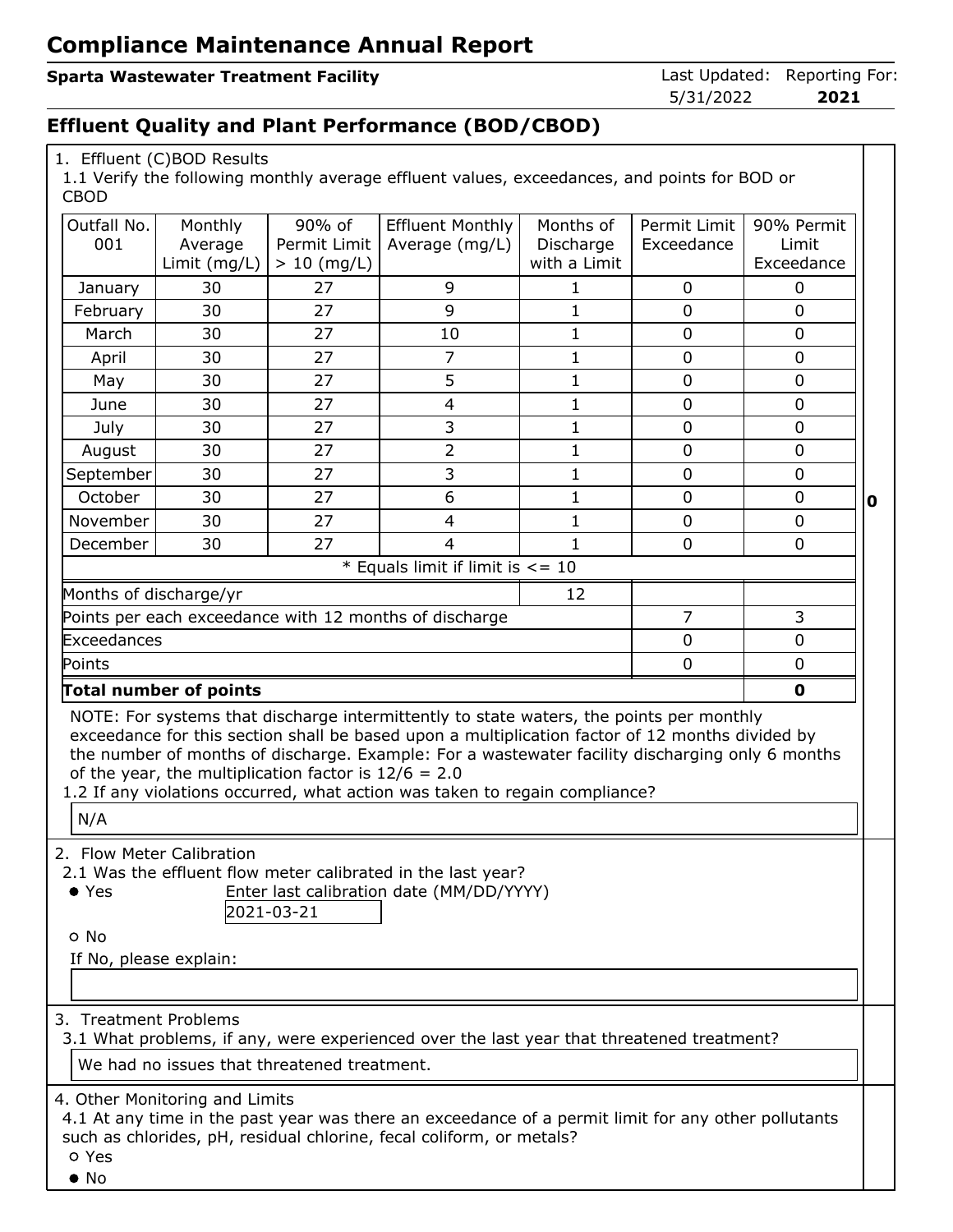# **Sparta Wastewater Treatment Facility Constrained: Reporting Forms** Last Updated: Reporting For: 5/31/2022 **2021**

If Yes, please explain:

4.2 At any time in the past year was there a failure of an effluent acute or chronic whole effluent toxicity (WET) test?

Yes

• No

If Yes, please explain:

4.3 If the biomonitoring (WET) test did not pass, were steps taken to identify and/or reduce source(s) of toxicity?

Yes

No

 $\bullet$  N/A

Please explain unless not applicable:

| <b>Total Points Generated</b>        |     |  |  |  |
|--------------------------------------|-----|--|--|--|
| Score (100 - Total Points Generated) | LOO |  |  |  |
| <b>Section Grade</b>                 |     |  |  |  |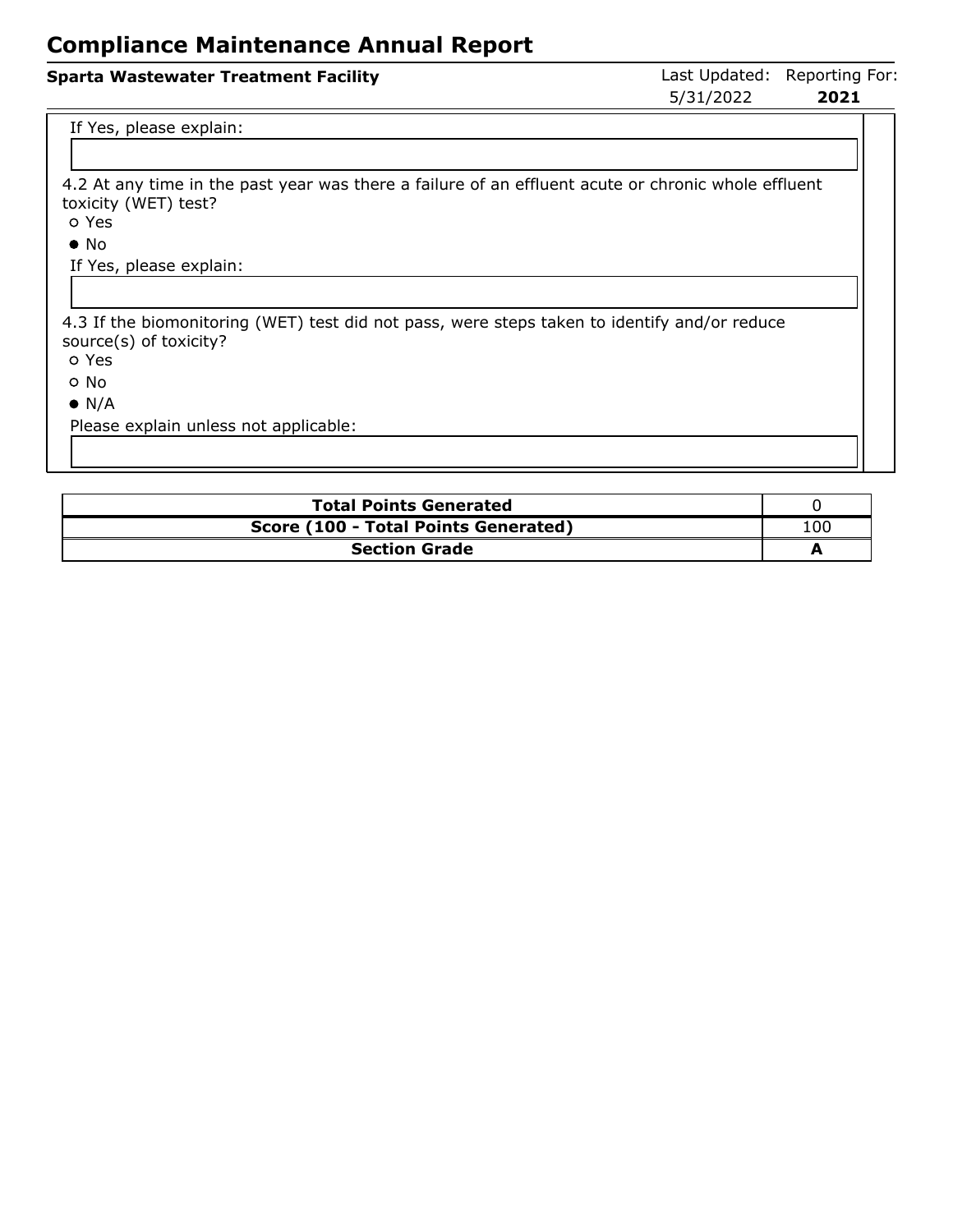## **Sparta Wastewater Treatment Facility Constrained: Reporting Forms** Last Updated: Reporting For:

| Last Updated: | Reporting Fo |  |
|---------------|--------------|--|
| 5/31/2022     | 2021         |  |

# **Effluent Quality and Plant Performance (Total Suspended Solids)**

| 1. Effluent Total Suspended Solids Results<br>1.1 Verify the following monthly average effluent values, exceedances, and points for TSS:                                                                                                                                                                                                                                                                                                         |                                    |                                        |                                                         |                                        |                            |                                   |   |
|--------------------------------------------------------------------------------------------------------------------------------------------------------------------------------------------------------------------------------------------------------------------------------------------------------------------------------------------------------------------------------------------------------------------------------------------------|------------------------------------|----------------------------------------|---------------------------------------------------------|----------------------------------------|----------------------------|-----------------------------------|---|
| Outfall No.<br>001                                                                                                                                                                                                                                                                                                                                                                                                                               | Monthly<br>Average<br>Limit (mg/L) | 90% of<br>Permit Limit<br>$>10$ (mg/L) | <b>Effluent Monthly</b><br>Average (mg/L)               | Months of<br>Discharge<br>with a Limit | Permit Limit<br>Exceedance | 90% Permit<br>Limit<br>Exceedance |   |
| January                                                                                                                                                                                                                                                                                                                                                                                                                                          | 30                                 | 27                                     | 11                                                      | 1                                      | 0                          | 0                                 |   |
| February                                                                                                                                                                                                                                                                                                                                                                                                                                         | 30                                 | 27                                     | 14                                                      | $\mathbf{1}$                           | $\overline{0}$             | $\overline{0}$                    |   |
| March                                                                                                                                                                                                                                                                                                                                                                                                                                            | 30                                 | 27                                     | 14                                                      | 1                                      | $\mathbf{0}$               | $\Omega$                          |   |
| April                                                                                                                                                                                                                                                                                                                                                                                                                                            | 30                                 | 27                                     | 13                                                      | $\mathbf{1}$                           | $\overline{0}$             | $\overline{0}$                    |   |
| May                                                                                                                                                                                                                                                                                                                                                                                                                                              | 30                                 | 27                                     | 9                                                       | 1                                      | $\overline{0}$             | $\mathbf 0$                       |   |
| June                                                                                                                                                                                                                                                                                                                                                                                                                                             | 30                                 | 27                                     | 6                                                       | $\mathbf{1}$                           | $\mathbf 0$                | 0                                 |   |
| July                                                                                                                                                                                                                                                                                                                                                                                                                                             | 30                                 | 27                                     | 6                                                       | 1                                      | $\overline{0}$             | 0                                 |   |
| August                                                                                                                                                                                                                                                                                                                                                                                                                                           | 30                                 | 27                                     | 5                                                       | $\mathbf{1}$                           | $\overline{0}$             | $\overline{0}$                    |   |
| September                                                                                                                                                                                                                                                                                                                                                                                                                                        | 30                                 | 27                                     | 6                                                       | $\mathbf 1$                            | $\mathbf{0}$               | $\overline{0}$                    |   |
| October                                                                                                                                                                                                                                                                                                                                                                                                                                          | 30                                 | 27                                     | 11                                                      | 1                                      | $\overline{0}$             | 0                                 |   |
| November                                                                                                                                                                                                                                                                                                                                                                                                                                         | 30                                 | 27                                     | 6                                                       | 1                                      | $\overline{0}$             | $\Omega$                          | 0 |
| December                                                                                                                                                                                                                                                                                                                                                                                                                                         | 30                                 | 27                                     | $\overline{7}$                                          | $\mathbf{1}$                           | $\overline{0}$             | $\overline{0}$                    |   |
|                                                                                                                                                                                                                                                                                                                                                                                                                                                  |                                    |                                        | * Equals limit if limit is $\leq$ = 10                  |                                        |                            |                                   |   |
| Months of Discharge/yr                                                                                                                                                                                                                                                                                                                                                                                                                           |                                    |                                        |                                                         | 12                                     |                            |                                   |   |
|                                                                                                                                                                                                                                                                                                                                                                                                                                                  |                                    |                                        | Points per each exceedance with 12 months of discharge: |                                        | $\overline{\mathbf{z}}$    | 3                                 |   |
| Exceedances                                                                                                                                                                                                                                                                                                                                                                                                                                      |                                    |                                        |                                                         |                                        | 0                          | 0                                 |   |
| Points                                                                                                                                                                                                                                                                                                                                                                                                                                           |                                    |                                        |                                                         |                                        | $\overline{0}$             | 0                                 |   |
|                                                                                                                                                                                                                                                                                                                                                                                                                                                  | <b>Total Number of Points</b>      |                                        |                                                         |                                        |                            | $\mathbf 0$                       |   |
| NOTE: For systems that discharge intermittently to state waters, the points per monthly<br>exceedance for this section shall be based upon a multiplication factor of 12 months divided by<br>the number of months of discharge.<br>Example: For a wastewater facility discharging only 6 months of the year, the multiplication<br>factor is $12/6 = 2.0$<br>1.2 If any violations occurred, what action was taken to regain compliance?<br>N/A |                                    |                                        |                                                         |                                        |                            |                                   |   |

| <b>Total Points Generated</b>        |     |  |  |  |
|--------------------------------------|-----|--|--|--|
| Score (100 - Total Points Generated) | 100 |  |  |  |
| <b>Section Grade</b>                 |     |  |  |  |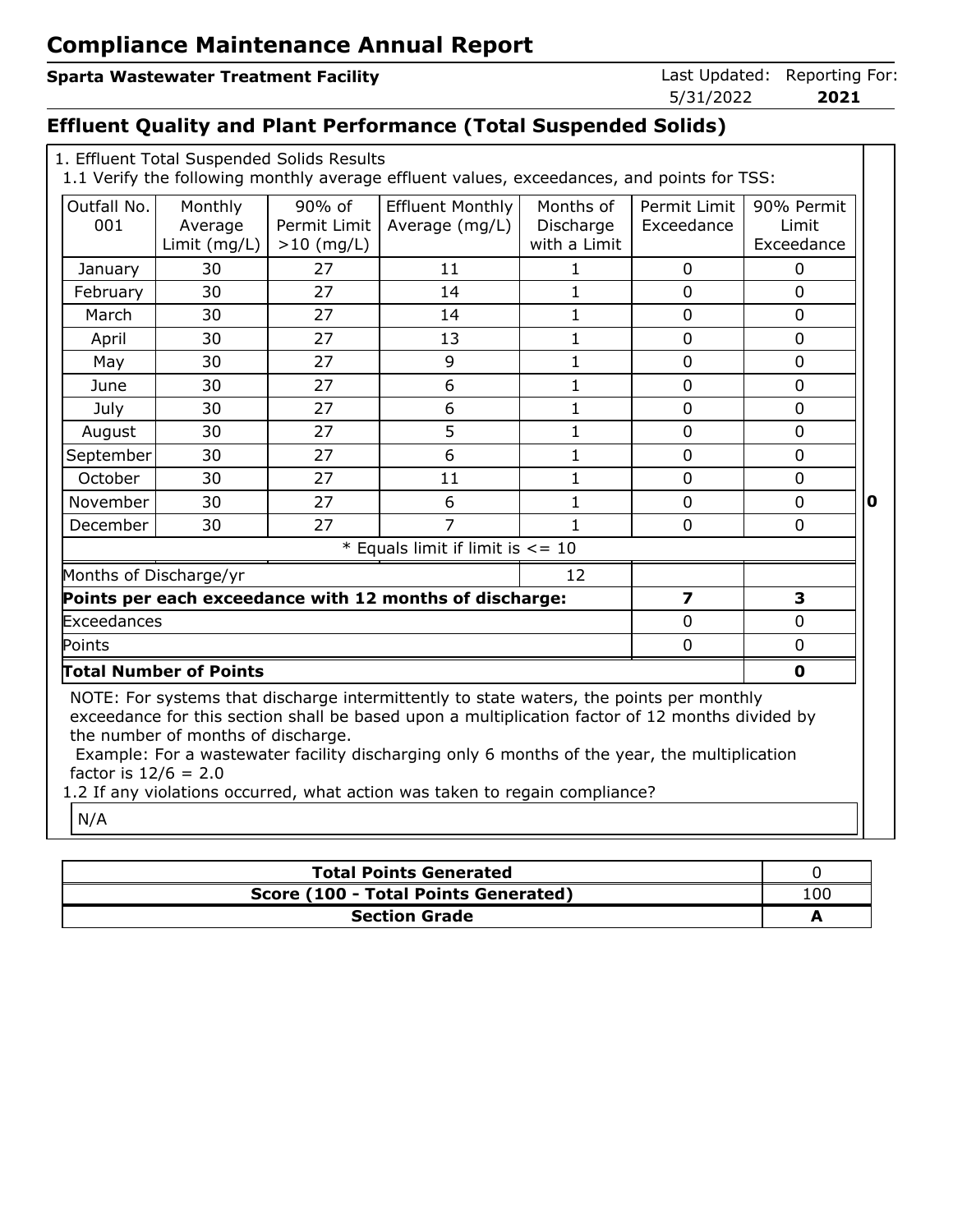#### **Sparta Wastewater Treatment Facility Constrained: Reporting Forms** Last Updated: Reporting For:

5/31/2022 **2021**

## **Effluent Quality and Plant Performance (Ammonia - NH3)**

1. Effluent Ammonia Results

1.1 Verify the following monthly and weekly average effluent values, exceedances and points for ammonia

| Outfall No.                                                                                                                                                                                                                                                                                                                                                                                                                                                                                   | Monthly                           | Weekly          | Effluent                   | Monthly        | Effluent | <b>Effluent</b> | Effluent     | Effluent                                 | Weekly         |
|-----------------------------------------------------------------------------------------------------------------------------------------------------------------------------------------------------------------------------------------------------------------------------------------------------------------------------------------------------------------------------------------------------------------------------------------------------------------------------------------------|-----------------------------------|-----------------|----------------------------|----------------|----------|-----------------|--------------|------------------------------------------|----------------|
| 001                                                                                                                                                                                                                                                                                                                                                                                                                                                                                           | Average                           | Average         | Monthly                    | Permit         | Weekly   | Weekly          | Weekly       | Weekly                                   | Permit         |
|                                                                                                                                                                                                                                                                                                                                                                                                                                                                                               | NH <sub>3</sub>                   | NH <sub>3</sub> | Average<br>NH <sub>3</sub> | Limit          | Average  | Average         | Average      | Average                                  | Limit          |
|                                                                                                                                                                                                                                                                                                                                                                                                                                                                                               | Limit<br>(mg/L)                   | Limit<br>(mg/L) | (mg/L)                     | Exceed<br>ance | 1        | $\overline{2}$  | 3            | for Week for Week for Week for Week<br>4 | Exceed<br>ance |
|                                                                                                                                                                                                                                                                                                                                                                                                                                                                                               |                                   |                 |                            |                |          |                 |              |                                          |                |
| January                                                                                                                                                                                                                                                                                                                                                                                                                                                                                       | 23                                |                 | 3.343                      | $\mathbf 0$    |          |                 |              |                                          |                |
| February                                                                                                                                                                                                                                                                                                                                                                                                                                                                                      | 23                                |                 | 1.02                       | $\mathbf 0$    |          |                 |              |                                          |                |
| March                                                                                                                                                                                                                                                                                                                                                                                                                                                                                         | 23                                |                 | .69                        | $\mathbf 0$    |          |                 |              |                                          |                |
| April                                                                                                                                                                                                                                                                                                                                                                                                                                                                                         | 23                                |                 | .365                       | $\Omega$       |          |                 |              |                                          |                |
| May                                                                                                                                                                                                                                                                                                                                                                                                                                                                                           |                                   |                 |                            |                |          |                 |              |                                          |                |
| June                                                                                                                                                                                                                                                                                                                                                                                                                                                                                          |                                   |                 |                            |                |          |                 |              |                                          |                |
| July                                                                                                                                                                                                                                                                                                                                                                                                                                                                                          |                                   |                 |                            |                |          |                 |              |                                          |                |
| August                                                                                                                                                                                                                                                                                                                                                                                                                                                                                        |                                   |                 |                            |                |          |                 |              |                                          |                |
| September                                                                                                                                                                                                                                                                                                                                                                                                                                                                                     |                                   |                 |                            |                |          |                 |              |                                          |                |
| October                                                                                                                                                                                                                                                                                                                                                                                                                                                                                       |                                   |                 |                            |                |          |                 |              |                                          |                |
| November                                                                                                                                                                                                                                                                                                                                                                                                                                                                                      | 23                                |                 | .23                        | $\mathbf 0$    |          |                 |              |                                          |                |
| December                                                                                                                                                                                                                                                                                                                                                                                                                                                                                      | 23                                |                 | .305                       | $\Omega$       |          |                 |              |                                          |                |
| Points per each exceedance of Monthly average:<br>10                                                                                                                                                                                                                                                                                                                                                                                                                                          |                                   |                 |                            |                |          |                 |              |                                          |                |
|                                                                                                                                                                                                                                                                                                                                                                                                                                                                                               | Exceedances, Monthly:<br>$\Omega$ |                 |                            |                |          |                 |              |                                          |                |
| Points:                                                                                                                                                                                                                                                                                                                                                                                                                                                                                       |                                   |                 |                            |                |          |                 |              |                                          | $\overline{0}$ |
| Points per each exceedance of weekly average (when there is no monthly average):                                                                                                                                                                                                                                                                                                                                                                                                              |                                   |                 |                            |                |          |                 |              |                                          | 2.5            |
| Exceedances, Weekly:                                                                                                                                                                                                                                                                                                                                                                                                                                                                          |                                   |                 |                            |                |          |                 |              |                                          | $\Omega$       |
| Points:                                                                                                                                                                                                                                                                                                                                                                                                                                                                                       |                                   |                 |                            |                |          |                 |              |                                          | $\mathbf 0$    |
| <b>Total Number of Points</b>                                                                                                                                                                                                                                                                                                                                                                                                                                                                 |                                   |                 |                            |                |          |                 | $\mathbf{0}$ |                                          |                |
| NOTE: Limit exceedances are considered for monthly OR weekly averages but not both. When a<br>monthly average limit exists it will be used to determine exceedances and generate points. This<br>will be true even if a weekly limit also exists. When a weekly average limit exists and a monthly<br>limit does not exist, the weekly limit will be used to determine exceedances and generate points.<br>1.2 If any violations occurred, what action was taken to regain compliance?<br>N/A |                                   |                 |                            |                |          |                 |              |                                          |                |

**Total Points Generated** 0 **Score (100 - Total Points Generated)** 100 **Section Grade A**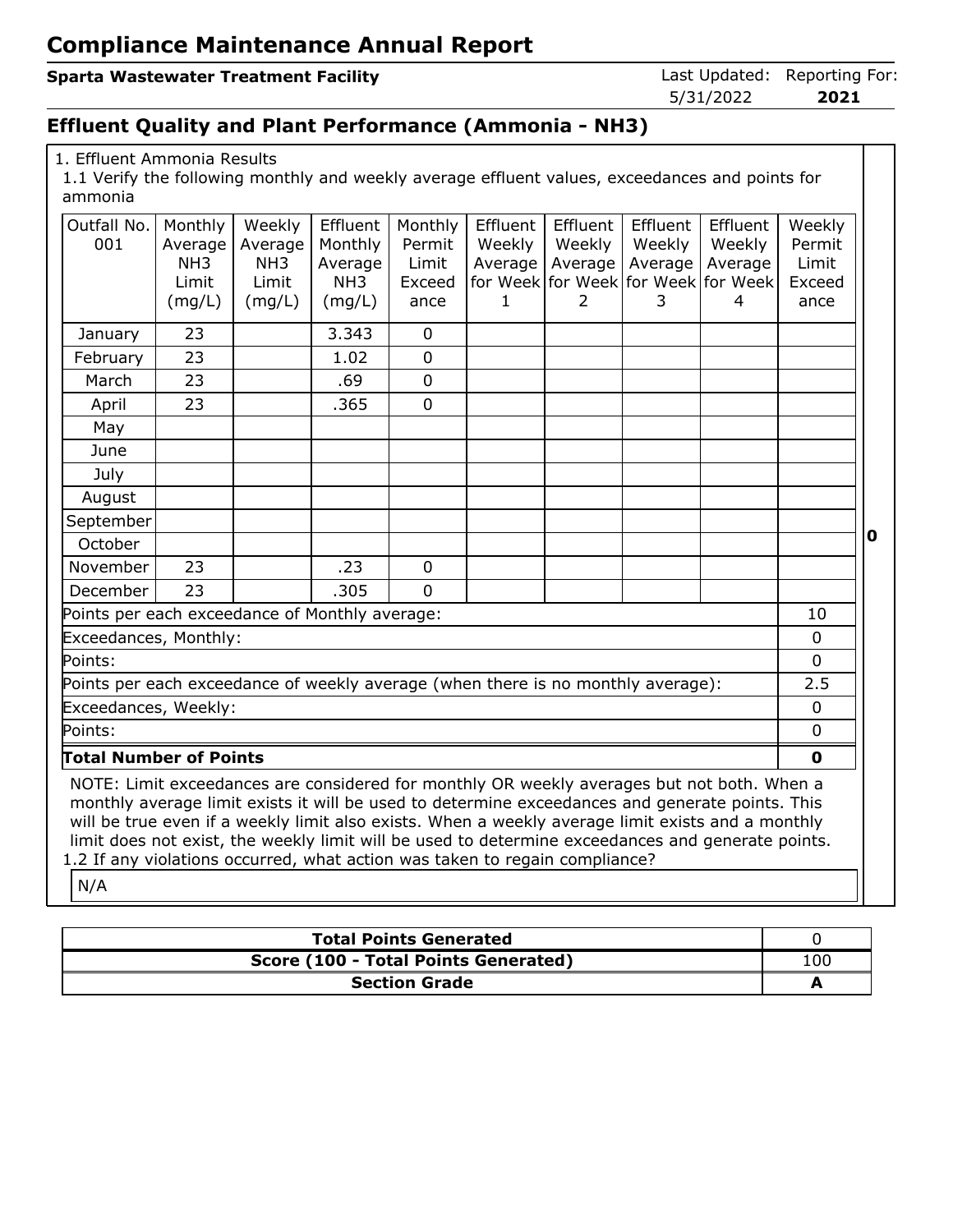#### **Sparta Wastewater Treatment Facility**

| Last Updated: Reporting For |      |
|-----------------------------|------|
| 5/31/2022                   | 2021 |

### **Effluent Quality and Plant Performance (Phosphorus)**

| 1. Effluent Phosphorus Results |  |
|--------------------------------|--|
|                                |  |

1.1 Verify the following monthly average effluent values, exceedances, and points for Phosphorus

| Outfall No. 001                                       | Monthly Average<br>phosphorus Limit<br>(mg/L) | <b>Effluent Monthly</b><br>Average phosphorus<br>(mg/L)                                                                                                                                                                                                                                                                                                                                 | Months of<br>Discharge with a<br>Limit | Permit Limit<br>Exceedance |    |  |
|-------------------------------------------------------|-----------------------------------------------|-----------------------------------------------------------------------------------------------------------------------------------------------------------------------------------------------------------------------------------------------------------------------------------------------------------------------------------------------------------------------------------------|----------------------------------------|----------------------------|----|--|
| January                                               |                                               | 1.608                                                                                                                                                                                                                                                                                                                                                                                   |                                        | $\mathbf{1}$               |    |  |
| February                                              | 1                                             | 0.765                                                                                                                                                                                                                                                                                                                                                                                   | 1                                      | $\overline{0}$             |    |  |
| March                                                 | 1                                             | 0.764                                                                                                                                                                                                                                                                                                                                                                                   | 1                                      | $\Omega$                   |    |  |
| April                                                 | 1                                             | 0.750                                                                                                                                                                                                                                                                                                                                                                                   | 1                                      | $\overline{0}$             |    |  |
| May                                                   | 1                                             | 0.508                                                                                                                                                                                                                                                                                                                                                                                   |                                        | $\Omega$                   |    |  |
| June                                                  | 1                                             | 0.425                                                                                                                                                                                                                                                                                                                                                                                   | 1                                      | 0                          |    |  |
| July                                                  | 1                                             | 0.433                                                                                                                                                                                                                                                                                                                                                                                   | 1                                      | 0                          |    |  |
| August                                                | 1                                             | 0.367                                                                                                                                                                                                                                                                                                                                                                                   | 1                                      | $\Omega$                   |    |  |
| September                                             | 1                                             | 0.465                                                                                                                                                                                                                                                                                                                                                                                   | 1                                      | $\Omega$                   |    |  |
| October                                               |                                               | 0.579                                                                                                                                                                                                                                                                                                                                                                                   | 1                                      | $\Omega$                   | 10 |  |
| November                                              | 1                                             | 0.372                                                                                                                                                                                                                                                                                                                                                                                   | 1                                      | 0                          |    |  |
| December                                              |                                               | 0.335                                                                                                                                                                                                                                                                                                                                                                                   |                                        | 0                          |    |  |
| Months of Discharge/yr                                |                                               |                                                                                                                                                                                                                                                                                                                                                                                         | 12                                     |                            |    |  |
|                                                       |                                               | Points per each exceedance with 12 months of discharge:                                                                                                                                                                                                                                                                                                                                 |                                        | 10                         |    |  |
| Exceedances                                           |                                               |                                                                                                                                                                                                                                                                                                                                                                                         |                                        |                            |    |  |
| <b>Total Number of Points</b><br>10                   |                                               |                                                                                                                                                                                                                                                                                                                                                                                         |                                        |                            |    |  |
| the number of months of discharge.<br>is $12/6 = 2.0$ |                                               | NOTE: For systems that discharge intermittently to waters of the state, the points per monthly<br>exceedance for this section shall be based upon a multiplication factor of 12 months divided by<br>Example: For a wastewater facility discharging only 6 months of the year, the multiplication factor<br>1.2 If any violations occurred, what action was taken to regain compliance? |                                        |                            |    |  |

1.2 If any violations occurred, what action was taken to regain compliance?

Starting in May of 2021, polymer along with Alum is being added into primary clarifiers.

| <b>Total Points Generated</b>        |     |  |  |  |
|--------------------------------------|-----|--|--|--|
| Score (100 - Total Points Generated) | -96 |  |  |  |
| <b>Section Grade</b>                 |     |  |  |  |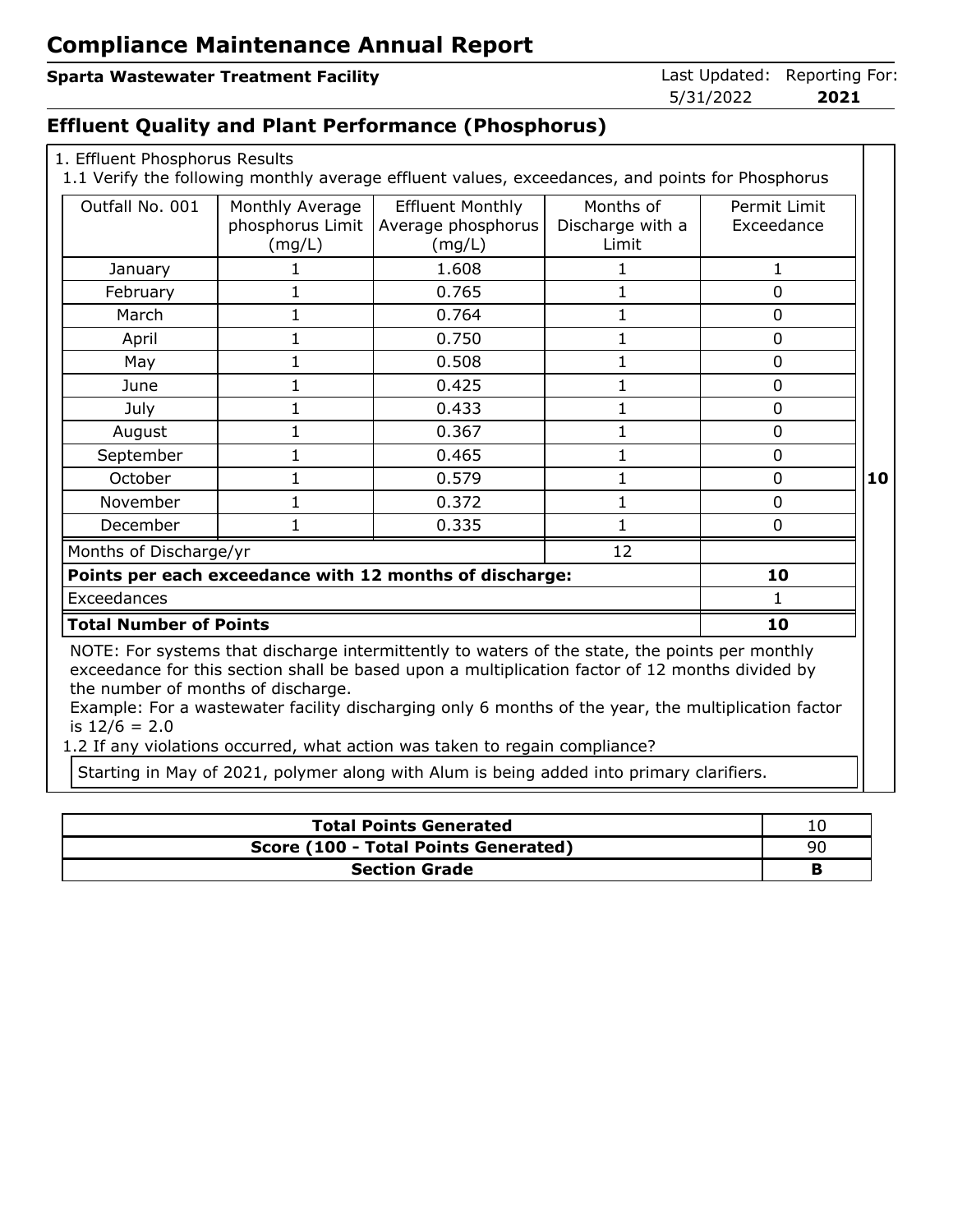|                                      | 5/31/2022 | 2021                         |
|--------------------------------------|-----------|------------------------------|
| Sparta Wastewater Treatment Facility |           | Last Updated: Reporting For: |

# **Biosolids Quality and Management**

| 1. Biosolids Use/Disposal<br>1.1 How did you use or dispose of your biosolids? (Check all that apply)<br>$\boxtimes$ Land applied under your permit<br>$\Box$ Publicly Distributed Exceptional Quality Biosolids<br>$\Box$ Hauled to another permitted facility<br>$\Box$ Landfilled<br>$\Box$ Incinerated<br>冈 Other<br>NOTE: If you did not remove biosolids from your system, please describe your system type such<br>as lagoons, reed beds, recirculating sand filters, etc.<br>1.1.1 If you checked Other, please describe:<br>64,000 gallons went to A-1 Advanced (DNR Permit #W005891) manure pit. |       |       |                                 |     |     |     |     |     |     |     |         |     |     |     |     |                       |              |   |
|------------------------------------------------------------------------------------------------------------------------------------------------------------------------------------------------------------------------------------------------------------------------------------------------------------------------------------------------------------------------------------------------------------------------------------------------------------------------------------------------------------------------------------------------------------------------------------------------------------|-------|-------|---------------------------------|-----|-----|-----|-----|-----|-----|-----|---------|-----|-----|-----|-----|-----------------------|--------------|---|
| 2. Land Application Site<br>2.1 Last Year's Approved and Active Land Application Sites<br>2.1.1 How many acres did you have?<br>733,20 acres<br>2.1.2 How many acres did you use?<br>302.2<br>2.2 If you did not have enough acres for your land application needs, what action was taken?<br>2.3 Did you overapply nitrogen on any of your approved land application sites you used last year?<br>O Yes (30 points)<br>$\bullet$ No<br>2.4 Have all the sites you used last year for land application been soil tested in the previous 4<br>years?<br>$\bullet$ Yes<br>$\circ$ No (10 points)<br>$O$ N/A  |       |       | acres                           |     |     |     |     |     |     |     |         |     |     |     |     |                       |              | 0 |
| 3. Biosolids Metals<br>Number of biosolids outfalls in your WPDES permit:<br>3.1 For each outfall tested, verify the biosolids metal quality values for your facility during the last<br>calendar year.<br>Outfall No. 005 - LAND APPLICATION of SLUDGE                                                                                                                                                                                                                                                                                                                                                    |       |       |                                 |     |     |     |     |     |     |     |         |     |     |     |     |                       |              |   |
| Parameter                                                                                                                                                                                                                                                                                                                                                                                                                                                                                                                                                                                                  | of    | Limit | 80%   H.Q. Ceiling Jan<br>Limit | Feb | Mar | Apr | May | Jun | Jul | Aug | Sep     | Oct | Nov | Dec | 80% | High<br>Value Quality | Ceiling      |   |
|                                                                                                                                                                                                                                                                                                                                                                                                                                                                                                                                                                                                            | Limit |       |                                 |     |     |     |     |     |     |     |         |     |     |     |     |                       |              |   |
| Arsenic                                                                                                                                                                                                                                                                                                                                                                                                                                                                                                                                                                                                    |       | 41    | 75                              |     |     |     |     |     |     |     | 6.11    |     |     |     |     | 0                     | $\mathbf 0$  |   |
| Cadmium                                                                                                                                                                                                                                                                                                                                                                                                                                                                                                                                                                                                    |       | 39    | 85                              |     |     |     |     |     |     |     | 1.58    |     |     |     |     | 0                     | $\Omega$     |   |
| Copper                                                                                                                                                                                                                                                                                                                                                                                                                                                                                                                                                                                                     |       | 1500  | 4300                            |     |     |     |     |     |     |     | 294     |     |     |     |     | 0                     | $\mathbf{0}$ |   |
| Lead                                                                                                                                                                                                                                                                                                                                                                                                                                                                                                                                                                                                       |       | 300   | 840                             |     |     |     |     |     |     |     | 21.9    |     |     |     |     | 0                     | 0            |   |
| Mercury                                                                                                                                                                                                                                                                                                                                                                                                                                                                                                                                                                                                    |       | 17    | 57                              |     |     |     |     |     |     |     | $-.086$ |     |     |     |     | 0                     | $\Omega$     |   |
| Molybdenum                                                                                                                                                                                                                                                                                                                                                                                                                                                                                                                                                                                                 | 60    |       | 75                              |     |     |     |     |     |     |     | 6.03    |     |     |     | 0   |                       | $\mathbf{0}$ |   |
| Nickel                                                                                                                                                                                                                                                                                                                                                                                                                                                                                                                                                                                                     | 336   |       | 420                             |     |     |     |     |     |     |     | 23.3    |     |     |     | 0   |                       | 0            |   |
| Selenium                                                                                                                                                                                                                                                                                                                                                                                                                                                                                                                                                                                                   | 80    |       | 100                             |     |     |     |     |     |     |     | 3.04    |     |     |     | 0   |                       | $\Omega$     |   |
| Zinc                                                                                                                                                                                                                                                                                                                                                                                                                                                                                                                                                                                                       |       | 2800  | 7500                            |     |     |     |     |     |     |     | 470     |     |     |     |     | 0                     | $\Omega$     |   |
| 3.1.1 Number of times any of the metals exceeded the high quality limits OR 80% of the limit for<br>molybdenum, nickel, or selenium $= 0$<br><b>Exceedence Points</b>                                                                                                                                                                                                                                                                                                                                                                                                                                      |       |       |                                 |     |     |     |     |     |     |     |         |     |     |     |     |                       |              |   |

 $\bullet$  0 (0 Points)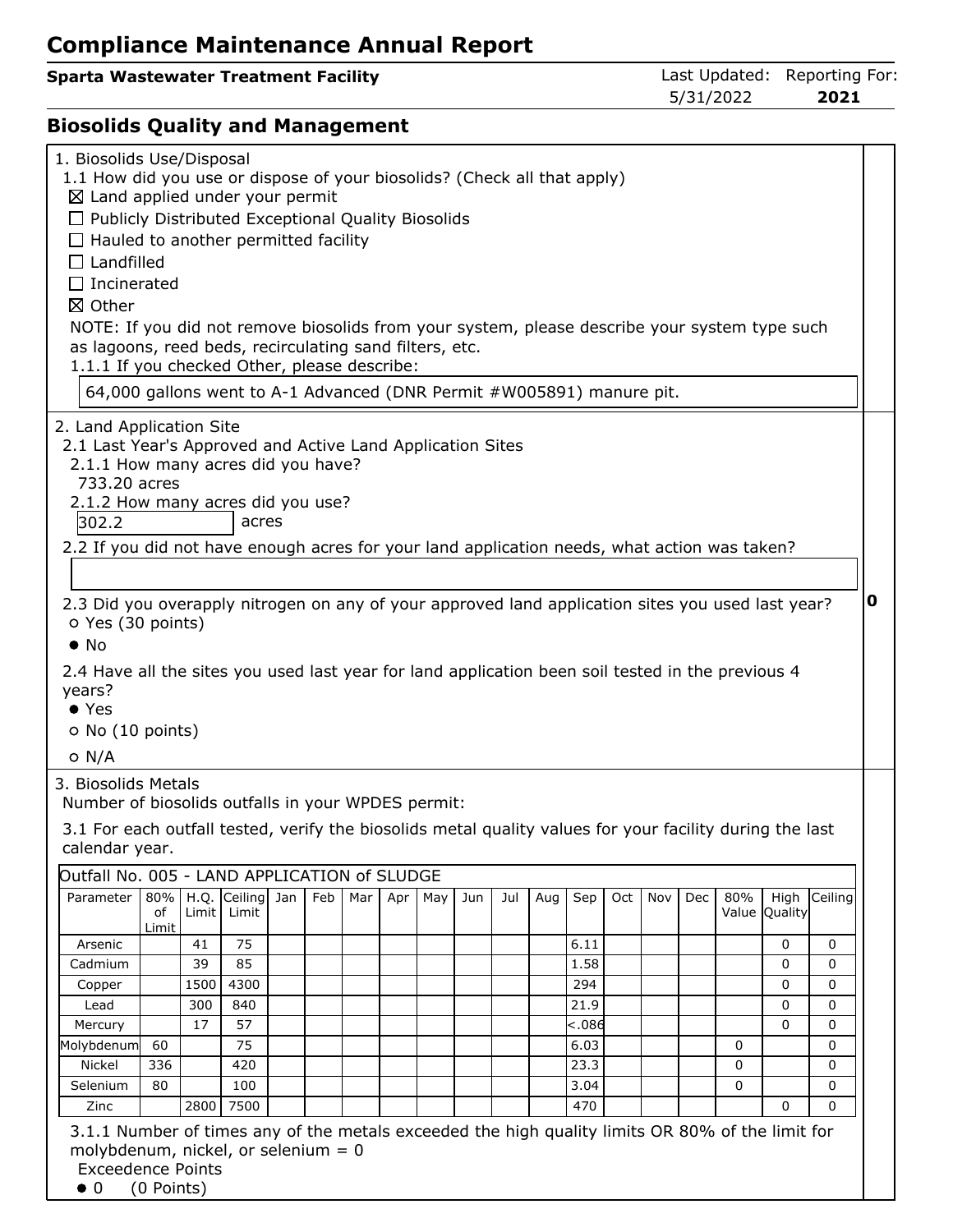| <b>Sparta Wastewater Treatment Facility</b>                                                                                                                                                                                                                                                                                                                                                                                                                                                                                                                  |                                                                                                                                                                                                                                                                                     | Last Updated: Reporting For:<br>5/31/2022 | 2021 |             |
|--------------------------------------------------------------------------------------------------------------------------------------------------------------------------------------------------------------------------------------------------------------------------------------------------------------------------------------------------------------------------------------------------------------------------------------------------------------------------------------------------------------------------------------------------------------|-------------------------------------------------------------------------------------------------------------------------------------------------------------------------------------------------------------------------------------------------------------------------------------|-------------------------------------------|------|-------------|
| $0 1-2$ (10 Points)<br>$0 > 2$ (15 Points)<br>each land application site? (check applicable box)<br>o Yes<br>O No (10 points)<br>• N/A - Did not exceed limits or no HQ limit applies (0 points)<br>o N/A - Did not land apply biosolids until limit was met (0 points)<br><b>Exceedence Points</b><br>$\bullet$ 0<br>(0 Points)<br>$(10$ Points)<br>$\circ$ 1<br>$0 > 1$ (15 Points)<br>3.1.4 Were biosolids land applied which exceeded the ceiling limit?<br>O Yes (20 Points)<br>• No (0 Points)<br>Has the source of the metals been identified?<br>N/A | 3.1.2 If you exceeded the high quality limits, did you cumulatively track the metals loading at<br>3.1.3 Number of times any of the metals exceeded the ceiling limits $= 0$<br>3.1.5 If any metal limit (high quality or ceiling) was exceeded at any time, what action was taken? |                                           |      | 0           |
| 4. Pathogen Control (per outfall):<br>under the Options header in the left-side menu.<br>Outfall Number:<br>Biosolids Class:<br>Bacteria Type and Limit:<br>Sample Dates:                                                                                                                                                                                                                                                                                                                                                                                    | 4.1 Verify the following information. If any information is incorrect, use the Report Issue button<br>005<br>B<br><b>Fecal Coliform</b><br>01/01/2021 - 12/31/2021                                                                                                                  |                                           |      |             |
| Density:<br>Sample Concentration Amount:<br>Requirement Met:<br>Land Applied:<br>Process:<br>Process Description:                                                                                                                                                                                                                                                                                                                                                                                                                                            | 35,118<br>CFU/G TS<br>Yes<br>Yes<br>Anaerobic Digestion<br>operated greater than95f and MCRT longer than                                                                                                                                                                            |                                           |      | $\mathbf 0$ |
| O Yes (40 Points)<br>$\bullet$ No<br>If yes, what action was taken?                                                                                                                                                                                                                                                                                                                                                                                                                                                                                          | 15 days<br>4.2 If exceeded Class B limit or did not meet the process criteria at the time of land application.<br>4.2.1 Was the limit exceeded or the process criteria not met at the time of land application?                                                                     |                                           |      |             |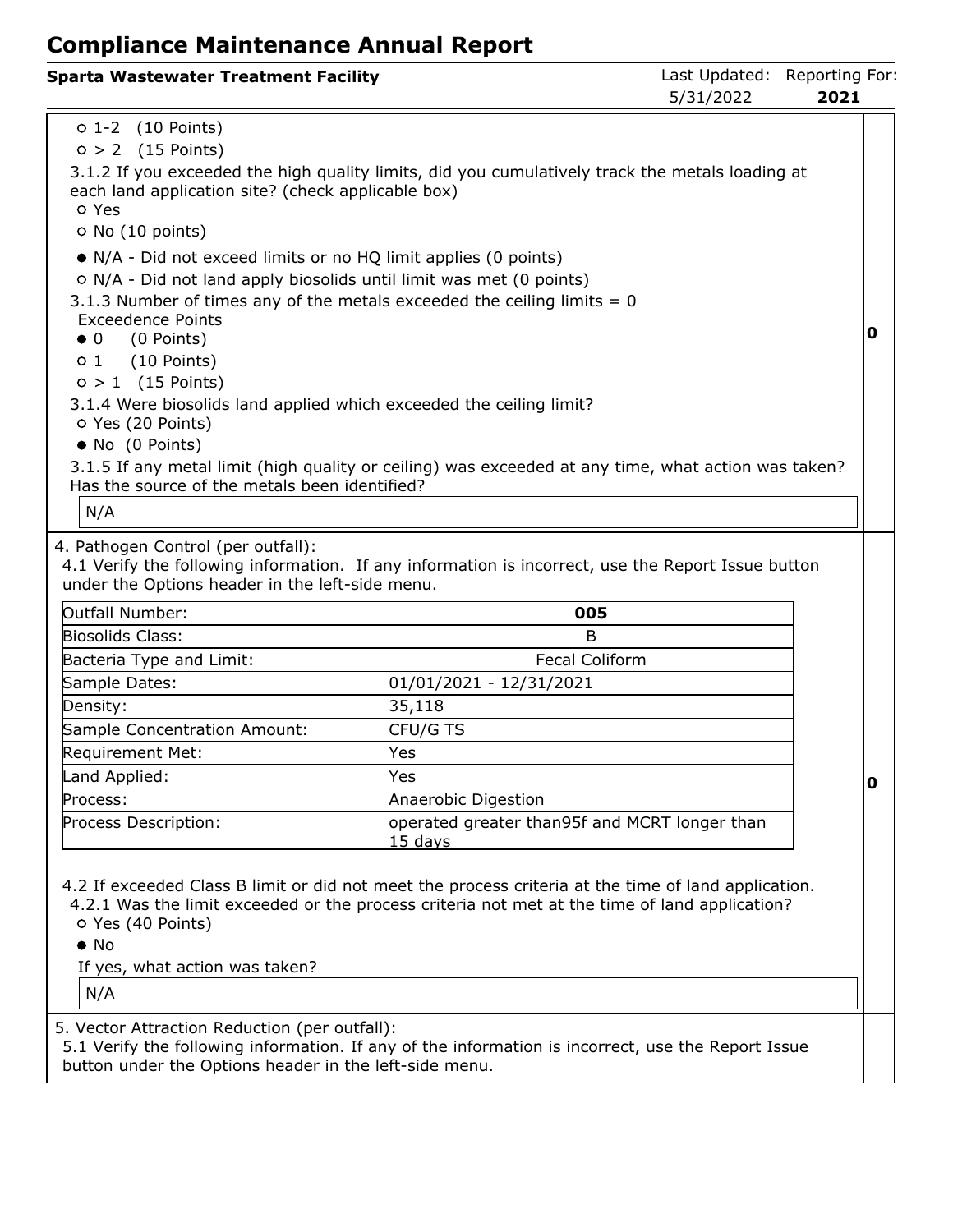#### **Sparta Wastewater Treatment Facility Constrained: Reporting Forms** Last Updated: Reporting Forms 5/31/2022 **2021** Outfall Number: **005** Method Date: 09/30/2021 Option Used To Satisfy Requirement:  $\vert$  Volatile Solids Reduction Requirement Met: Yes Land Applied: Yes  $\lfloor$ Limit (if applicable):  $\lfloor$ >=38 Results (if applicable): 46 5.2 Was the limit exceeded or the process criteria not met at the time of land application? Yes (40 Points) • No If yes, what action was taken? N/A **0** 6. Biosolids Storage 6.1 How many days of actual, current biosolids storage capacity did your wastewater treatment facility have either on-site or off-site?  $\bullet$  >= 180 days (0 Points) 150 - 179 days (10 Points) 120 - 149 days (20 Points) 90 - 119 days (30 Points)  $0 < 90$  days (40 Points)  $O$  N/A (0 Points) 6.2 If you checked N/A above, explain why. **0**

7. Issues

7.1 Describe any outstanding biosolids issues with treatment, use or overall management:

Contractor applied waste in unapproved area.(Within 250 feet of well and within 500 feet of residence)And on soil with rapid permeability exceeding 6.0in per hour.

| <b>Total Points Generated</b>        |     |
|--------------------------------------|-----|
| Score (100 - Total Points Generated) | -00 |
| <b>Section Grade</b>                 |     |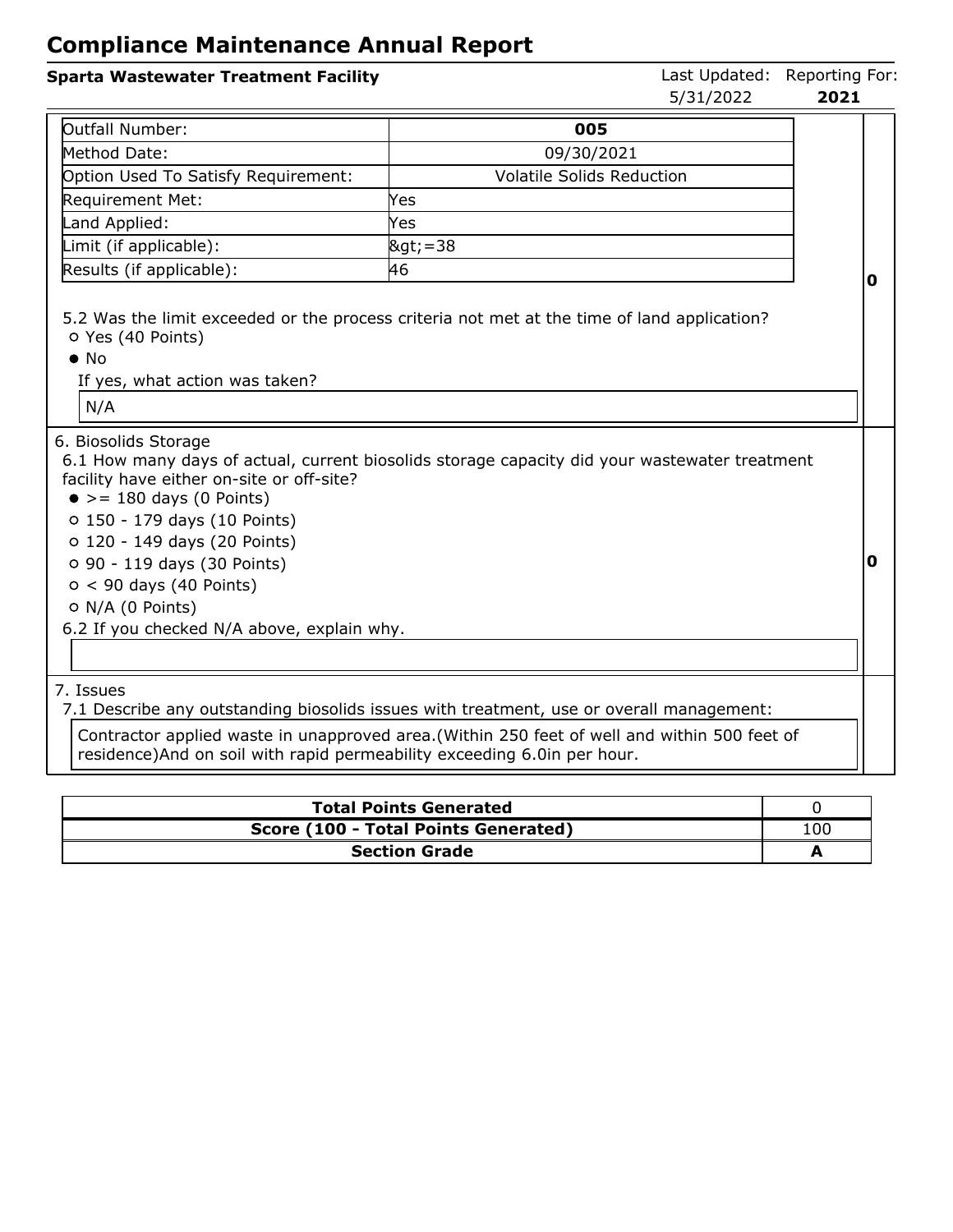## **Sparta Wastewater Treatment Facility Contract Contract Contract Contract Contract Contract Contract Contract Contract Contract Contract Contract Contract Contract Contract Contract Contract Contract Contract Contract Co**

5/31/2022 **2021**

# **Staffing and Preventative Maintenance (All Treatment Plants)**

| 1. Plant Staffing                                                                                                                                                 |   |
|-------------------------------------------------------------------------------------------------------------------------------------------------------------------|---|
| 1.1 Was your wastewater treatment plant adequately staffed last year?                                                                                             |   |
| $\bullet$ Yes                                                                                                                                                     |   |
| o No                                                                                                                                                              |   |
| If No, please explain:                                                                                                                                            |   |
|                                                                                                                                                                   |   |
| Could use more help/staff for:                                                                                                                                    |   |
|                                                                                                                                                                   |   |
|                                                                                                                                                                   |   |
| 1.2 Did your wastewater staff have adequate time to properly operate and maintain the plant and                                                                   |   |
| fulfill all wastewater management tasks including recordkeeping?                                                                                                  |   |
| $\bullet$ Yes                                                                                                                                                     |   |
| o No                                                                                                                                                              |   |
| If No, please explain:                                                                                                                                            |   |
|                                                                                                                                                                   |   |
|                                                                                                                                                                   |   |
| 2. Preventative Maintenance                                                                                                                                       |   |
| 2.1 Did your plant have a documented AND implemented plan for preventative maintenance on                                                                         |   |
| major equipment items?                                                                                                                                            |   |
| ● Yes (Continue with question 2) □□                                                                                                                               |   |
| o No (40 points)□□                                                                                                                                                |   |
| If No, please explain, then go to question 3:                                                                                                                     |   |
|                                                                                                                                                                   |   |
| 2.2 Did this preventative maintenance program depict frequency of intervals, types of lubrication,                                                                |   |
| and other tasks necessary for each piece of equipment?                                                                                                            |   |
| $\bullet$ Yes                                                                                                                                                     | 0 |
| $\circ$ No (10 points)                                                                                                                                            |   |
|                                                                                                                                                                   |   |
| 2.3 Were these preventative maintenance tasks, as well as major equipment repairs, recorded and<br>filed so future maintenance problems can be assessed properly? |   |
| $\bullet$ Yes                                                                                                                                                     |   |
|                                                                                                                                                                   |   |
| O Paper file system                                                                                                                                               |   |
| o Computer system                                                                                                                                                 |   |
| • Both paper and computer system                                                                                                                                  |   |
| O No (10 points)                                                                                                                                                  |   |
| 3. O&M Manual                                                                                                                                                     |   |
| 3.1 Does your plant have a detailed O&M and Manufacturer Equipment Manuals that can be used                                                                       |   |
| as a reference when needed?                                                                                                                                       |   |
| $\bullet$ Yes                                                                                                                                                     |   |
| o No                                                                                                                                                              |   |
| 4. Overall Maintenance / Repairs                                                                                                                                  |   |
| 4.1 Rate the overall maintenance of your wastewater plant.                                                                                                        |   |
| o Excellent                                                                                                                                                       |   |
| o Very good                                                                                                                                                       |   |
| $\bullet$ Good                                                                                                                                                    |   |
| o Fair                                                                                                                                                            |   |
| o Poor                                                                                                                                                            |   |
| Describe your rating:                                                                                                                                             |   |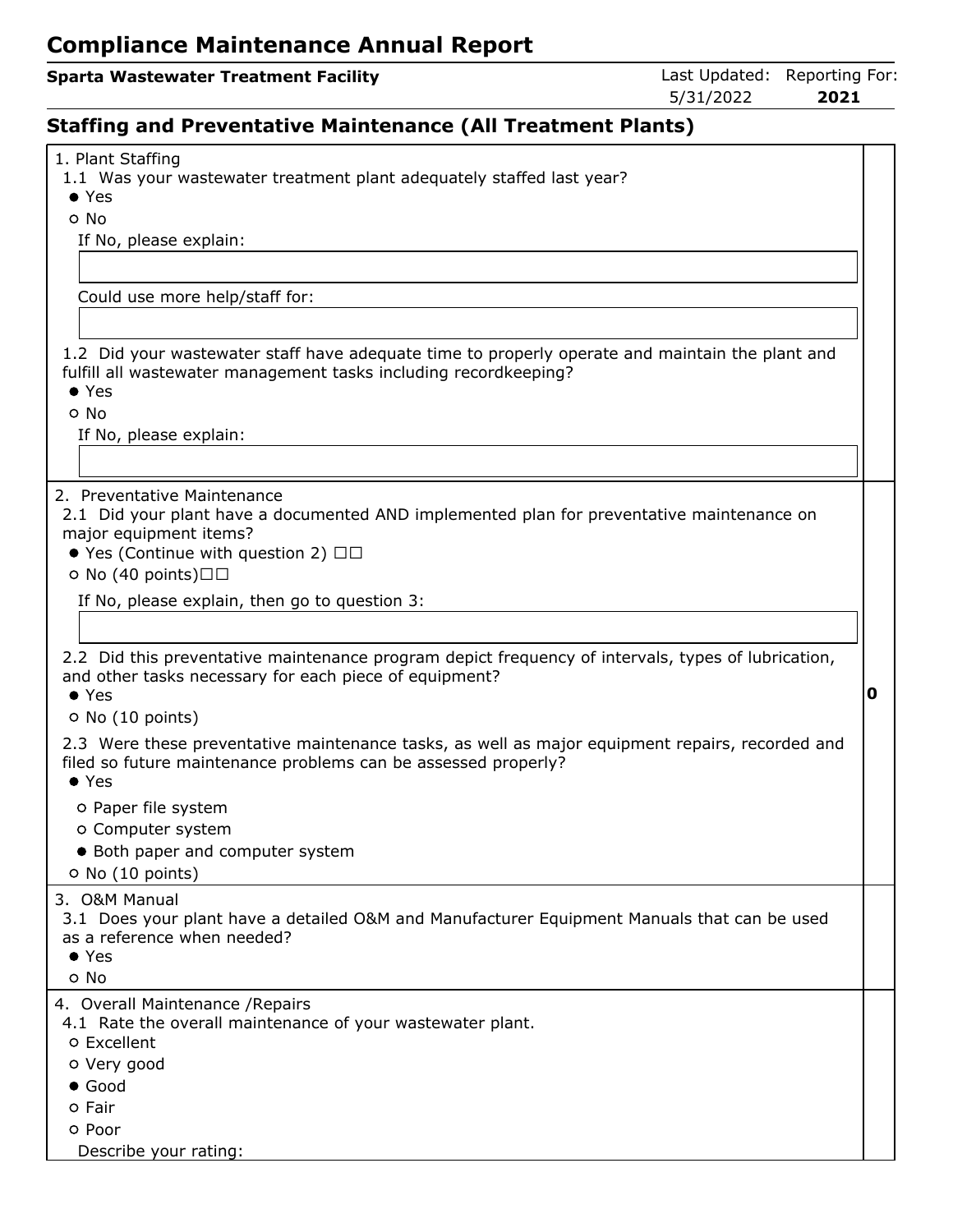| Sparta Wastewater Treatment Facility |           | Last Updated: Reporting For: |
|--------------------------------------|-----------|------------------------------|
|                                      | 5/31/2022 | 2021                         |
|                                      |           |                              |

We perform our own maintenance. Have a couple of new employees that need more training and experience on some equipment.

| <b>Total Points Generated</b>        |     |
|--------------------------------------|-----|
| Score (100 - Total Points Generated) | 10C |
| <b>Section Grade</b>                 |     |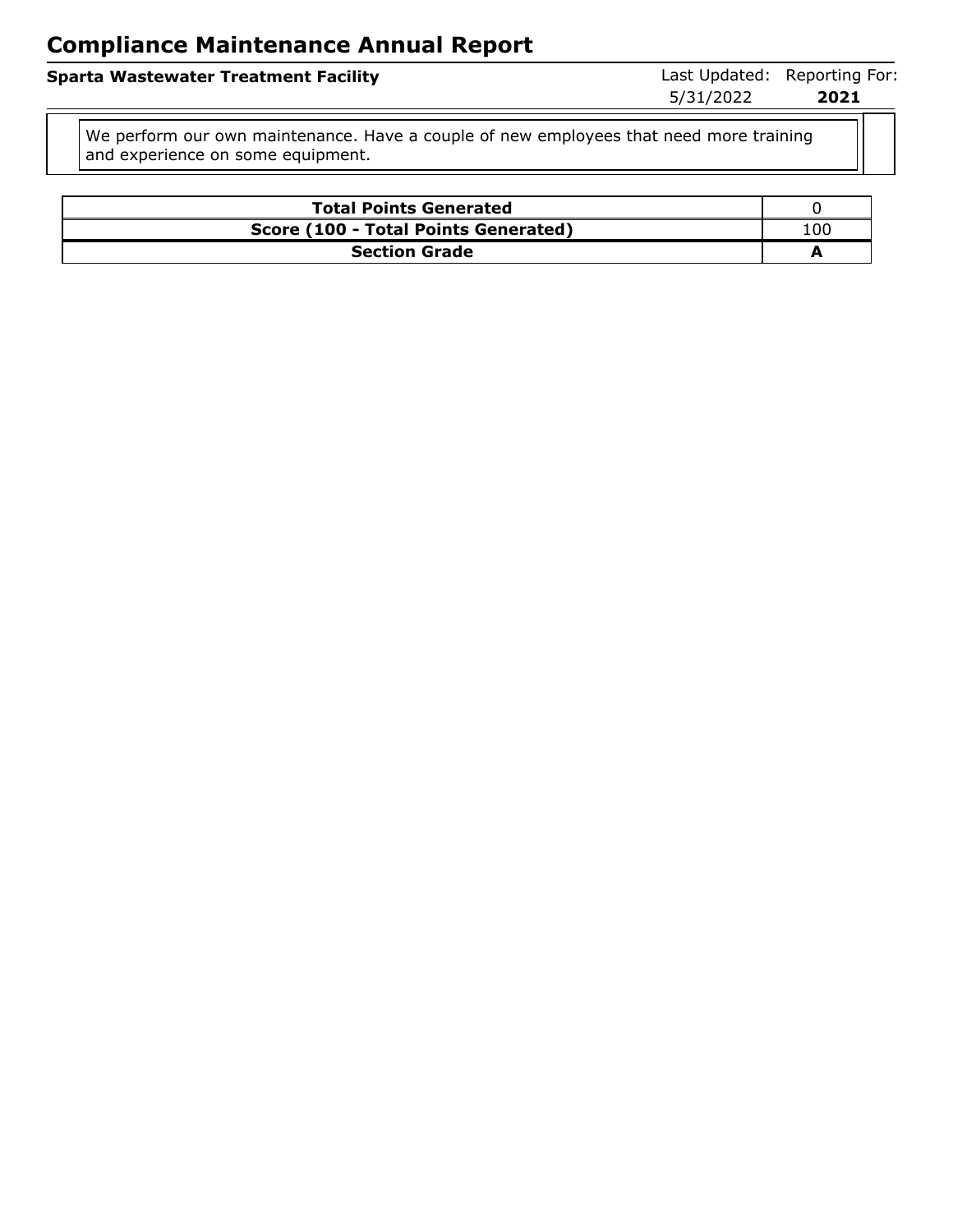## **Sparta Wastewater Treatment Facility Contract Contract Contract Contract Contract Contract Contract Contract Contract Contract Contract Contract Contract Contract Contract Contract Contract Contract Contract Contract Co**

5/31/2022 **2021**

## **Operator Certification and Education**

| 1. Operator-In-Charge<br>1.1 Did you have a designated operator-in-charge during the report year?<br>● Yes (0 points)<br>O No (20 points)<br>Name:<br><b>SCOTT B THOMAS</b><br><b>Certification No:</b><br>32143 |                                                                                                                                                                                                                                                                                                                                                                                                                                                                                                                                                                                                                                                                                                                                                                                                   |                 |            |              |           | 0           |
|------------------------------------------------------------------------------------------------------------------------------------------------------------------------------------------------------------------|---------------------------------------------------------------------------------------------------------------------------------------------------------------------------------------------------------------------------------------------------------------------------------------------------------------------------------------------------------------------------------------------------------------------------------------------------------------------------------------------------------------------------------------------------------------------------------------------------------------------------------------------------------------------------------------------------------------------------------------------------------------------------------------------------|-----------------|------------|--------------|-----------|-------------|
| Sub                                                                                                                                                                                                              | 2. Certification Requirements<br>2.1 In accordance with Chapter NR 114.56 and 114.57, Wisconsin Administrative Code, what level<br>and subclass(es) were required for the operator-in-charge (OIC) to operate the wastewater<br>treatment plant and what level and subclass(es) were held by the operator-in-charge?<br>SubClass Description                                                                                                                                                                                                                                                                                                                                                                                                                                                      | <b>WWTP</b>     |            | <b>OIC</b>   |           |             |
| Class                                                                                                                                                                                                            |                                                                                                                                                                                                                                                                                                                                                                                                                                                                                                                                                                                                                                                                                                                                                                                                   | <b>Advanced</b> | <b>OIT</b> | <b>Basic</b> | Advanced  |             |
| A1                                                                                                                                                                                                               | Suspended Growth Processes                                                                                                                                                                                                                                                                                                                                                                                                                                                                                                                                                                                                                                                                                                                                                                        | X               |            |              | X         |             |
| A2                                                                                                                                                                                                               | <b>Attached Growth Processes</b>                                                                                                                                                                                                                                                                                                                                                                                                                                                                                                                                                                                                                                                                                                                                                                  | X               |            |              | X         |             |
| A <sub>3</sub>                                                                                                                                                                                                   | Recirculating Media Filters                                                                                                                                                                                                                                                                                                                                                                                                                                                                                                                                                                                                                                                                                                                                                                       |                 |            |              |           |             |
| A4                                                                                                                                                                                                               | Ponds, Lagoons and Natural                                                                                                                                                                                                                                                                                                                                                                                                                                                                                                                                                                                                                                                                                                                                                                        |                 |            |              |           |             |
| A <sub>5</sub>                                                                                                                                                                                                   | Anaerobic Treatment Of Liquid                                                                                                                                                                                                                                                                                                                                                                                                                                                                                                                                                                                                                                                                                                                                                                     |                 |            |              |           |             |
| B                                                                                                                                                                                                                | Solids Separation                                                                                                                                                                                                                                                                                                                                                                                                                                                                                                                                                                                                                                                                                                                                                                                 | X               |            |              | X         |             |
| $\mathsf{C}$                                                                                                                                                                                                     | <b>Biological Solids/Sludges</b>                                                                                                                                                                                                                                                                                                                                                                                                                                                                                                                                                                                                                                                                                                                                                                  | X               |            |              | X         | $\mathbf 0$ |
| P                                                                                                                                                                                                                | <b>Total Phosphorus</b>                                                                                                                                                                                                                                                                                                                                                                                                                                                                                                                                                                                                                                                                                                                                                                           | $\mathsf{X}$    |            |              | X         |             |
| N                                                                                                                                                                                                                | <b>Total Nitrogen</b>                                                                                                                                                                                                                                                                                                                                                                                                                                                                                                                                                                                                                                                                                                                                                                             |                 |            |              |           |             |
| D                                                                                                                                                                                                                | Disinfection                                                                                                                                                                                                                                                                                                                                                                                                                                                                                                                                                                                                                                                                                                                                                                                      | $\sf X$         |            |              | X         |             |
| L                                                                                                                                                                                                                | Laboratory                                                                                                                                                                                                                                                                                                                                                                                                                                                                                                                                                                                                                                                                                                                                                                                        | X               |            |              | X         |             |
| U                                                                                                                                                                                                                | <b>Unique Treatment Systems</b>                                                                                                                                                                                                                                                                                                                                                                                                                                                                                                                                                                                                                                                                                                                                                                   |                 |            |              |           |             |
| SS                                                                                                                                                                                                               | <b>Sanitary Sewage Collection</b>                                                                                                                                                                                                                                                                                                                                                                                                                                                                                                                                                                                                                                                                                                                                                                 | X               | X          | <b>NA</b>    | <b>NA</b> |             |
| ● Yes (0 points)                                                                                                                                                                                                 | 2.2 Was the operator-in-charge certified at the appropriate level and subclass(es) to operate this<br>plant? (Note: Certification in subclass SS is required 5 years after permit reissuance.)<br>O No (20 points)                                                                                                                                                                                                                                                                                                                                                                                                                                                                                                                                                                                |                 |            |              |           |             |
|                                                                                                                                                                                                                  | 3. Succession Planning<br>3.1 In the event of the loss of your designated operator-in-charge, did you have a contingency plan<br>to ensure the continued proper operation and maintenance of the plant that includes one or more<br>of the following options (check all that apply)?<br>$\boxtimes$ One or more additional certified operators on staff<br>$\Box$ An arrangement with another certified operator<br>$\Box$ An arrangement with another community with a certified operator<br>$\Box$ An operator on staff who has an operator-in-training certificate for your plant and is expected to<br>be certified within one year<br>$\Box$ A consultant to serve as your certified operator<br>$\Box$ None of the above (20 points)<br>If "None of the above" is selected, please explain: |                 |            |              |           | 0           |
|                                                                                                                                                                                                                  | 4. Continuing Education Credits<br>4.1 If you had a designated operator-in-charge, was the operator-in-charge earning Continuing<br>Education Credits at the following rates?                                                                                                                                                                                                                                                                                                                                                                                                                                                                                                                                                                                                                     |                 |            |              |           |             |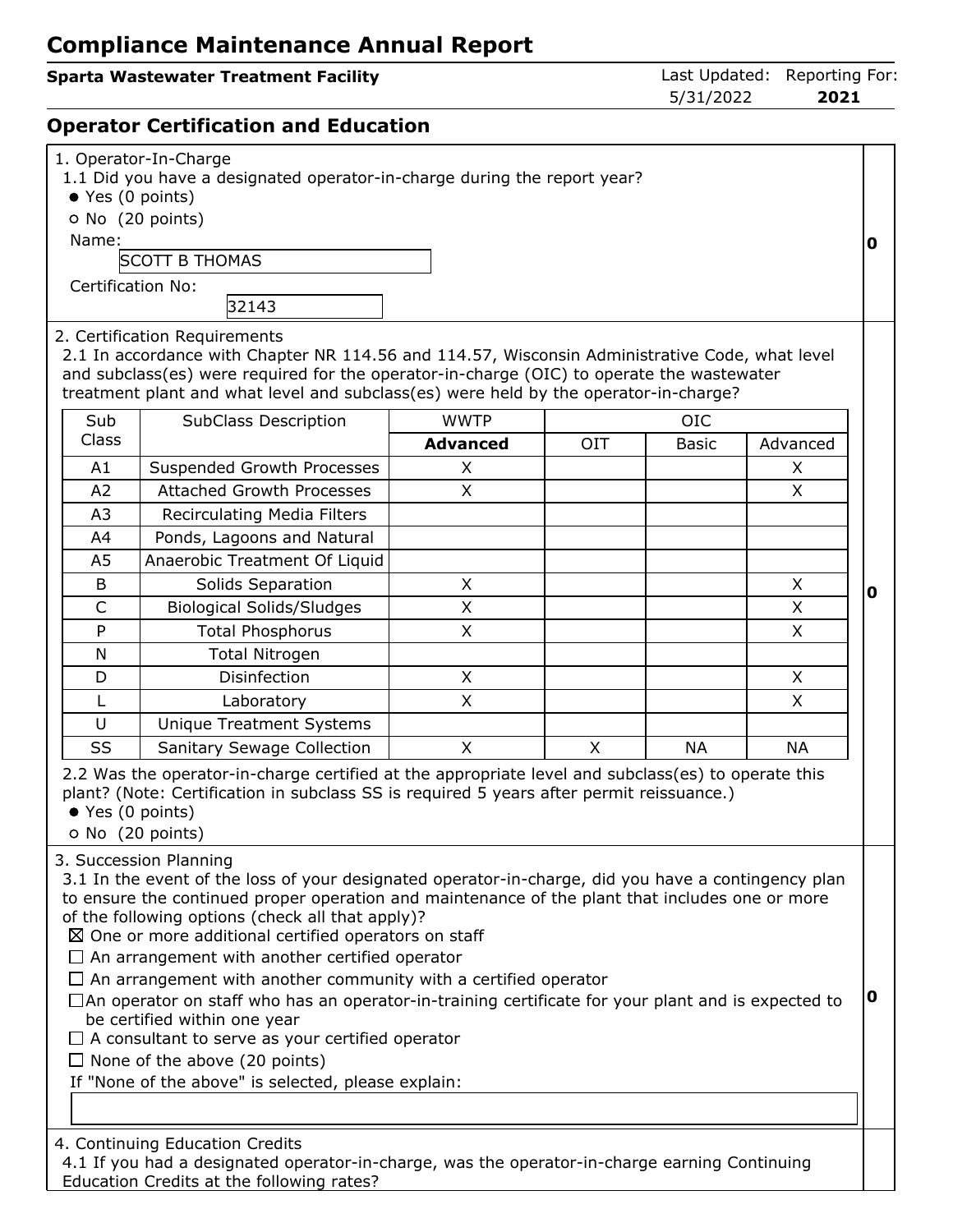| <b>Sparta Wastewater Treatment Facility</b>                                                                                                                                                                                 | 5/31/2022 | Last Updated: Reporting For:<br>2021 |
|-----------------------------------------------------------------------------------------------------------------------------------------------------------------------------------------------------------------------------|-----------|--------------------------------------|
| OIT and Basic Certification:<br>O Averaging 6 or more CECs per year.<br>o Averaging less than 6 CECs per year.<br>Advanced Certification:<br>• Averaging 8 or more CECs per year.<br>o Averaging less than 8 CECs per year. |           |                                      |

| <b>Total Points Generated</b>        |     |
|--------------------------------------|-----|
| Score (100 - Total Points Generated) | 100 |
| <b>Section Grade</b>                 |     |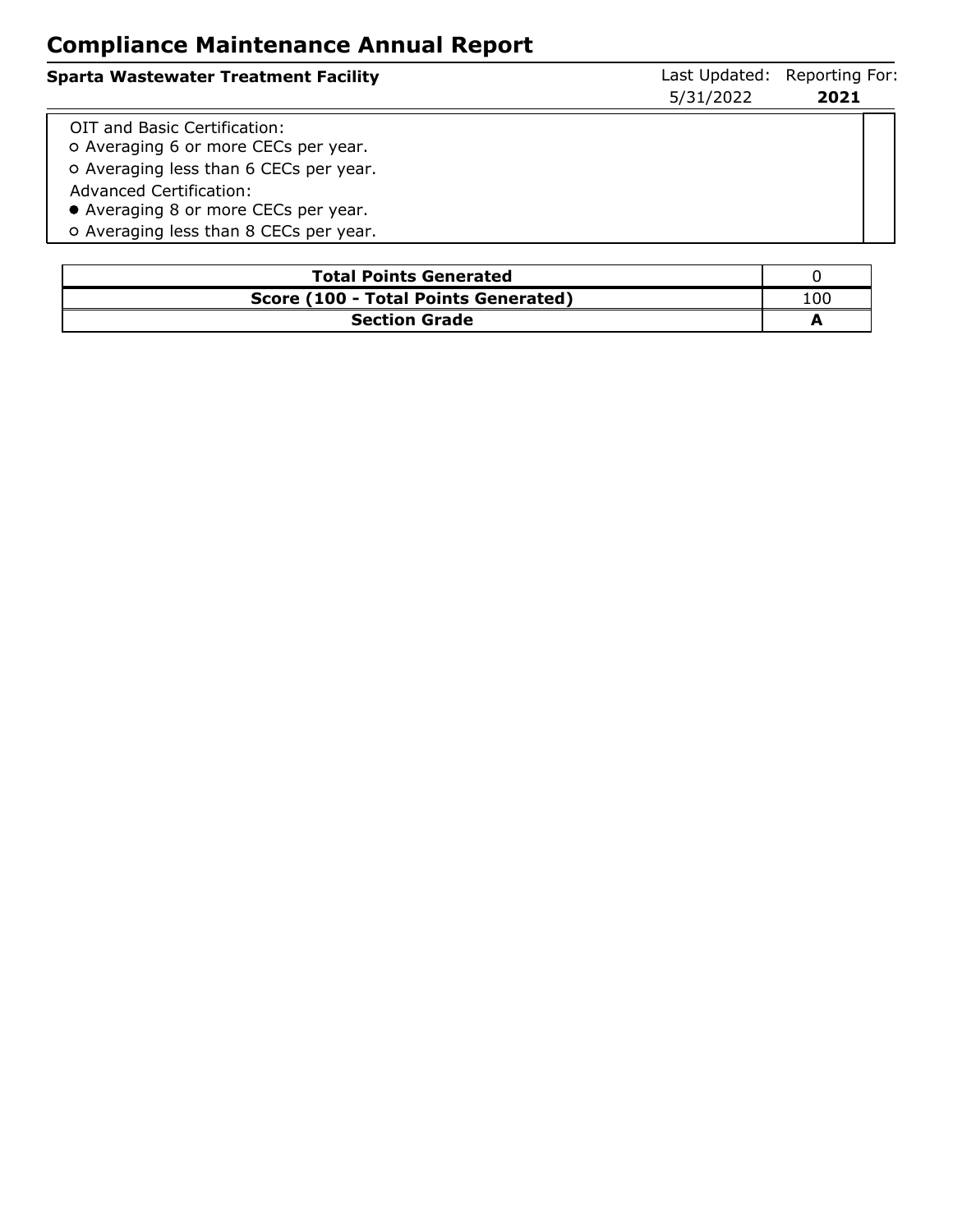| <b>Sparta Wastewater Treatment Facility</b>                                                                                                                                                                                                                                                                                                                      |                                                                                                                                                                                                                                                     | Last Updated: Reporting For:<br>5/31/2022<br>2021                                                                                                                                                                                                                                                                                                                                                |   |
|------------------------------------------------------------------------------------------------------------------------------------------------------------------------------------------------------------------------------------------------------------------------------------------------------------------------------------------------------------------|-----------------------------------------------------------------------------------------------------------------------------------------------------------------------------------------------------------------------------------------------------|--------------------------------------------------------------------------------------------------------------------------------------------------------------------------------------------------------------------------------------------------------------------------------------------------------------------------------------------------------------------------------------------------|---|
| <b>Financial Management</b>                                                                                                                                                                                                                                                                                                                                      |                                                                                                                                                                                                                                                     |                                                                                                                                                                                                                                                                                                                                                                                                  |   |
| 1. Provider of Financial Information<br>Name:                                                                                                                                                                                                                                                                                                                    | Gail L Clark                                                                                                                                                                                                                                        |                                                                                                                                                                                                                                                                                                                                                                                                  |   |
| Telephone:                                                                                                                                                                                                                                                                                                                                                       | 608-269-4340                                                                                                                                                                                                                                        | (XXX) XXX-XXXX                                                                                                                                                                                                                                                                                                                                                                                   |   |
| E-Mail Address<br>(optional):                                                                                                                                                                                                                                                                                                                                    | accting@spartawisconsin.org                                                                                                                                                                                                                         |                                                                                                                                                                                                                                                                                                                                                                                                  |   |
| 2. Treatment Works Operating Revenues<br>treatment plant AND/OR collection system?<br>$\bullet$ Yes (0 points) $\Box$<br>O No (40 points)<br>If No, please explain:<br>Year:<br>2021<br>$\bullet$ 0-2 years ago (0 points) $\Box$<br>○ 3 or more years ago (20 points) $\Box$<br>O N/A (private facility)<br>plant and/or collection system?<br>● Yes (0 points) |                                                                                                                                                                                                                                                     | 2.1 Are User Charges or other revenues sufficient to cover O&M expenses for your wastewater<br>2.2 When was the User Charge System or other revenue source(s) last reviewed and/or revised?<br>2.3 Did you have a special account (e.g., CWFP required segregated Replacement Fund, etc.) or<br>financial resources available for repairing or replacing equipment for your wastewater treatment | 0 |
| O No (40 points)                                                                                                                                                                                                                                                                                                                                                 | REPLACEMENT FUNDS [PUBLIC MUNICIPAL FACILITIES SHALL COMPLETE QUESTION 3]                                                                                                                                                                           |                                                                                                                                                                                                                                                                                                                                                                                                  |   |
| 3. Equipment Replacement Funds<br>Year:<br>2021<br>$\bullet$ 1-2 years ago (0 points) $\square \square$<br>○ 3 or more years ago (20 points) $\Box$<br>$O$ N/A<br>If N/A, please explain:<br>3.2 Equipment Replacement Fund Activity<br>making up previous shortfall, etc.)                                                                                      | 3.1 When was the Equipment Replacement Fund last reviewed and/or revised?<br>3.2.1 Ending Balance Reported on Last Year's CMAR<br>3.2.2 Adjustments - if necessary (e.g. earned interest,<br>audit correction, withdrawal of excess funds, increase | 1,658,642.38<br>\$<br>\$<br>0.00                                                                                                                                                                                                                                                                                                                                                                 |   |
|                                                                                                                                                                                                                                                                                                                                                                  | 3.2.3 Adjusted January 1st Beginning Balance                                                                                                                                                                                                        | \$<br>1,658,642.38                                                                                                                                                                                                                                                                                                                                                                               |   |

3.2.4 Additions to Fund (e.g. portion of User Fee, earned interest, etc.)  $+ 62,389.66$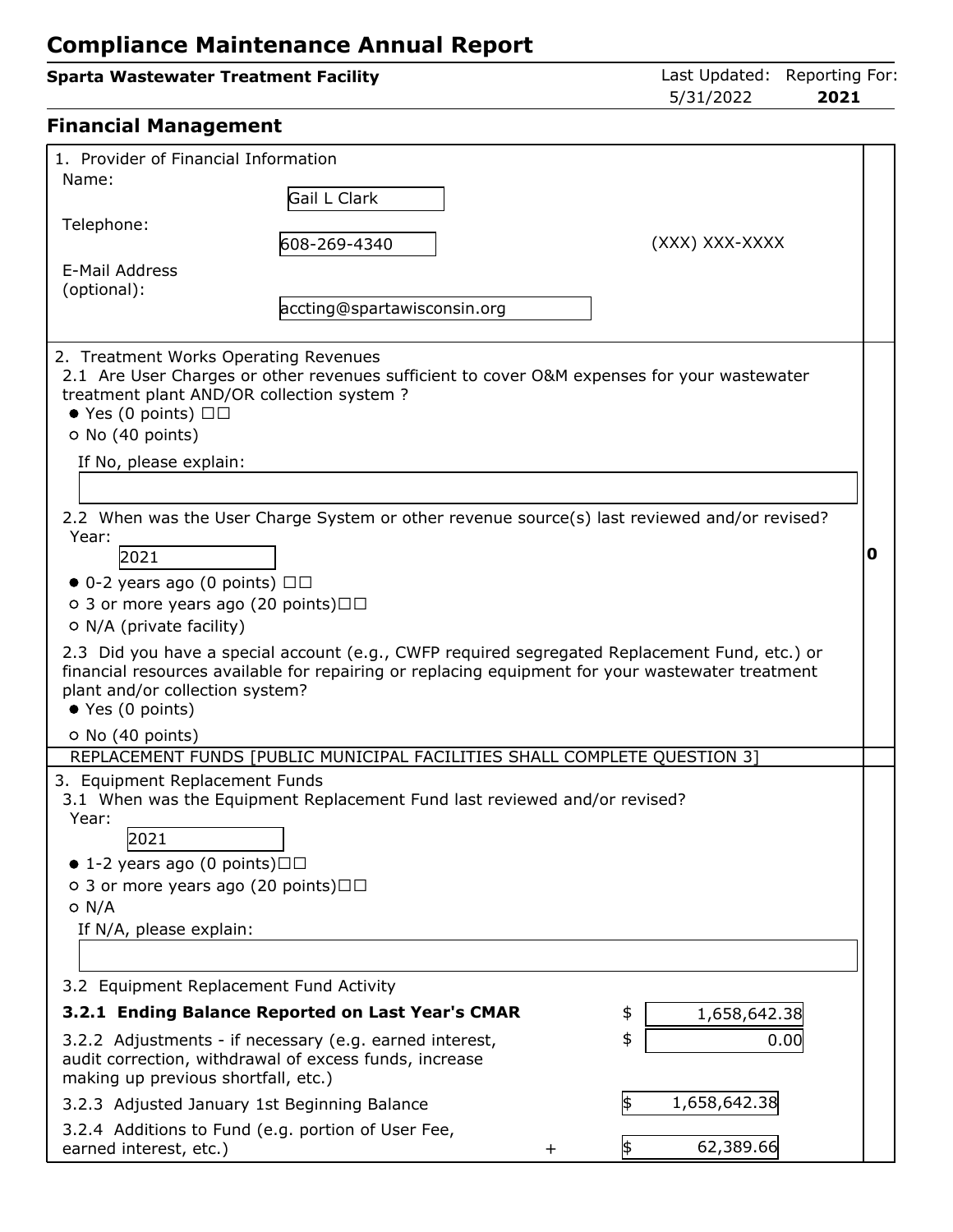| <b>Sparta Wastewater Treatment Facility</b>                                                                                                                                                                                                                                                                                                                                                                                                                                                                                                                                                                | Last Updated:<br>5/31/2022 | Reporting For:<br>2021 |   |
|------------------------------------------------------------------------------------------------------------------------------------------------------------------------------------------------------------------------------------------------------------------------------------------------------------------------------------------------------------------------------------------------------------------------------------------------------------------------------------------------------------------------------------------------------------------------------------------------------------|----------------------------|------------------------|---|
| 3.2.5 Subtractions from Fund (e.g., equipment<br>replacement, major repairs - use description box<br>\$<br>$3.2.6.1$ below*)<br>3.2.6 Ending Balance as of December 31st for CMAR                                                                                                                                                                                                                                                                                                                                                                                                                          | 379,096.36                 |                        |   |
| Reporting Year<br>1\$                                                                                                                                                                                                                                                                                                                                                                                                                                                                                                                                                                                      | 1,341,935.68               |                        |   |
| All Sources: This ending balance should include all<br>Equipment Replacement Funds whether held in a<br>bank account(s), certificate(s) of deposit, etc.                                                                                                                                                                                                                                                                                                                                                                                                                                                   |                            |                        |   |
| 3.2.6.1 Indicate adjustments, equipment purchases, and/or major repairs from 3.2.5 above.                                                                                                                                                                                                                                                                                                                                                                                                                                                                                                                  |                            |                        |   |
| Hoeshler and Osborne lift station repairs, digester mixer project started, sludge pumps replaced,<br>lighting replaced                                                                                                                                                                                                                                                                                                                                                                                                                                                                                     |                            |                        |   |
| 3.3 What amount should be in your Replacement Fund?<br>\$<br>1,348,923.00                                                                                                                                                                                                                                                                                                                                                                                                                                                                                                                                  |                            |                        | 0 |
| Please note: If you had a CWFP loan, this amount was originally based on the Financial<br>Assistance Agreement (FAA) and should be regularly updated as needed. Further calculation<br>instructions and an example can be found by clicking the SectionInstructions link under Info<br>header in the left-side menu.<br>3.3.1 Is the December 31 Ending Balance in your Replacement Fund above, (#3.2.6) equal to, or<br>greater than the amount that should be in it $(*3.3)$ ?<br>o Yes<br>$\bullet$ No<br>If No, please explain.<br>More repairs were needed than expected. Will add more funds in 2022 |                            |                        |   |
| 4.1 During the next ten years, will you be involved in formal planning for upgrading, rehabilitating,<br>or new construction of your treatment facility or collection system?<br>• Yes - If Yes, please provide major project information, if not already listed below. $\Box$ $\Box$<br>o No<br>Project<br>Project Description                                                                                                                                                                                                                                                                            |                            | Estimated Approximate  |   |
| #                                                                                                                                                                                                                                                                                                                                                                                                                                                                                                                                                                                                          | Cost                       | Construction<br>Year   |   |
| Replace aeration blower #2<br>$\mathbf{1}$                                                                                                                                                                                                                                                                                                                                                                                                                                                                                                                                                                 | 100000                     | 2023                   |   |
| 2<br>Replace digester gas management system, mixing system, and the sludge solids<br>heating system                                                                                                                                                                                                                                                                                                                                                                                                                                                                                                        | 1000000                    | 2022                   |   |
| Rehab the trickling filters to Bio-P reactors<br>3                                                                                                                                                                                                                                                                                                                                                                                                                                                                                                                                                         | 750000                     | 2025                   |   |
| Upgrade Liftstations 1-2 per year for 8 lift stations. Pumps, telemtry, VFD, 3phase<br>4<br>motors, grease mixers, PLC, and well where necessary. Complete by 2025                                                                                                                                                                                                                                                                                                                                                                                                                                         | 640000                     | 2025                   |   |
| 5<br>Install a new bar screen                                                                                                                                                                                                                                                                                                                                                                                                                                                                                                                                                                              | 250000                     | 2025                   |   |
| Phosphorus removal equipment. Initial cost varies with treatment. Bio P or Algae<br>6<br>farming                                                                                                                                                                                                                                                                                                                                                                                                                                                                                                           | 6000000                    | 2025                   |   |
| Move to dry solids<br>7                                                                                                                                                                                                                                                                                                                                                                                                                                                                                                                                                                                    | 4000000                    | 2027                   |   |
| CHP for anareobic digestion<br>8                                                                                                                                                                                                                                                                                                                                                                                                                                                                                                                                                                           | 1200000                    | 2026                   |   |
| 9<br>Replace grit system                                                                                                                                                                                                                                                                                                                                                                                                                                                                                                                                                                                   | 260000                     | 2026                   |   |
| 5. Financial Management General Comments                                                                                                                                                                                                                                                                                                                                                                                                                                                                                                                                                                   |                            |                        |   |
| ENERGY EFFICIENCY AND USE                                                                                                                                                                                                                                                                                                                                                                                                                                                                                                                                                                                  |                            |                        |   |
| 6. Collection System<br>6.1 Energy Usage<br>6.1.1 Enter the monthly energy usage from the different energy sources:                                                                                                                                                                                                                                                                                                                                                                                                                                                                                        |                            |                        |   |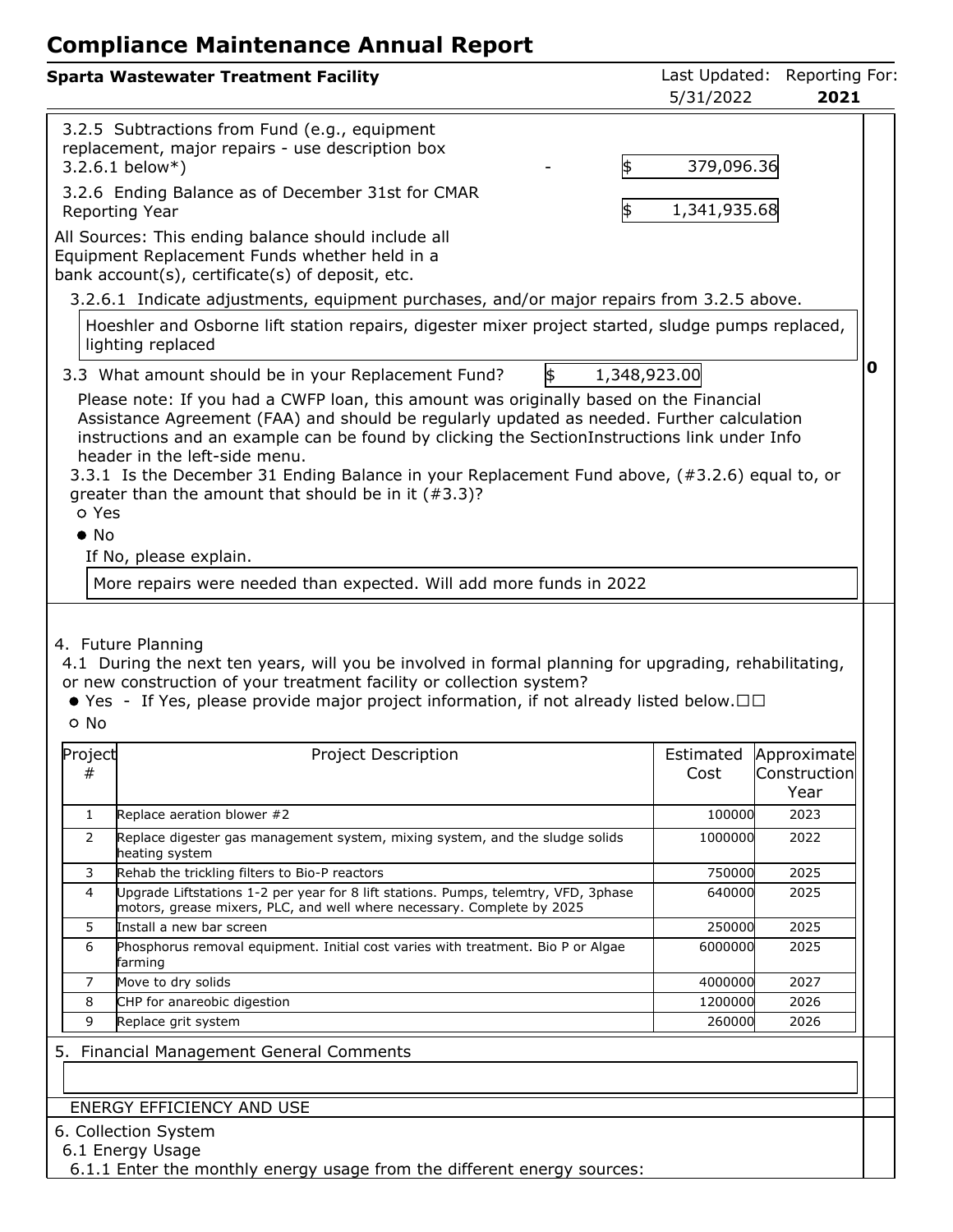### **Sparta Wastewater Treatment Facility Constrained: Reporting Forms** Last Updated: Reporting For: 5/31/2022 **2021 COLLECTION SYSTEM PUMPAGE: Total Power Consumed** Number of Municipally Owned Pump/Lift Stations: 10 **Electricity Consumed (kWh) Natural Gas Consumed (therms) January**  $\begin{array}{|c|c|c|} \hline \textbf{6,451} & \textbf{0} \end{array}$ **February** 6,235 0 **March** 1 5,518 1 0 **April** 4,711 0 **May**  $\begin{array}{|c|c|c|c|} \hline \textbf{May} & \textbf{4.523} & \textbf{5.53} \ \hline \end{array}$ **June** 1 4,557 5 **July** 1 5,538 1 5 **August** 5,267 0 **September** 5,770 1 **October** | 5,246 | 5 **November** 5,598 0 **December** 5,907 0 **Total 65,321 20 Average 5,443 5**

#### 6.1.2 Comments:

We continue to install VFDs to be more efficient.

6.2 Energy Related Processes and Equipment

6.2.1 Indicate equipment and practices utilized at your pump/lift stations (Check all that apply):

- $\square$  Comminution or Screening
- $\square$  Extended Shaft Pumps
- $\Box$  Flow Metering and Recording
- $\square$  Pneumatic Pumping
- ⊠ SCADA System
- $\square$  Self-Priming Pumps
- $\boxtimes$  Submersible Pumps
- Variable Speed Drives
- $\Box$  Other:

#### 6.2.2 Comments:

We continue to update equipment to be more efficient.

6.3 Has an Energy Study been performed for your pump/lift stations?

- No
- Yes

Year:

2020

By Whom:

Tony from WRWA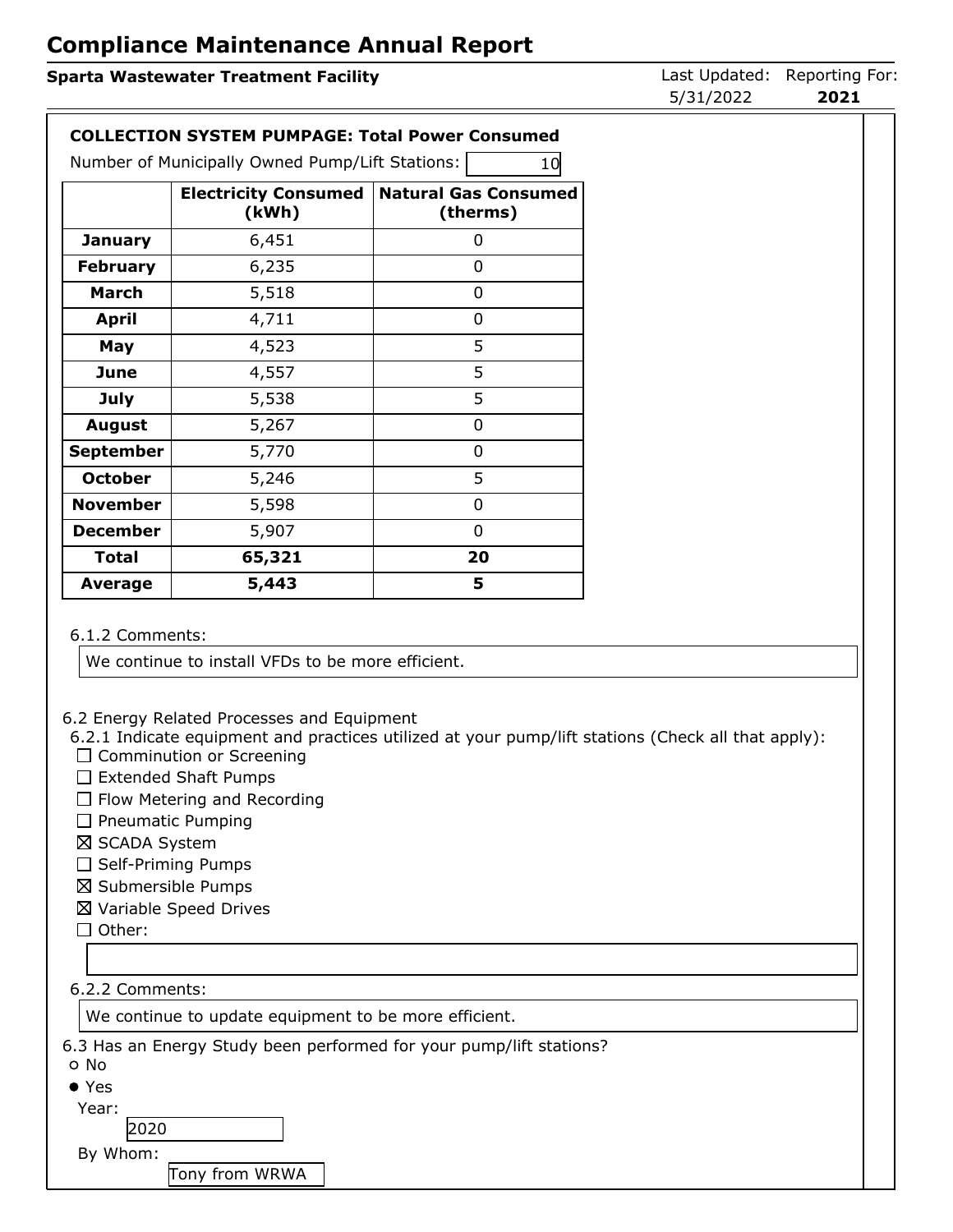# **Sparta Wastewater Treatment Facility Constrained: Reporting Forms** Last Updated: Reporting For: 5/31/2022 **2021** Describe and Comment: Consultant from WRWA 6.4 Future Energy Related Equipment

6.4.1 What energy efficient equipment or practices do you have planned for the future for your pump/lift stations?

Continue to install VFD's, get more lift stations connected to SCADA

#### 7. Treatment Facility

7.1 Energy Usage

7.1.1 Enter the monthly energy usage from the different energy sources:

#### **TREATMENT PLANT: Total Power Consumed/Month**

|                  | <b>Electricity</b><br>Consumed<br>(kWh) | <b>Total Influent</b><br>Flow (MG) | <b>Electricity</b><br>Consumed/<br><b>Flow</b><br>(kWh/MG) | <b>Total Influent</b><br><b>BOD (1000 lbs)</b> | <b>Electricity</b><br>Consumed/<br><b>Total Influent</b><br><b>BOD</b><br>(kWh/1000lbs) | <b>Natural Gas</b><br><b>Consumed</b><br>(therms) |
|------------------|-----------------------------------------|------------------------------------|------------------------------------------------------------|------------------------------------------------|-----------------------------------------------------------------------------------------|---------------------------------------------------|
| <b>January</b>   | 114,716                                 | 35.91                              | 3,195                                                      | 78.18                                          | 1,467                                                                                   | 6,206                                             |
| <b>February</b>  | 102,056                                 | 31.93                              | 3,196                                                      | 81.54                                          | 1,252                                                                                   | 6,399                                             |
| March            | 100,564                                 | 32.95                              | 3,052                                                      | 105.34                                         | 955                                                                                     | 4,937                                             |
| <b>April</b>     | 80,886                                  | 33.92                              | 2,385                                                      | 79.83                                          | 1,013                                                                                   | 3,059                                             |
| May              | 88,337                                  | 36.68                              | 2,408                                                      | 94.80                                          | 932                                                                                     | 2,800                                             |
| June             | 93,185                                  | 35.46                              | 2,628                                                      | 90.90                                          | 1,025                                                                                   | 1,117                                             |
| July             | 95,888                                  | 36.62                              | 2,618                                                      | 85.87                                          | 1,117                                                                                   | 983                                               |
| <b>August</b>    | 89,431                                  | 43.54                              | 2,054                                                      | 92.57                                          | 966                                                                                     | 1,166                                             |
| <b>September</b> | 97,983                                  | 41.51                              | 2,360                                                      | 93.33                                          | 1,050                                                                                   | 1,341                                             |
| <b>October</b>   | 98,115                                  | 40.20                              | 2,441                                                      | 98.86                                          | 992                                                                                     | 2,062                                             |
| <b>November</b>  | 80,509                                  | 35.24                              | 2,285                                                      | 84.72                                          | 950                                                                                     | 4,068                                             |
| <b>December</b>  | 94,833                                  | 38.13                              | 2,487                                                      | 92.23                                          | 1,028                                                                                   | 6,377                                             |
| <b>Total</b>     | 1,136,503                               | 442.09                             |                                                            | 1,078.17                                       |                                                                                         | 40,515                                            |
| Average          | 94,709                                  | 36.84                              | 2,592                                                      | 89.85                                          | 1,062                                                                                   | 3,376                                             |
| 712 Commanter    |                                         |                                    |                                                            |                                                |                                                                                         |                                                   |

7.1.2 Comments:

7.2 Energy Related Processes and Equipment

7.2.1 Indicate equipment and practices utilized at your treatment facility (Check all that apply):

- $\Box$  Aerobic Digestion
- Anaerobic Digestion
- $\Box$  Biological Phosphorus Removal
- Coarse Bubble Diffusers
- $\boxtimes$  Dissolved O2 Monitoring and Aeration Control
- $\Box$  Effluent Pumping
- $\boxtimes$  Fine Bubble Diffusers
- $\boxtimes$  Influent Pumping
- Mechanical Sludge Processing
- $\boxtimes$  Nitrification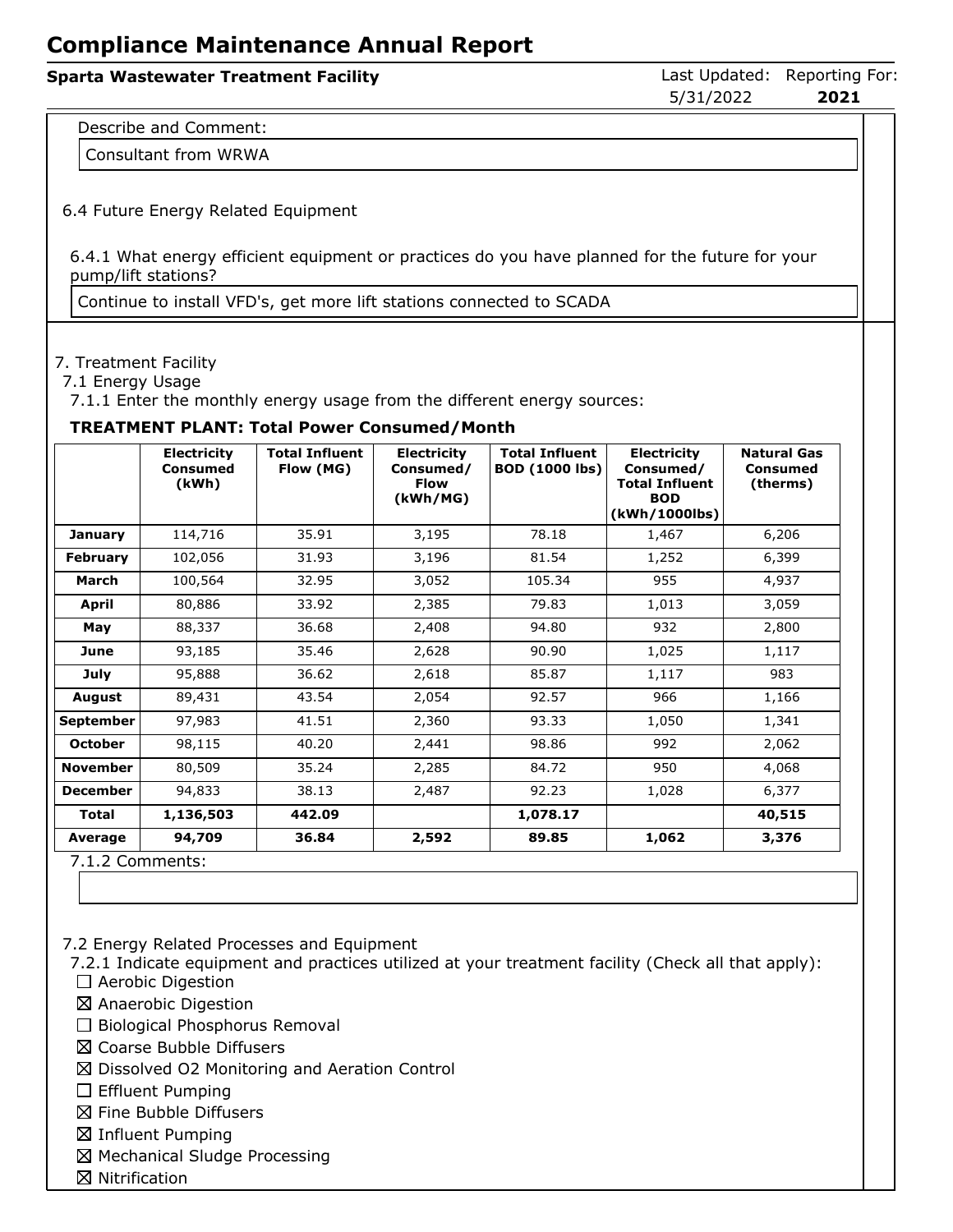| <b>Sparta Wastewater Treatment Facility</b>                                                                                                                                                                                      | Last Updated: Reporting For:<br>5/31/2022 | 2021 |  |
|----------------------------------------------------------------------------------------------------------------------------------------------------------------------------------------------------------------------------------|-------------------------------------------|------|--|
| ⊠ SCADA System<br>⊠ UV Disinfection<br>⊠ Variable Speed Drives<br>$\Box$ Other:                                                                                                                                                  |                                           |      |  |
| 7.2.2 Comments:                                                                                                                                                                                                                  |                                           |      |  |
| 7.3 Future Energy Related Equipment                                                                                                                                                                                              |                                           |      |  |
| 7.3.1 What energy efficient equipment or practices do you have planned for the future for your<br>treatment facility?                                                                                                            |                                           |      |  |
| New aeration blower, install more VFD's, power back up generator with digester gas                                                                                                                                               |                                           |      |  |
| 8. Biogas Generation                                                                                                                                                                                                             |                                           |      |  |
| 8.1 Do you generate/produce biogas at your facility?<br>o No<br>$\bullet$ Yes<br>If Yes, how is the biogas used (Check all that apply):<br>⊠ Flared Off<br>$\Box$ Building Heat<br>⊠ Process Heat<br>$\Box$ Generate Electricity |                                           |      |  |
| $\Box$ Other:                                                                                                                                                                                                                    |                                           |      |  |
| 9. Energy Efficiency Study                                                                                                                                                                                                       |                                           |      |  |
| 9.1 Has an Energy Study been performed for your treatment facility?<br>o No<br>$\bullet$ Yes<br>$\boxtimes$ Entire facility                                                                                                      |                                           |      |  |
| Year:<br>2020<br>By Whom:                                                                                                                                                                                                        |                                           |      |  |
| Tony from WRWA<br>Describe and Comment:                                                                                                                                                                                          |                                           |      |  |
| Energy study on lift stations and plant                                                                                                                                                                                          |                                           |      |  |
| $\Box$ Part of the facility<br>Year:<br>By Whom:                                                                                                                                                                                 |                                           |      |  |
| Describe and Comment:                                                                                                                                                                                                            |                                           |      |  |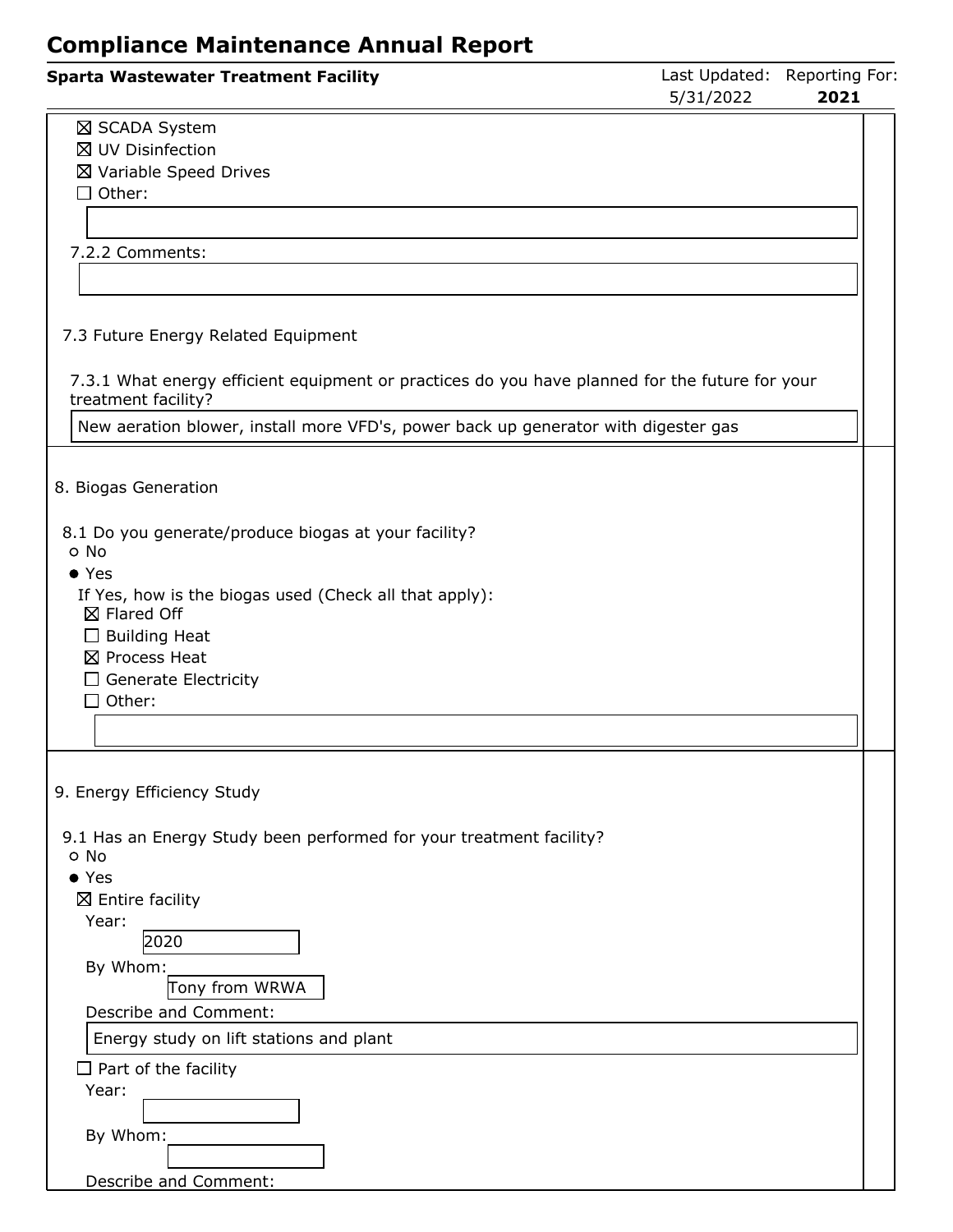| <b>Sparta Wastewater Treatment Facility</b> | 5/31/2022 | Last Updated: Reporting For:<br>2021 |
|---------------------------------------------|-----------|--------------------------------------|
|                                             |           |                                      |
| <b>Total Doints Generated</b>               |           |                                      |

| <b>Total Points Generated</b>        |     |
|--------------------------------------|-----|
| Score (100 - Total Points Generated) | 00، |
| <b>Section Grade</b>                 |     |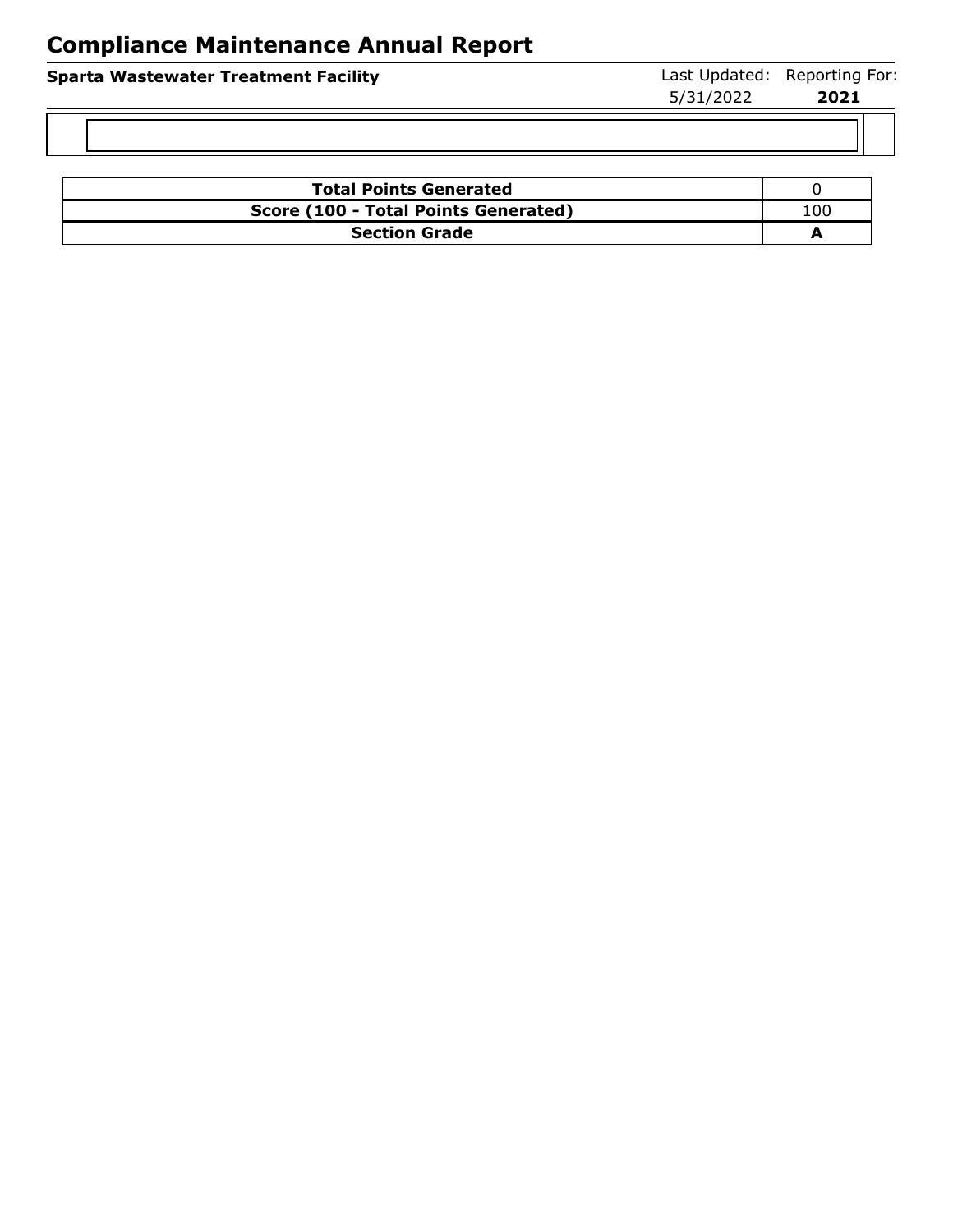## **Sparta Wastewater Treatment Facility Constrained: Reporting Formational Last Updated: Reporting Formation Constrained:**

5/31/2022 **2021**

## **Sanitary Sewer Collection Systems**

| 1. Capacity, Management, Operation, and Maintenance (CMOM) Program<br>1.1 Do you have a CMOM program that is being implemented?<br>$\bullet$ Yes    |
|-----------------------------------------------------------------------------------------------------------------------------------------------------|
| o No                                                                                                                                                |
| If No, explain:                                                                                                                                     |
|                                                                                                                                                     |
|                                                                                                                                                     |
| 1.2 Do you have a CMOM program that contains all the applicable components and items                                                                |
| according to Wisc. Adm Code NR 210.23 (4)?                                                                                                          |
| $\bullet$ Yes                                                                                                                                       |
| O No (30 points)<br>$O$ N/A                                                                                                                         |
| If No or N/A, explain:                                                                                                                              |
|                                                                                                                                                     |
|                                                                                                                                                     |
| 1.3 Does your CMOM program contain the following components and items? (check the<br>components and items that apply)<br>⊠ Goals [NR 210.23 (4)(a)] |
| Describe the major goals you had for your collection system last year:                                                                              |
| Update pumps in 1-2 lift stations. Update 1-2 lift stations to scada a year.                                                                        |
| Did you accomplish them?                                                                                                                            |
| $\bullet$ Yes                                                                                                                                       |
| o No                                                                                                                                                |
| If No, explain:                                                                                                                                     |
|                                                                                                                                                     |
|                                                                                                                                                     |
| $\boxtimes$ Organization [NR 210.23 (4) (b)]□□                                                                                                      |
| Does this chapter of your CMOM include:<br>$\boxtimes$ Organizational structure and positions (eg. organizational chart and position descriptions)  |
| $\boxtimes$ Internal and external lines of communication responsibilities                                                                           |
| $\boxtimes$ Person(s) responsible for reporting overflow events to the department and the public                                                    |
| $\boxtimes$ Legal Authority [NR 210.23 (4) (c)]                                                                                                     |
| What is the legally binding document that regulates the use of your sewer system?                                                                   |
| Sewer use ordinance                                                                                                                                 |
| If you have a Sewer Use Ordinance or other similar document, when was it last reviewed and<br>2019-09-30<br>revised? (MM/DD/YYYY)                   |
| Does your sewer use ordinance or other legally binding document address the following:                                                              |
| $\boxtimes$ Private property inflow and infiltration                                                                                                |
| $\boxtimes$ New sewer and building sewer design, construction, installation, testing and inspection                                                 |
| $\boxtimes$ Rehabilitated sewer and lift station installation, testing and inspection                                                               |
| ⊠Sewage flows satellite system and large private users are monitored and controlled, as                                                             |
| necessary                                                                                                                                           |
| $\boxtimes$ Fat, oil and grease control                                                                                                             |
| $\boxtimes$ Enforcement procedures for sewer use non-compliance                                                                                     |
| $\boxtimes$ Operation and Maintenance [NR 210.23 (4) (d)]                                                                                           |
| Does your operation and maintenance program and equipment include the following:                                                                    |
| $\boxtimes$ Equipment and replacement part inventories                                                                                              |
| $\boxtimes$ Up-to-date sewer system map<br>⊠A management system (computer database and/or file system) for collection system                        |
| information for O&M activities, investigation and rehabilitation                                                                                    |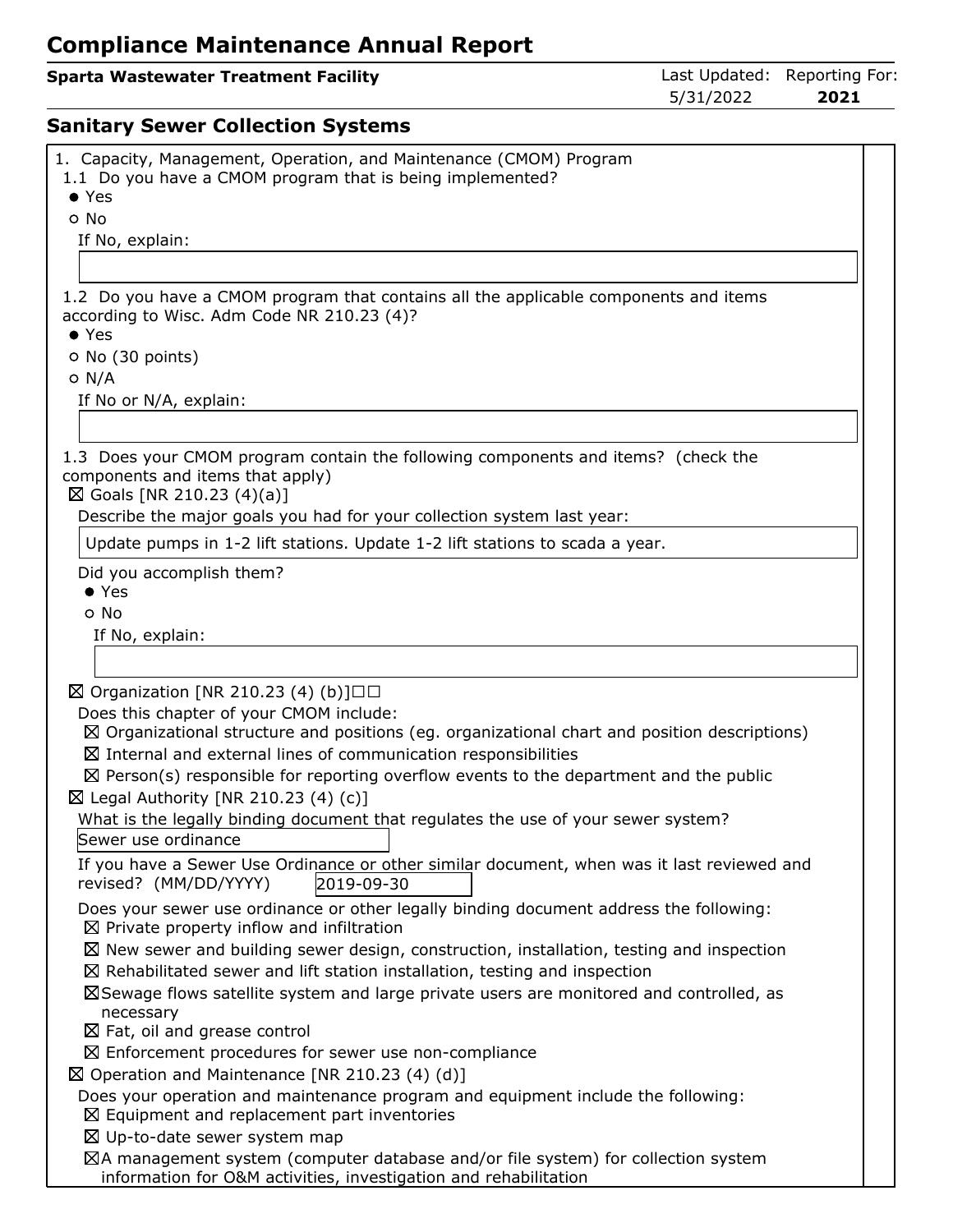| <b>Sparta Wastewater Treatment Facility</b>                                                                                                                                                                                                                                                                                                                                                                                                                                                                                                                                                                                                                                                  |             |                                                                                                                                                                                          | Last Updated: Reporting For:<br>5/31/2022 | 2021 |  |
|----------------------------------------------------------------------------------------------------------------------------------------------------------------------------------------------------------------------------------------------------------------------------------------------------------------------------------------------------------------------------------------------------------------------------------------------------------------------------------------------------------------------------------------------------------------------------------------------------------------------------------------------------------------------------------------------|-------------|------------------------------------------------------------------------------------------------------------------------------------------------------------------------------------------|-------------------------------------------|------|--|
| $\boxtimes$ Capacity assessment program<br>$\boxtimes$ Basement back assessment and correction<br>⊠ Regular O&M training<br>$\boxtimes$ Design and Performance Provisions [NR 210.23 (4) (e)] $\Box$<br>What standards and procedures are established for the design, construction, and inspection of<br>the sewer collection system, including building sewers and interceptor sewers on private<br>property?<br>$\boxtimes$ Construction, Inspection, and Testing<br>⊠ Others:                                                                                                                                                                                                             |             | $\boxtimes$ A description of routine operation and maintenance activities (see question 2 below)<br>⊠ State Plumbing Code, DNR NR 110 Standards and/or local Municipal Code Requirements |                                           |      |  |
|                                                                                                                                                                                                                                                                                                                                                                                                                                                                                                                                                                                                                                                                                              |             | We use outside engineering for design and on site inspections of new construction.                                                                                                       |                                           |      |  |
| $\boxtimes$ Overflow Emergency Response Plan [NR 210.23 (4) (f)] $\Box$<br>Does your emergency response capability include:<br>$\boxtimes$ Responsible personnel communication procedures<br>$\boxtimes$ Response order, timing and clean-up<br>$\boxtimes$ Public notification protocols<br>$\boxtimes$ Training<br>$\boxtimes$ Emergency operation protocols and implementation procedures<br>⊠ Annual Self-Auditing of your CMOM Program [NR 210.23 (5)]□□<br>$\Box$ Special Studies Last Year (check only those that apply):<br>$\Box$ Infiltration/Inflow (I/I) Analysis<br>$\Box$ Sewer System Evaluation Survey (SSES)<br>$\Box$ Sewer Evaluation and Capacity Managment Plan (SECAP) |             |                                                                                                                                                                                          |                                           | 0    |  |
| $\Box$ Lift Station Evaluation Report                                                                                                                                                                                                                                                                                                                                                                                                                                                                                                                                                                                                                                                        |             |                                                                                                                                                                                          |                                           |      |  |
| $\Box$ Others:                                                                                                                                                                                                                                                                                                                                                                                                                                                                                                                                                                                                                                                                               |             |                                                                                                                                                                                          |                                           |      |  |
|                                                                                                                                                                                                                                                                                                                                                                                                                                                                                                                                                                                                                                                                                              |             |                                                                                                                                                                                          |                                           |      |  |
| 2. Operation and Maintenance<br>2.1 Did your sanitary sewer collection system maintenance program include the following<br>maintenance activities? Complete all that apply and indicate the amount maintained.<br>Cleaning<br>Root removal<br>Flow monitoring<br>Smoke testing                                                                                                                                                                                                                                                                                                                                                                                                               | 8<br>1<br>0 | % of system/year<br>% of system/year<br>% of system/year<br>% of system/year                                                                                                             |                                           |      |  |
| Sewer line                                                                                                                                                                                                                                                                                                                                                                                                                                                                                                                                                                                                                                                                                   |             |                                                                                                                                                                                          |                                           |      |  |
| televising                                                                                                                                                                                                                                                                                                                                                                                                                                                                                                                                                                                                                                                                                   | $1\vert$    | % of system/year                                                                                                                                                                         |                                           |      |  |
| Manhole<br>inspections                                                                                                                                                                                                                                                                                                                                                                                                                                                                                                                                                                                                                                                                       |             | % of system/year                                                                                                                                                                         |                                           |      |  |
| Lift station O&M                                                                                                                                                                                                                                                                                                                                                                                                                                                                                                                                                                                                                                                                             |             | # per L.S./year                                                                                                                                                                          |                                           |      |  |
| Manhole<br>rehabilitation                                                                                                                                                                                                                                                                                                                                                                                                                                                                                                                                                                                                                                                                    | O           | % of manholes rehabbed                                                                                                                                                                   |                                           |      |  |
| Mainline<br>rehabilitation                                                                                                                                                                                                                                                                                                                                                                                                                                                                                                                                                                                                                                                                   | 0           | % of sewer lines rehabbed                                                                                                                                                                |                                           |      |  |
| Private sewer<br>inspections                                                                                                                                                                                                                                                                                                                                                                                                                                                                                                                                                                                                                                                                 | 0           | % of system/year                                                                                                                                                                         |                                           |      |  |
| Private sewer I/I<br>removal                                                                                                                                                                                                                                                                                                                                                                                                                                                                                                                                                                                                                                                                 | 0           | % of private services                                                                                                                                                                    |                                           |      |  |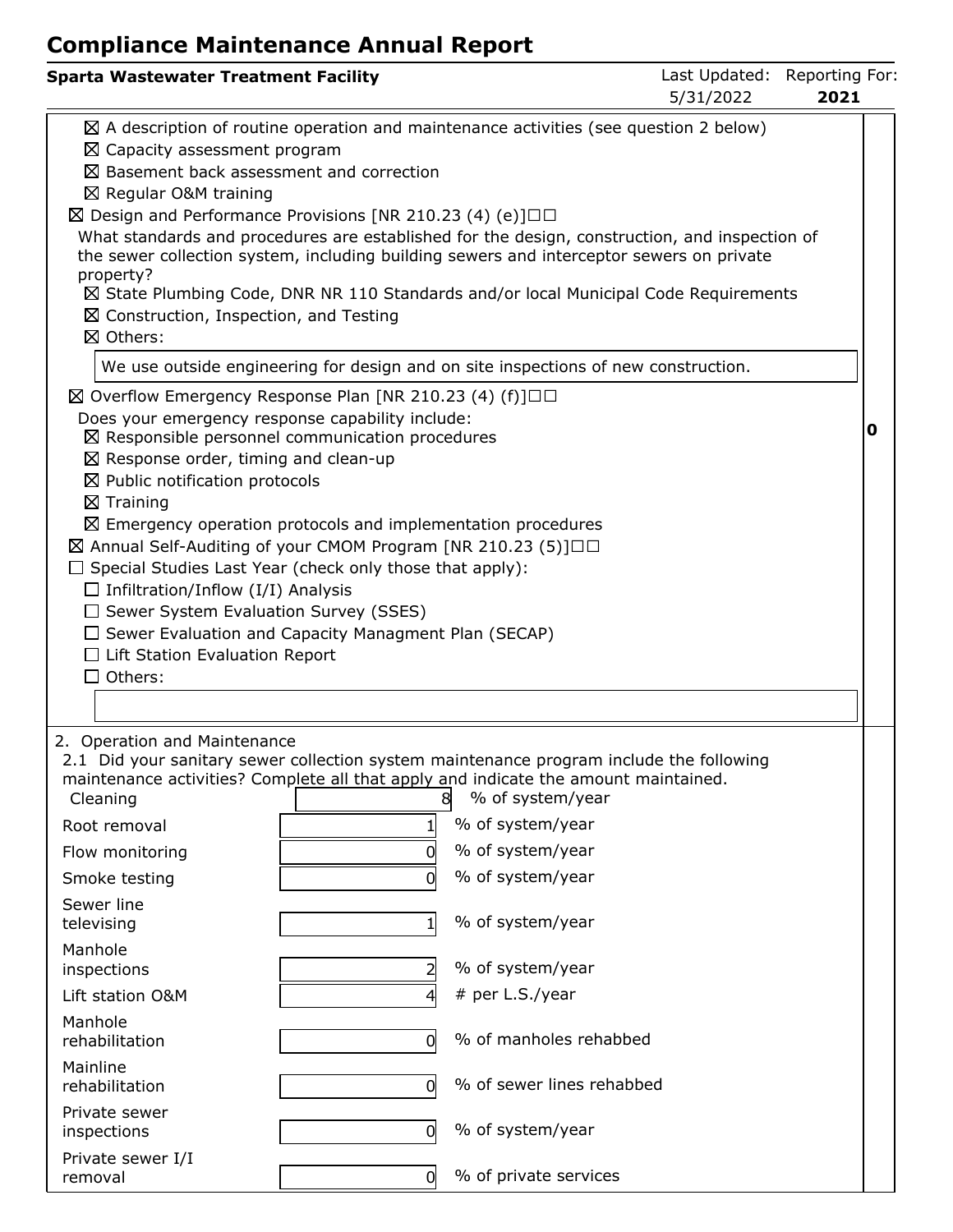| <b>Sparta Wastewater Treatment Facility</b>          |                                                                                                                                                       | 5/31/2022                                   | Last Updated: Reporting For:<br>2021 |
|------------------------------------------------------|-------------------------------------------------------------------------------------------------------------------------------------------------------|---------------------------------------------|--------------------------------------|
| River or water<br>crossings                          | 40<br>Please include additional comments about your sanitary sewer collection system below:                                                           | % of pipe crossings evaluated or maintained |                                      |
| 2021 due to COVID.                                   | We usually replaced a couple thousand feet or more of sewer line a year. This did not happen in                                                       |                                             |                                      |
| 3. Performance Indicators                            | 3.1 Provide the following collection system and flow information for the past year.<br>34.53 Total actual amount of precipitation last year in inches |                                             |                                      |
|                                                      | 34 Annual average precipitation (for your location)                                                                                                   |                                             |                                      |
|                                                      | 52 Miles of sanitary sewer                                                                                                                            |                                             |                                      |
|                                                      | 10 Number of lift stations                                                                                                                            |                                             |                                      |
|                                                      | Number of lift station failures                                                                                                                       |                                             |                                      |
|                                                      | Number of sewer pipe failures                                                                                                                         |                                             |                                      |
|                                                      | Number of basement backup occurrences                                                                                                                 |                                             |                                      |
|                                                      | 0 Number of complaints                                                                                                                                |                                             |                                      |
|                                                      | 1.21 Average daily flow in MGD (if available)                                                                                                         |                                             |                                      |
|                                                      | Peak monthly flow in MGD (if available)                                                                                                               |                                             |                                      |
|                                                      | Peak hourly flow in MGD (if available)                                                                                                                |                                             |                                      |
|                                                      | 3.2 Performance ratios for the past year:                                                                                                             |                                             |                                      |
|                                                      | 0.00 Lift station failures (failures/year)                                                                                                            |                                             |                                      |
|                                                      | 0.00 Sewer pipe failures (pipe failures/sewer mile/yr)                                                                                                |                                             |                                      |
|                                                      | 0.06 Sanitary sewer overflows (number/sewer mile/yr)                                                                                                  |                                             |                                      |
|                                                      | 0.00 Basement backups (number/sewer mile)                                                                                                             |                                             |                                      |
|                                                      | 0.00 Complaints (number/sewer mile)                                                                                                                   |                                             |                                      |
|                                                      | 0.0 Peaking factor ratio (Peak Monthly: Annual Daily Avg)                                                                                             |                                             |                                      |
|                                                      | 0.0 Peaking factor ratio (Peak Hourly: Annual Daily Avg)                                                                                              |                                             |                                      |
| 4. Overflows                                         |                                                                                                                                                       |                                             |                                      |
|                                                      | LIST OF SANITARY SEWER (SSO) AND TREATMENT FACILITY (TFO) OVERFLOWS REPORTED **                                                                       |                                             |                                      |
| Date                                                 | Location                                                                                                                                              | Cause                                       | Estimated<br>Volume                  |
| 3/20/2021 12:10:00 AM -<br>0<br>3/20/2021 4:10:00 AM | 805 Richgruber Road Sparta WI 54656                                                                                                                   | Equipment Failure                           | 5,000                                |
| 1 3/24/2021 11:00:00 PM -<br>3/25/2021 2:40:00 AM    | 805 Richgruber Road Sparta WI 54656                                                                                                                   | Equipment Failure                           | 4,000                                |
| 2 3/26/2021 12:50:00 AM -<br>3/26/2021 6:00:00 AM    | 805 Richgruber Road Sparta WI 54656                                                                                                                   | Equipment Failure                           | 5,000                                |
| corrected.                                           | ** If there were any SSOs or TFOs that are not listed above, please contact the DNR and stop work on this section until                               |                                             |                                      |

What actions were taken, or are underway, to reduce or eliminate SSO or TFO occurences in the future?

Failed equipment has been repaired. New mixing equipment being installed in 2022

5. Infiltration / Inflow (I/I)

5.1 Was infiltration/inflow (I/I) significant in your community last year?

Yes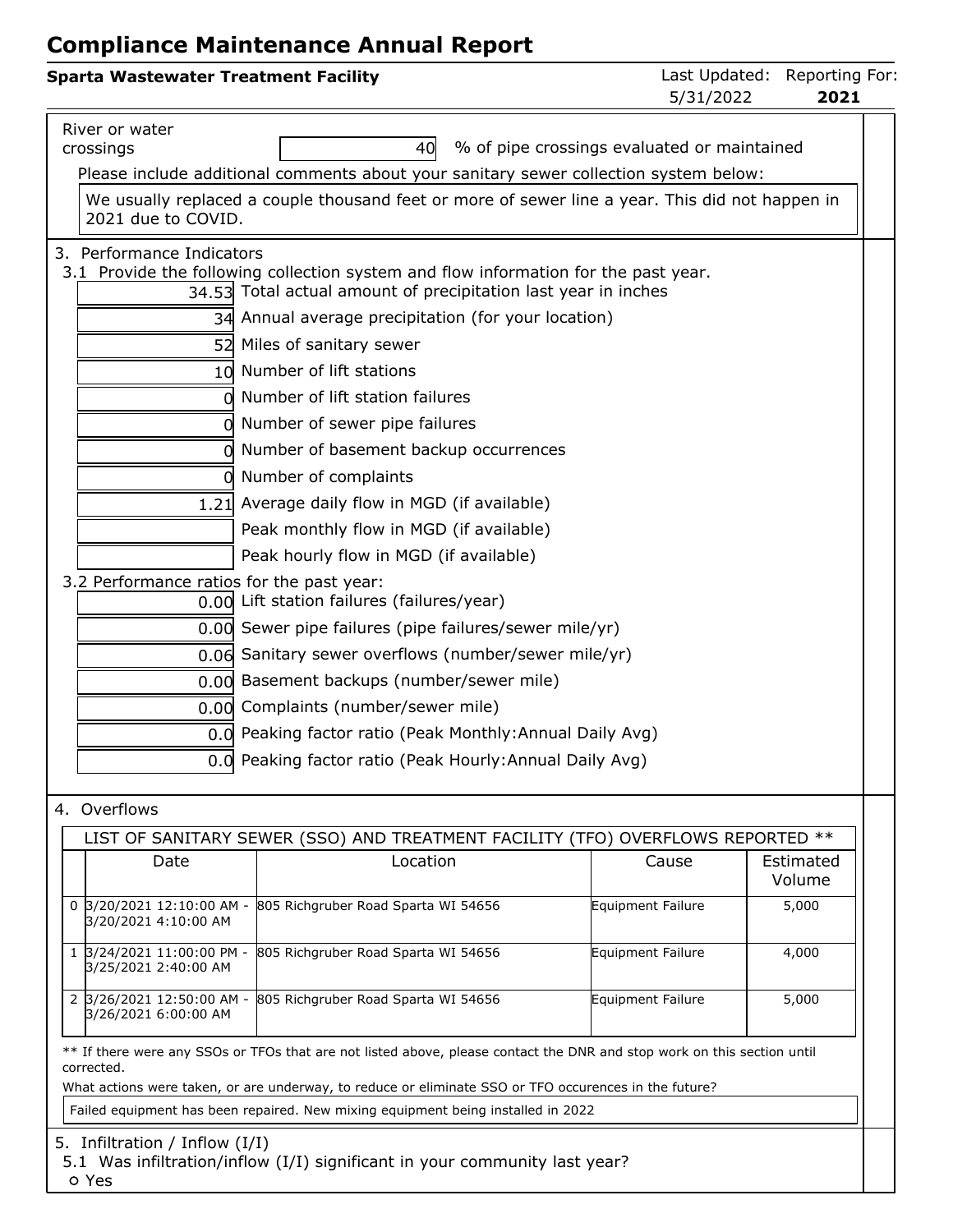| <b>Sparta Wastewater Treatment Facility</b> | 5/31/2022 | Last Updated: Reporting For:<br>2021 |  |
|---------------------------------------------|-----------|--------------------------------------|--|
| $\bullet$ No                                |           |                                      |  |

If Yes, please describe:

5.2 Has infiltration/inflow and resultant high flows affected performance or created problems in your collection system, lift stations, or treatment plant at any time in the past year? Yes

No

If Yes, please describe:

5.3 Explain any infiltration/inflow (I/I) changes this year from previous years:

Infiltration/inflow seems to be down some.

5.4 What is being done to address infiltration/inflow in your collection system?

Try to replace 1000-2000 feet of sewer pipe a year. Also update manhole covers that seal better.

| <b>Total Points Generated</b>        |     |
|--------------------------------------|-----|
| Score (100 - Total Points Generated) | 100 |
| <b>Section Grade</b>                 |     |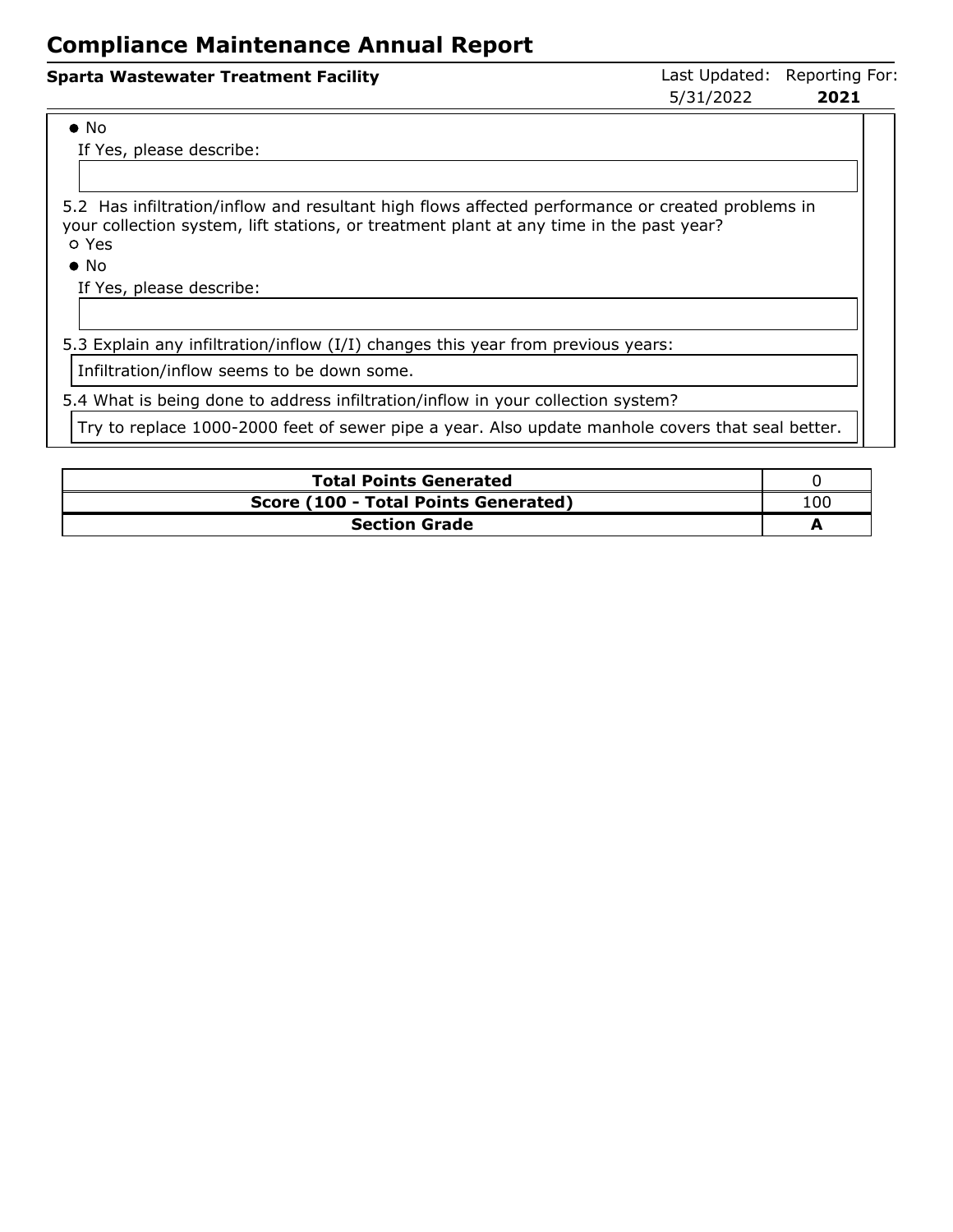### **Sparta Wastewater Treatment Facility Constrained: Reporting Forms** Last Updated: Reporting Forms

5/31/2022 **2021**

### **Grading Summary**

WPDES No: 0020737

| <b>SECTIONS</b>                         | <b>LETTER GRADE</b> | <b>GRADE POINTS</b> | <b>WEIGHTING</b><br><b>FACTORS</b> | <b>SECTION</b><br><b>POINTS</b> |
|-----------------------------------------|---------------------|---------------------|------------------------------------|---------------------------------|
| Influent                                | A                   | 4                   | 3                                  | 12                              |
| BOD/CBOD                                | A                   | 4                   | 10                                 | 40                              |
| <b>TSS</b>                              | A                   | 4                   | 5                                  | 20                              |
| Ammonia                                 | A                   | 4                   | 5                                  | 20                              |
| Phosphorus                              | B                   | 3                   | 3                                  | 9                               |
| <b>Biosolids</b>                        | A                   | 4                   | 5                                  | 20                              |
| Staffing/PM                             | A                   | 4                   |                                    | 4                               |
| OpCert                                  | A                   | 4                   |                                    | 4                               |
| Financial                               | A                   | 4                   |                                    | 4                               |
| Collection                              | A                   | 4                   | 3                                  | 12                              |
| <b>TOTALS</b>                           |                     |                     | 37                                 | 145                             |
| <b>GRADE POINT AVERAGE (GPA) = 3.92</b> |                     |                     |                                    |                                 |

Notes:

A = Voluntary Range (Response Optional)

B = Voluntary Range (Response Optional)

C = Recommendation Range (Response Required)

D = Action Range (Response Required)

F = Action Range (Response Required)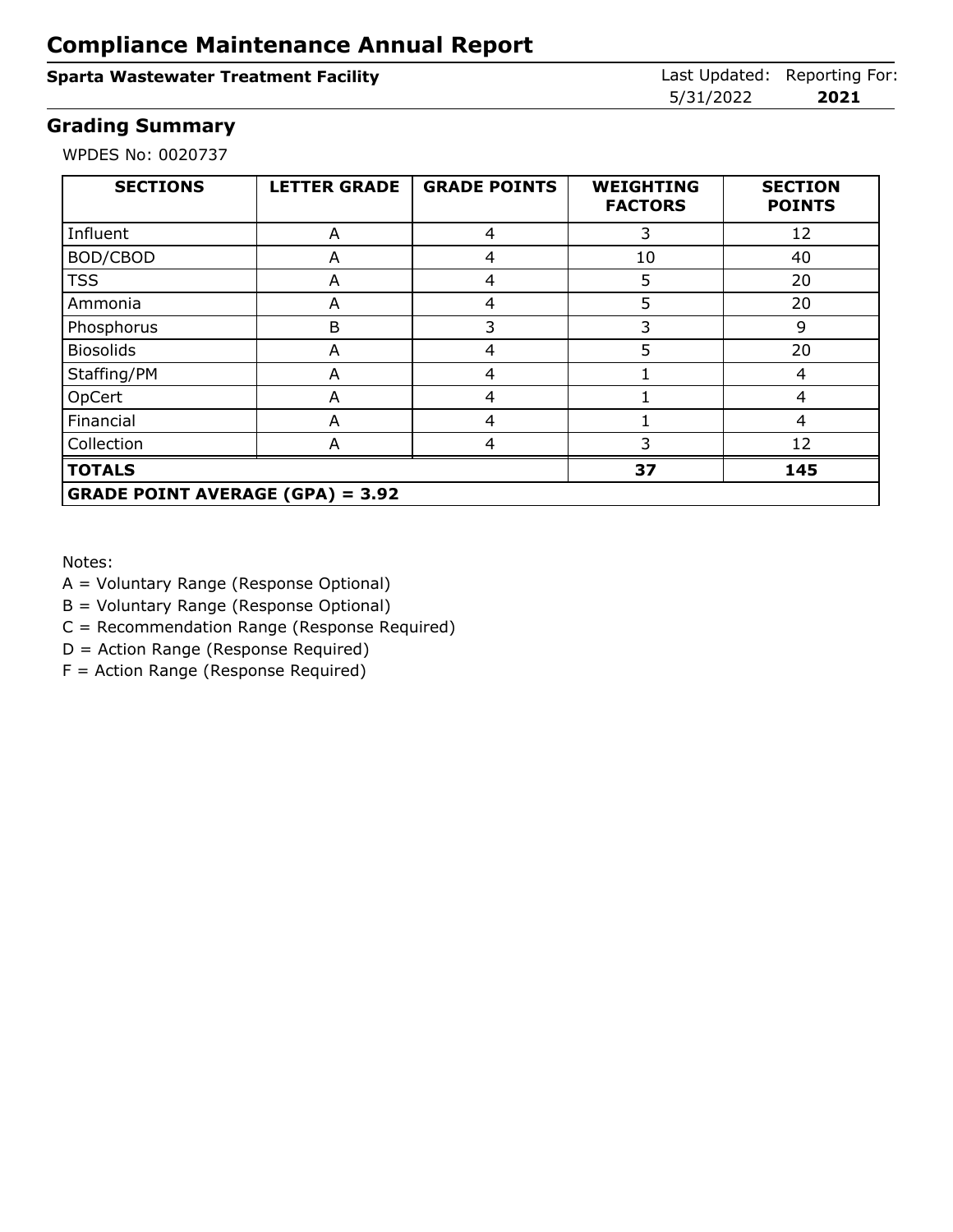| <b>Sparta Wastewater Treatment Facility</b> | Last Updated: Reporting For: |      |
|---------------------------------------------|------------------------------|------|
|                                             | 5/31/2022                    | 2021 |
|                                             |                              |      |

# **Resolution or Owner's Statement**

| Name of Governing<br>Body or Owner:                                                                                                                |
|----------------------------------------------------------------------------------------------------------------------------------------------------|
| Date of Resolution or                                                                                                                              |
| <b>Action Taken:</b>                                                                                                                               |
| <b>Resolution Number:</b>                                                                                                                          |
|                                                                                                                                                    |
| Date of Submittal:                                                                                                                                 |
| ACTIONS SET FORTH BY THE GOVERNING BODY OR OWNER RELATING TO SPECIFIC CMAR<br>SECTIONS (Optional for grade A or B. Required for grade C, D, or F): |
| Influent Flow and Loadings: Grade = A                                                                                                              |
| Effluent Quality: BOD: Grade =<br>A                                                                                                                |
|                                                                                                                                                    |
| Effluent Quality: TSS: Grade = A                                                                                                                   |
|                                                                                                                                                    |
| Effluent Quality: Ammonia: Grade = A                                                                                                               |
| Effluent Quality: Phosphorus: Grade = B                                                                                                            |
|                                                                                                                                                    |
| Biosolids Quality and Management: Grade = A                                                                                                        |
|                                                                                                                                                    |
| Staffing: Grade = $A$                                                                                                                              |
| Operator Certification: Grade = A                                                                                                                  |
|                                                                                                                                                    |
| Financial Management: Grade = A                                                                                                                    |
| Collection Systems: Grade = A                                                                                                                      |
| (Regardless of grade, response required for Collection Systems if SSOs were reported)                                                              |
|                                                                                                                                                    |
| ACTIONS SET FORTH BY THE GOVERNING BODY OR OWNER RELATING TO THE OVERALL<br><b>GRADE POINT AVERAGE AND ANY GENERAL COMMENTS</b>                    |
| (Optional for G.P.A. greater than or equal to 3.00, required for G.P.A. less than 3.00)<br>$G.P.A. = 3.92$                                         |
|                                                                                                                                                    |
|                                                                                                                                                    |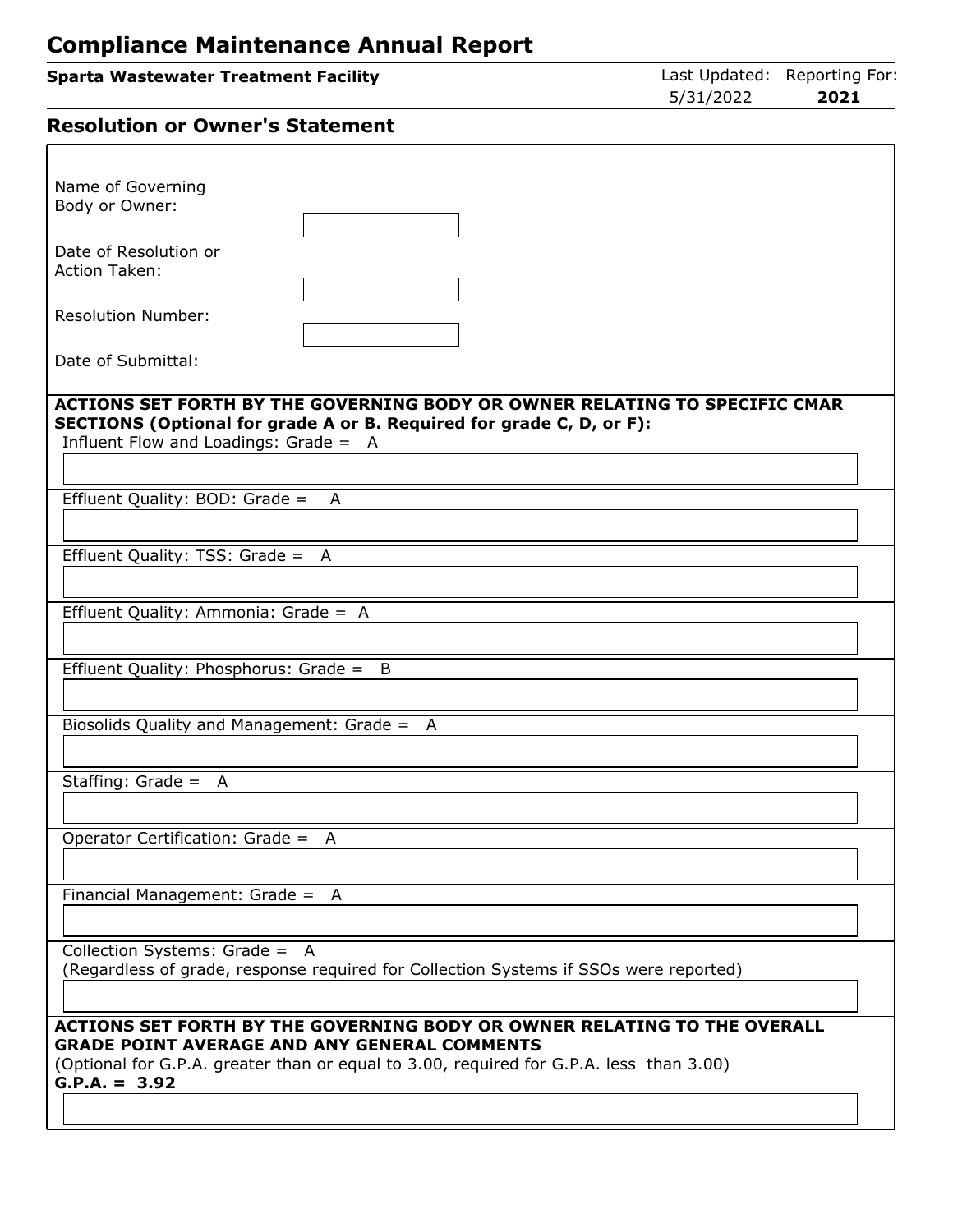# **RESOLUTION APPROVING FINAL PLAT (BROOKS ESTATES SUBDIVISION)**

WHEREAS, the final plat for Brooks Estates Subdivision, located in the City of Sparta. Monroe County, Wisconsin, has been submitted to the common council for approval, and

WHEREAS, the approval of the Plan Commission and the approval of other required governmental agencies has been obtained,

NOW THEREFORE, BE IT RESOLVED, BY THE COMMON COUNCIL OF THE CITY OF SPARTA, MONROE COUNTY, WISCONSIN, that the final plat of Brooks Estates Subdivision is hereby approved, subject to the terms and conditions of Wis. Stats. Sec. 236.13(1).

Dated this 15th Day of June, 2022.

OFFERED BY:

Alderman Jim Church

\_\_\_\_\_\_\_\_\_\_\_\_\_\_\_\_\_\_\_\_\_\_\_\_\_\_\_\_\_\_\_\_\_\_\_\_

\_\_\_\_\_\_\_\_\_\_\_\_\_\_\_\_\_\_\_\_\_\_\_\_\_\_\_\_\_\_\_\_\_\_\_\_

APPROVED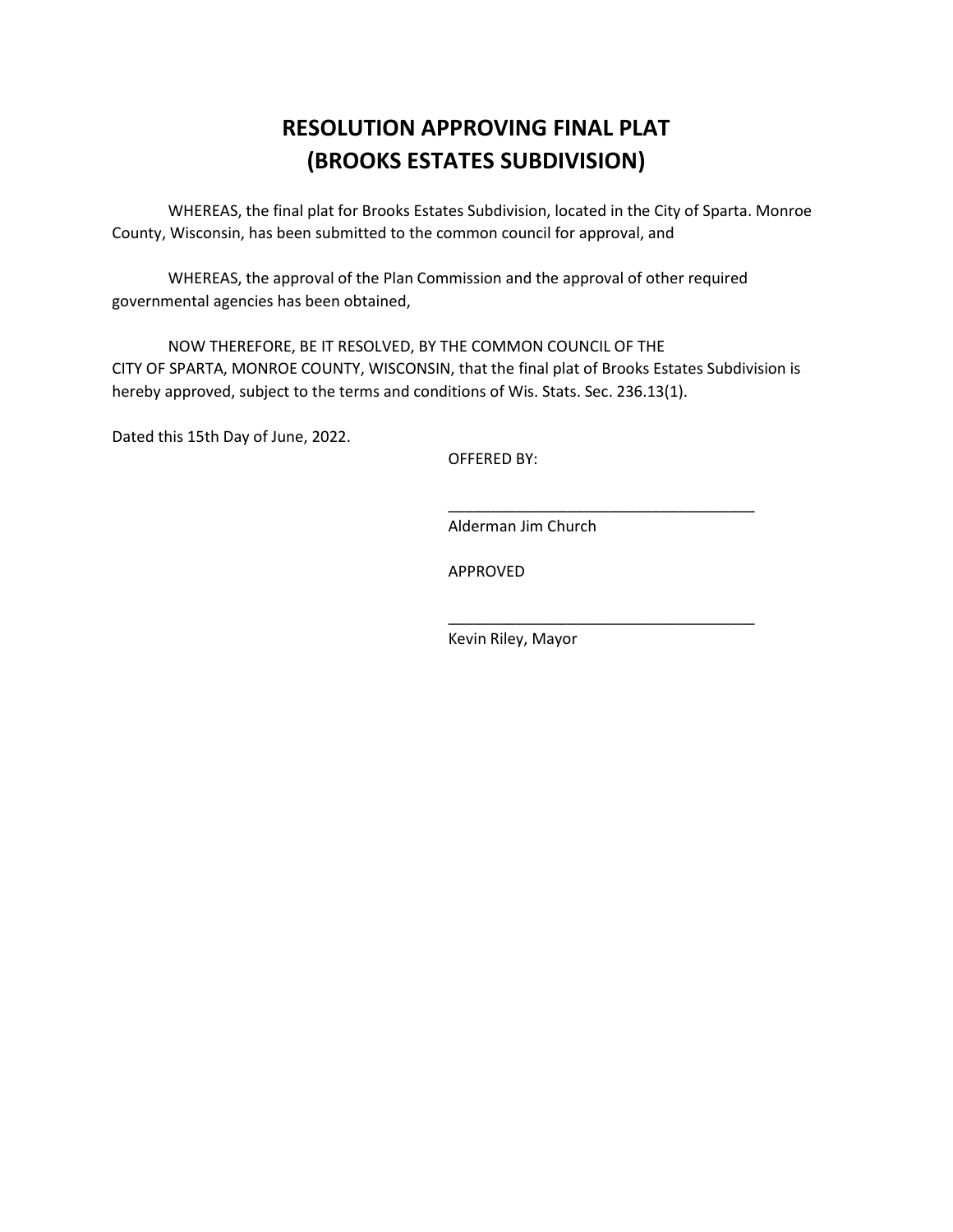### **RESOLUTION APPROVING REMOVAL OF RIGHT TO REPURCHASE FROM DEED CONVEYING FORMER SPARTA POLICE DEPARTMENT BUILDING TO BURLINGAME & SONS, LLC**

WHEREAS, The deed selling the former Sparta Police Department Building to Burlingame & Sons, LLC contained a deed restriction giving the City of Sparta the right to repurchase the property if the Grantee had not invested \$50,000 into improving the building within 12 months of purchase, and

WHEREAS, Buringame & Sons, LLC has provided to the City of Sparta the plans for construction along with the signed general contractor contract and a timeline for construction beginning in September, 2022, and

WHEREAS Altra Federal Credit Union has agreed to loan Burlingame & Sons, LLC the proceeds for construction and renovation of the former Police Department building on the condition that the deed restriction allowing the City of Sparta to repurchase the property be removed from the deed,

NOW THEREFORE, BE IT RESOLVED, BY THE COMMON COUNCIL OF THE CITY OF SPARTA, MONROE COUNTY, WISCONSIN, that the deed restriction giving the City of Sparta the right to repurchase the former Sparta Police Department building from Burlingame & Sons, LLC is hereby removed and the City of Sparta officials are authorized to execute an amended deed.

Dated this 15th day of June, 2022.

OFFERED BY:

Alderman Josh Lydon

\_\_\_\_\_\_\_\_\_\_\_\_\_\_\_\_\_\_\_\_\_\_\_\_\_\_\_\_\_\_\_\_\_\_

\_\_\_\_\_\_\_\_\_\_\_\_\_\_\_\_\_\_\_\_\_\_\_\_\_\_\_\_\_\_\_\_\_\_\_

APPROVED BY: